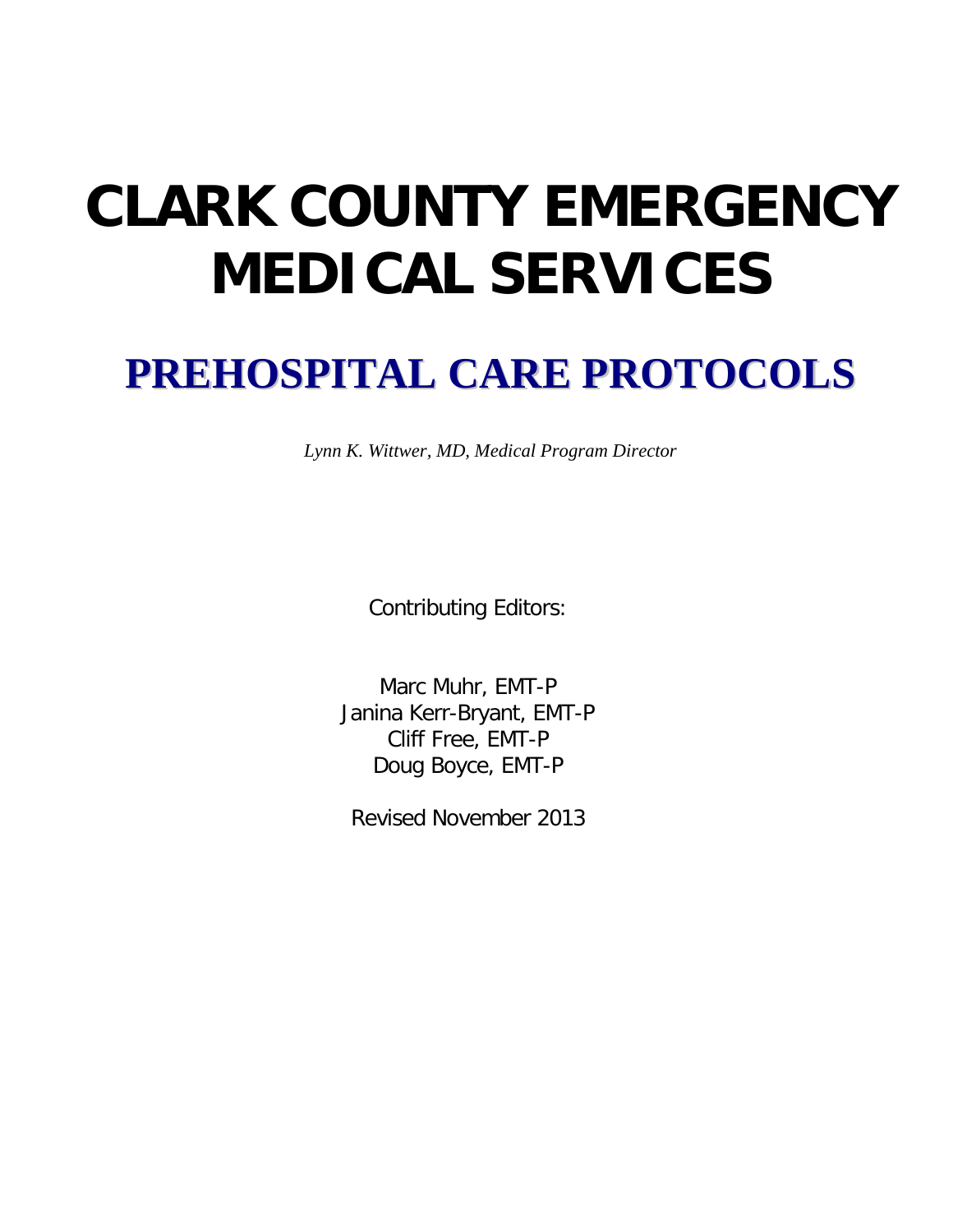| QUICK REFERENCE FOR CLARK COUNTY EMS MEDICAL CONTROL CONCURRENCE PROCEDURES AND |  |
|---------------------------------------------------------------------------------|--|
|                                                                                 |  |
|                                                                                 |  |
|                                                                                 |  |
|                                                                                 |  |
|                                                                                 |  |
|                                                                                 |  |
|                                                                                 |  |
|                                                                                 |  |
|                                                                                 |  |
|                                                                                 |  |
|                                                                                 |  |
|                                                                                 |  |
|                                                                                 |  |
|                                                                                 |  |
|                                                                                 |  |
|                                                                                 |  |
|                                                                                 |  |
|                                                                                 |  |
|                                                                                 |  |
|                                                                                 |  |
|                                                                                 |  |
|                                                                                 |  |
|                                                                                 |  |
|                                                                                 |  |
|                                                                                 |  |
|                                                                                 |  |
|                                                                                 |  |
|                                                                                 |  |
|                                                                                 |  |
|                                                                                 |  |
|                                                                                 |  |
|                                                                                 |  |
|                                                                                 |  |
|                                                                                 |  |
|                                                                                 |  |
|                                                                                 |  |
|                                                                                 |  |
|                                                                                 |  |
|                                                                                 |  |
|                                                                                 |  |
|                                                                                 |  |
|                                                                                 |  |
|                                                                                 |  |
|                                                                                 |  |
|                                                                                 |  |
|                                                                                 |  |
|                                                                                 |  |
|                                                                                 |  |
|                                                                                 |  |
|                                                                                 |  |
|                                                                                 |  |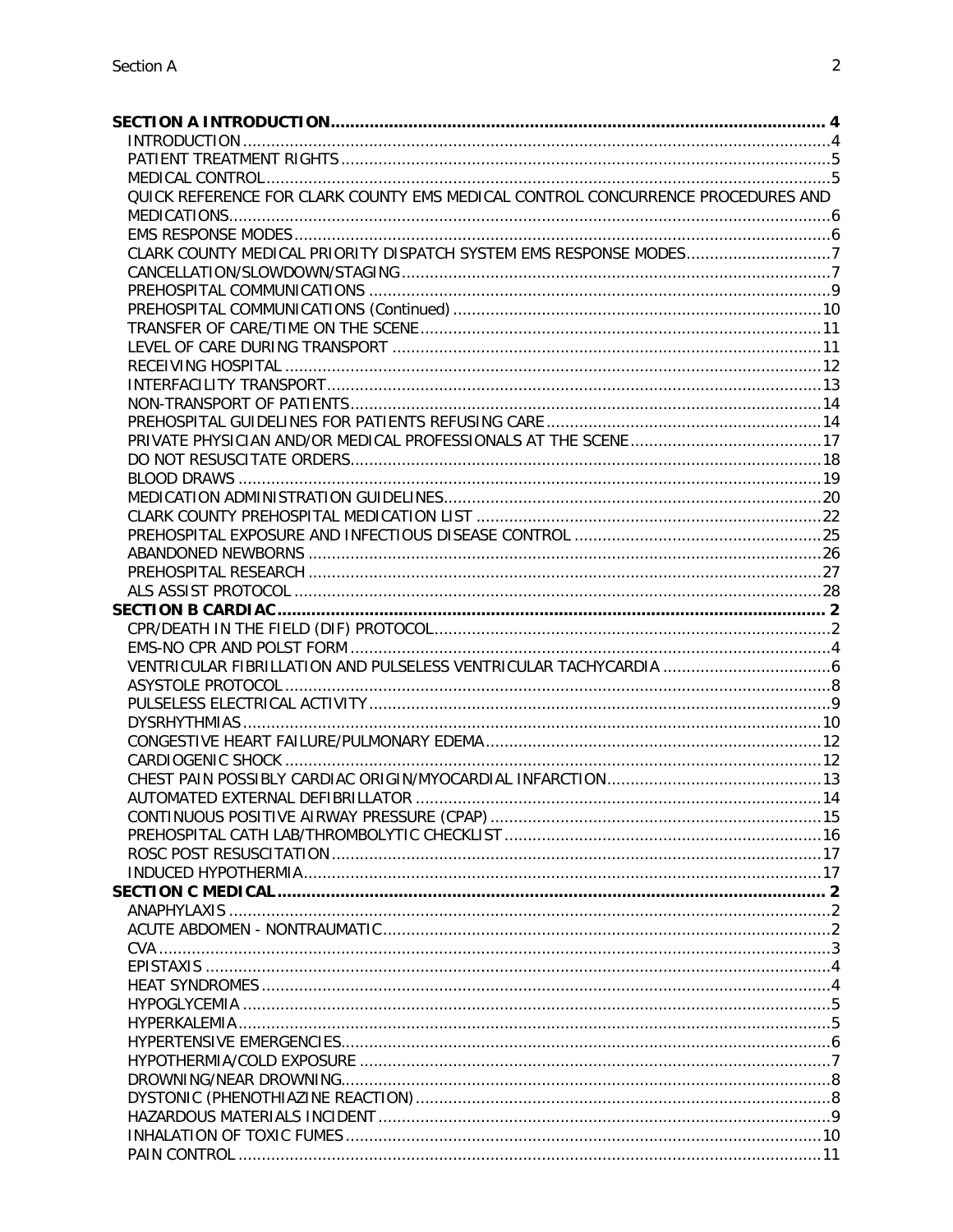| GASTRIC DECOMPRESSION - NASOGASTRIC INTUBATION / OROGASTRIC INTUBATION25 |  |
|--------------------------------------------------------------------------|--|
|                                                                          |  |
|                                                                          |  |
|                                                                          |  |
|                                                                          |  |
|                                                                          |  |
|                                                                          |  |
|                                                                          |  |
|                                                                          |  |
|                                                                          |  |
|                                                                          |  |
|                                                                          |  |
|                                                                          |  |
|                                                                          |  |
|                                                                          |  |
|                                                                          |  |
|                                                                          |  |
|                                                                          |  |
|                                                                          |  |
|                                                                          |  |
|                                                                          |  |
|                                                                          |  |
|                                                                          |  |
|                                                                          |  |
|                                                                          |  |
|                                                                          |  |
|                                                                          |  |
|                                                                          |  |
|                                                                          |  |
| GENERAL DISASTER AND EARTHQUAKE STANDARD OPERATING PROCEDURES 4          |  |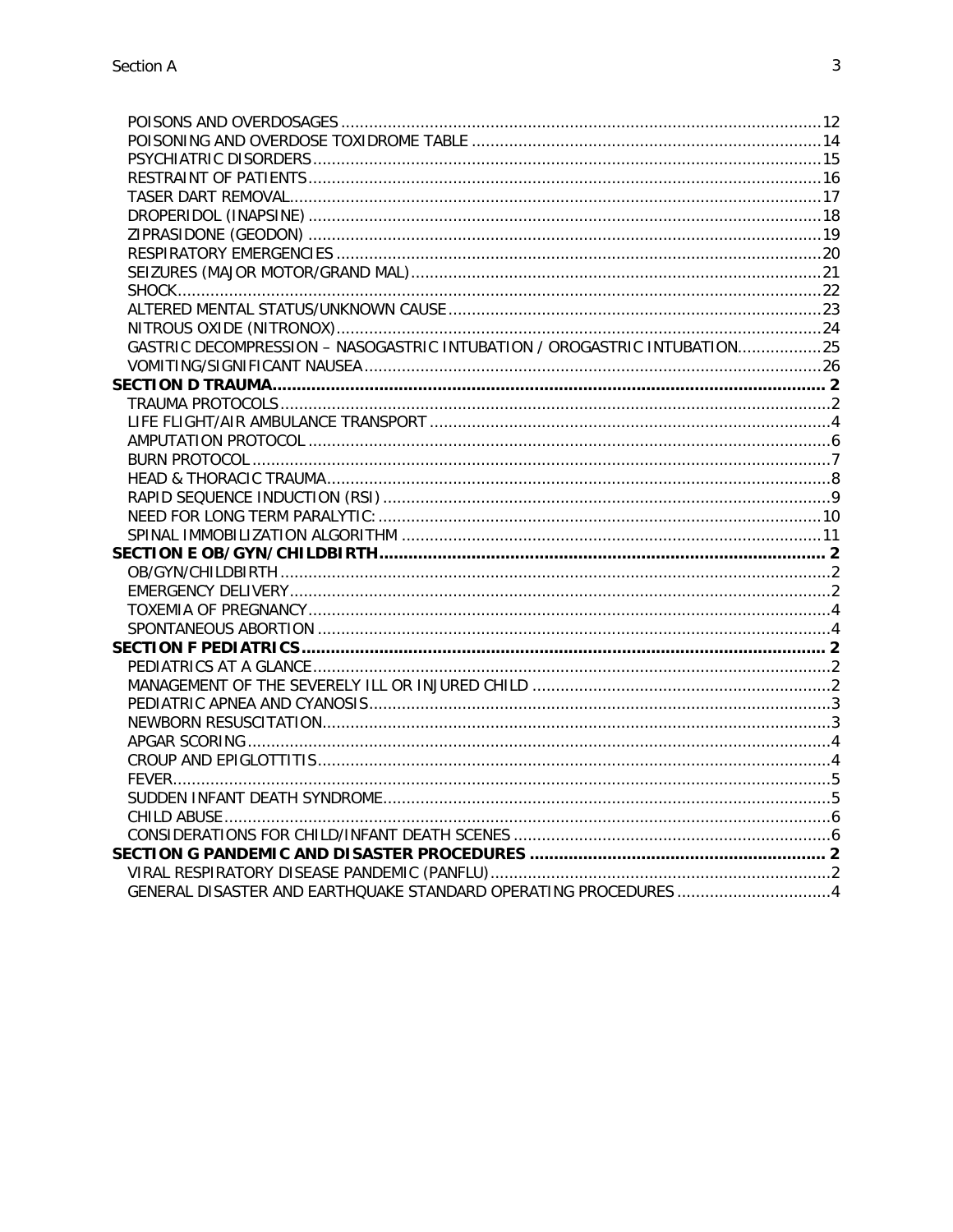## **SECTION A INTRODUCTION**

#### <span id="page-3-0"></span>**CLARK COUNTY EMERGENCY MEDICAL SERVICES COUNCIL PREHOSPITAL PATIENT CARE PROTOCOLS**

#### <span id="page-3-1"></span>INTRODUCTION

The following \*PREHOSPITAL PATIENT CARE PROTOCOLS\* are intended as treatment protocols for both basic and advanced life support technicians working under the advice of the Medical Program Director for Clark County. They represent a consolidation of recommendations for patient care from many local and national sources.

- I. They are intended to:
	- A. Standardize, as much as possible, prehospital care for Clark County.
	- B. Provide the Emergency Medical Technician with a framework for prehospital care and an anticipation of supportive orders from the base hospital.
	- C. Provide base hospital physicians and nurses with an understanding of what aspects of patient care have been stressed to the EMT/EMT-P and what their treatment capabilities may be.
	- D. Provide the basic framework on which Medical Control can audit the performance of both basic and advanced life support personnel.
	- E. Differentiate between basic and advanced life support procedures. ALS procedures will be identified by an  $*$  preceding the procedure. A  $***$  is intended to identify an ALS therapy to be used only with Medical Control Physician concurrence.
	- F. Expedite patient delivery to institutions best equipped to handle their specific problems.
- II. They are not intended to:
	- A. Be absolute treatment doctrines, but rather guidelines with sufficient flexibility to meet the needs of complex cases.
	- B. Be a teaching manual for EMTs or Paramedics; it is assumed that each EMT is trained to his/her level of certification and that she/he will continue to meet the requirements of the State for continuing education for recertification. Medical Control will provide continuing education based on the results of patient care audit and review.
	- C. Interfere with the wishes of the patient or family, or the wishes of the patient's physicians.
	- D. Dictate details of care to advising physicians.
	- E. Warrant the EMS Provider as an independent field practitioner.

It is expected that all emergency medical technicians working within Clark County will be familiar with the portion of the PREHOSPITAL PATIENT CARE PROTOCOLS appropriate to their certification level. Written acknowledgement of the receipt of this document will be required.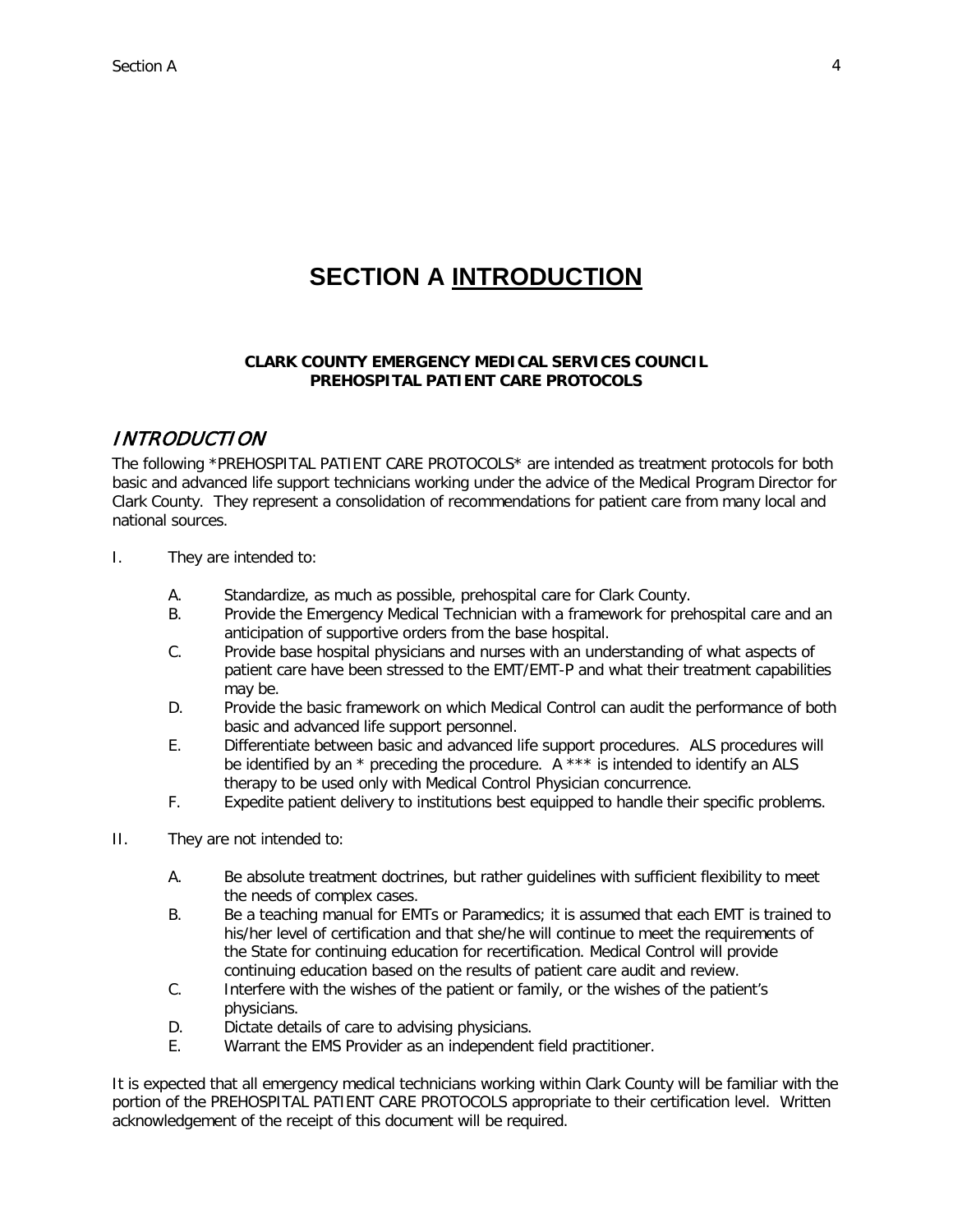## <span id="page-4-0"></span>PATIENT TREATMENT RIGHTS

- I. Consent
	- A. These prehospital care protocols are intended for use with a conscious, consenting patient, or an unconscious (implied consent) patient.
	- B. If condition warrants, treatment of a minor (under age 18) is done via implied consent.
- II. Right to Make Decisions Regarding Care
	- A. If a conscious patient who is rational refuses treatment, the EMT should document the refusal (see guidelines for refusing care).
	- B. If a conscious patient who is irrational (or impaired by alcohol or drugs) refuses treatment, the EMT should contact Medical Control and police and county mental health professional, if necessary (see guidelines for refusing care).
	- C. If a patient's family, patient's physician, or nursing home refuses treatment for a patient, protocols are contained herein to deal with those situations.
	- D. A rational patient has the right to select a hospital to which to be transported in a nonemergent situation.
	- E. If a patient is a minor (under age 18) and no consenting adult is available and the minor refuses treatment, the EMT should contact Medical Control (and police, etc.)

-Note- When in doubt, contact the Medical Control and fully document all of your actions.

#### <span id="page-4-1"></span>MEDICAL CONTROL

PeaceHealth Southwest Medical Center (PHSW) is Medical Control Base Station for clarification of orders or patient disposition, in cases of disparity between the prehospital care guidelines and private physician wishes, and for general medical information and for controlled substances or treatment (\*\*\*).

If a patient is being transported to a facility outside of Clark County, Medical Control must be utilized for treatment concurrence while the EMS unit is within Clark County. When the transport unit is operating in Multnomah County, Medical Control is at Medical Resource Hospital, OHSU.

In cases where life-threatening conditions exist or when communication is impossible, controlled medical treatment(s) (\*\*\*) can be given without base station physician concurrence, or with the concurrence of the patient's private physician.

Medical Control will be contacted on all trauma patients if diversion to a Level I facility is anticipated. Occasionally, contact with Medical Control may be impossible prior to diversion/transport by Life Flight. In this instance, Medical Control will be contacted as soon as possible before leaving the scene by the Paramedic with patient/scene information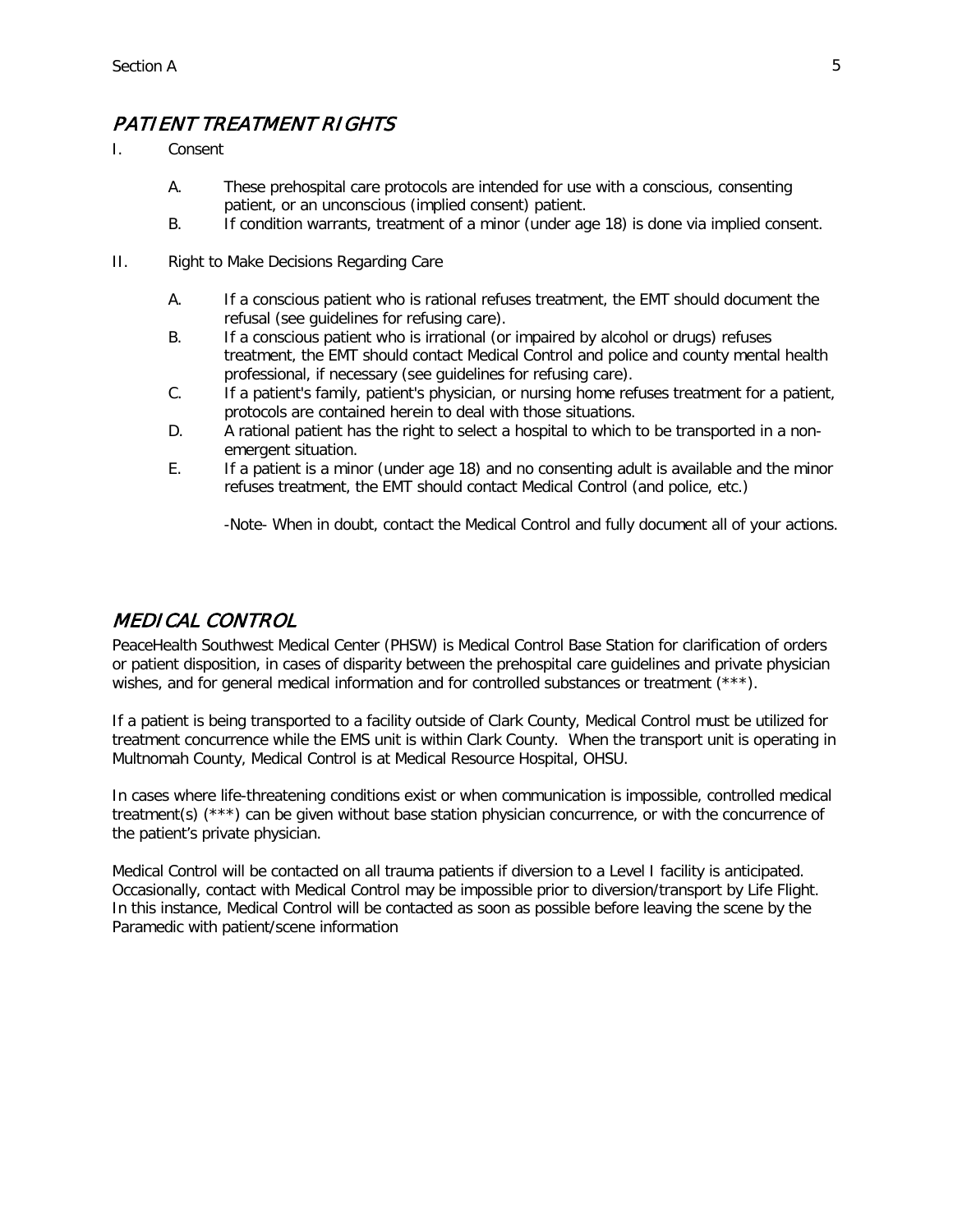## <span id="page-5-0"></span>QUICK REFERENCE FOR CLARK COUNTY EMS MEDICAL CONTROL CONCURRENCE PROCEDURES AND MEDICATIONS

Paramedic consult with a base hospital physician at Southwest Washington Medical Center is required for the following procedures and medications.

- 1. FIELD TERMINATION OF ACLS when doubt for code termination exists.
- 2. DIVERSION to Portland area hospital for trauma, burn, hyperbaric patient.
- 3. TRAUMA SYSTEM ACTIVATION
- 4. TRAUMA SURGICAL PROCEDURES:
	- Pleural Decompression (needle thoracentesis)
	- Surgical Cricothyroidotomy
	- Needle-Jet Cricothyroidotomy
- 5. Combining CONTROLLED MEDICATIONS, **Versed** w/ **Fentanyl**, for pain.

#### <span id="page-5-1"></span>EMS RESPONSE MODES

All Fire and Medic units responding on 911 calls will follow the Clark County Medical Priority Dispatch System (MPDS) EMS Response Modes. At times deviation from these modes may be appropriate. Any deviation by responding units shall be documented in writing and submitted to the unit's agency and Medical Program Director for review.

- I. Transportation Only (26-A-9 response determinant)
	- A. CRESA shall only notify the assigned ambulance on calls triaged as a sick person, with non-priority symptoms, needing transportation only.
- II. First Response Unit Delayed

When a first response unit realizes it will have a delayed response:

- A. The first response unit shall advise CRESA to notify the responding ambulance of the delay;
- B. CRESA shall advise the responding ambulance of the delayed response;
- C. The responding ambulance shall upgrade to the First Response EMS Response Mode.
- D. Delayed response is defined as any response time (time of dispatch to time of arrival) exceeding an EMS agency's response time standard for the incident location.
- III. Ambulance Closer to a Call

When a responding ambulance unit realizes it is closer to a call:

- A. The ambulance crew shall advise the first responder of their location and respond according to the First Response EMS Response Mode;
- B. The first responder shall decide if it will respond according to First Response or Ambulance Response Mode.
- IV. Cancelling Response; Slowing Response; Diverting to Another Call

See "Cancellation/Slowdown"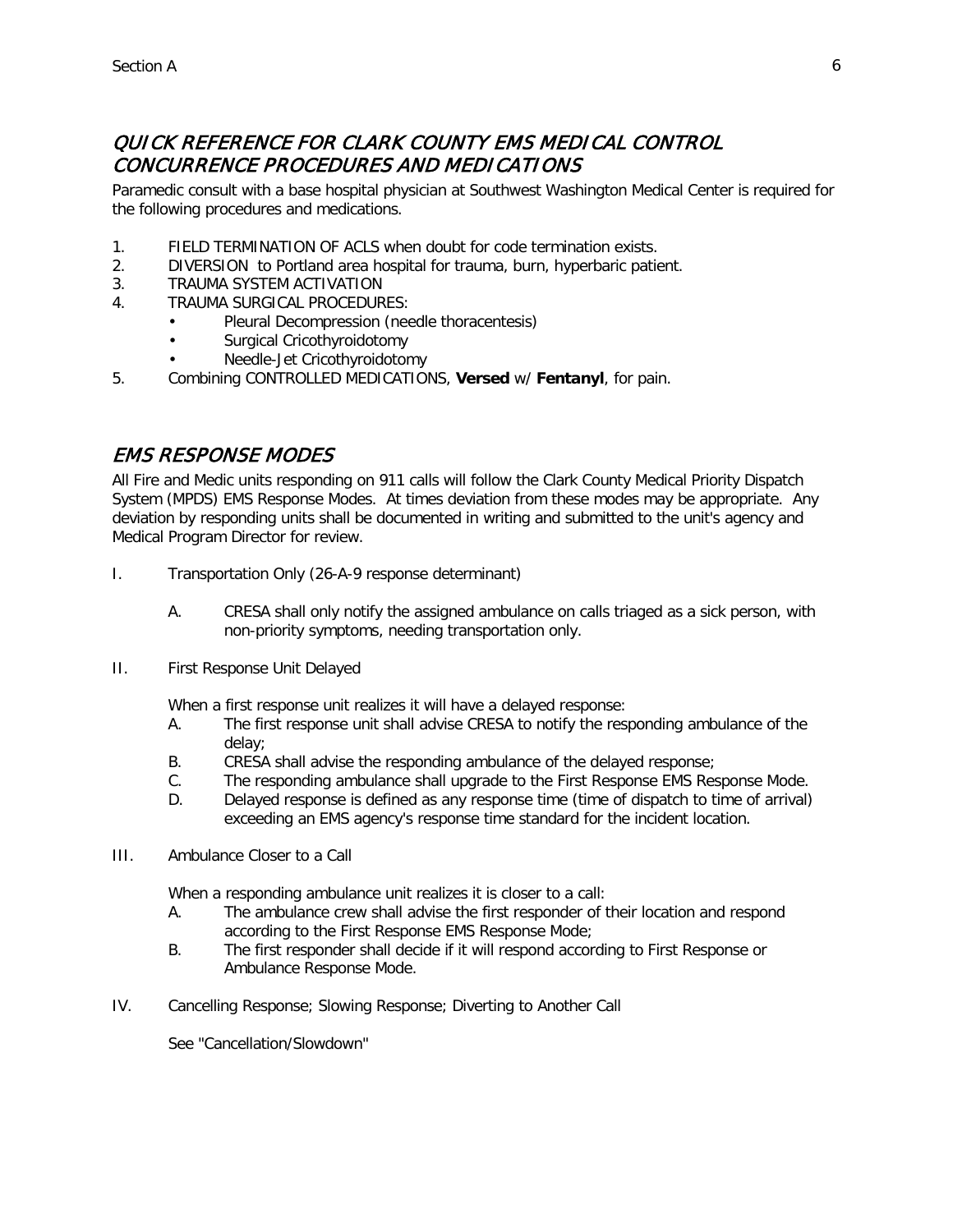## <span id="page-6-0"></span> CLARK COUNTY MEDICAL PRIORITY DISPATCH SYSTEM EMS RESPONSE MODES

| <b>Response</b>    | <b>Response</b> | <b>Response Mode</b>      |                           |
|--------------------|-----------------|---------------------------|---------------------------|
| <b>Determinant</b> | <b>Priority</b> | <b>First Response</b>     | Ambulance                 |
| <b>ECHO</b>        |                 | Hot                       | Hot                       |
| <b>DELTA</b>       |                 | Hot                       | Hot                       |
| CHARLIE            |                 | Hot                       | Hot                       |
| <b>BRAVO</b>       |                 | Hot                       | Cold                      |
| <b>ALPHA</b>       |                 | Cold                      | Cold                      |
|                    |                 | Cold (no-response option) | Cold                      |
|                    |                 | Cold                      | Cold (no-response option) |

## <span id="page-6-1"></span>CANCELLATION/ SLOWDOWN/ STAGING

Once a call is received by an ALS transport unit, the unit will respond as rapidly as possible and make patient contact to determine and administer emergency medical care as needed.

- I. Cancelling of Response
	- A. CRESA reports the original caller has canceled the request for service. The Paramedic will make the decision to cancel or continue the call based on information from CRESA.
	- B. A first-in responding unit reports that no patient is present.
	- C. A first-in responding unit with an EMT, Paramedic, or EMS agency known to the responding unit arrives and reports to the ALS transport unit that the patient does not want or need contact by ALS transport unit. This cancellation can be due to:
		- 1. No need for treatment or minor care administered by the first-in units.
		- 2. Patient/Guardian desires POV transport (should be conveyed to transport unit). If first-in unit feels ALS transport Paramedic should continue in for evaluation, this should be conveyed to responding medic unit.
		- 3. It shall be the discretion of the Paramedic on the responding medic unit whether to continue to the scene.
		- 4. If the ALS transport unit does not respond, the first-in unit will obtain a waiver form signed by the patient or other responsible person stating that based on his/her own initiative they do not desire transport.
- II. Slowdown
	- A. Transport units may be slowed by first-in units, staffed by a Paramedic or EMT, after evaluating the patient and determining a slower response is appropriate.
	- B. It would be more appropriate for the first-in unit to convey patient information to the medic unit so the responding Paramedic can decide if a slower response is appropriate.
- III. Diversion
	- A. An ALS transport unit may be diverted to another call when:
		- 1. It is obvious the second call is a life-threatening emergency and first-in units known to ALS transport unit as EMTs and/or Paramedics report that first call can await a second ambulance.
		- 2. A second ambulance is dispatched to the first call.
		- 3. The first ambulance is decidedly closer to the second call and the response by it to the second call might conceivably be vital to the patient's outcome.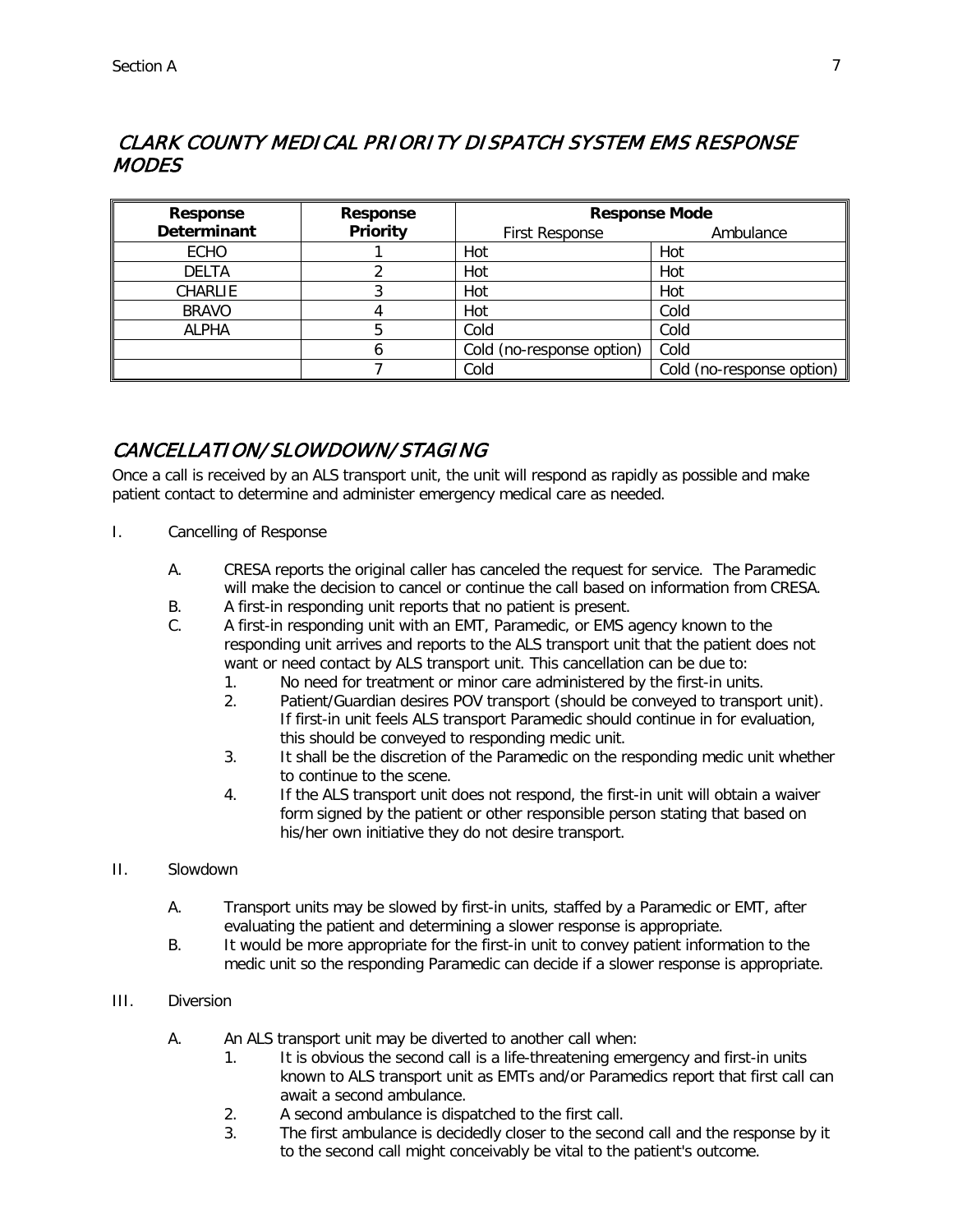#### IV. Staging

- A. Stage/standby will be done only when responding to scenes involving acts of violence or other scene safety issues until the scene is secured by law enforcement or other means. Items to consider:
	- 1. Information from CRESA indicating violence or potential for violence, i.e.,, assault with weapon, violent individual(s), hostage situation.
	- 2. Information that raises questions regarding the safety of responders, i.e.,, hazardous material or other special rescue situation.
- B. Units will advise CRESA of intent to stage and request Law Enforcement (or other appropriate agency) response (if not already done). CRESA will notify all responding units of intent to stage.
	- 1. The responsibility to stage rests with the responding agency. Communication of intent to stage will be shared between multiple responding agencies.
- C. CRESA has no authority to tell a unit to stage. They should provide ALL pertinent information to the responding units so they can make the appropriate determination as to whether to stage. This should be the same complete information as provided to law enforcement responding units.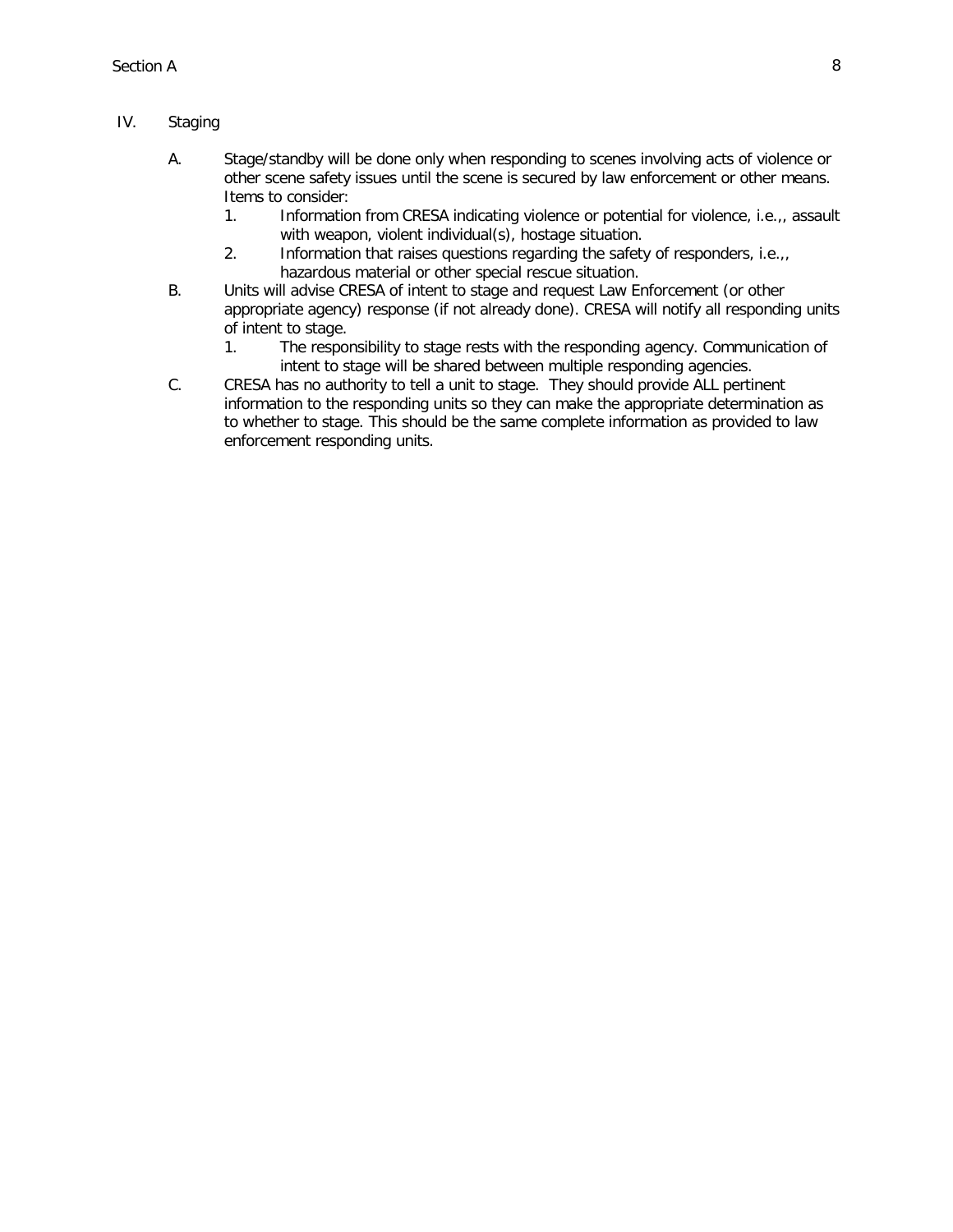## <span id="page-8-0"></span>PREHOSPITAL COMMUNICATIONS

#### I. Trauma Status of PHSW

Responding units (including dispatch) shall not contact Medical Control to inquire the trauma status of PHSW when enroute to the scene; hospital trauma status will be given to the Paramedic requesting trauma system entry after evaluation of the patient.

- II. Hospital Notification Report Format (HEAR Landline 800mHz)
	- A. ALS/Emergency Report Format:
		- 1. Unit identification
			- 2. Age and sex of patient
			- 3. Transport code (emergent/Code 3 or non-emergent/ Code 1)
			- 4. Chief complaint or reason for transport
			- 5. Very brief pertinent medical history (one sentence if possible)
			- 6. Vital signs
			- 7. Pertinent treatment rendered
			- 8. Request for additional information or treatment
			- 9. Estimated time of arrival (ETA)

-Note- The prehospital report should be provided to the receiving facility as soon as practical once transport has begun. All reports should be given in this order and should take a maximum of sixty seconds. The prehospital report is not meant to be a full patient report and should relay only pertinent patient care information. (Patient identification information is inappropriate to be given in the HEAR report.) Format for trauma system patients will follow specific reporting format as indicated in Trauma Protocols.

- B. BLS/Non-Emergency Report Format:
	- 1. Unit identification
	- 2. Age and sex of the patient
	- 3. Reason for transport
	- 4. Estimated time of arrival (ETA)

-Note- The prehospital report should be provided as soon as practical once transport has begun. All reports should be given in this order and should take a maximum of thirty seconds. (Patient identification information is inappropriate to be given in the HEAR report.) If possible, use landline for hospital contact on transfers.

- C. Advise Medical Control or receiving emergency department of changes in patient's condition en route and request for further treatment.
- III. Verbal Report to Emergency Department Physician And/Or Triage Nurse
	- A. This should contain more detail than the radio report. The EMT now has the time to present thorough details of the scene, complete assessment of the patient, and complete report on patient care and the result of your efforts.
		- 1. Name, age, sex and patient's physician
		- 2. Chief complaint or injuries
		- 3. If trauma, describe the trauma scene
		- 4. Pertinent medical history
		- 5. Physical examination findings
		- 6. Explain patient treatments and results of such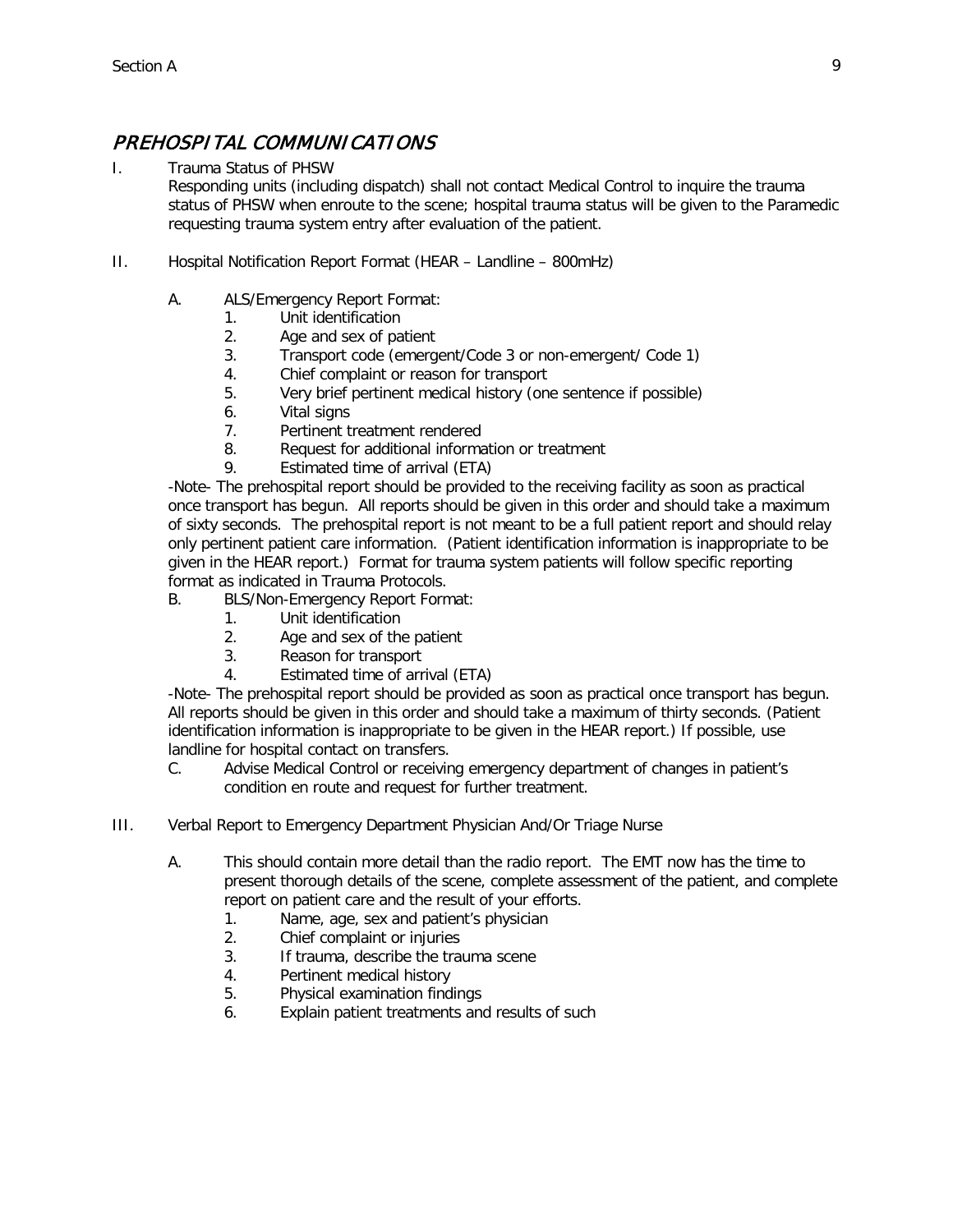## <span id="page-9-0"></span>PREHOSPITAL COMMUNICATIONS (Continued)

- IV. Written Reports/Documentation
	- A. A State of Washington approved EMS Medical Incident Report (MIR) form (or other approved electronic report format) must be appropriately documented and filed for any call for EMS assistance resulting in patient contact within Clark County regardless of patient transport. This will apply to all responding agencies, both basic and advanced life support units, and includes public assist calls.
		- 1. Patient contact occurs when a provider contacts/sees/hears a patient, even if other providers are on scene. The treatments and evaluations provided, while said provider is in contact with the patient, shall be documented as per this dictate.
	- B. Documentation format
		- 1. If a written format is used, SOAP narrative charting is the most acceptable method of report writing. This is a LEGAL record and may be called upon as evidence in any court of law. (IF IT IS NOT WRITTEN, IT WAS NOT SEEN OR DONE.)
		- 2. If an electronic report format is used then it is necessary to follow the MPD approved documentation guidelines for that particular charting application.
	- C. Documentation of Response Determinant
		- 1. All calls to 911 will be triaged and dispatched, based on the Medical Priority Dispatch System and its inherent response determinants (ALPHA, BRAVO, CHARLIE, DELTA, ECHO). Complete documentation of patient care will include the determinant assigned at initial dispatch and any upgrades received while enroute.
	- D. Documentation of Procedures
		- 1. Performance of any procedure will be documented in the MIR to include reason for procedure and patient response
		- 2. For all intubated patients, documentation of end tidal CO2 numeric value AND Capnograph will be affixed to the chart
		- 3. Whenever an EKG monitor is used, a copy of the EKG recording will be affixed to the chart. This includes 12 lead tracings and code summary reports.
	- E. The patient care report is a legal document and should reflect the patient care incident as accurately as possible. As such, the report will be completed as soon as feasible after the patient encounter to ensure an accurate accounting of the incident. ALL REPORTS MUST BE COMPLETED PRIOR TO THE END OF SHIFT.
		- 1. Transporting units will leave a completed report or Field Worksheet at the receiving facility upon delivery of the patient. Transport agencies are required to provide a completed (final) MIR to the receiving facility within 24 hrs. of patient arrival.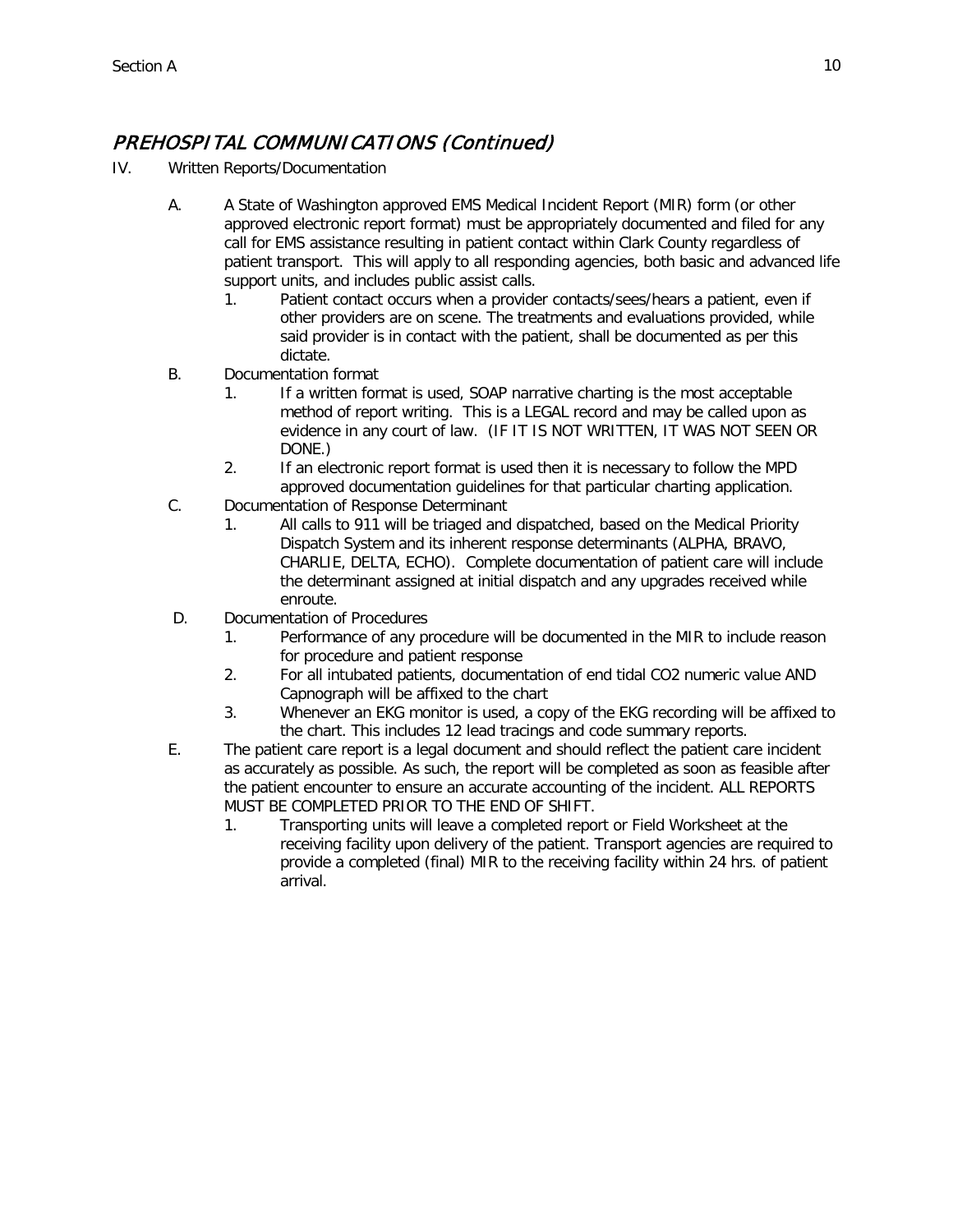## <span id="page-10-0"></span>TRANSFER OF CARE/ TIME ON THE SCENE

- I. Transfer of Care
	- A. In many situations, two or more ALS units (e.g.,, first responding fire ALS and ALS transport) will respond. When more than one Paramedic is on scene they will work cooperatively in making patient care decisions. If a disagreement exists on the correct course of action, Medical Control will be contacted for direction. An orderly and efficient transfer of patient care responsibilities from first-responding ALS personnel to the transport team must occur, including:
		- 1. Transfer of patient care responsibility that does not interfere with or lengthen scene times.
		- 2. Written and/or verbal report that includes: documentation of vitals, findings, and all treatment(s) rendered.
		- 3. In cases of Multiple Patient Incident, protocol is established.

-Note- Many times, patient condition may warrant attendance during transport by both the first responding Paramedic and the transport Paramedic. In these situations, working cooperation when making patient care decisions is paramount and shall not be influenced by agency affiliation. Resources shall be utilized to the fullest for the benefit of patient care. The transport Paramedic has patient care responsibility/authority when the patient is in the ambulance, but may delegate this to the attending first responding Paramedic if indicated for patient care continuity.

- II. Time on Scene
	- A. Any time an airway cannot be provided to a patient within 2 minutes after initiating emergency medical care, transport the patient immediately, unless there are extenuating circumstances.
	- B. Medical 30 minutes or less after initial encounter.
	- C. STEMI/CVA 15 minutes or less after initial encounter.
	- D. Trauma 10 minutes or less once extrication has been accomplished and the patient can be removed from the site.
	- E. Code 99 30 minutes or less after initial encounter.

-Note- Document extenuating circumstances.

## <span id="page-10-1"></span>LEVEL OF CARE DURING TRANSPORT

#### \*PARAMEDIC AND EMT ON CAR\*

Attendance of the patient during transport will be appropriate to the degree of illness as determined by the Paramedic. All ALS transports will be attended by an emergency medical technician certified by Washington State DOH to provide appropriate ALS procedures. The only exception may occur during mass casualty incidents.

-Note- Inappropriate assignment of medical attendants will be grounds for suspension of standing orders for EMT-P and EMT.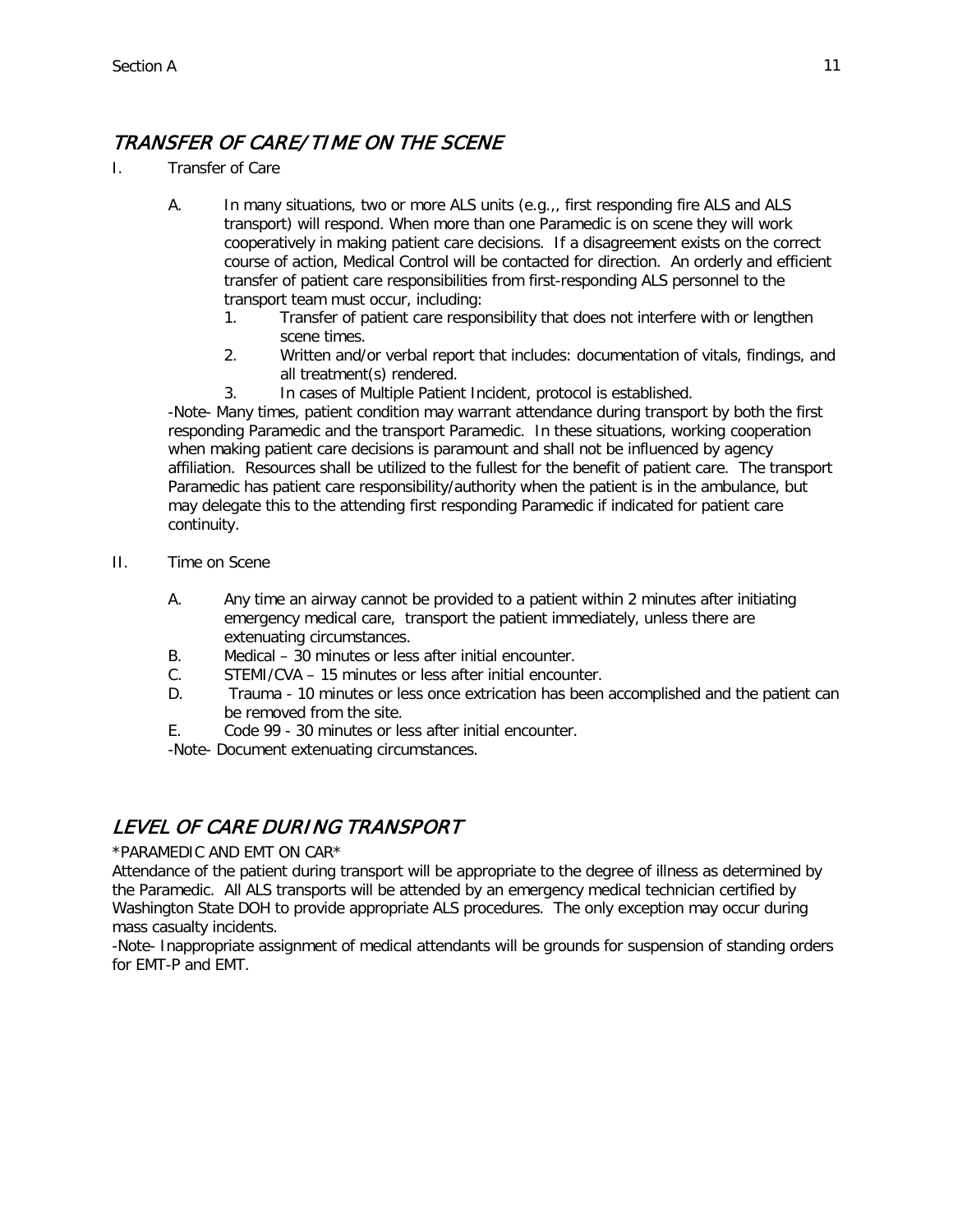## <span id="page-11-0"></span>RECEIVING HOSPITAL

- I. Triage Criteria:
	- A. Non-Life Threatening Injuries or Illness Hospital destination at the discretion of patient, family, or the patient's physician.
	- B. Life Threatening Injuries or Illness, e.g., inability to control airway, uncontrollable hemorrhage – transport to the closest appropriate facility unless diversion criteria in effect.
	- C. Patients meeting the following criteria will be transported to PHSW:
		- 1. Acute MI/STEMI
		- 2. Cardiac Arrest with return of spontaneous circulation.
		- 3. Trauma Activation (unless the following diversion criteria apply)
		- 4. Severe GI Bleed (Active bleeding, pt. in shock with suspected esophageal varices w/ hx of alcoholism and/or liver failure.)
	- D. Stroke/CVA: Patients meeting stroke/CVA criteria will be transported as follows:
		- 1. Symptoms 3.5 hours or less Closest stroke center or patient/family choice.
			- 2. Symptoms between 3.5 and 8 hours PHSW only.
			- 3. Symptoms more than 8 hours patient choice or closest facility (LSC or PHSW)
			- 4. Suspected intracranial hemorrhage of any duration PHSW
- II. Diversion Criteria:
	- A. Medical Diversion Diversion by Medical Control may occur due to availability of resources, equipment, and/or facilities at PHSW. Destination hospital will generally be determined by closest facility.
	- B. Trauma Diversion The final decision for diversion to Emanuel or OHSU rests with Medical Control at PHSW. Contact Medical Control as soon as possible with patient information; if diverted, contact Trauma Communications Center (TCC) at OHSU for further instructions. Includes LifeFlight transport.
		- 1. Criteria for diversion may include:
			- a) Major burns (Refer to TRAUMA section, BURNS Protocol).
			- b) Pregnancy with multi-system trauma in shock, unresponsive to aggressive resuscitation or immediate surgery anticipated.
			- c) Pediatric trauma entry: Immediate consult directly with Medical Control physician for destination or diversion.
			- d) PHSW Medical Control advised diversion.
	- C. Hyperbaric Diversion Providence Hospital in Portland. Contact Medical Control as soon as possible with patient information including CO level; if directed to divert, contact Providence enroute.
	- D. Diversion Based on Patient Request, Private Physician, and/or Primary Care/Health Plan:
		- 1. If patient condition critical (emergent/Code 3 transport) divert to closest facility.
		- 2. Potential for further diversions, i.e., receiving hospital on divert to another hospital. If intended hospital on divert, Paramedic may divert to closest facility.
		- 3. Other Considerations:
			- a) weather traffic patterns, time of day, etc. ambulance levels in the county (all agencies)

\*If, in the Paramedic's judgment, diverting to a Portland hospital will result in a prolonged out-of-service time, divert to the closest facility. The receiving ED physician will be informed of the criteria and reason for the diversion; these shall also be documented in the MIR and be included in the criteria for MPD review. Concurrence by Medical Control at PHSW is mandatory on all diversions to Portland unless contact impossible. Document concurrence/variance with MC on the MIR.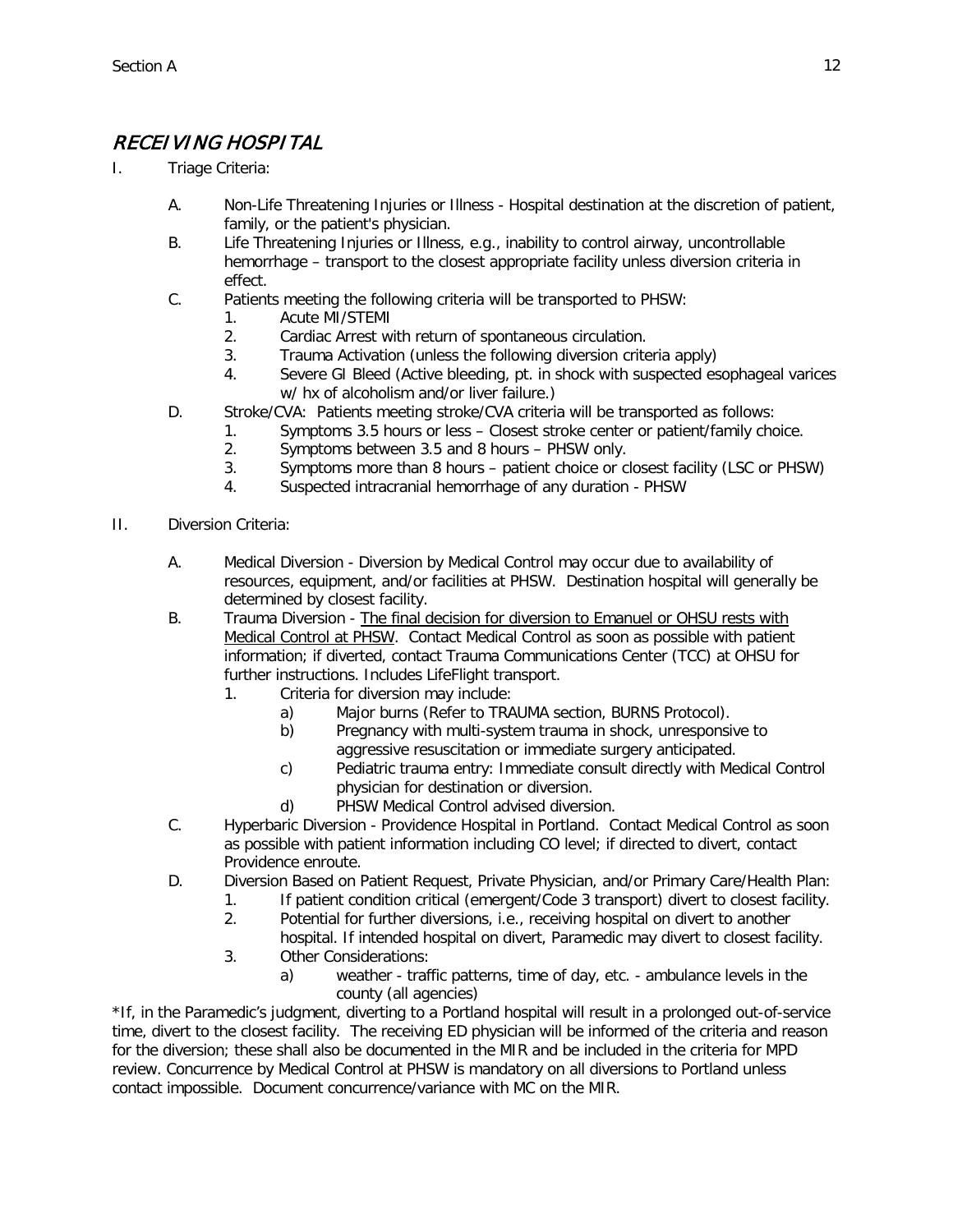## <span id="page-12-0"></span>INTERFACILITY TRANSPORT

- I. General Responsibility and Instructions
	- A. It is the responsibility of the transferring facility to insure that the medical necessities for safe patient transfer are met including stabilization.
	- B. Medical instructions of the attending Physician and Registered Nurses will be followed unless contrary to standing orders.
	- C. Attendance of the patient during transport.
		- 1. Physician he or she will direct all care regardless of standing orders.
		- 2. Registered Nurse he or she will direct the care of the patient via orders from the physician at transfer or the receiving hospital physician. The registered nurse may desire to defer emergency care in some situations to the Paramedic.
- II. Stabilization Prior to Transfer
	- A. Patients will not be transferred to another facility without first being stabilized. Stabilization includes adequate evaluation and initiation of treatment to assure that transfer of a patient will not, within reasonable medical probability, result in material deterioration of the condition, death, or loss or serious impairment of bodily functions, parts, or organs.
	- B. Stabilization of patients prior to transfer to include the following:
		- 1. Establish and assure an adequate airway and adequate ventilation.
		- 2. Initiate control of hemorrhage.
		- 3. Stabilize and splint the spine or fractures, when indicated.
		- 4. Establish and maintain adequate access routes for fluid administration.
		- 5. Initiate adequate fluid and/or blood replacement.
		- 6. Determine that the patient's vital signs (including blood pressure, pulse, respiration, and urinary output, if indicated) are sufficient to sustain adequate perfusion.
	- C. ALS patient and Above Criteria Not Met:
		- 1. You may initiate prehospital protocols and guidelines including the establishment of intravenous lines, airway control, etc.
		- \*\*\* 2. You may refuse to transfer the patient until the facility has complied with the above evaluation and/or treatment. Should you decide this is necessary, contact Medical Control for concurrence and consultation or contact the MPD directly.
- III. Other Considerations
	- A. If a BLS transport is requested and it is the judgment of the BLS crew that the patient needs to be transported by an ALS ambulance, it is mandated that dispatch be contacted and an ALS crew dispatched. Under no circumstances should a BLS crew transport a patient, if in their judgment, this is an ALS call. (Exception: mass casualty incidents.)
	- B. Emergencies en route:
		- 1. Prehospital protocols and guidelines will immediately apply.
		- 2. Medical Control should be contacted for concurrence of any orders as appropriate; the receiving facility should be contacted as soon as possible to inform them of changes in the patient's condition.

-Note- Any deviation from this guideline or from the transport protocols should be reported to the MPD on an incident report within 24 hours of occurrence.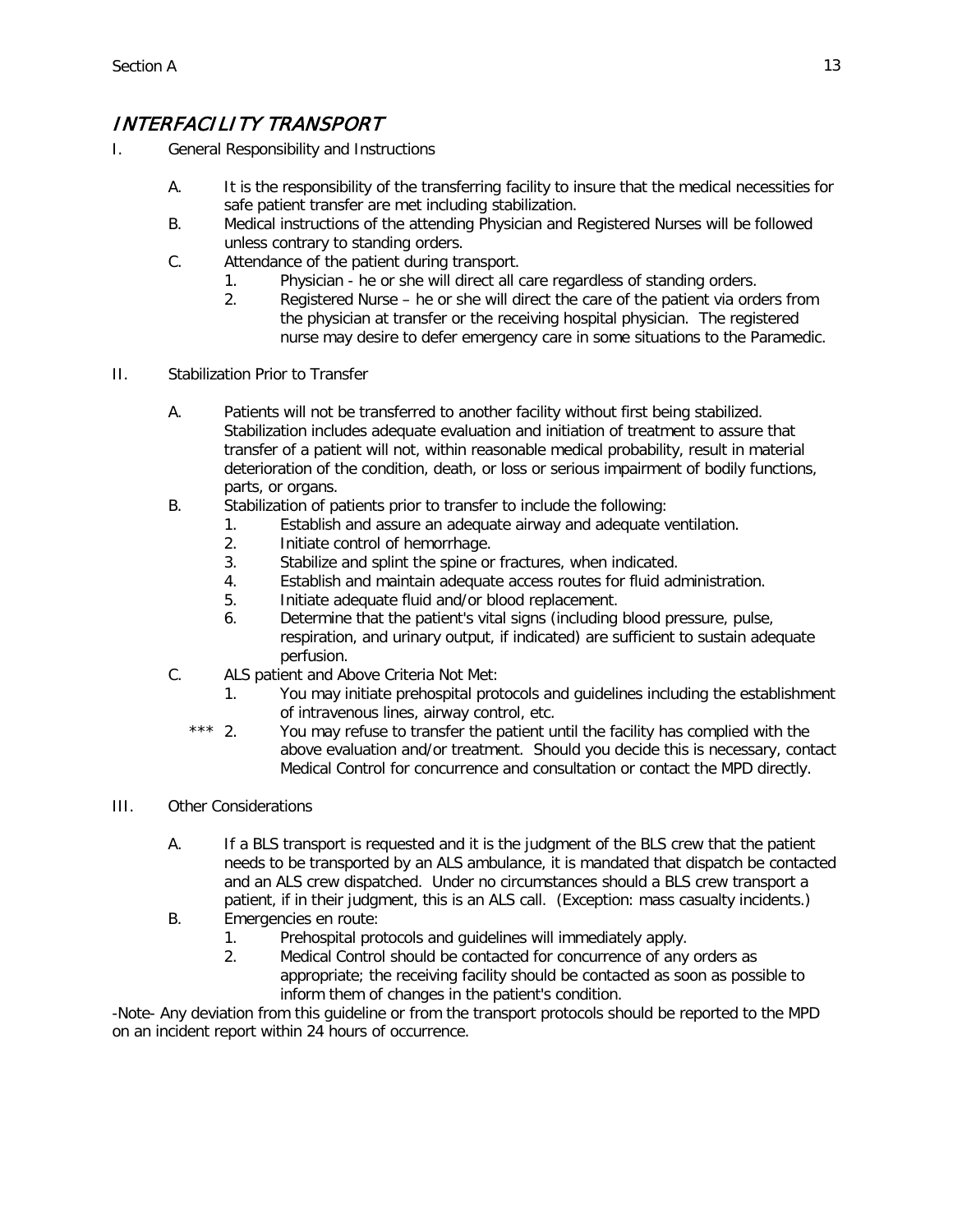## <span id="page-13-0"></span>NON-TRANSPORT OF PATIENTS

The EMT may be of the judgment that the patient need not be transported by ambulance, but unless the patient and/or custodian agrees with this judgment transport will be done. In general, the only reasons for a non-transport are:

- Signed "Refusal for Transport," completed by patient, family or custodian;
- No patient (DOA, termination of Code 99 effort, etc.).
- I. Patients Refusing Care and/or Transport (classified as follows):
	- A. No medical need exists.
	- B. A person with normal decision making capacity who, after having been informed of risks and benefits of treatment/transport, voluntarily declines further services.
	- C. Any other person is assumed to require a medical screening evaluation and EMS personnel will use all resources available to have that person treated and transported.
- II. Impaired Decision Making Capacity Defined
	- A. Inability to understand the nature of his/her illness/injury.
	- B. Inability to understand risks or consequences of refusing care/transport.
	- C. Individuals impaired by:
		- 1. Alcohol/drugs
			- 2. Psychiatric conditions
			- 3. Injuries (head injury, shock, etc.)
			- 4. OBS (Alzheimer's, developmental delays, etc.)
			- 5. Minors (<18 years old)
			- 6. Language/communication barrier (incl. deafness)
- III. Criteria for Informed Refusal/Consent
	- A. Person is given accurate information about possible medical problems and the risk/benefits of treatment or refusal.
	- B. Person is able to understand and verbalize these risks and benefits.
	- C. Person is able to make a decision consistent with his/her beliefs and life goals.

## <span id="page-13-1"></span>PREHOSPITAL GUIDELINES FOR PATIENTS REFUSING CARE

Establish if medical need exists. If the patient is refusing or resisting care, determine if patient capable of making informed decision OR patient not capable (in EMT's opinion) of making informed decision.

- I. Capable of making informed decision, no medical need exists:
	- A. A refusal form is not necessary.
	- B. MIR documentation will include the events necessitating the call to EMS as well as all criteria for no patient/medical need.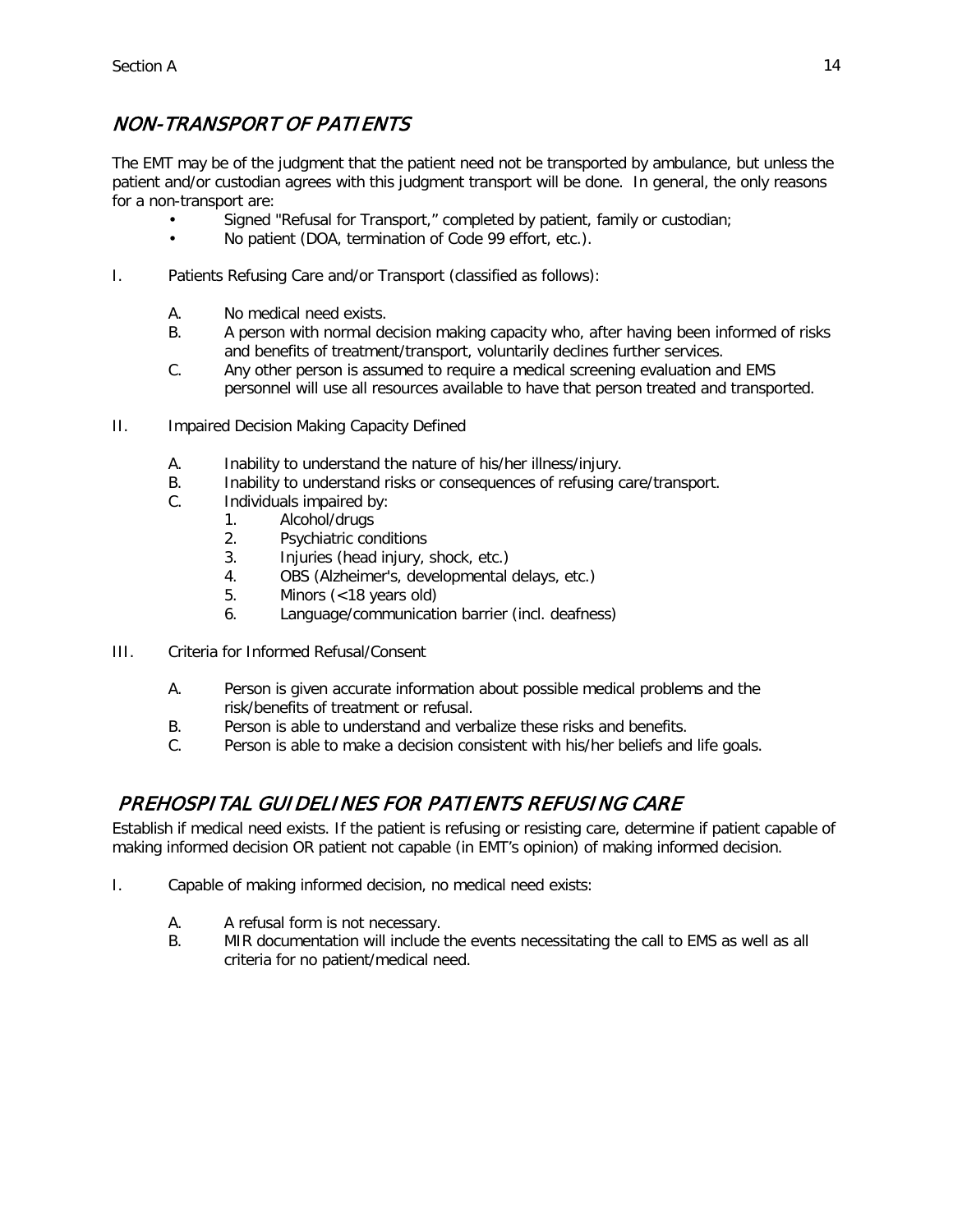- II. Capable of making informed decision, minor medical need exists:
	- A. A refusal form is necessary. Form and MIR must be completed by Paramedic attending patient.
	- B. MIR documentation shall include:
		- 1. The patient's chief complaint.
		- 2. Events prior/reason for call to EMS.
		- 3. Pertinent medical history.
		- 4. Description of scene (if relevant to patient's c/c).
		- 5. Physical exam including vital signs and clinical impression.
		- 7. Prehospital interventions.
		- 8. Consultation with Medical Control or patient's MD (PMD) as necessary.
		- 9. Patient's response to medical care and/or transport attempts.
		- 10. Instructions to patient and/or family including risks/benefits of treatment/transport.
- III. Capable of making informed decision, immediate medical care and/or ambulance transport necessary:
	- A. A refusal form is necessary. Form and MIR must be completed by Paramedic attending patient.
	- B. Every effort will be made to convince these patients to accept necessary prehospital intervention and transport to definitive care. Options available to the Paramedic include:
		- 1. Solicit assistance from family, friends, and/or other close associates to persuade the patient to accept necessary treatment and transport.
		- 2. Solicit assistance from law enforcement (police hold), mental health professional (psychiatric hold), and/or clergy as the situation directs.
	- C. CONSULTATION WITH MEDICAL CONTROL IS MANDATORY.
	- D. MIR documentation shall include:
		- 1. The patient's chief complaint.
		- 2. Events prior/reason for call to EMS.
		- 3. Pertinent medical history.
		- 4. Description of scene (if relevant to patient's c/c).
		- 5. Physical exam including vital signs.
		- 6. Clinical impression.
		- 7. Prehospital interventions.
		- 8. Consultation with Medical Control or PMD as necessary.
		- 9. Patient's response to medical care and/or transport attempts.
		- 10. Instructions to patient and/or family including risks/benefits of treatment/transport.
	- E. If the patient still refuses treatment/transport, the attending Paramedic will be responsible for explaining the CLARK COUNTY EMS REFUSAL INFORMATION FORM. Completion of the form includes:
		- 1. Explanation of instructions and release of liability to the patient.
		- 2. Receipt of signature (dated) from patient or legal guardian.
		- 3. Completion of patient assessment, Medical Control consult, and patient disposition sections.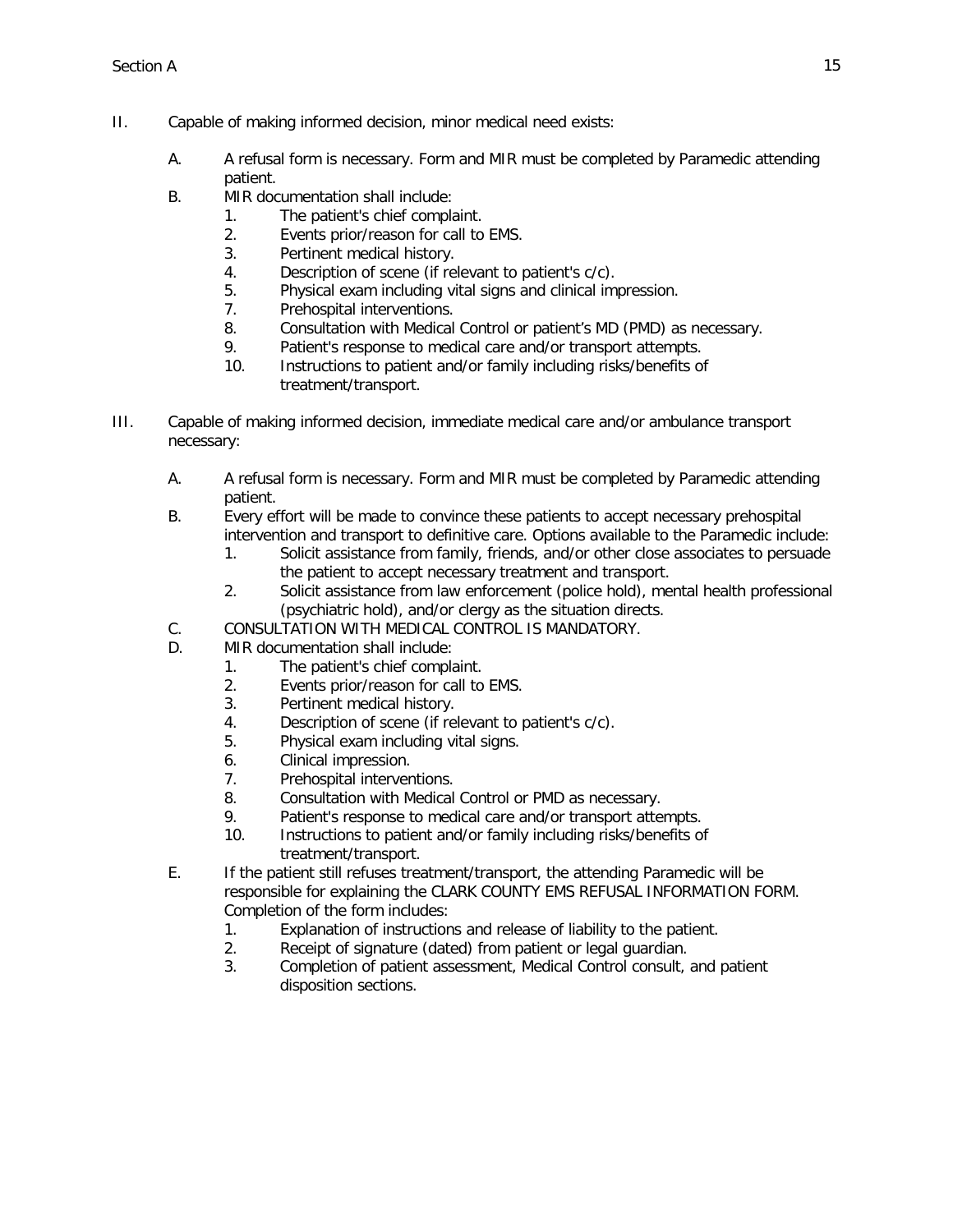- IV. Not capable of making informed decision, medical care and/or ambulance transport necessary:
	- A. A refusal form is necessary. Form and MIR must be completed by Paramedic attending patient.
	- B. Every effort will be made to convince these patients to accept necessary prehospital intervention and transport to definitive care. Options available to the Paramedic include:
		- 1. Solicit assistance from family, friends, and/or other close associates to persuade the patient to accept necessary treatment and transport.
		- 2. Solicit assistance from law enforcement (police hold), mental health professional (See Psychiatric Disorders Section), and/or clergy as the situation directs.
		- 3. Consider physical and/or chemical restraint per Medical Control concurrence based on the patient's condition and current situation.

Physical and/or chemical restraint can occur only when the Paramedic believes the patient poses a danger to him/herself or others.

- C. CONSULT WITH MEDICAL CONTROL IS MANDATORY.
- D. MIR documentation shall include:
	- 1. The patient's chief complaint.
	- 2. Events prior/reason for call to EMS.
	- 3. Pertinent medical history.
	- 4. Description of scene (if relevant to patient's c/c).
	- 5. Physical exam including vital signs.
	- 6. Clinical impression.
	- 7. Prehospital interventions.
	- 8. Consultation with Medical Control or PMD as necessary.
	- 9. Patient's response to medical care and/or transport attempts.
	- 10. Instructions to patient and/or family including risks/benefits of treatment/transport.
- E. If the patient still refuses treatment/transport, the attending Paramedic will be responsible for explaining the CLARK COUNTY EMS REFUSAL INFORMATION FORM. Completion of the form includes:
	- 1. Explanation of instructions and release of liability to the patient.
	- 2. Receipt of signature (dated) from patient or legal guardian.
	- 3. Completion of patient assessment, Medical Control consult, and patient disposition sections.
- F. Every reasonable effort should be made to ensure patients receive necessary medical treatment and transport. If the patient seems hesitant regarding their medical care/transportation or any doubt exists, you should provide care/transportation.
- G. Should the above efforts prove fruitless, it may be necessary to leave these patients at the scene. Aforementioned documentation guidelines will be adhered to.
- V. Patient in Custody and/or Incident Involving Law Enforcement
	- A. If patient competent, follow protocol outlined above regarding medical need. The patient will require a full medical exam, pertinent to the nature of the chief complaint and mechanism of injury. If the patient refuses care and/or transport a refusal form must be signed by the patient.
	- B. If patient in custody of police, under arrest and/or restrained by officers who are refusing transport, document refusal in MIR with signature of arresting police officer on refusal form.
	- C. All other patients will be transported to the hospital by ambulance. It is not appropriate to allow transport by police vehicle of a patient with obvious medical need.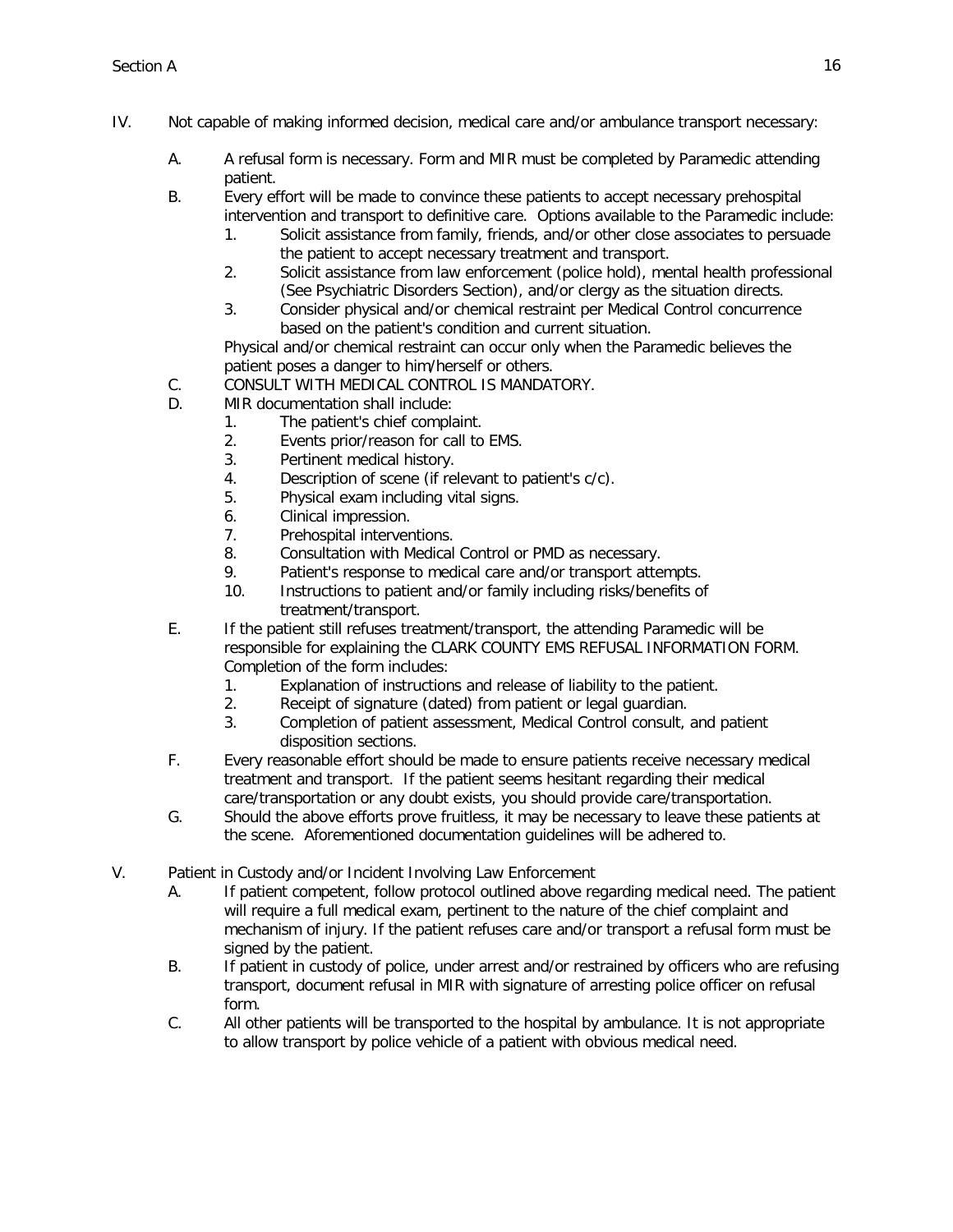## <span id="page-16-0"></span>PRIVATE PHYSICIAN AND/ OR MEDICAL PROFESSIONALS AT THE SCENE

When the patient's private physician is in attendance and has identified himself/herself upon the arrival of the ALS team, the ALS team will comply with the private physician's instructions for the patient. Base hospital will be contacted for reporting and estimated time of arrival. If orders are given which are inconsistent with established protocols, clearance must be obtained through the Medical Control Physician.

- I. The Physician at the Scene:
	- A. May request to talk directly to the Medical Control Physician to offer advice and assistance;
	- B. Can offer assistance to the ALS Team with another pair of eyes, hands, or suggestions, leaving the ALS team under Medical Control;
	- C. May take total responsibility for the patient with the concurrence of the Medical Control Physician.
- II. Transport
	- A. If during transport, the patient's condition should warrant treatment other than that requested by the private physician, Medical Control will be contacted for information and concurrence with any treatment, except in cases of cardiopulmonary arrest.

-Note- The above protocol will also apply to cases where a physician may happen upon the scene of a medical emergency and interacts with the ALS team.

- III. Medical Professionals at the Scene
	- A. Medical professionals at the scene of an emergency may provide assistance to Paramedics and should be treated with professional courtesy. Medical professionals who offer their assistance must identify themselves. Physicians must provide proof of their identity, if they wish to assume or retain responsibility for the care given the patient after the arrival of the Paramedic unit.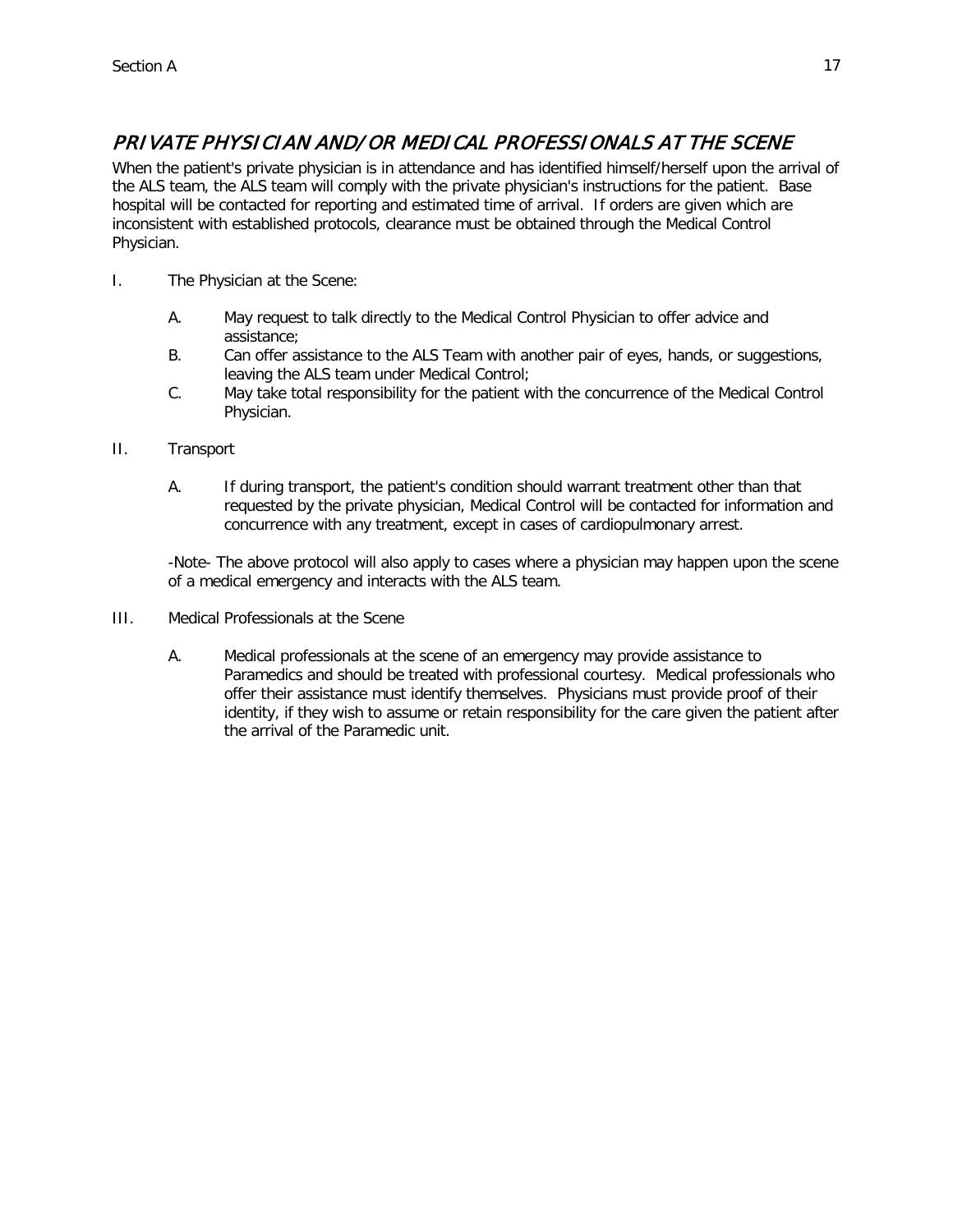## <span id="page-17-0"></span>DO NOT RESUSCITATE ORDERS

- I. Definitions:
	- A. A DNR (DO NOT RESUSCITATE OR NO CODE) Order is an order issued by a physician directing that in the event the patient suffers a cardiopulmonary arrest (i.e.,, clinical death), cardiopulmonary resuscitation will not be administered. DNR orders are only valid when a patient is under the care of skilled nursing personnel.
	- B. A Living Will is a legally executed document expressing the patient's wish to not undergo ALS resuscitation.
	- C. Physician Orders for Life Sustaining Treatment (POLST): Legal document signed by patient and physician indicating patient preference for life sustaining treatment. Includes preference for resuscitation; replaces EMS No-CPR.
	- D. EMS No-CPR Form: signed by the patient (or legal guardian) and personal physician allowing EMS providers to withhold resuscitation if the patient is apneic and pulseless. Replaced by POLST form.
	- E. Resuscitation includes attempts to restore failed cardiac and/or ventilatory function by procedures such as endotracheal intubation, mechanical ventilation, closed chest massage, defibrillation, and use of ACLS cardiac medications.
- II. Procedures:
	- A. When the patient's family, friends, or nursing home personnel state that the patient is not to be resuscitated:
		- 1. BLS protocols will be followed while attempts to determine if a written POLST form, EMS No-CPR, DNR order, or a Living Will is present.
		- 2. In the absence of the above, call Medical Control or the attending physician, if known by you and available.
		- 3. The EMT must document the POLST form, EMS No-CPR form, DNR order, or Living Will in the patient care report.
	- B. No BLS or ALS procedures should be performed on a patient who is the subject of a confirmed POLST form, EMS No-CPR, DNR order, or has a Living Will and who is PULSELESS AND NONBREATHING.
	- C. See *DEATH IN THE FIELD* Protocol for further information.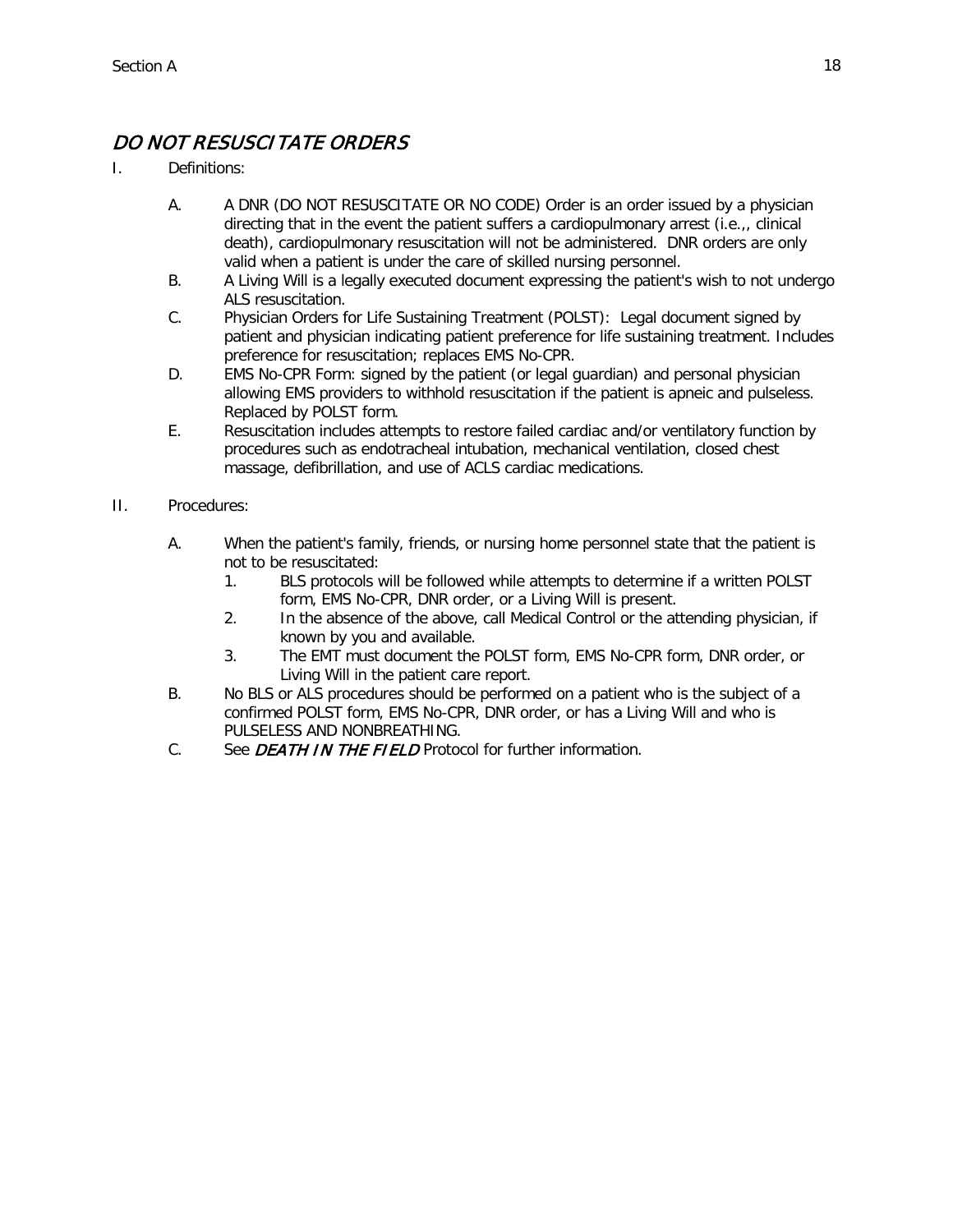## <span id="page-18-0"></span>BLOOD DRAWS

- I. Legal Alcohol Determination
	- A. Blood for legal alcohol determination may be drawn at request of law enforcement as provided by RCW 46.61.520, RCW 46.61.502, and/or RCW 46.61.522, if the patient is: (1) unconscious or (2) is under arrest for the crime of vehicular homicide or vehicular assault or is under arrest for the crime of driving while under the influence of intoxicating liquor or drugs, which arrest results from an accident in which another person is injured and there is a reasonable likelihood that such other person may die as a result of injuries sustained in the accident. Document law enforcement request on attached form.

#### DIRECTION TO TAKE BLOOD TEST

The undersigned states that\_ is either (1) unconscious or (2) is under arrest for the crime of vehicular homicide as provided in RCW 46.61.520 or vehicular assault as provided in RCW 46.61.522, or that such person is under arrest for the crime of driving while under the influence of intoxicating liquor or drugs as provided in RCW 46.61.502, which arrest results from an accident in which another person has been injured and there is a reasonable likelihood that such other person may die as a result of injuries sustained in the accident. The undersigned directs Clark County EMS to administer a blood test without the consent of the individual so unconscious or so arrested.

DATE OFFICER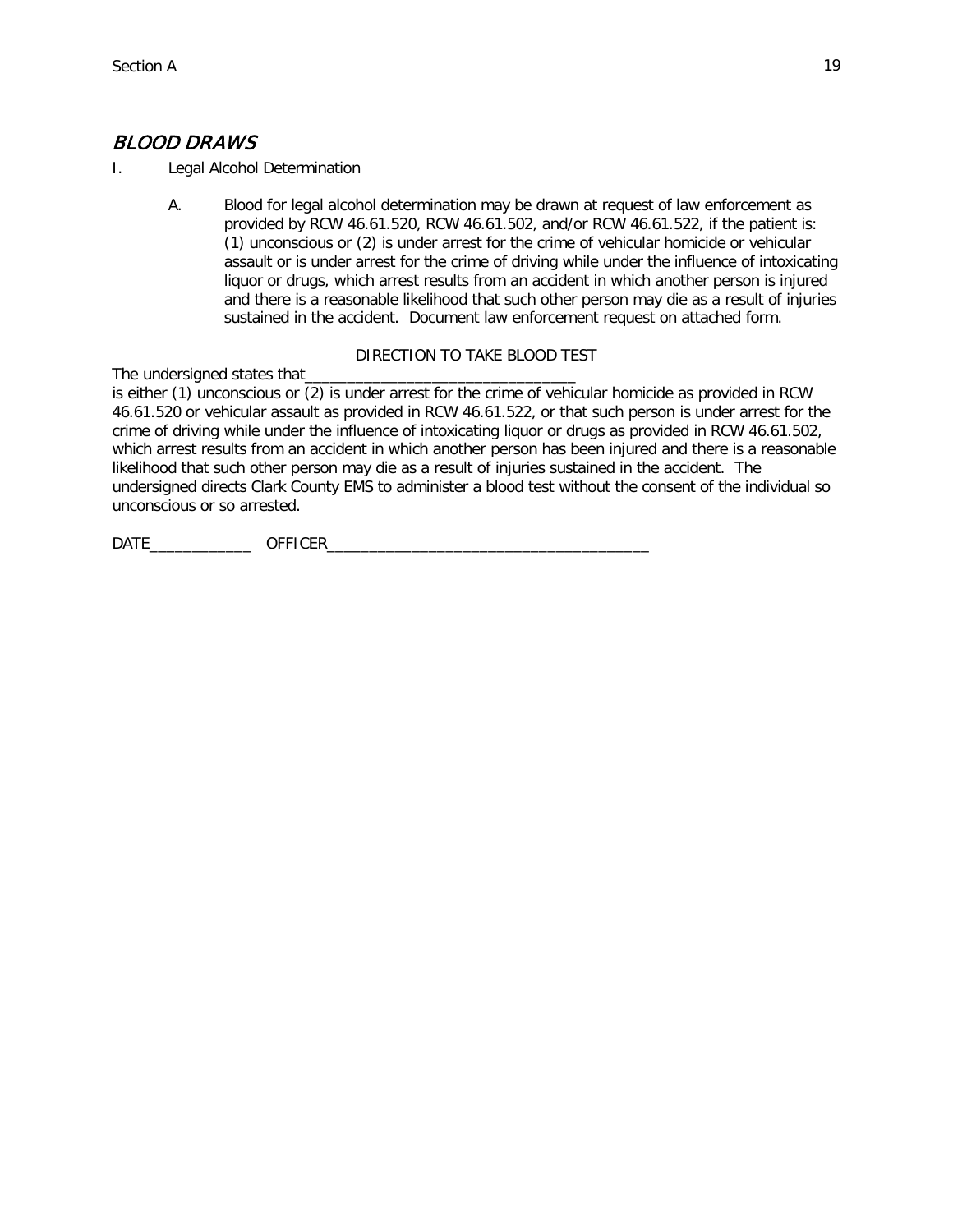## <span id="page-19-0"></span>MEDICATION ADMINISTRATION GUIDELINES

- I. Controlled Medications
	- A. Controlled medications are maintained at each agency utilizing approved protocols and security, to include lot number and vial number. Agency operating procedures for controlled medication ordering, receipt, storage and administration may be individualized but they must follow these general guidelines:
	- B. When a controlled substance is used, the Clark County Controlled Drug Proof of Use form (or other approved tracking system) will be completed by the Paramedic administering the medication and the agency officer authorized to replace the medication. Wastage will be documented in the same fashion.
		- 1. Each agency will maintain the Controlled Drug Proof of Use form as a permanent record.
	- \* C. Paramedics only are authorized to administer controlled drugs.
		-
		- 1. **Fentanyl** \*\*\* 2. **Versed** - **Versed used with Fentanyl for musculoskeletal pain may be given only with Medical Control concurrence.**
	- D. Ordering of controlled medications, (to be done ONLY by the authorized agency officer):
		- 1. The DEA order form (222) will be completed by the agency authorized officer and submitted to the MPD for signature.
		- 2. The MPD will retain a copy of the order form (222) and the authorized officer will submit the form to the vendor.
		- 3. A scanned copy will be provided to allow for quarterly audits with the controlled medication vendor.
	- E. Receipt and storage of controlled medications.
		- 1. Receipt of controlled medication from the vendor will be done by approved agency personnel and overseen by the authorized agency officer in charge of controlled medications.
		- 2. Storage and disbursement of controlled medications will include records of lot and vial numbers and amounts distributed to ALS personnel.
		- 3. Controlled medications will be stored under double lock.
	- F. Inventory of controlled medications will be monitored for security by no less than two authorized agency officers to ensure compliance with these guidelines.
	- G. All ALS agencies with controlled medications must have operating procedures on file with the MPD's office.
	- H. All agencies will monitor controlled medication utilization by each Paramedic on a quarterly basis. This data will be submitted to the MPD for review.
- II. Allergies to Medications
	- A. All medications are administered only after ascertaining the patient is not allergic to them.

#### III. IV Fluids

- A. Intravenous access is to be established on all ALS patients unless unable.
- B. The purposes of IV access are:
	- 1. Fluid resuscitation.
	- 2. Administration of IV medications per protocol.
	- 3. The anticipation of need for the above.
- C. IV fluid of choice is a balanced salt solution (BSS). If fluid is not needed for resuscitation, this will be TKO or a saline lock.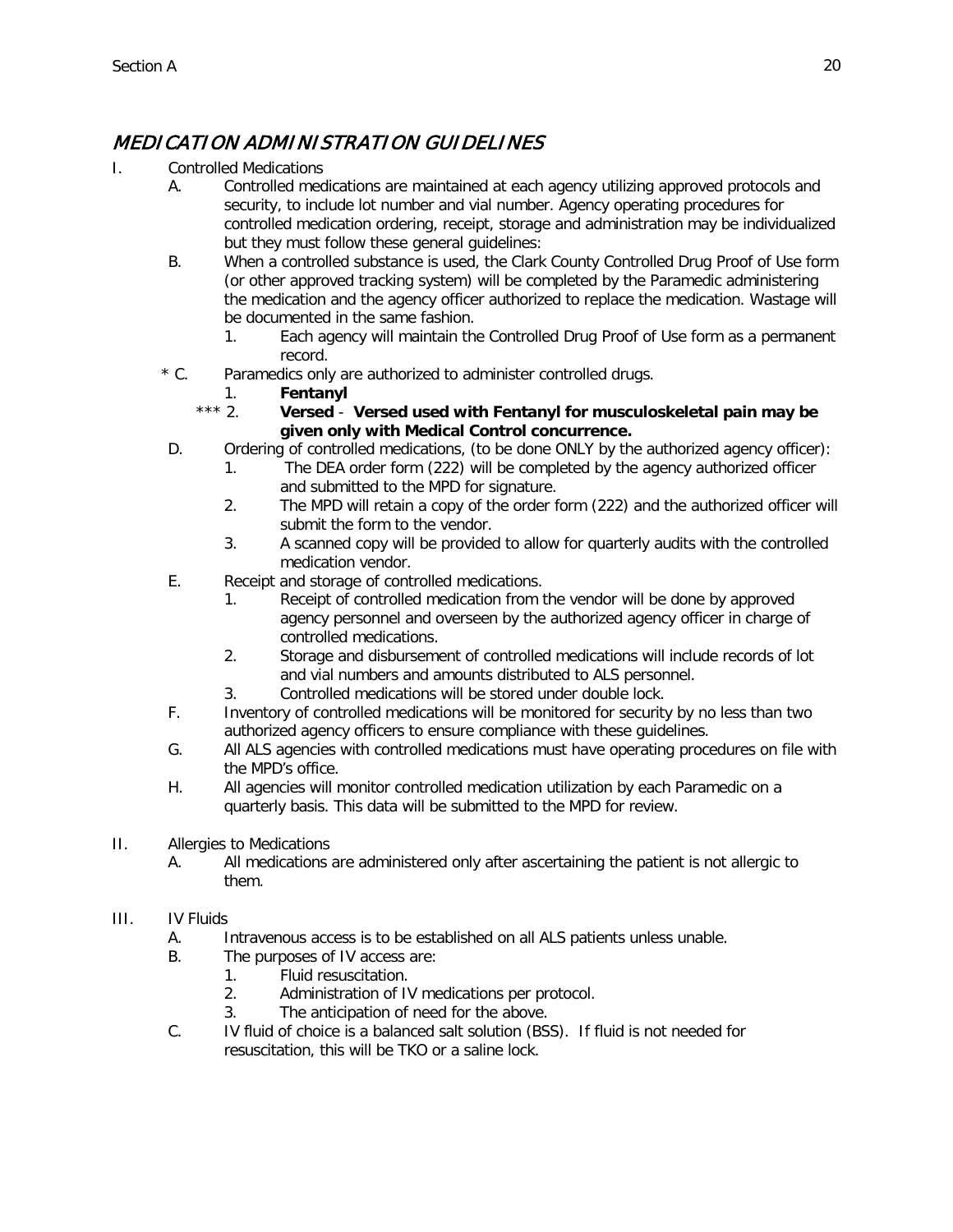- IV. Blood Products
	- A. Blood may be administered en route, during interfacility transfer to unstable patients who are actively bleeding or in shock
		- 1. Blood will be provided by transferring facility and be administered via large bore IV blood tubing.
		- 2. Stop infusion if patient develops signs of allergic reaction and treat pt. accordingly.
- V. Intraosseous (IO) Access
	- A. Indications
		- 1. Attempts at peripheral sites unsuccessful (after ~1 minute), patient obtunded and requiring vascular access, i.e., trauma resuscitation, code 99.
		- 2. Intravascular access necessary to administer fluids and/or medications and other peripheral IV sites unavailable.
		- 3. Documentation of training for use with specific device must be provided to MPD prior to authorization for use.
	- B. Insertion
		- 1. Anterior proximal tibia, distal tibia and/or adult humeral head (EZ IO)
	- C. If patient not obtunded and c/o pain at insertion site, infuse 2ml of 2% **Lidocaine** (40 mg). May repeat prn for localized pain. 1mg/kg Peds, max 40mg
	- D. IO devices must be preapproved by the MPD prior to use.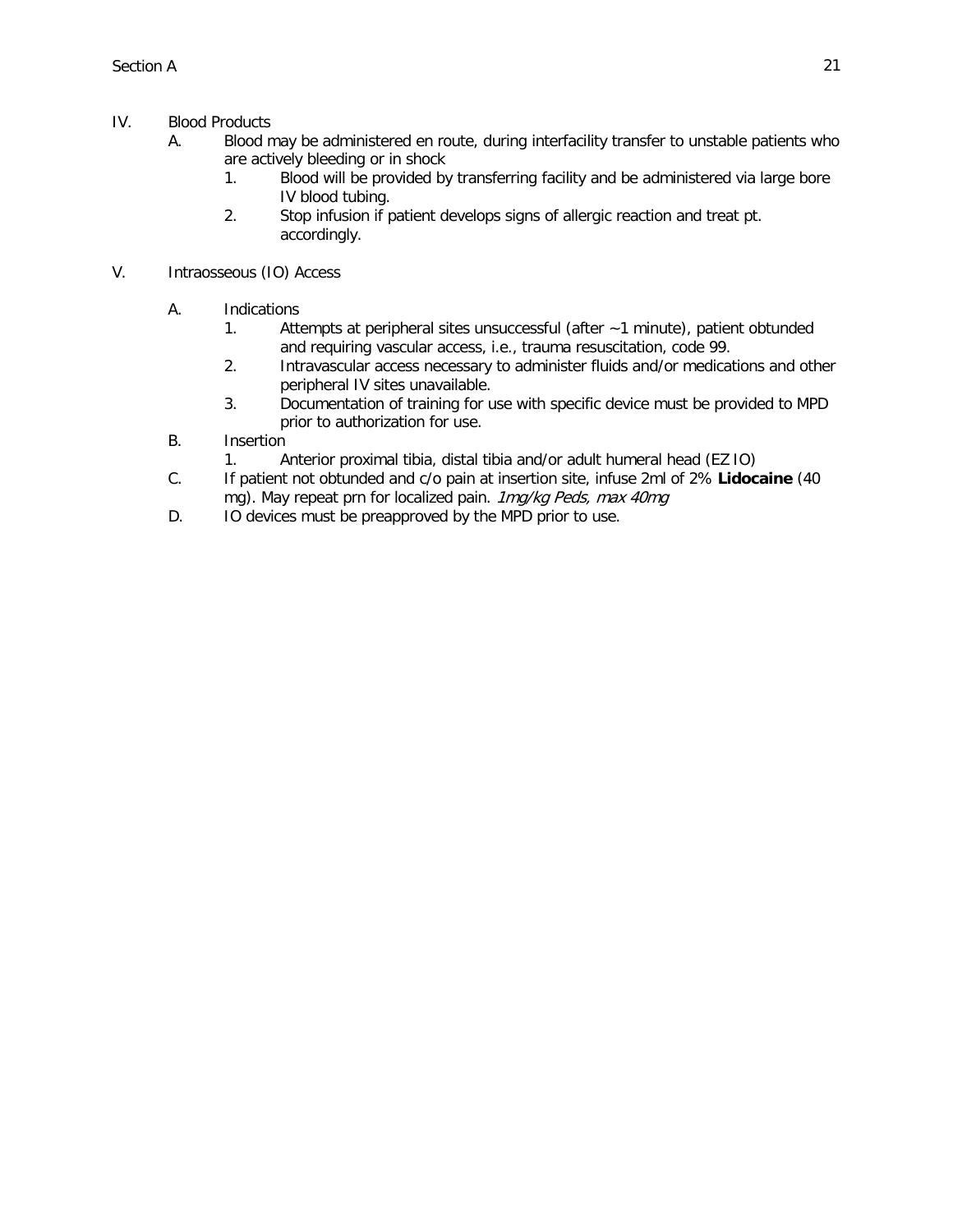#### **MEDICATION DOSE INDICATION** Acetaminophen Suppositories  $Peds$  20mg/kg  $-$  Fever >103 $\Box$ Activated Charcoal 50gm PO Peds 1-2g/kg - Ingestion Adenocard (Adenosine) 6 mg, 12mg x 2 prn Peds 0.1 mg/kg, 0.2 mg/kg. Max peds single dose 12 mg - PSVT (dose 12, 12, 18 if pt. on theophylline; ½ normal dose if hx of heart transplant, Persantine, or Tegretol) Albuterol (Proventil) 2.5mg/3cc Nebulized Peds <15kg 2.5-5mg/3cc >15kg 5-10mg/3cc - Bronchospasm/wheezing due to asthma, COPD, anaphylaxis, inhalation, OD, PE, near drowning -Hyperkalemia Amiodarone (Cordarone) a) 300mg IV/IO may repeat 150 mg in 3-5 min. b) 150 mg over 10 min x 2 prn Peds 5mg/kg bolus a) VF/pulseless VT b) VT/WCT Atropine a) 0.5mg max 3 mg b) 1-2mg q 5 min. Peds 0.02mg/kg a) Bradycardia/RSI b) Organophosphate poisoning Atrovent (Ipratroprium Bromide) 500mcg/2.5ml Nebulized Peds <5 yo ½ adult dose - Bronchospasm/wheezing due to asthma, COPD, anaphylaxis, inhalation, OD, PE, near drowning Calcium Chloride a) 500mg b) 250-500mg Peds 20mg/kg a) Hyperkalemia b) Calcium channel blocker OD Dextrose D10 D50 alternative 10gm (100ml) repeat 5gm prn to normal BGL max 25gm Peds 0.1gm/kg 25 gm - ALOC, Hyperkalemia - Hypoglycemia Diltiazem (Cardizem) 0.25 mg/kg over 2min repeat 0.35 mg/kg (maximum 20-25mg) if successful drip 10 mg/hr Afib, Aflutter with rapid ventricular response PSVT refractory to Adenosine Diphenhydramine (Benadryl) 12.5-25mg Peds 1mg/kg - Allergic reaction, Anaphylaxis - Dystonic reaction Dopamine 2-10mcg/kg/min - Shock, non-hypovolemic

## <span id="page-21-0"></span>CLARK COUNTY PREHOSPITAL MEDICATION LIST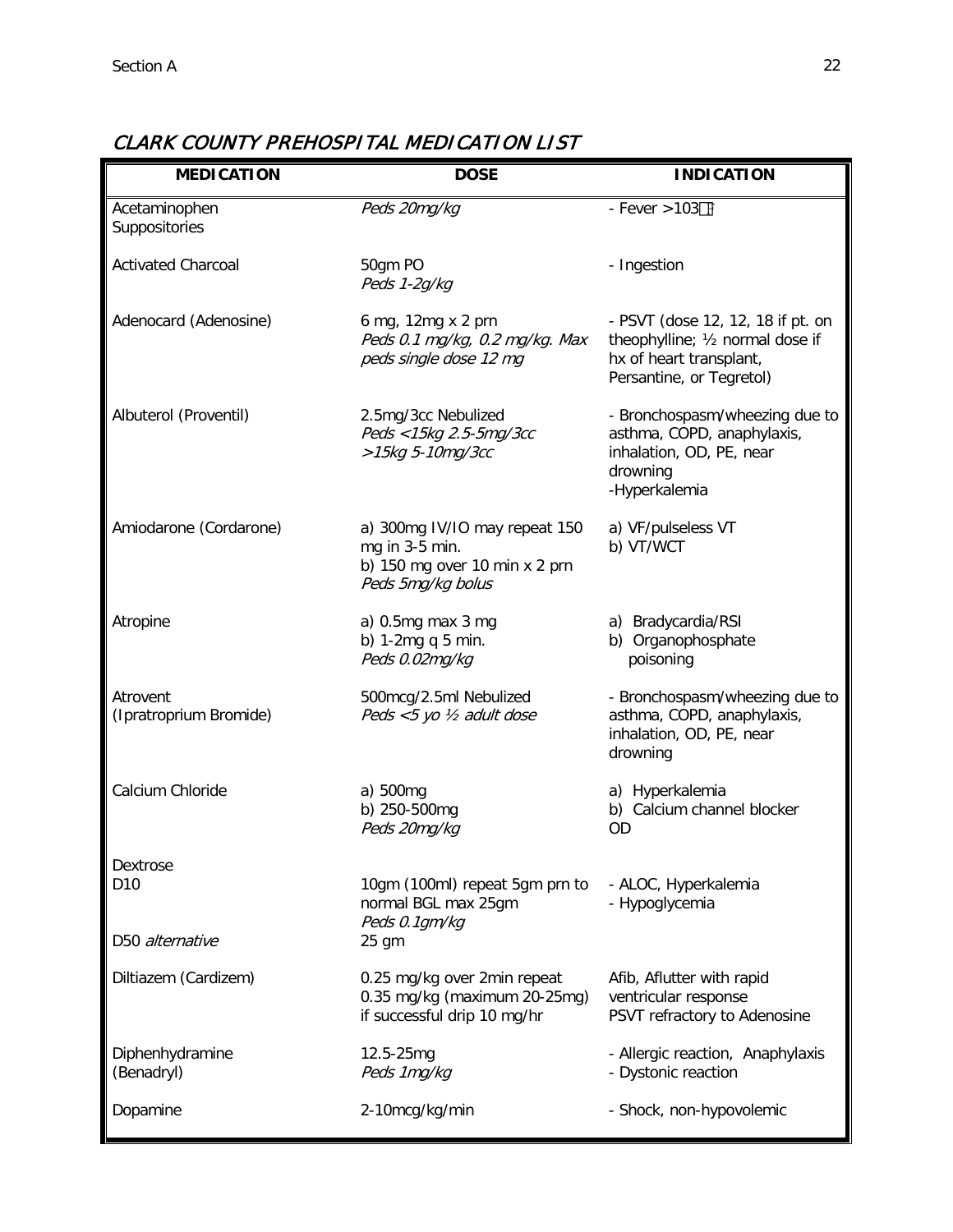| Droperidol (Inapsine)              | 0.625-2.5 mg IV, IM<br>Peds 0.1mg/kg                                                                                                                                                                    | Sedation/chemical restraint                                                                                                            |
|------------------------------------|---------------------------------------------------------------------------------------------------------------------------------------------------------------------------------------------------------|----------------------------------------------------------------------------------------------------------------------------------------|
| Epinephrine                        | a) 1mg q 3-5 min.<br>Peds 0.01mg/kg<br>b) 0.3mg IM, SL<br>Peds 0.01mg/kg<br><b>OR</b><br>0.1mg IV bolus q 3 mins prn<br>max 0.5mg<br>Peds 0.01cc/kg<br>c) 2-10mcg/min IV infusion<br>Peds 0.1mcg/kg/min | a) Cardiac Arrest<br>b) Anaphylaxis<br>c) Hypotension/profound<br>bradycardia                                                          |
| Etomidate                          | 0.3 mg/kg max 20 mg                                                                                                                                                                                     | Sedation prior to RSI                                                                                                                  |
| Fentanyl                           | 25-50 mcg IV, IO, IM, IN max 3<br>mcg/kg (no more than 200<br>mcg/hr)<br>Peds 1-2 mcg/kg                                                                                                                | - Chest pain<br>- Musculoskeletal pain                                                                                                 |
| Furosemide (Lasix)                 | 20-40mg<br>Peds 1mg/kg                                                                                                                                                                                  | - CHF/PE<br>- Hypertensive crisis                                                                                                      |
| Glucagon                           | a) 1mg SC, IM<br>Peds 0.5mg<br>b) $5$ mg, IV<br>Peds 0.1 mg/kg                                                                                                                                          | a) Hypoglycemia<br>b) Beta Blocker, Calcium Channel<br>Blocker overdose                                                                |
| Ketamine                           | a) 2 mg/kg max 200 mg<br>b) $0.5mg/kg$                                                                                                                                                                  | Sedation prior to RSI<br>Sedation for CPAP                                                                                             |
| Lidocaine                          | 1-1.5 mg/kg repeat<br>0.5-0.75 mg/kg prn to 3mg/kg<br>max<br>Peds 1mg/kg                                                                                                                                | VF, VT,<br><b>WCT</b><br>RSI w/ reactive airway disease                                                                                |
| Magnesium Sulfate                  | a) 2gm over 5-10 mins<br>b) $2gm$ over $5-10$ min<br>c) 2gm over 4-5 min<br>d) 2gm over 5-20 min<br>e) 2gm over 5-10 min<br>Peds 25-50 mg/kg                                                            | a) Torsades VT<br>b) PVC's, TCA OD<br>c) WCT, status asthmaticus<br>d) ETOH Seizure<br>e) Eclamptic Seizure                            |
| Methylprednisolone<br>(Solumedrol) | 125mg IV<br>Peds 2 mg/kg                                                                                                                                                                                | - Asthma<br>- Anaphylaxis                                                                                                              |
| Midazolam (Versed)                 | 2.5-10mg IV, Deep IM<br>Peds 0.1-0.2 mg/kg IV, Deep IM                                                                                                                                                  | - Seizures<br>- Sedation (RSI, pacing,<br>cardioversion)<br>- Cocaine, meth, MDMA,<br>hyperadrenergic toxicity<br>- Chemical restraint |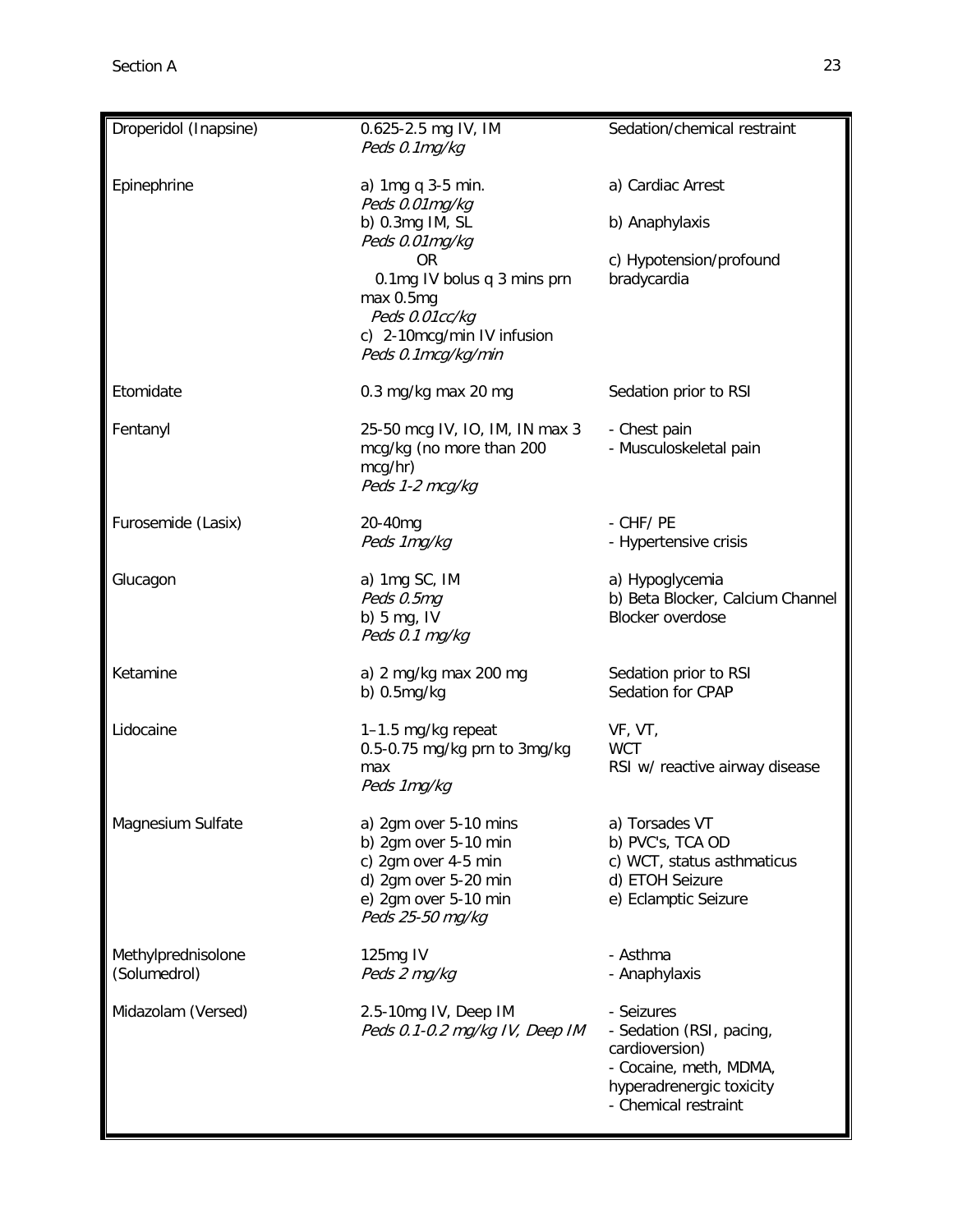| Naloxone (Narcan)     | 0.4-2mgx2 prn IV, IM, IN, SL, IO<br>Peds If $>5yrs$ (or $>20kg$ )<br>$0.1$ mg/kg<br>0.5 mg prn (max as above) | - Narcotic OD w/ respiratory<br>depression<br>- ALOC w/o respiratory<br>depression    |
|-----------------------|---------------------------------------------------------------------------------------------------------------|---------------------------------------------------------------------------------------|
| Nitroglycerine        | 0.4mg (spray) SL<br>0.4mg (tablet) SL                                                                         | - Chest pain<br>- CHF/PE<br>- Hypertensive crisis                                     |
| Racemic Epinephrine   | Peds 0.5cc if child 20-40kg<br>0.25cc if child <20kg<br>Mix in 5cc NS via Med Neb                             | - Croup/Epiglottitis                                                                  |
| Sodium Bicarbonate    | a) 1mEq/kg<br>(add 1amp to IV bag in<br>TCA OD)<br>b) 50mEq/50cc                                              | a) Cardiac arrest, VF in<br>hypothermia, TCA OD,<br>near drowning.<br>b) Hyperkalemia |
| Sodium Thiosulfate    | 50 ml 25% solution IV over 10<br>mins.<br>Peds - 1.65 mL/kg IV/IO infused<br>over 10 to 20 minutes.           | <b>Cyanide Poisoning</b>                                                              |
| Succinylcholine       | 1.5mg/kg x 2 prn max single<br>dose 200mg                                                                     | - Facilitate intubation                                                               |
| Vecuronium (Norcuron) | $0.1$ mg/kg                                                                                                   | - Long Term Paralytic<br>After confirmed intubation                                   |
| Verapamil             | 5 mg may repeat q 15min max<br>30 mg                                                                          | - NARROW complex supra<br>ventricular rhythms                                         |
| Zofran (Ondansetron)  | 4 mg<br>Peds >2 years (20kg) $0.1$ mg/kg<br>do not exceed adult dose                                          | - Nausea/Vomiting<br>- Prevent N/V with Fentanyl<br>administration                    |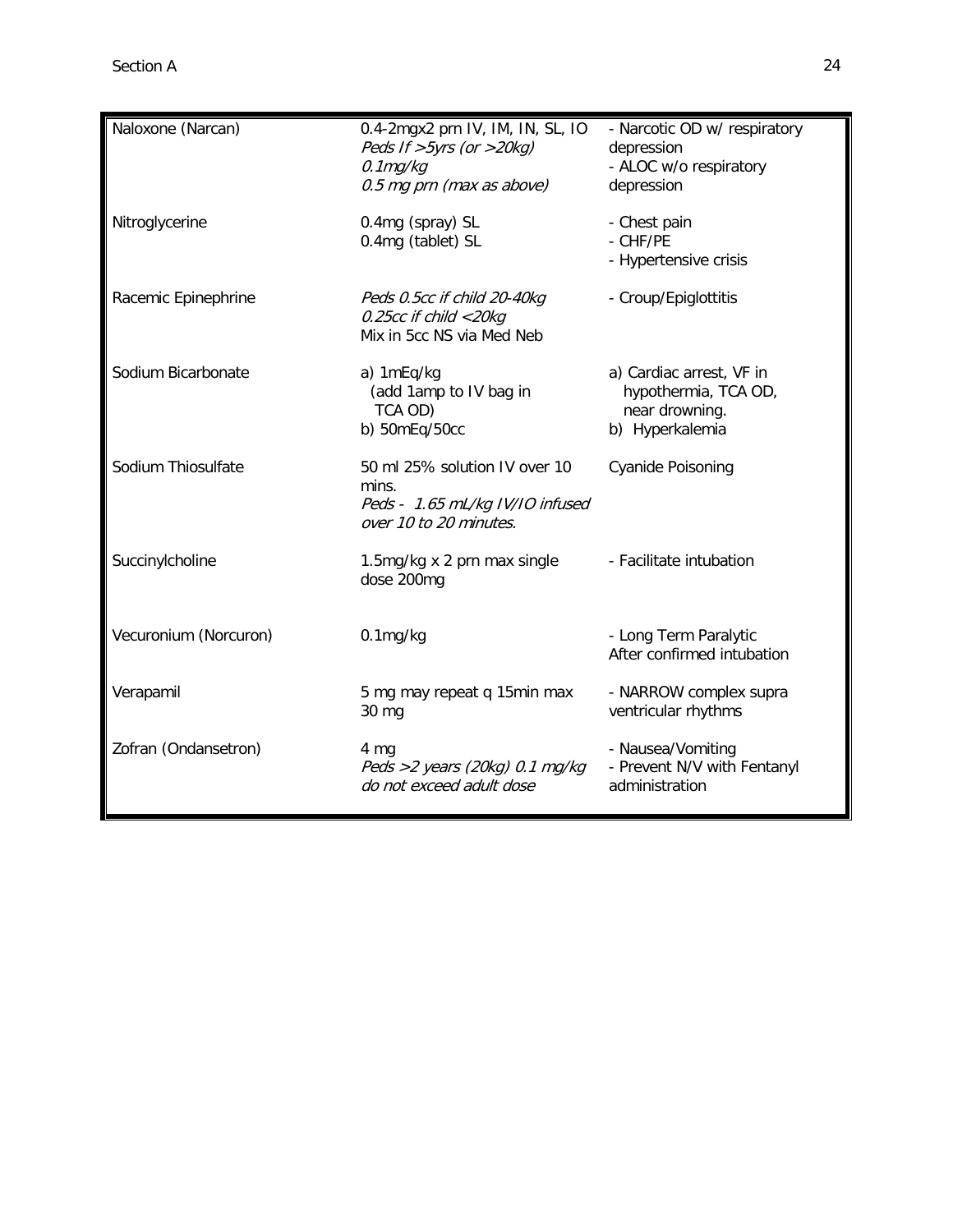## <span id="page-24-0"></span>PREHOSPITAL EXPOSURE AND INFECTIOUS DISEASE CONTROL

- I. Known or Suspected Exposure
	- A. If exposure occurs, follow agency SOP for notification of agency administrators.
		- 1. DO NOT WAIT TO REPORT. Should be done within 30 minutes of exposure or as soon as possible after patient delivery.
	- B. Upon hospital arrival with patient, notify ED charge nurse of potential exposure to communicable disease. In addition, inform the charge nurse of all other prehospital personnel who made patient contact (includes fire, police, etc.). The nurse will document this information in the "Prehospital Exposure Log." If you work for a non-transporting agency, contact administrative personnel as per your agency SOP.
		- 1. If communicable disease suspected, all personnel in contact with the patient will be documented on the prehospital exposure log and be contacted (or their agency contact person) upon confirmation of communicable disease.
		- 2. If communicable disease confirmed, all personnel documented on the prehospital exposure log (or their agency contact person) will be contacted by the charge RN or his/her designate.
	- C. Treatment/prophylaxis will be provided as per "Guidelines for Prophylaxis of Occupational Exposure to Common Infectious Diseases."
		- 1. If indicated, prehospital personnel will be required to sign in to FasTrack and complete workers compensation form.
- II. Unknown Exposure
	- A. Prehospital personnel (or their designated agency representative) will be contacted by the charge nurse upon confirmation of communicable disease.
	- B. All prehospital personnel will be documented on the "Prehospital Exposure Log."
	- C. Treatment/prophylaxis will be provided as per "Guidelines for Prophylaxis of Occupational Exposure to Common Infectious Diseases."
		- 1. If indicated, prehospital personnel will be required to sign in to FasTrack and complete workers compensation form.
- III. Exposure Defined
	- A. Exposure(s) of any bodily fluids into body openings, mucous membranes or cuts/wounds. Exposures typically occur through dirty needle sticks or splash-like mechanisms.
- IV. Flu Vaccination
	- A. During flu season per declaration by Clark County Public Health, the following procedure will be applied:
		- 1. Prehospital personnel receiving flu vaccine will follow standard infectious disease prevention during patient encounters.
		- 2. Personnel who are NOT vaccinated will follow standard infectious disease prevention during patient encounters including wearing a mask for ANY patient contact.
- V. Standard Infectious Disease Prevention
	- A. Gloves, eye protection and masks when contamination with body fluids or aerosol droplets is possible including response to ANY sick person at a care facility.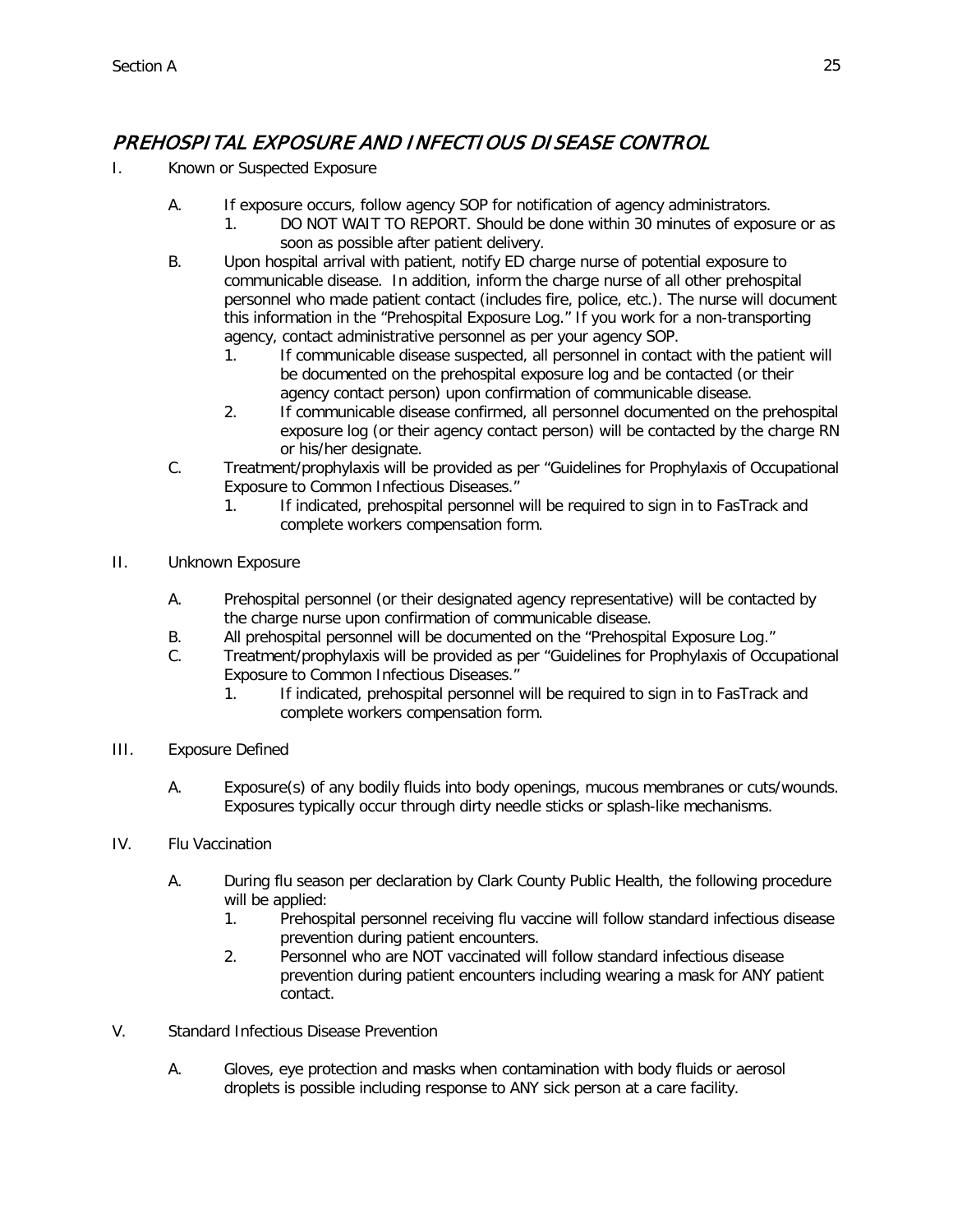## <span id="page-25-0"></span>ABANDONED NEWBORNS

- I. Introduction:
	- A. Senate Bill 5236 allows for the relinquishment of newborn children at hospitals or fire stations. The key provisions of this law include:
		- 1. Protecting parental anonymity
		- 2. Gathering the medical history of the parents and child
		- 3. Providing referral information to the parent about adoption options, counseling, medical and emotional aftercare services, domestic violence, and the legal rights of the transferring parent
		- 4. Notifying and releasing the newborn to child protective services (CPS).
			- a. SB 5236 defines newborn as less than 6 days old.
- II. Procedure:
	- A. If delivery has not occurred and appears imminent follow Emergency Delivery protocol. Provide appropriate care to mother per protocol. Follow agency SOP.
	- B. If EMS is presented with a newborn and child in extremis:
	- 1. Follow NEWBORN RESUSCITATION or MANAGEMENT OF THE SEVERELY ILL OR INJURED CHILD protocol.
	- C. Patient not in immediate need for medical care:
		- 1. Ascertain child's medical history as appropriate:
			- a. History of birth including complications, date, time, etc.
			- b. Known congenital anomalies
		- 2. Paternal/Maternal medical history
			- a. Prenatal care
			- b. Drug use during pregnancy
			- c. Other factors influencing child's health
	- D. Transport to PHSW or LSC.
		- 1. Notify staff en route of need for CPS referral.
- III. Circumstance:
	- A. Maintaining parent confidentiality is paramount. Ascertain as much history as appropriate while providing a non-judgmental environment.
	- B. Provide the following referral information to the parent(s) as time allows (patient care is the priority).
		- 1. Medical and emotional aftercare (i.e.,, TIP, Chaplaincy, etc.)
		- 2. CPS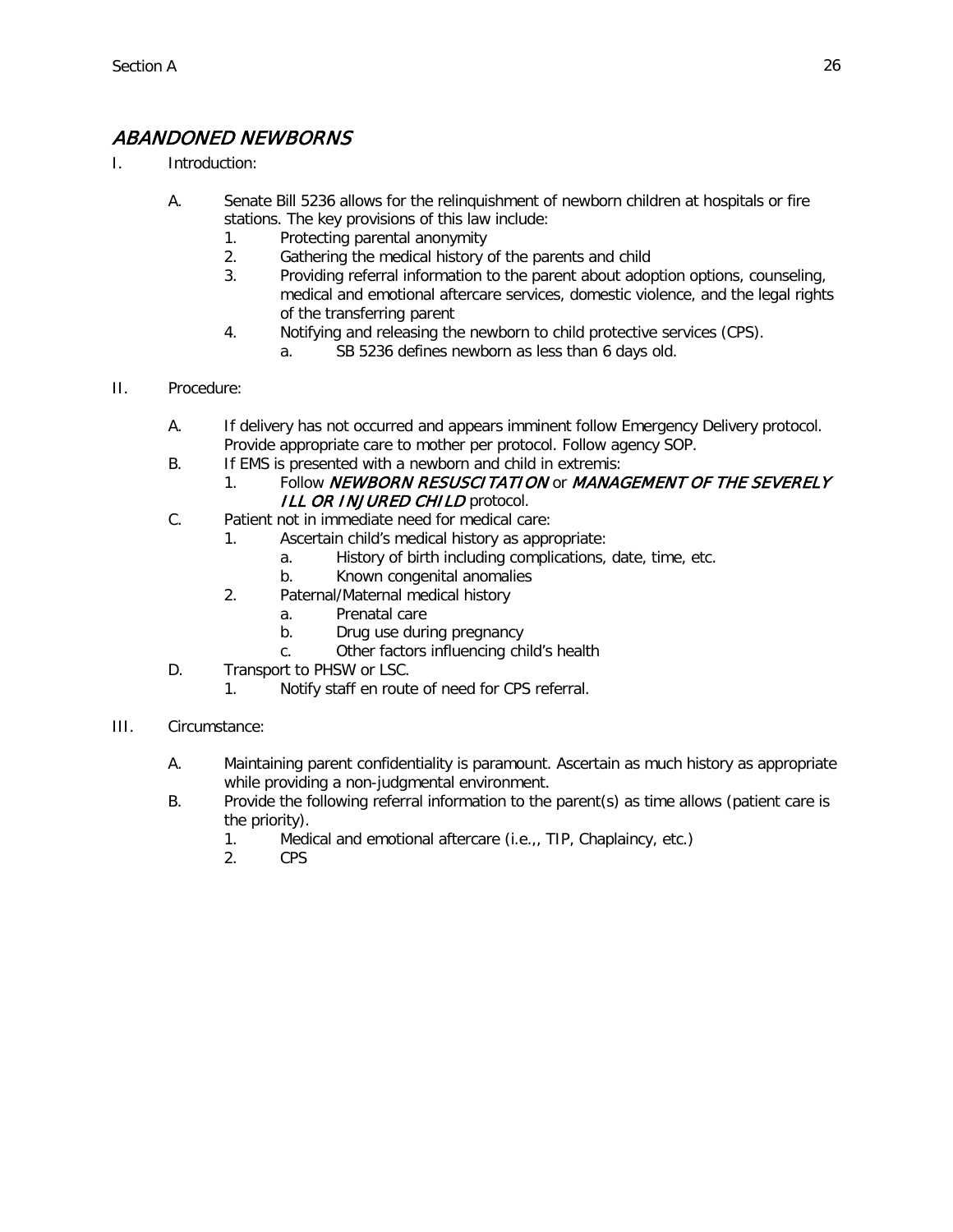## <span id="page-26-0"></span>PREHOSPITAL RESEARCH

- I. Introduction
	- A. Prehospital research will be regularly conducted in Clark County. This may involve retrospective and concurrent data extrapolation from CAD and patient care documentation and will not influence current patient care protocols or clinical practice. However, some prospective projects will require modification of protocols and procedures and require prehospital personnel to become informed of the alterations in practice prior to study involvement. In the event of a prospective prehospital study the following guidelines should be used:
		- 1. All agencies affected by the project will enter into an agreement to participate.
		- 2. All involved personnel must attend necessary didactic and clinical skills training sessions pertaining to the research project, as per guidelines set forth by the MPD and the research team.
- II. Alterations in Patient Care Protocols/Procedures
	- A. Alterations in patient care protocols/procedures, i.e., institution of new procedures/medications, change in destination procedures, addition of new devices, etc. will be followed as per quidelines set forth in the education programs.
	- B. These alterations will be adhered to and supersede current protocols during the time of the study.
	- C. When feasible and length of research project warrants, modified guidelines will be provided to participating personnel in the form of addenda to these protocols.
- III. Time Stamp for Protocols And Procedures
	- A. Consistent and synchronized documentation of treatment and intervention time is paramount to the success of a research project. Time documentation will be done using the cardiac monitor/defibrillator, where applicable, or CAD supported time stamp.
	- B. Any device used for documentation of treatment/intervention time will be synchronized with CRESA daily.
- IV. Upload of Cardiac Monitor/CPR Process Files
	- A. If applicable to a study, electronic cardiac monitor and/or CPR process files will be acquired and submitted in accordance with EMS agency policy, software, and cardiac monitoring equipment.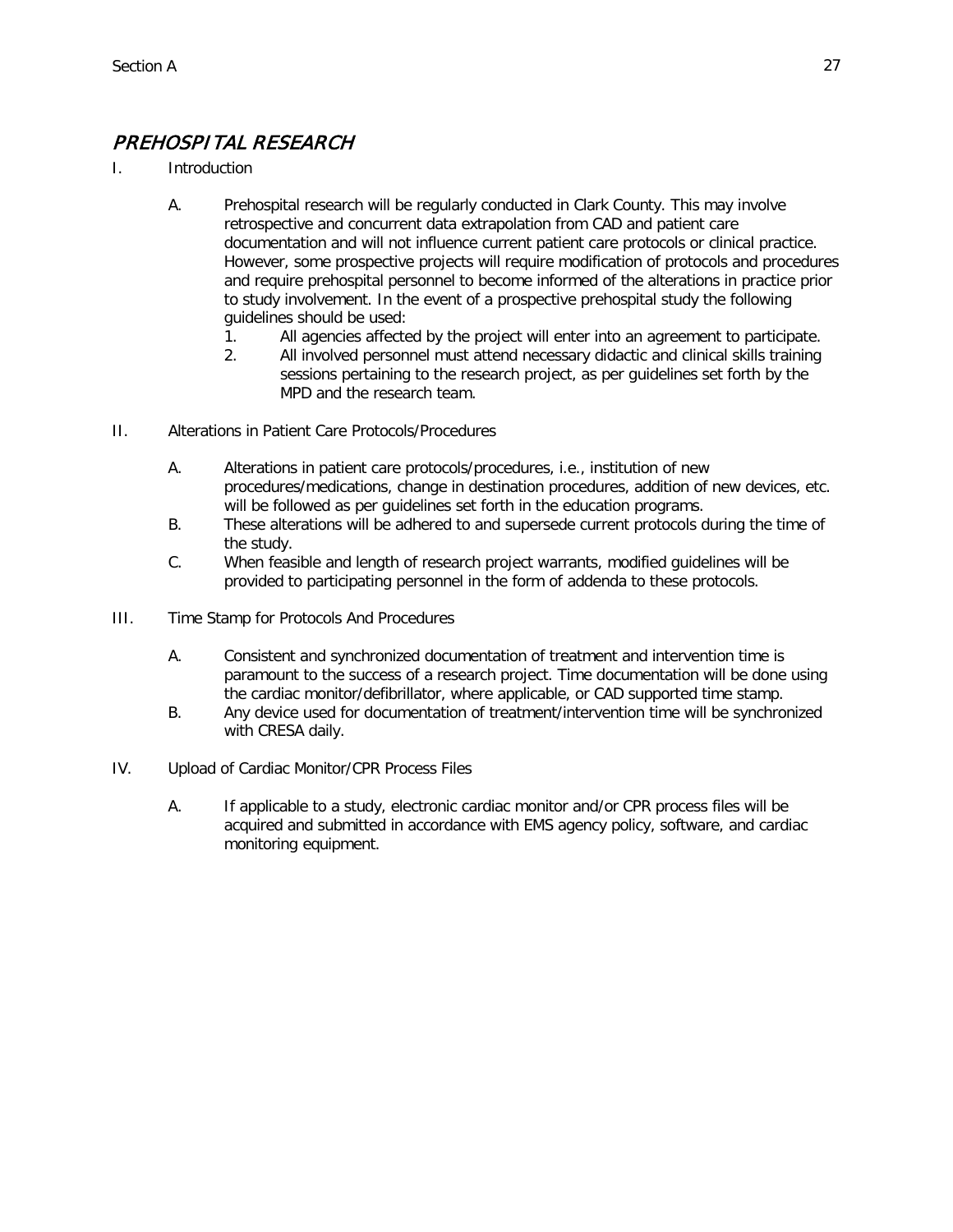## <span id="page-27-0"></span>ALS ASSIST PROTOCOL

- I. EMT Assistance with ALS Procedures
	- A. Properly trained EMTs are allowed to assist Paramedics with performance of the following procedures while on scene:
		- 1. Placement of 12 Lead ECG monitoring electrodes
			- a. EMT may notify responding Paramedic of 12 lead interpretation (NCEMS, FD 13, & FD 10 ONLY)
		- 2. Insertion of drip tubing into fluid resuscitation bags
		- 3. Performance of blood glucose determination via finger stick
		- 4. King Airway/IGel (NCEMS, FD 13, & FD 10 ONLY)
	- B. These procedures may be performed by EMTs after approved training has occurred and only under the direct supervision of and/or consultation with a Paramedic.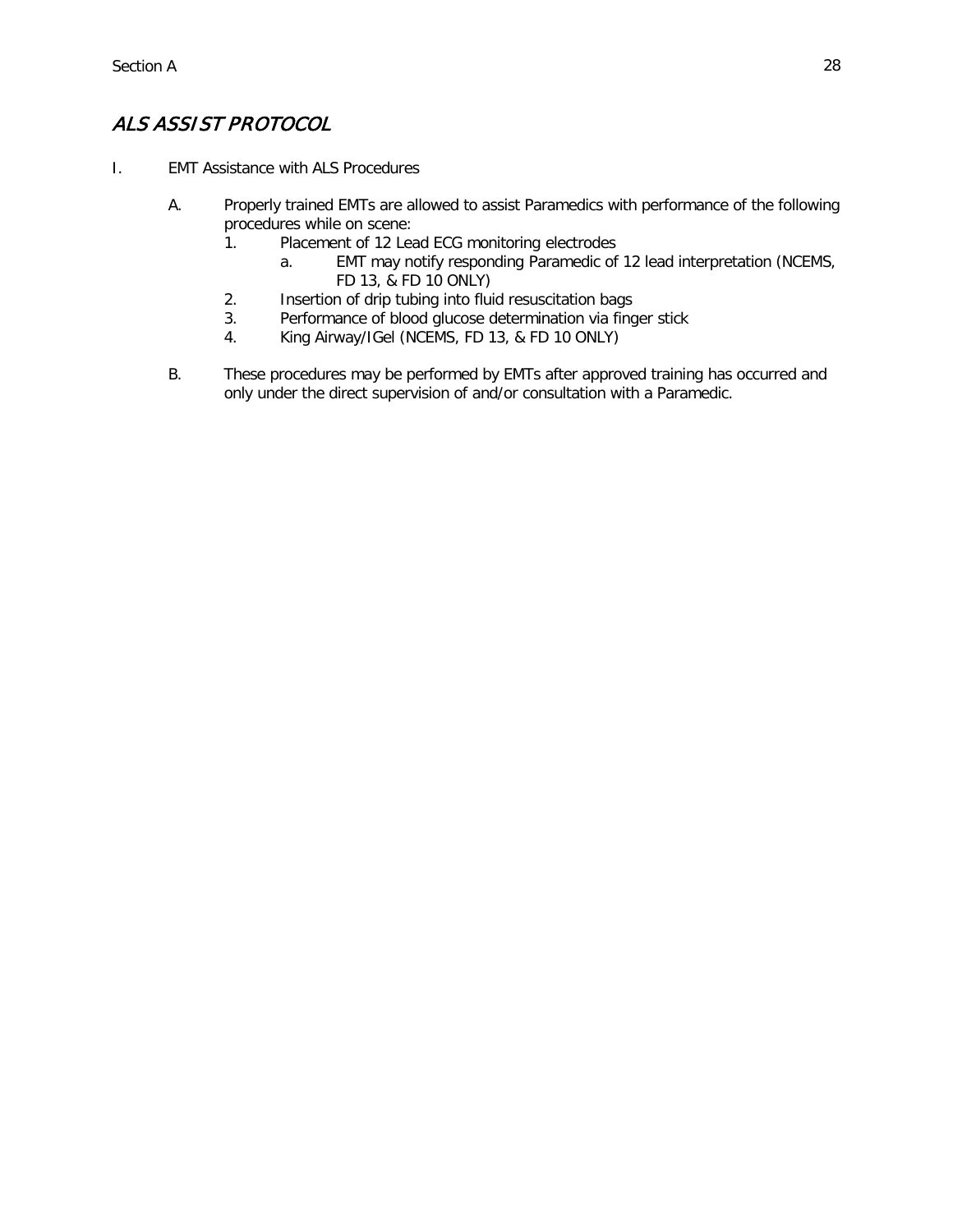## **SECTION B CARDIAC**

## <span id="page-28-1"></span><span id="page-28-0"></span>CPR/ DEATH IN THE FIELD (DIF) PROTOCOL

- I. Continuous CPR Defined
	- A. 100 compressions per minute for two minute cycles
		- 1. Minimize interruptions off chest for analysis and changing rescuers
		- 2. Ensure adequate depth of compressions and full chest recoil
		- 3. Interpose ventilations, do not interrupt compressions
		- 4. Ensure LP 12 in "paddles" mode for proper CPR process recording
- II. EMTs may withhold resuscitation of patients only if:
	- A. POLST, EMS-No CPR or Living Will:
		- 1. The patient is in a skilled nursing facility and there is a DNR order signed by a physician.
		- 2. Or there is an EMS-No CPR bracelet intact and not defaced or the original EMS-No CPR form is present.
		- 3. There is a POLST form present (Photocopies are authorized per WSMA).
		- \*\*\* 4. There is a signed and notarized Living Will present, and consultation has occurred with Medical Control.
	- B. There is an obvious sign of death, e.g.,, rigor mortis, decomposition, decapitation, dependent lividity, evisceration of heart or brain, or incineration.
	- C. The patient is a pulseless, apneic victim of a multiple casualty incident where resources of the EMS system are required for stabilization of other patients.
	- D. In addition to the conditions listed under withholding resuscitative efforts, a victim of trauma should be determined dead and should not be transported if:
		- 1. The patient is a victim of blunt trauma or penetrating trauma to the head and has no vital signs in the field (pulseless, apneic, fixed and dilated pupils).
		- 2. In instances prior to transport and where scene time combined with transport time will exceed six minutes, and the patient declines to the point that no vital signs (i.e., pulse/respiration) are present, the patient should be declared DIF unless the Paramedic elects to resuscitate the patient.
		- 3. In traumatic deaths, a cardiac monitor should not be used in initial assessment of the patient unless the Paramedic doubts death has occurred. If the monitor is used, only a recognizable QRS of at least eighty (80) per minute should be considered compatible with life in these trauma patients.

-Note- In all other cases, resuscitation should begin immediately by the first on-scene EMS personnel and advanced life support carried out per County protocols.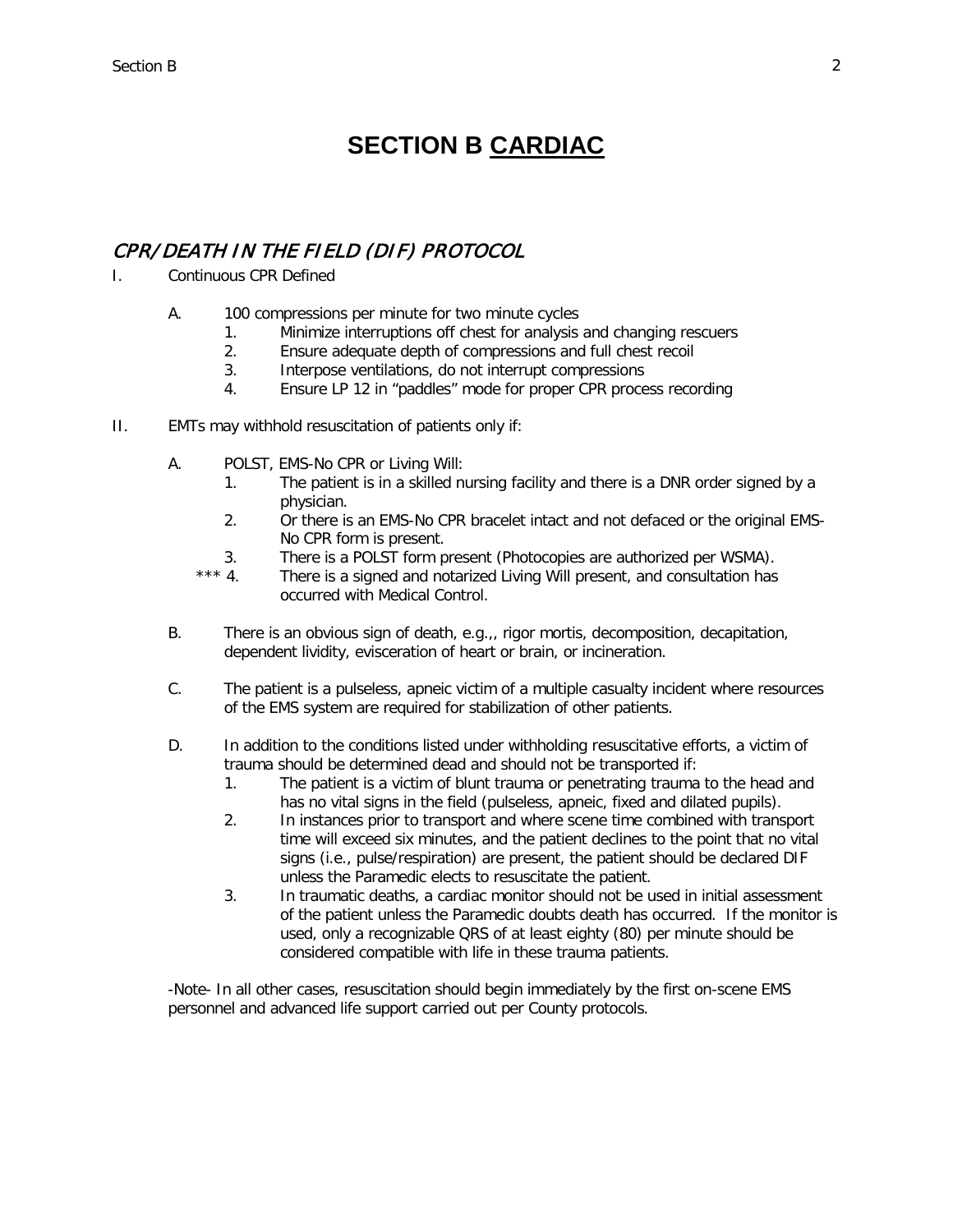#### III. Death in The Field

- A. The victim of a medical (non-traumatic) arrest should be determined to be dead in the field (DIF) and should not be transported if:
	- \* 1. The patient's ECG shows asystole or agonal rhythm upon initial monitoring and the patient has not responded to the initial cycle of advanced cardiac life support for asystole (see protocol). This patient may be determined to be dead in the field after consultation with Medical Control.
	- \*\*\* 2. The patient's ECG shows asystole or agonal rhythm upon initial monitoring and who in the Paramedic's best judgment is not resuscitable (ET CO2 ≤9 ) . This patient may be determined to be dead in the field after consultation with Medical Control or the patient's physician.
		- \* 3. Full ACLS resuscitative efforts have been instituted and the patient's EtCO2 remains at ≤9 mm/Hg.
	- \*\*\* 4. Patients found in Pulseless Electrical Activity (PEA) who have not responded to appropriate advanced cardiac life support measures for PEA (ET  $CO2 < 9$ ) may be determined to be dead in the field only after consultation with Medical Control or the patient's physician.
	- \*\*\* 5. The patient who has been shown to be unresponsive to appropriate and prolonged advanced cardiac resuscitative measures and who will require continuous CPR during transport may be determined to be dead in the field by the Paramedic in charge after consultation with Medical Control.

#### IV. Documentation:

- A. All patient encounters will be recorded on a MIR with time and procedures documented.
- B. All non-resuscitation and termination of resuscitation will have an ECG strip documenting cardiac rhythm with time and date recorded on the strip. (Exception: traumatic arrest and/or obvious death as noted above).
- C. All conversation with Medical Control to be documented, to include time, physician's name, nurse's name, and instructions.
- D. Law Enforcement will be notified by the PIC on all cases of DIF. Clark County Medical Examiner must be contacted prior to Paramedic leaving the scene.

#### V. Precautions:

- A. All hypothermic patients, possible drug overdose, victims of electrocution, lightning, and drowning should have resuscitative efforts begun.
- B. Consider the needs of survivors when discontinuing a code.<br>\*\*\* C. If any doubt exists about the resuscitation of a patient, cons
- If any doubt exists about the resuscitation of a patient, consult Medical Control.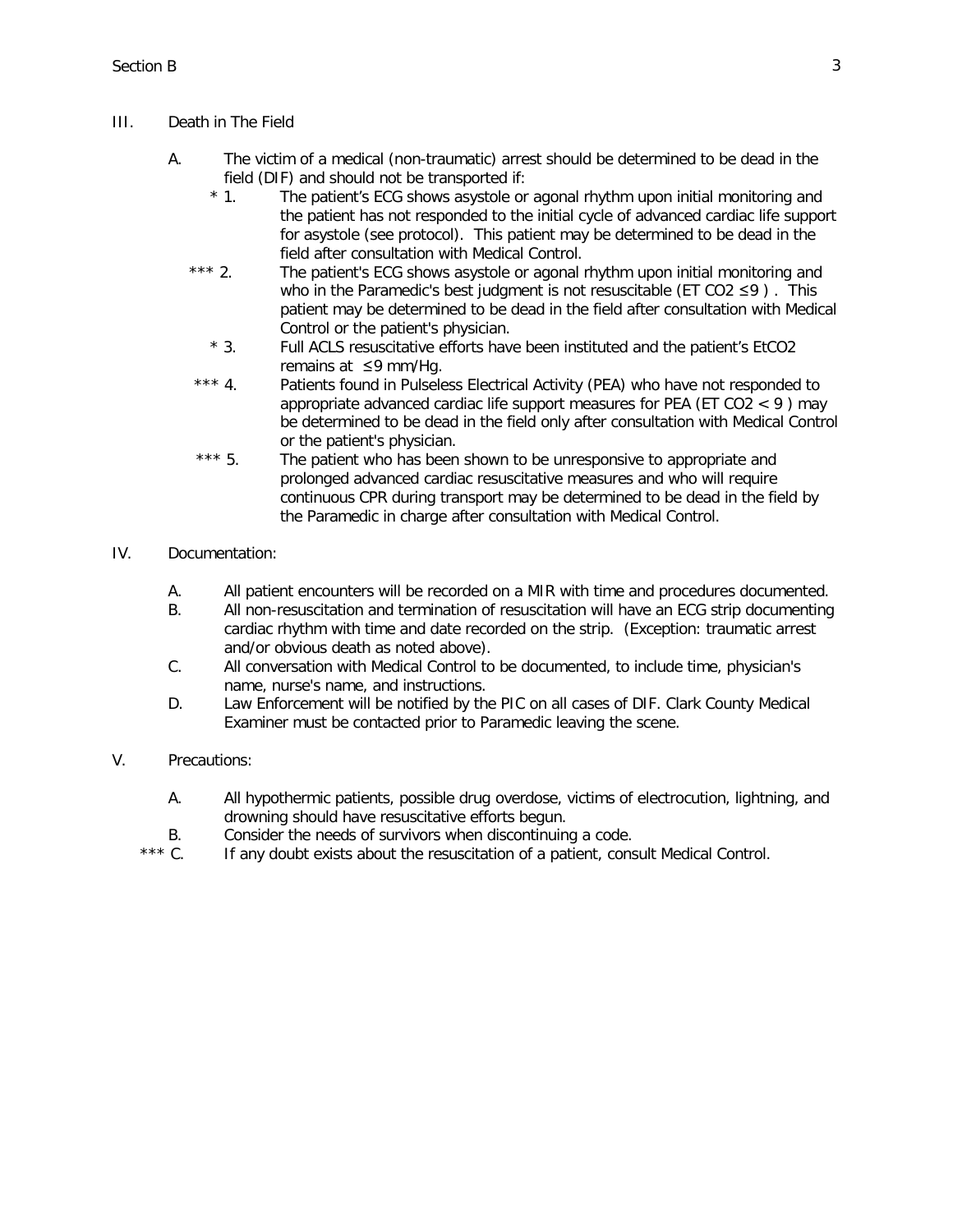## <span id="page-30-0"></span>EMS-NO CPR AND POLST FORM

- I. The responding EMS providers should perform routine patient assessment and resuscitation or interventions until they confirm the EMS-No CPR/POLST status in one of the following ways:
	- A. Determine the EMS-No CPR bracelet is intact and not defaced. The bracelet will be located on either wrist, either ankle, or on a necklace or neck chain; OR that the original EMS-No CPR form is present OR that a POLST form or wallet card is present. Use of the original POLST is strongly encouraged; photocopies/faxes ARE legal and valid.
	- B. If no bracelet is located, look for the original EMS-No CPR or POLST form at the bedside, on the back of the bedroom door, or on the refrigerator. In extended or intermediate care facilities, look for the form with the patient's chart.
	- C. If bracelet is not attached, or if it has been defaced and no valid EMS-No CPR form is located, the EMS-No CPR bracelet must be considered invalid.
- II. When the patient is determined to be "obviously dead," resuscitation measures shall not be initiated. The "obviously dead" are victims who, in addition to absence of respiration and cardiac activity, have suffered one or more of the following: decapitation, rigor mortis, evisceration of heart or brain, decomposition, incineration.
- III. After confirming that the patient has a valid EMS-No CPR or POLST form, the EMS provider should carry out these standard orders:
	- A. POLST
		- 1. Provide resuscitation based on patient's wishes identified on the form
		- 2. Provide medical interventions identified on the form
		- 3. Always provide comfort care
	- B. EMS-No CPR
		- 1. Do not begin resuscitation measures
		- 2. Provide comfort care
		- 3. Contact patient's physician or Medical Control with questions or problems
	- C. Other DNR Orders
		- 1. Follow specific orders in the DNR based on your certification level and communications with Medical Control
- IV. If resuscitative efforts have been started before learning of a valid EMS-No CPR or POLST order, then the EMS provider should STOP these treatment measures:
	- A. Basic CPR
	- B. Intubation (leave the endotracheal tube in place, but stop any positive pressure ventilations)
	- C. Cardiac monitoring and defibrillation
	- D. Administration of resuscitation medications
	- E. Any positive pressure ventilation (through bag valve masks, pocket face masks, endotracheal tubes)
- V. Revoking the valid DNR order. The following people can inform the EMS system that the EMS-No CPR form has been revoked:
	- A. The patient (by destroying the form and bracelet, by drawing a diagonal line or the word VOID across the form, or by verbally withdrawing the directive/form)
	- B. The attending Physician
	- C. The legal surrogate for the patient expressing the patient's revocation of the directive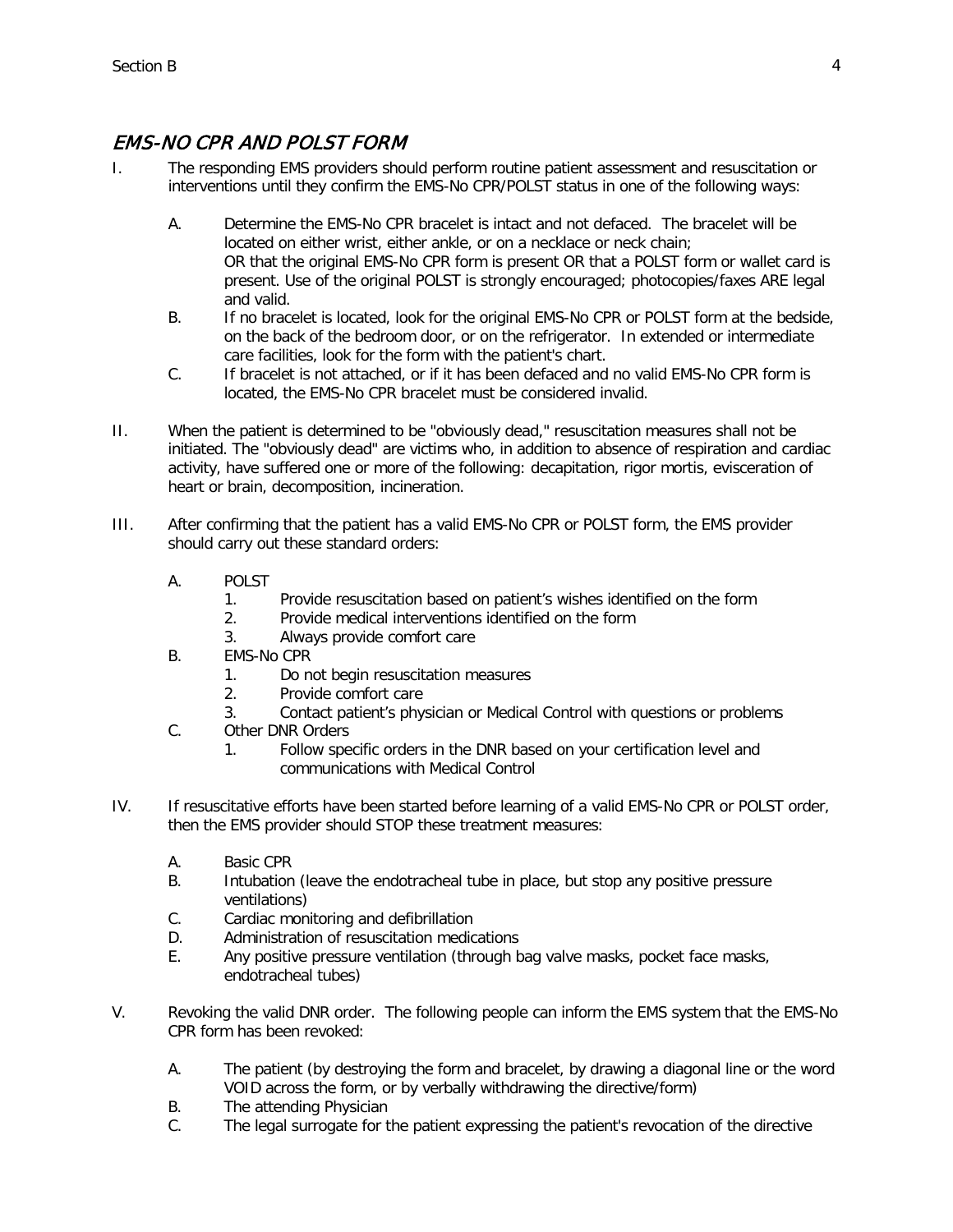Note: The patient's wishes in regard to resuscitation should always be respected. Sometimes, however, the family may vigorously and persistently insist on CPR even if a valid DNR directive/order exists. In such circumstances, initiate resuscitation efforts until relieved by Paramedics (for First Responders and EMTs). Advanced life support personnel should continue treatment and consult Medical Control.

- VI. Documentation
	- A. Complete the Medical Incident Report (MIR) form approved by your Medical Program Director.
	- B. State in writing at the upper left hand corner of the narrative summary: "Patient identified as DNR by POLST, EMS-No CPR, or other directive."
	- C. Record the name of the patient's attending Physician, and state whether you contacted the attending Physician.
	- D. Record the reason why the EMS system was activated.
	- E. Comfort the family and bystanders when patients have expired.
	- F. Follow your local Medical Program Director's protocols for patients who have expired. Actions may include contact of the local coroner's office, the local law enforcement agency, the local chaplain service, or funeral home. The MIR form must still be completed.
- VII. Comfort Care Measures
	- A. Comfort care measures for the dying patient may include:
		- 1. Manually open the airway (do not provide positive pressure ventilation with a bag valve mask, pocket mask or endotracheal tube)
		- 2. Clear the airway (including stoma) of secretions with appropriate suction.
		- 3. Provide oxygen via nasal cannula at 2-4lpm
		- 4. Place patient in position of comfort
		- 5. Splint and control bleeding as necessary
		- 6. Treat pain as per protocol
		- 7. Provide emotional support to patient and family

#### REMEMBER:

No CPR does not mean no treatment or no caring. Providing comfort care measures is an important responsibility and service you provide to terminally ill patients and their families at a crucial moment in their lives. Once a death has occurred, the family and relatives become your patients.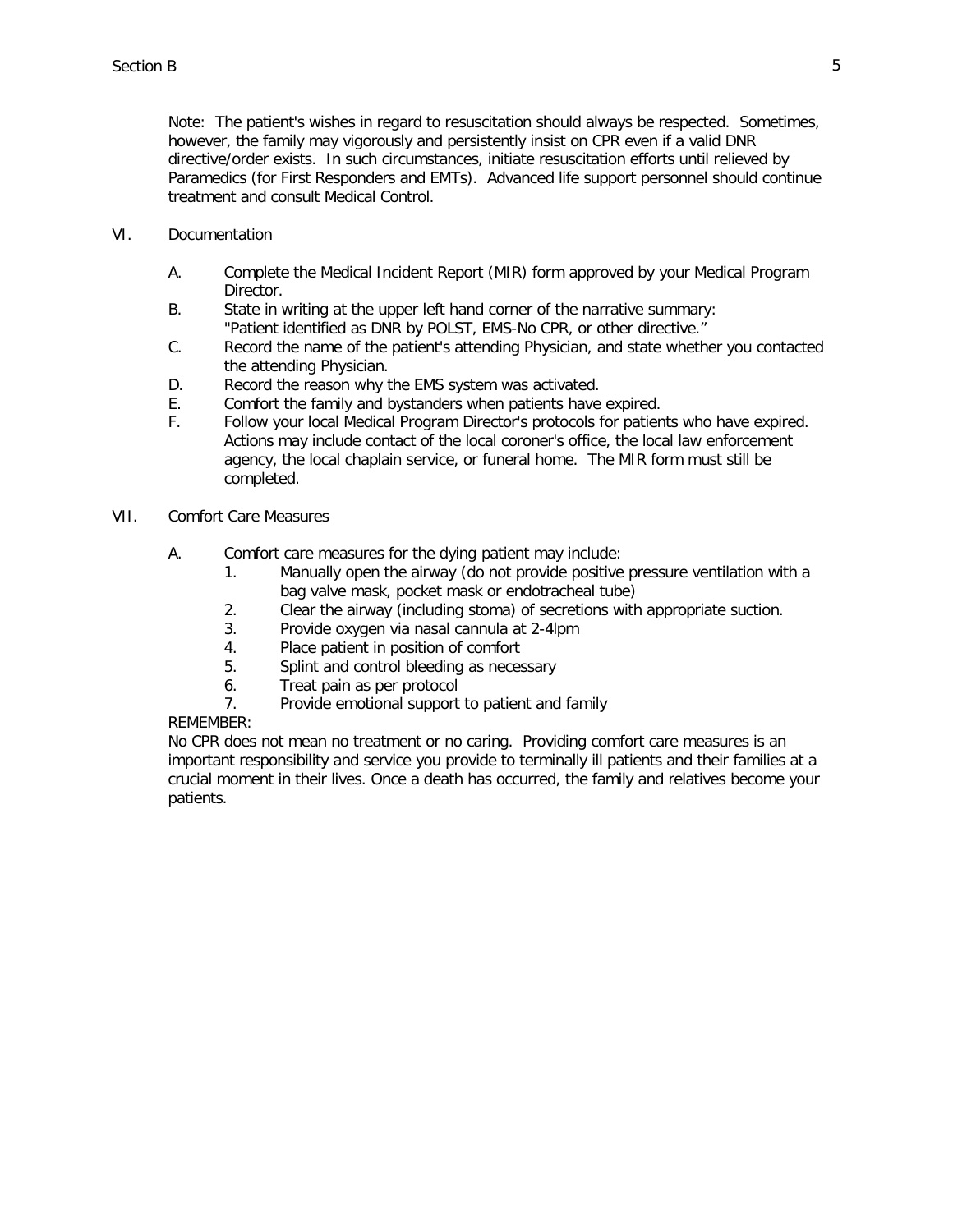## <span id="page-32-0"></span>VENTRICULAR FIBRILLATION AND PULSELESS VENTRICULAR TACHYCARDIA

- I. Initial Intervention
	- A. Identify absence of pulse and respirations.
	- B. Continuous CPR; for 2 minutes if unwitnessed arrest.
	- C. Defibrillate
		- Witnessed Arrest:
			- 1. EKG or paddles for "Quick Look." Determine V fib or V tach.
			- 2. Defibrillate 200 J. Escalate energy dose to 300J then 360J as appropriate for subsequent defibrillations. Children 2 J/kg first shock; 4 J/kg subsequent. Unwitnessed Arrest:
			- 1. 2 minutes of Continuous CPR then defibrillate as per above
	- \* D. IV balanced salt solution, TKO. ET Tube, 100% O2
- II. ALPS Study
	- A. Inclusion: Non-traumatic cardiac arrest with persistent VF following one or more defibrillatory shocks, in which vascular access (IV/IO) is obtained.
	- B. Exclusion: Known pregnancy, children under 18 years of age, prisoners, patients with known allergy or hypersensitivity to amiodarone or lidocaine, patients with DNR orders or a "No Study" bracelet, open label amiodarone or lidocaine use in field.
		- 1. If Exclusion Criteria apply, follow standard VF/VT protocol outlined below
	- C. If ALPS vial broken or damaged, stop administration and follow standard VF/VT protocol below

#### III. Drug Therapy - (With each drug, CPR for 2 minutes then analyze/ defibrillate prn).

-Continuous Compression CPR shall be maintained until ROSC or termination of code. -Drug selection and administration will be based on the last "analyzed" rhythm. -DO NOT pause compressions to confirm rhythm unless patient becomes responsive.

- \* A. **Epinephrine**; 1.0 mg IV or IO (Repeat every 3-5 minutes prn). Children 0.01mg/kg initial and subsequent doses - 2 min. CPR – Analyze/defibrillate prn.
- \* B If VF persists:
	- 1. If pt. more than 45 kg, **ALPS Syringes #1A & #1B** IV/IO.
	- 2. If pt. less than 45 kg **give only ALPS Syringe #1A** IV/IO
	- 2 min. CPR Analyze/defibrillate prn.
- \* C. If VF persists: **Epinephrine** as above - 2 min. CPR – Analyze/defibrillate prn.
- \* D. If VF persists:
	- 1. If pt. more than 45 kg, **ALPS Syringes #2** IV/IO
	- 2. If pt. less than 45 kg, **ALPS syringe #1B** IV/IO
	- 2 min. CPR Analyze/defibrillate prn.
- \* E. If VF persists: **Epinephrine** as above - 2 min. CPR – Analyze/defibrillate prn.
- \* F. Continue CPR/Analyze/defibrillate/**Epi** 3-5 mins until ROSC or DIF criteria apply.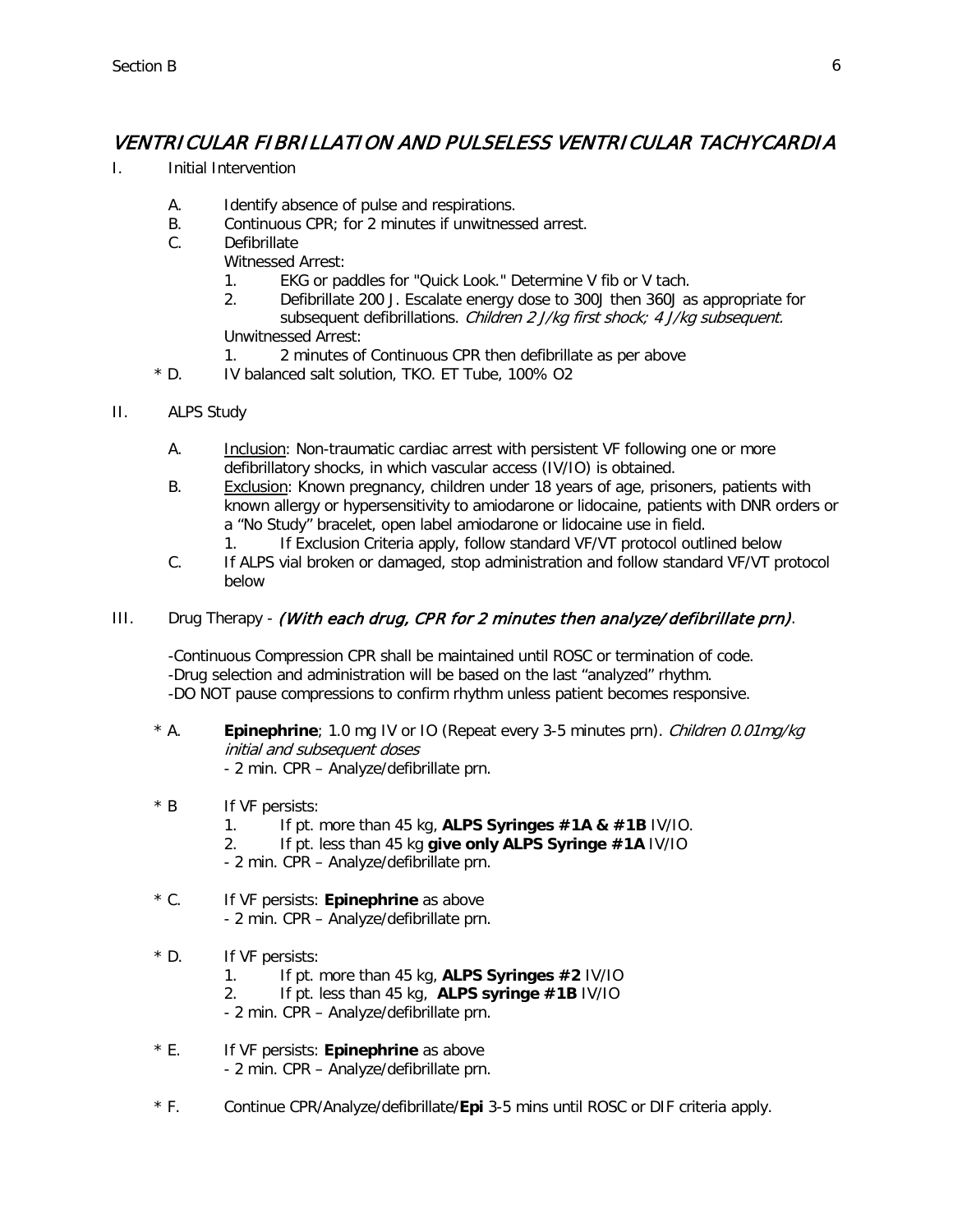- \* G. If multifocal WCT (Torsades), Magnesium deficiency suspected, or all ALPS syringes used and VF persists: **Magnesium Sulfate** 2 grams bolus IV (dilute in 50cc BSS wide open) Children 25-50 mg/kg
	- H. If ROSC, maintain O2 sat of 94-96%, EtCO2 of 30-40 and monitor waveform.
		- 1. Induced hypothermia per protocol
- IV. If ALPS Enrollment:
	- A. Notify ROC via the toll-free number, as soon as feasible, that a patient was enrolled (both fire first responders and transport agencies shall call).
	- B. On arrival at the hospital, the emergency department MUST be provided with a copy of the ALPS Hospital Notification form. A barcode label from the ALPS kit must be affixed to the form.
	- C. PCR: In addition to the usual information documented for a cardiac arrest, include:
		- 1. ALPS syringe number and time each was administered.
		- 2. Shock number that followed each administration of the ALPS drug.
		- 3. Drug kit number (barcode) from the ALPS kit that was used.
		- 4. The "CPR process" file from the cardiac monitor(s) used in the case MUST be uploaded and attached to the patient care record in accordance with your agency's usual procedure.
- V. Standard Therapy if ALPS Exclusion Criteria Met:
	- A. Initial intervention as above. Follow ROSC protocol above prn.
	- B. Drug Therapy (With each drug, CPR for 2 minutes then analyze/ defibrillate prn).
		- \* 1. **Epinephrine**; 1.0 mg IV or IO. (Repeat every 3-5 minutes prn) Children 0.01 mg/kg initial and subsequent doses
		- \* 2. If VF/Pulseless VT persists:
			- a). **Amiodarone** 300 mg IV or IO. Repeat 150 mg IV or IO in 3-5 mins prn Children 5 mg/kg
			- b). If Amiodarone contraindicated, **Lidocaine** 1.5 mg/kg IV/IO bolus, repeat 0.75 mg/kg bolus in 3-5 minutes prn max 3 mg/kg. Children 1 mg/kg
			- c). If multifocal WCT (Torsades) or Magnesium deficiency suspected, **Magnesium Sulfate** 2 grams bolus IV (dilute in 50cc D5W wide open) Children 25-50 mg/kg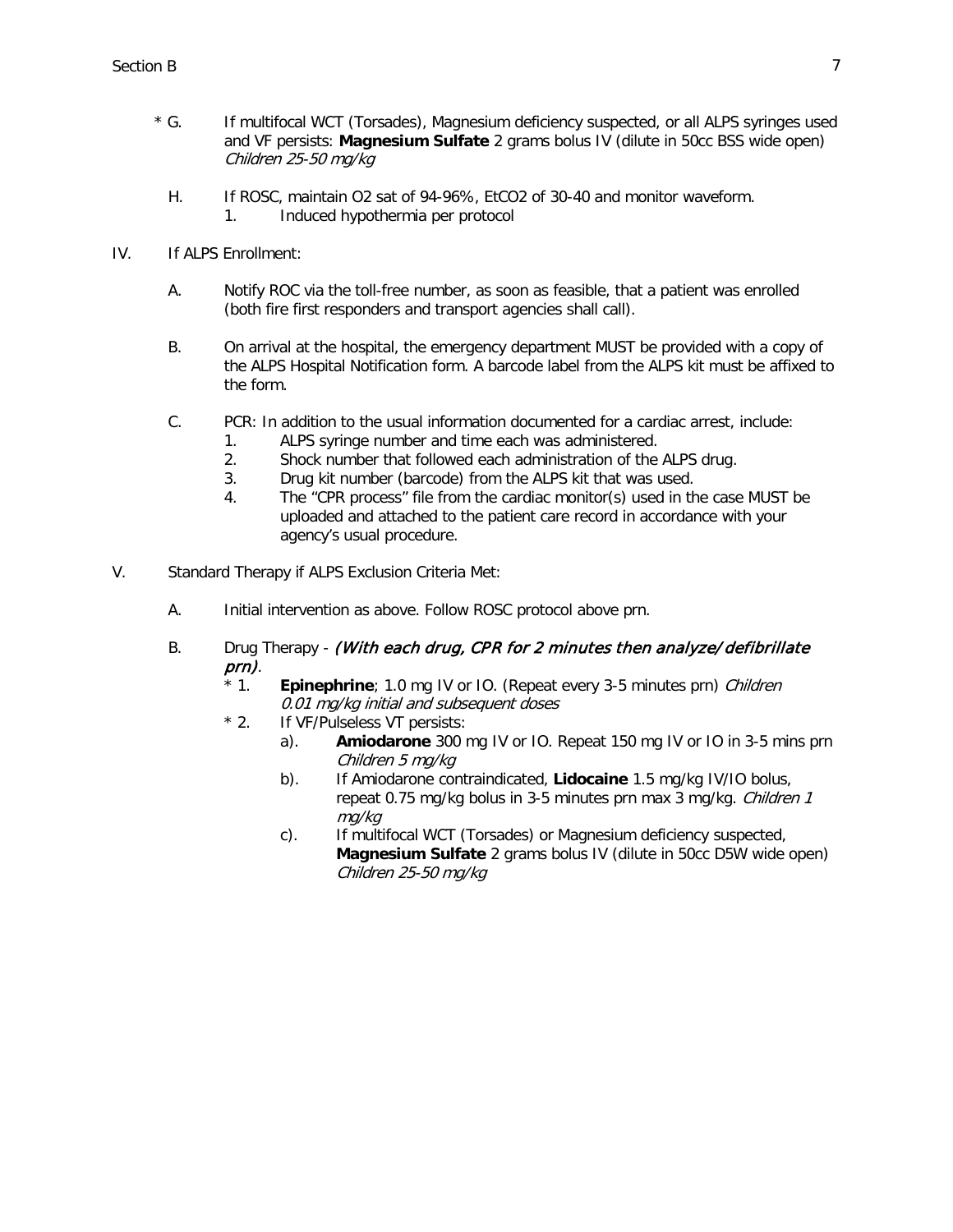## <span id="page-34-0"></span>ASYSTOLE PROTOCOL

- I. Initial Intervention
	- A. Identify absence of pulse and respirations.<br>
	\* R Continuous CPR for 2 mins:
	- Continuous CPR for 2 mins:<br>\* 1. Apply EKG Leads. De
		- \* 1. Apply EKG Leads. Determine asystole in two leads.<br>\* 2. IV TKO with balanced salt solution
		- \* 2. IV TKO with balanced salt solution<br>\* 3. ET tube.100% O2. Capnography th
		- ET tube,100% O2. Capnography throughout

#### II. Electrical Therapy

- \* A. Consider immediate transcutaneous pacemaker if:
	- 1. Perfusing bradycardia converting to asystole during resuscitation
	- 2. Asystole due to Adenocard administration
- III. Drug Therapy
	- \* A. Initial drug **Epinephrine** 1.0 mg IV or IO. Repeat every 3-5 minutes prn *Children 0.01 mg/kg initial* and subsequent doses
	- $*$  B. If rhythm is restored, follow appropriate protocols e.g.,, fibrillation, bradycardia, hypotension, etc. If asystole persists, consider termination of efforts.
	- C. Continuously monitor effectiveness of CPR and oxygenation. Avoid hyperoxygenation, maintain O2 sat of 94-96% if ROSC.

-Note-

Consider possible causes and treat per protocol: hypoxia, acidosis, hypothermia, hyperkalemia, drug overdose, hypokalemia, hypovolemia, tamponade, tension pneumothorax, pulmonary embolism, massive acute myocardial infarction.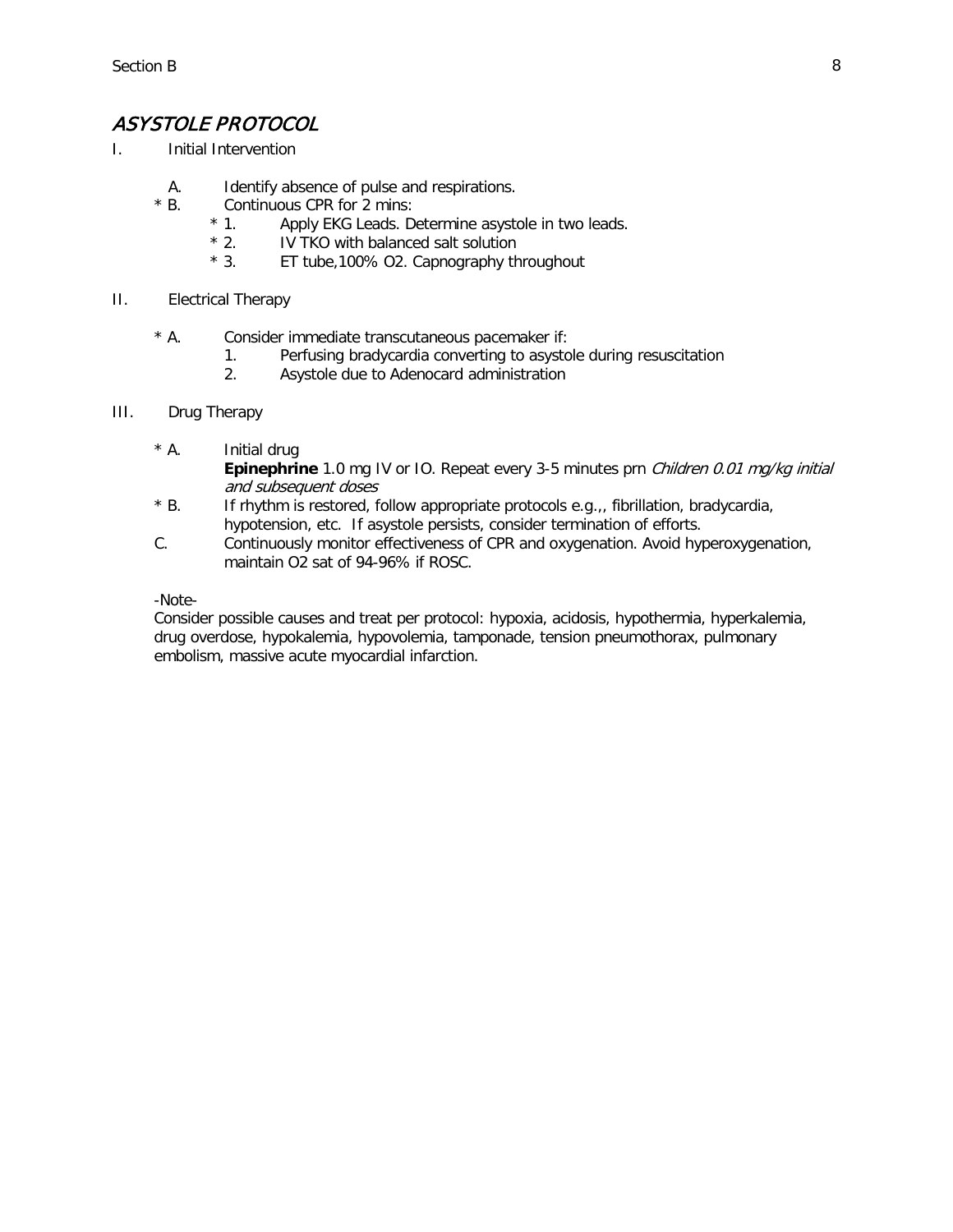## <span id="page-35-0"></span>PULSELESS ELECTRICAL ACTIVITY

- I. Initial Intervention
	- A. Identify absence of pulse and respirations.
	- \* B. Continuous CPR for 2 mins.<br>\* C. EKG paddles or leads. Dete
	- EKG paddles or leads. Determine presence of PEA (electrical rhythm without pulses).
	- D. Consider causes:
		- \* 1. Hypovolemia (volume infusion)
		- 2. Cardiac Tamponade<br>\*\*\* 3. Tension Pneumothor
			- Tension Pneumothorax (needle decompression)
				- 4. Hypoxia (ventilate)
			- 5. Drug Overdose (tricyclic, betablocker, calcium channel blocker, digitalis)
			- \* 6. Hyperkalemia (NaHCO3, CaCl2, D50, insulin)<br>\* 7. Acidosis (ventilate, NaHCO3)
			- Acidosis (ventilate, NaHCO3)
			- \* 8. Massive Acute Myocardial Infarction (pressor agents)
			- 9. Massive Pulmonary Embolus
			- 10. Hypothermia
	- $*$  E. Continue CPR for 2 mins<br> $*$  1. IV; volume challe
		- \* 1. IV; volume challenge with 300-500 cc. balanced salt solution  $*$  2. ET tube. 100% O2. Capnography throughout
		- ET tube, 100% O2. Capnography throughout
- II. Drug Therapy
	- \* A. Initial drug (adults only) **Epinephrine** 1.0 mg IV or IO. Repeat every 3-5 minutes prn *Children 0.01 mg/kg initial* and subsequent doses
	- \* B. If witnessed event, consider Transcutaneous Pacemaker if bradycardia<br>\* C. Continuously monitor effectiveness of CPR and oxygenation. Avoid hype
	- Continuously monitor effectiveness of CPR and oxygenation. Avoid hyperoxygenation, maintain O2 sat of 94-96% if ROSC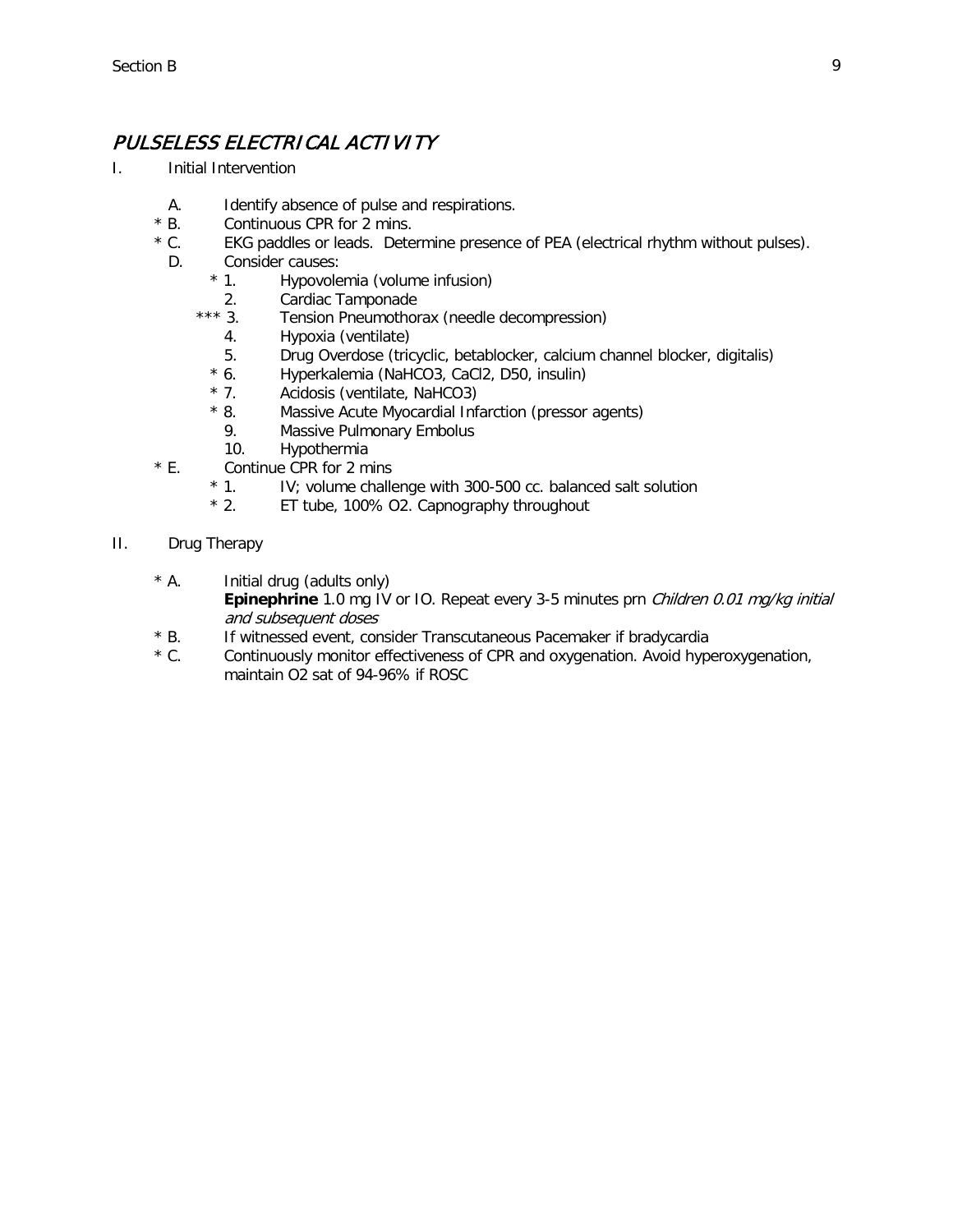### DYSRHYTHMIAS

- I. Initial Interventions
	- A. Primary Survey, O2 and CPR, as needed.
	- \* B. Apply EKG, IV TKO with balanced salt solution. ET tube, prn
- II Tachydysrhythmias
	- A. Ventricular Tachycardia (stable) with adequate perfusion.
		- 1. O2 High flow.\* IV
		- 2. 12 Lead prn (prior to and after treatment/conversion)
		- \* 3. **Amiodarone** 150 mg over 10 mins Repeat 150 mg after 10 mins if VT recurs
		- \* 4. IF VT persists, cardiovert as in unstable VT.
		- \* 5. If VT refractory, or Torsades or TCA OD, **Magnesium Sulfate** 2 gm IV slow (5- 20 min. dilute in 50-100 cc BSS).
	- B. Ventricular Tachycardia (unstable- hypotension, CHF, chest pain, SOB)
		- 1. O2 high flow.
		- $*$  2. IV<br> $*$  3. Ve
		- \* 3. **Versed** 2.5-5 mg IV as needed.
		- Synch cardiovert 100, 200, 300, 360j (monophasic), OR 100, 150, 200, 200 j (biphasic) Children 0.5 j/kg, 1 j/kg prn
		- \* 5. If recurrent VT or persistent:

**Amiodarone**, per protocol above OR

- **Magnesium Sulfate**, per protocol above
- C. Wide-Complex Tachycardia (WCT) of uncertain type (thought to be supraventricular)
	- 1. STABLE and Monomorphic
		- a) O2 high flow, \*IV .
		- b) 12 Lead prn (prior to and after treatment/conversion)
		- c) **Adenocard** 6mg repeat 12mg x 2 prn rapid IV bolus.
		- d) If WCT rhythm persists, cardiovert as needed as if unstable.
	- \* 2. UNSTABLE (see definition above)
		- a) Cardiovert as per unstable VT
- D. Supraventricular (Narrow Complex) Tachycardia
	- 1. SINUS TACHYCARDIA:
		- a) consider cause (e.g.,, hypovolemia, etc.).
		- b) treat shock.
	- 2. ATRIAL FIB/FLUTTER NO HYPOTENSION w/ rapid ventricular rate:<br>  $* a$ ) IV: 12 Lead as in above stable rhythms.
		- $IV;$  12 Lead as in above stable rhythms.
			- b) **Diltiazem** 0.25 mg/kg (maximum 20 mg) given slow over 2 mins. Avoid in pt. taking B-blockers. **CONTRAINDICATED** in pt. w/ known WPW.
			- c) after 15 mins. may repeat at 0.35 mg/kg (maximum 25 mg).
			- d) If conversion, 10 mg/hr drip.
			- e) **ALTERNATIVE: Verapamil** 5 mg IV slow over 2mins. (3 min. in >55 yo) May repeat 5 mg every 15 min prn to max of 30 mg. \* Caution: use only with narrow-complex SVT or supraventricular dysrhythms; NO WIDE-COMPLEX TACHYCARDIAS. Do not use if pt. on oral B-blockers.
		- f) If hypotension after administration, fluids prn and **Calcium** 250 mg.
	- 3. ATRIAL FIBRILLATION/FLUTTER unstable with rapid ventricular rate:
		- \* a) Cardiovert synchronized at 100,200,300,360 J. monophasic; 100,150,200,200 j. biphasic Peds 0.5 j/kg, 1 j/kg prn (**Versed** sedation as needed).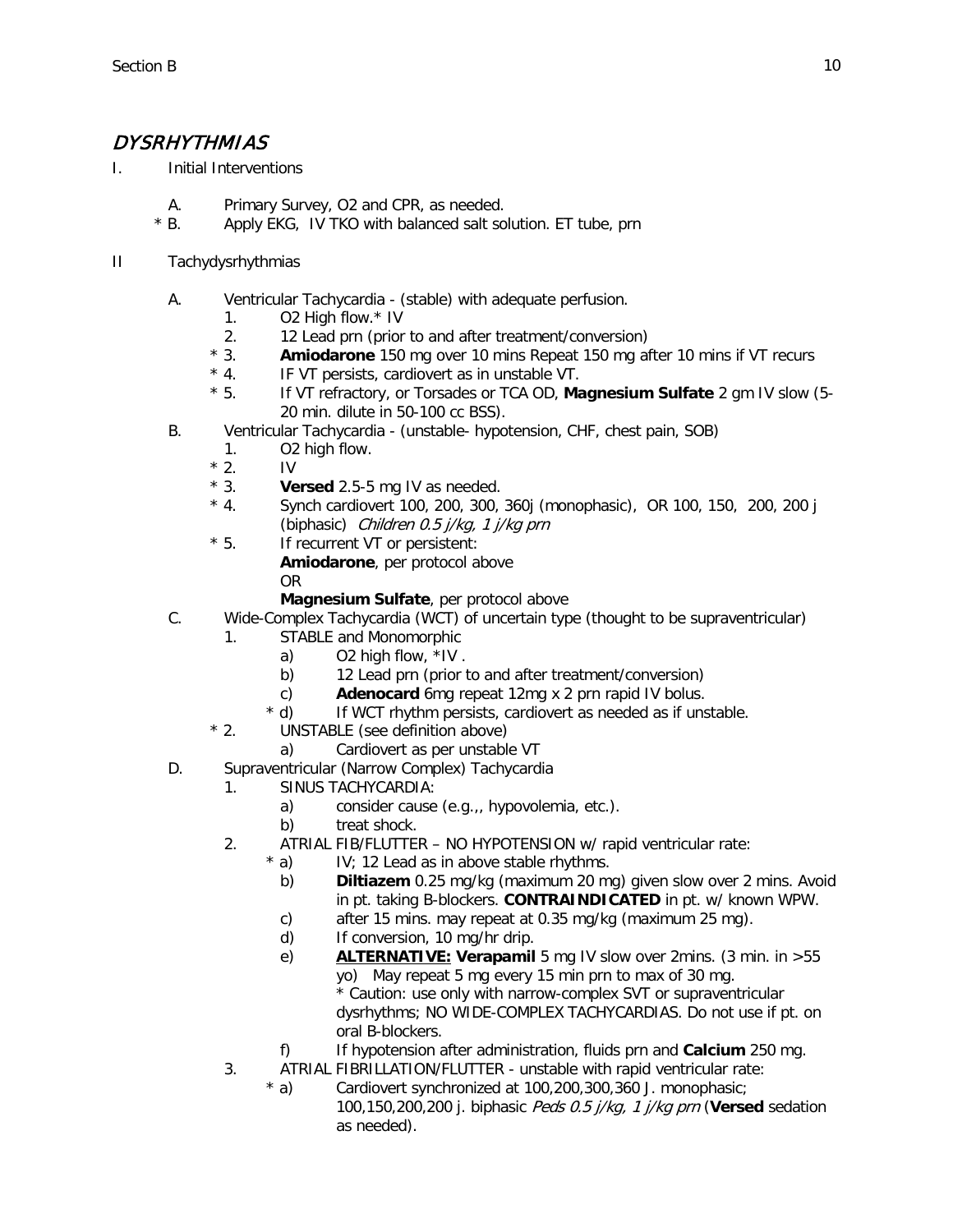- D. Supraventricular Tachycardia (cont.)
	- 4. PSVT, nodal tachycardia, PAT etc.
		- \* a) If stable, attempt vagal maneuvers:
			- Cough, valsalva
			- Carotid sinus massage: Establish bilateral carotid, no bruits; do right CSM, wait 1 minute; do left CSM if right unsuccessful.
		- \* b) If PSVT persists: **Adenocard**
			- Contraindication:  $2^0$  block/ $3^0$  block, allergy, KNOWN WPW.
			- Caution: asthma, pregnancy, and pt. on Tegretol/Dipyridamole
			- Ineffective in A-fib/A-flutter
		- \* c) If PSVT persists: stable, i.e., NO hypotension w/ rapid ventricular rate: **Diltiazem** 0.25 mg/kg (maximum 20 mg) given slow over 2 mins. Avoid in patients taking B-blockers. After 15 mins. may repeat at 0.35 mg/kg (maximum 25 mg) **CONTRAINDICATED** in pt. w/ known WPW
			- If conversion, 10 mg/hr drip
			- **ALTERNATIVE: Verapamil** 5 mg IV slow over 2mins. (3 min. in >55 yo) May repeat 5 mg every 15 min prn to max of 30 mg.
			- \* Caution: use only with narrow-complex SVT or supraventricular dysrhythms; NO WIDE-COMPLEX TACHYCARDIAS. Do not use if pt. on oral B-blockers.
			- If hypotension after administration administer fluids as appropriate and **Calcium** 250 mg
		- \*d) If hypotensive, fluid challenge 200-300 cc balanced salt.
			- Contraindication: pulmonary edema
		- \*e) If Unstable:
			- Synchronized cardioversion at 100, 200, 300, 360 J. monophasic; 50,100,150,200 biphasic Children 0.5 j/kg, 1 j/kg prn
				- **Versed** sedation, as needed
- III. Bradydysrhythmias (Sinus, A-V, Nodal, Idioventricular)
	- A. No treatment needed if no serious signs or symptoms.
	- B. If 2 or more serious signs or symptoms, (chest pain, dyspnea, decreased LOC, low BP, shock, APE/CHF, acute MI, PVCs, etc.):<br>\* 1. External Pacemaker
		- External Pacemaker
			- a) Primary initial treatment for high degree heart block  $(3^{rd}$  degree and  $2^{nd}$ degree type II) and STEMI
			- b) Do not delay transcutaneous pacer while awaiting IV access or for Atropine to take effect.
		- \* 2. **Atropine** 0.5 mg IV, repeat every 2-5 minutes as needed (max 3 mg) to maintain rate 60/min.; discontinue Atropine if chest pain increases.
		- \* 3. **Epinephrine** 2-10 ug/min (1 mg/250cc D5W = 4 ug/cc); titrate for rate and BP.
		- **Dopamine** 2-10 ug/kg/min for BP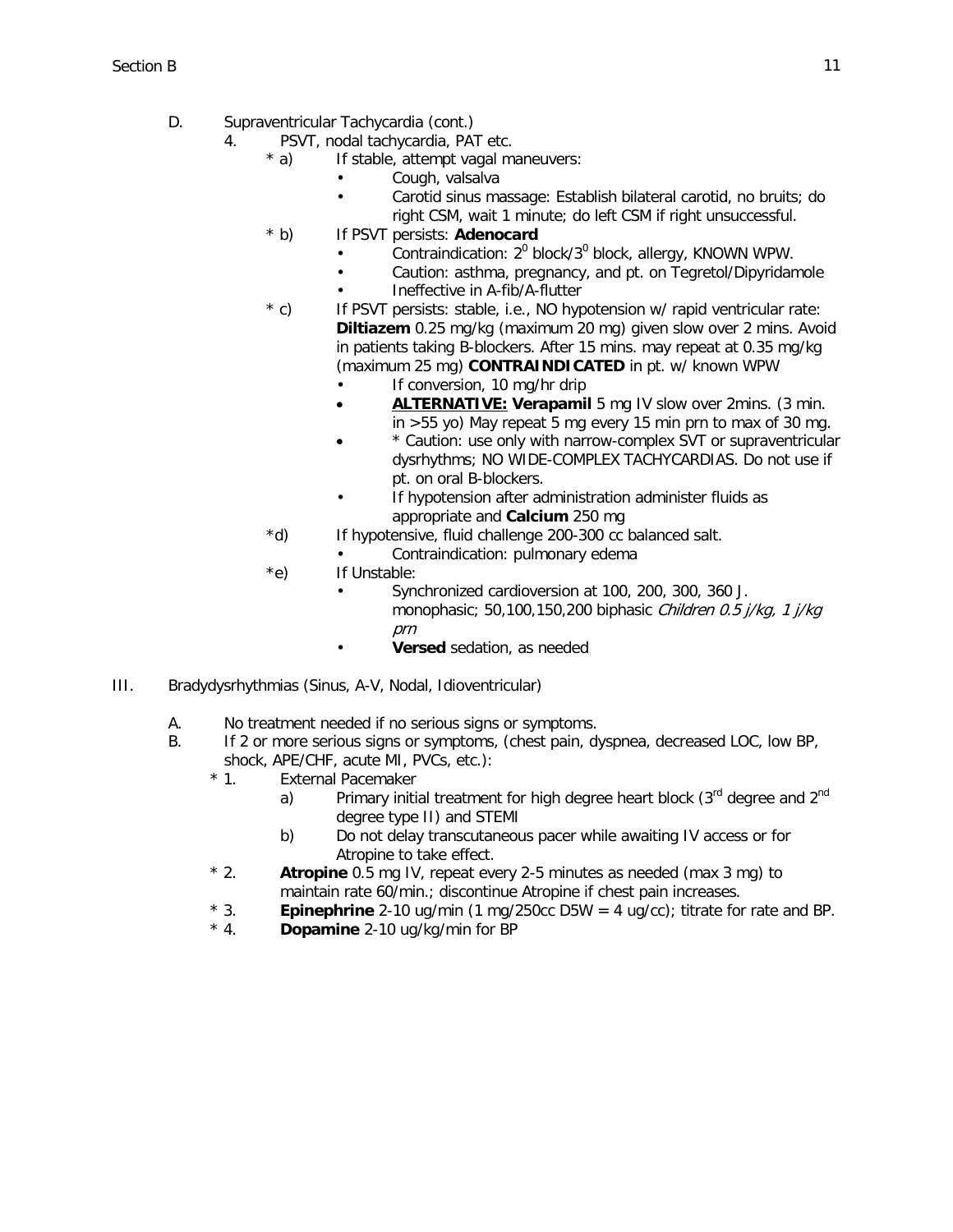#### CONGESTIVE HEART FAILURE/ PULMONARY EDEMA

- I. Initial Interventions
	- A. Primary Survey (rales and crackles).
	- B. Sit patient up if possible; dangle legs.
	- C. O2, high flow.
	- \* D. If patient in extremis
		- 1. CPAP 100% fiO2
		- 2. Bag mask assist, intubate, as needed.
	- \* E. EKG; 12 Lead. Treat Dysrhythmias as indicated per protocol.<br>\* F. IV TKO or saline lock.
	- IV TKO or saline lock.
- II. Drug Therapy
	- $*$  A. If systolic BP  $> 100$ 
		- 1. **Nitroglycerine** 0.4 mg or **Nitrospray** 0.4 mg sublingual.
		- 2. May repeat **Nitroglycerine** or **Nitrospray** x 2 every 3-5 minutes; Caution in Right Sided Myocardial Infarction
	- \* B. If systolic BP >100 and fluid overload state (JVD, rales, peripheral edema, hypertension) 1. **Lasix** 20-40 mg IV. Use lesser dose if pt. new to drug.
	- \* C. If suspected MI with associated chest pain:
		- 1. **Fentanyl** 25-50 mcg IV; may repeat titrating to effect to total 3 mcg/kg. Caution with Right sided MI

#### CARDIOGENIC SHOCK

- I. Initial Interventions
	- A. Primary Survey.
		- 1. Supine position; Trendelenburg, as needed.
	- B. O2, high flow. Intubate, as needed.
	- \* C. EKG; 12 lead. Treat any dysrhythmias as per protocols.
	- \* D. IV balanced salt solution; fluid challenge 200-300 cc in 5-10 minutes if no rales
		- 1. Continue if patient improves.
		- 2. If pulmonary edema develops, switch to TKO or saline lock.
- II. Drug Therapy
	- \* A. **Dopamine** 2-10 ug/kg/min infusion, as needed if hypotension persists; decrease dosage as pressure improves.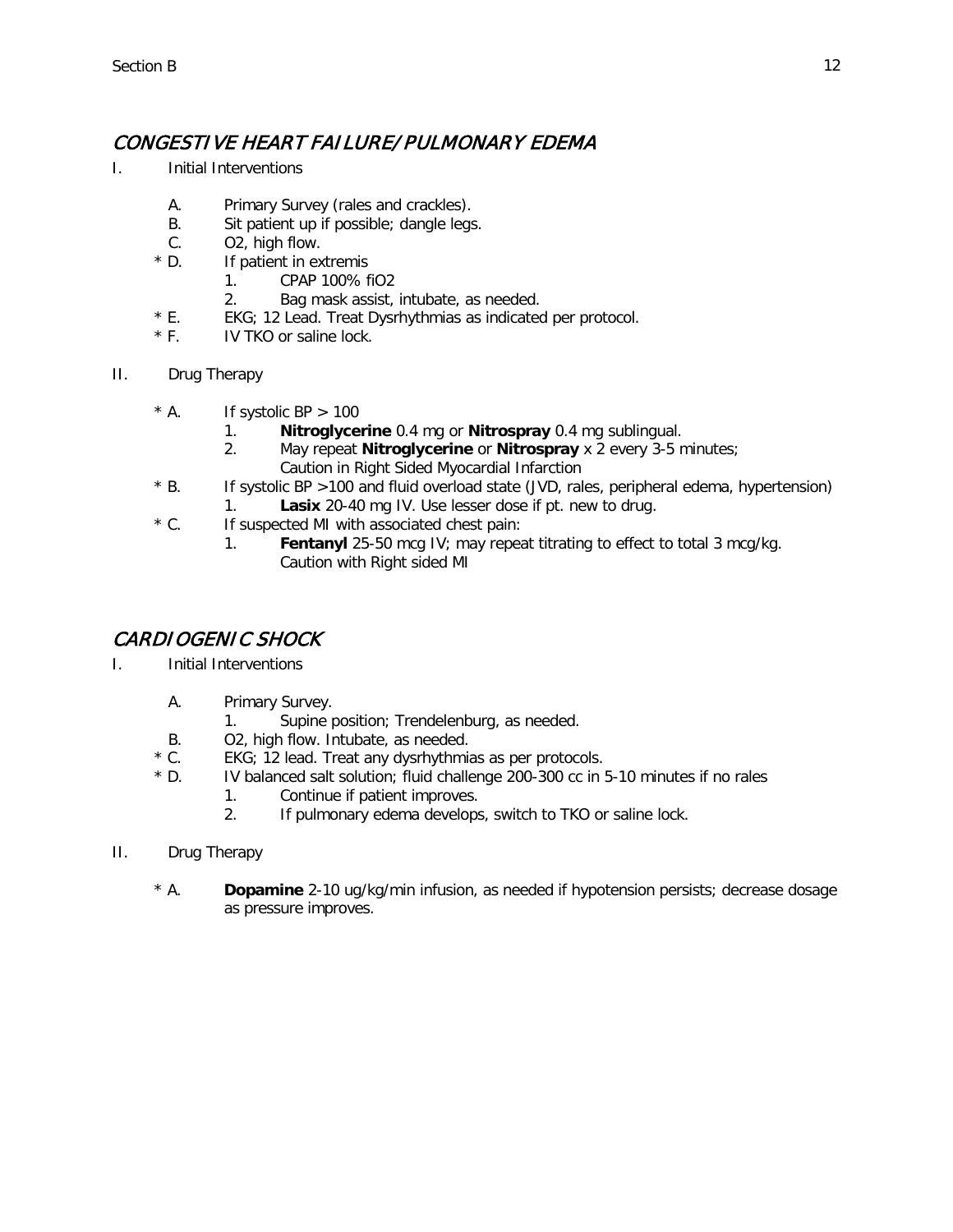### CHEST PAIN POSSIBLY CARDIAC ORIGIN/ MYOCARDIAL INFARCTION

- I. Initial Interventions
	- A. Primary Survey.
	- B. O2 High flow. Titrate oxygen to the lowest level required to achieve SpO2 94-99%.<br>
	\* C. EKG (lead II): treat any dysrhythmias as per protocols.
	- EKG (lead II); treat any dysrhythmias as per protocols.
		- 1. If Ischemic event suspected obtain 12-lead EKG and transmit if able. -Note- DO NOT DELAY CARE TO OBTAIN 12-LEAD IN CRITICAL PATIENT!
	- \* D. IV TKO or saline lock.
- II. Drug Therapy
	- $*$  A. If systolic BP  $> 100$ 
		- 1. **Nitroglycerine** 0.4 mg or **Nitrospray** 0.4 mg sublingual.
		- 2. May repeat **Nitroglycerine** or **Nitrospray** x 2 every 3-5 minutes, Caution in Right Sided Myocardial Infarction.
	- \* B. **Fentanyl** 25-50 mcg IV; may repeat titrating to effect to total 3 mcg/kg. Caution with Right sided MI
	- \* C. **Aspirin**, 162 mg PO. Contraindicated in known allergy, active bleeding ulcer, severe liver failure or severe systemic disease.
- III. If Acute MI Suspected: Early Response Protocol STEMI
	- A. Patient Selection
		- 1. Active chest pain <12 hours
		- 2. 12 lead EKG w/ ST elevation (1 mm or greater) in @ least 2 contiguous leads ST Elevation MI (STEMI)
		- 3. No LBBB or paced rhythm EXCEPTION: LBBB with concordance in 1 or more leads
		- 4. No active bleeding, severe liver failure, severe systemic disease
	- B. Treatment
		- 1. Notify ED of Acute MI ASAP, transmit EKG using LP 12 internal data transmission as able.
		- 2. Provide above care prn including **ASA**, **NTG**, and analgesia as appropriate.
	- C. Transport Emergently (Code 3) to PHSW.
	- D. If initial 12 lead negative or inconclusive, repeat every 3-5 min if symptoms persist.
	- E. If 12 lead indicates inferior MI (ST elevation in II, III, and AVf), do V<sub>3</sub> and V<sub>4</sub> R to confirm Right Sided MI (Nitro caution as above).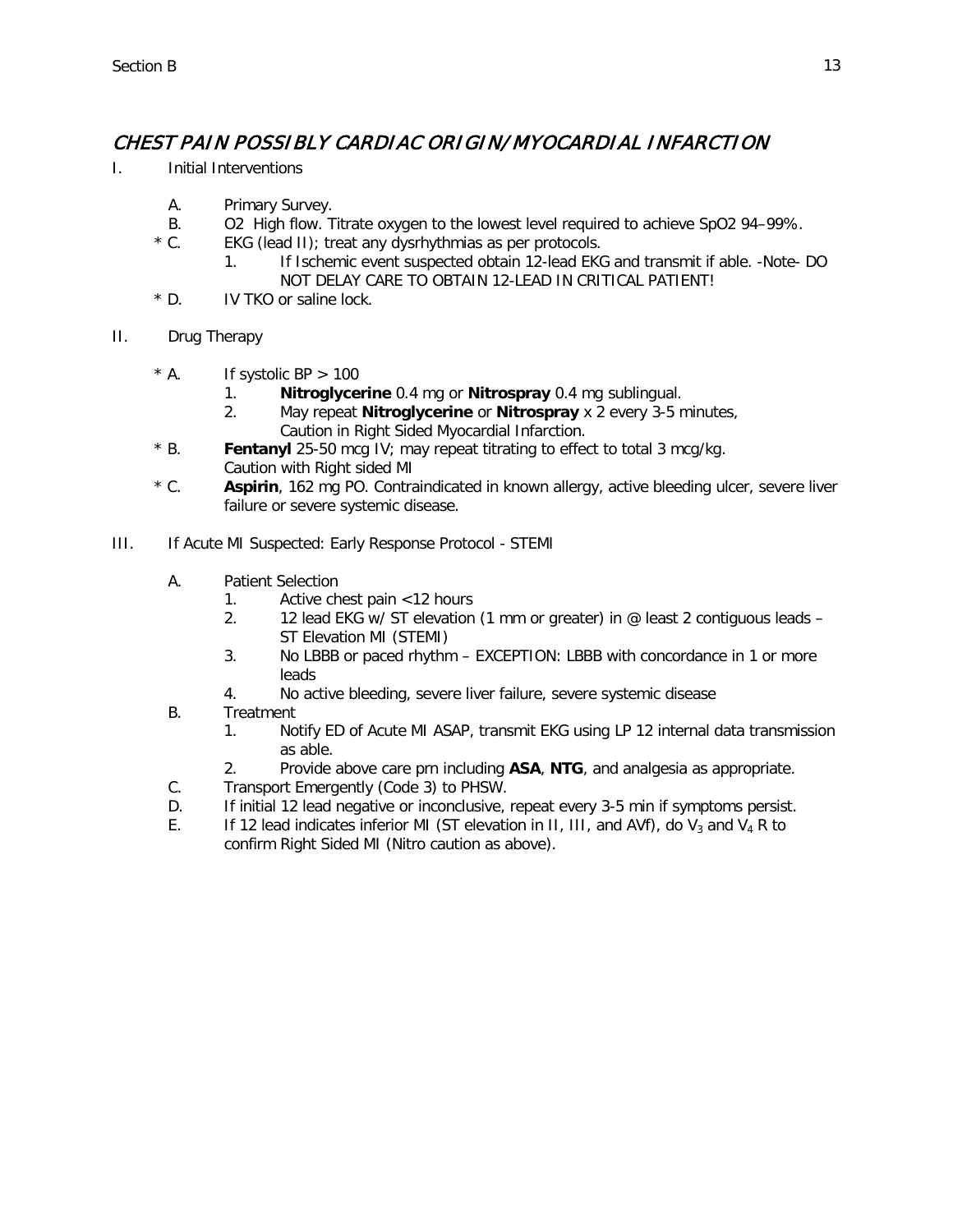## AUTOMATED EXTERNAL DEFIBRILLATOR

Pending Arrival of ALS Personnel

- I. Initial Intervention
	- A. Initial assessment (ABCs)
	- B. If no pulse and UNWITNESSED arrest:
		- 1. Continuous CPR for 2 minutes.
		- 2. Attach defibrillation electrodes and press Analyze. Do not delay CPR.
	- C. If no pulse and Witnessed arrest:
		- 1. Continuous CPR, attach electrodes and press Analyze. Do not delay CPR.
- II. Defibrillation Sequence
	- A. If shock advised, defibrillate.
		- 1. Continuous CPR for 2 minutes then Analyze.
		- 2. Defibrillate as prompted.
	- B. Continuous CPR for 2 minutes then Analyze
		- 2. Defibrillate as prompted.
	- C. Repeat until arrival of ALS personnel If V-fib persists, repeat CPR, analyze, defibrillate sequence until "No Shock Advised." -Note- Continue sequence until V-fib no longer present or patient converts to perfusing rhythm.
- III. Patient Regains Pulse (Return of Spontaneous Circulation)
	- A. If the patient regains pulse or pulse present during the above sequence:
		- 1. Assess vital signs.
			- 2. Support airway and breathing.
- IV. Other Considerations
	- A. "No Shock Advised" and no pulse present
		- 1. Resume CPR and Re-Analyze after 2 min. Submit record to the MPD's office.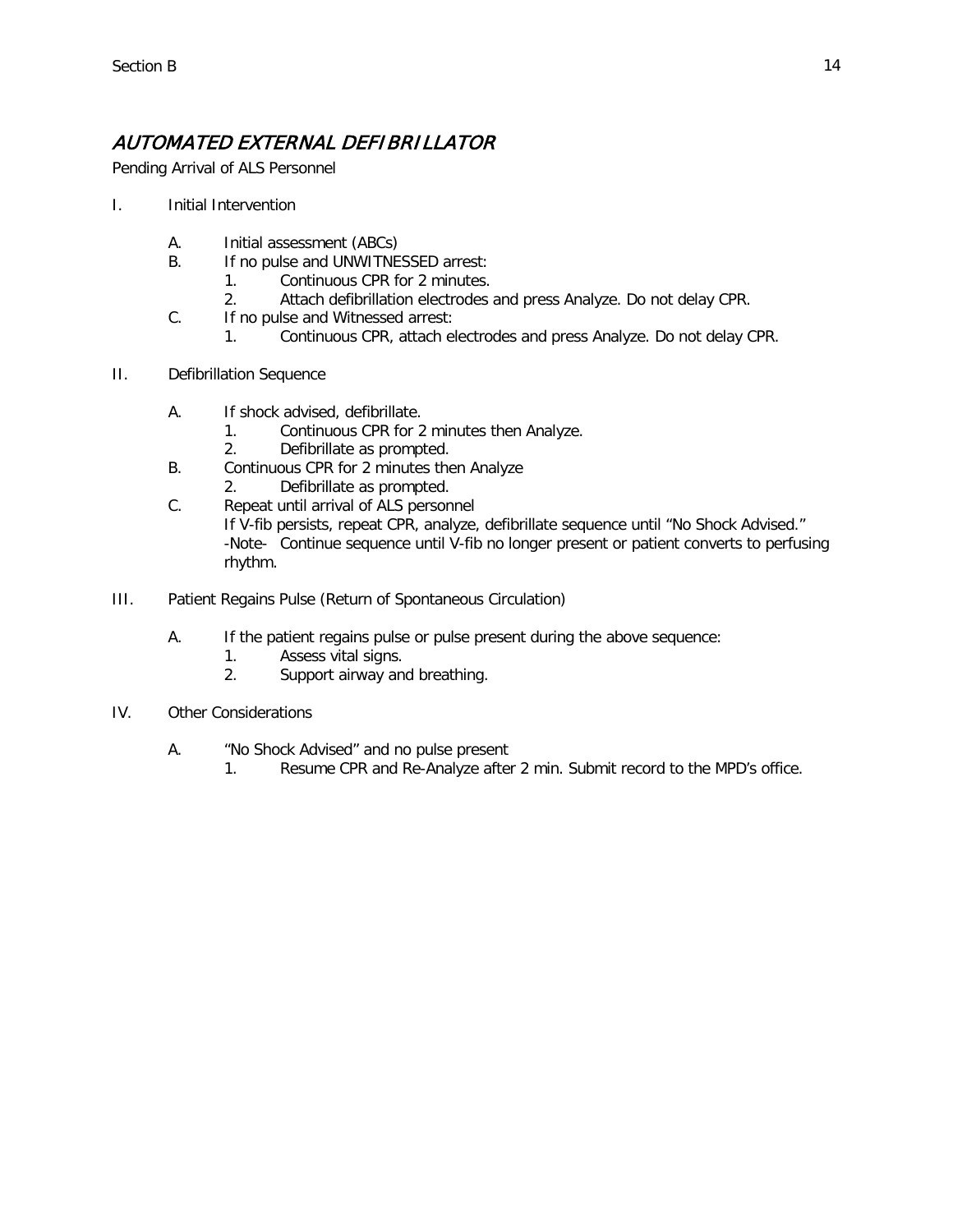## CONTINUOUS POSITIVE AIRWAY PRESSURE (CPAP)

- I. Introduction
	- A. CPAP has been successfully demonstrated as an effective adjunct in the management of pulmonary edema secondary to congestive heart failure.
	- B. CPAP is a non-invasive procedure that is easily applied and can be easily discontinued without untoward patient discomfort.
	- C. CPAP may prove to be a viable alternative in many patients previously requiring endotracheal intubation by prehospital personnel.
- II. Prehospital Indications
	- A. Congestive heart failure/Pulmonary edema
	- B. Noncardiogenic pulmonary edema of any cause
	- C. Respiratory insufficiency, e.g.,, Asthma/COPD/Pneumonia/CO poisoning
- III. Contraindications
	- A. Absolute Respiratory Arrest, Agonal Respirations, Unconscious, Pneumothorax, Facial Anomalies (e.g.,, burns, fractures, etc.), Facial trauma
	- B. NOT to be used in children
	- C. Relative Decreased LOC, Claustrophobia, Patient Intolerance to equipment (e.g., mask), Tracheostomy (If lacking the adaptor)
- IV. Hazards
	- A. Gastric distension, corneal drying, hypotension, pneumothorax
	- B. COPD and asthmatic patients do not respond predictably to CPAP. They have a higher risk of complications such as pneumothorax, and thus should be treated cautiously in the field with CPAP.

#### V. Procedure

- A. Place facemask and apply O2 device as per manufacturer recommendation.
- B. Airway pressure should be set at 5 cm/H2O and adjusted per patient response. Do not exceed 10 mm/H2O.
- C. Consider mild sedation prn if patient has difficulty tolerating device.
	- 1. **Versed** 2.5mg OR
	- 2. **Ketamine** 0.5 mg/kg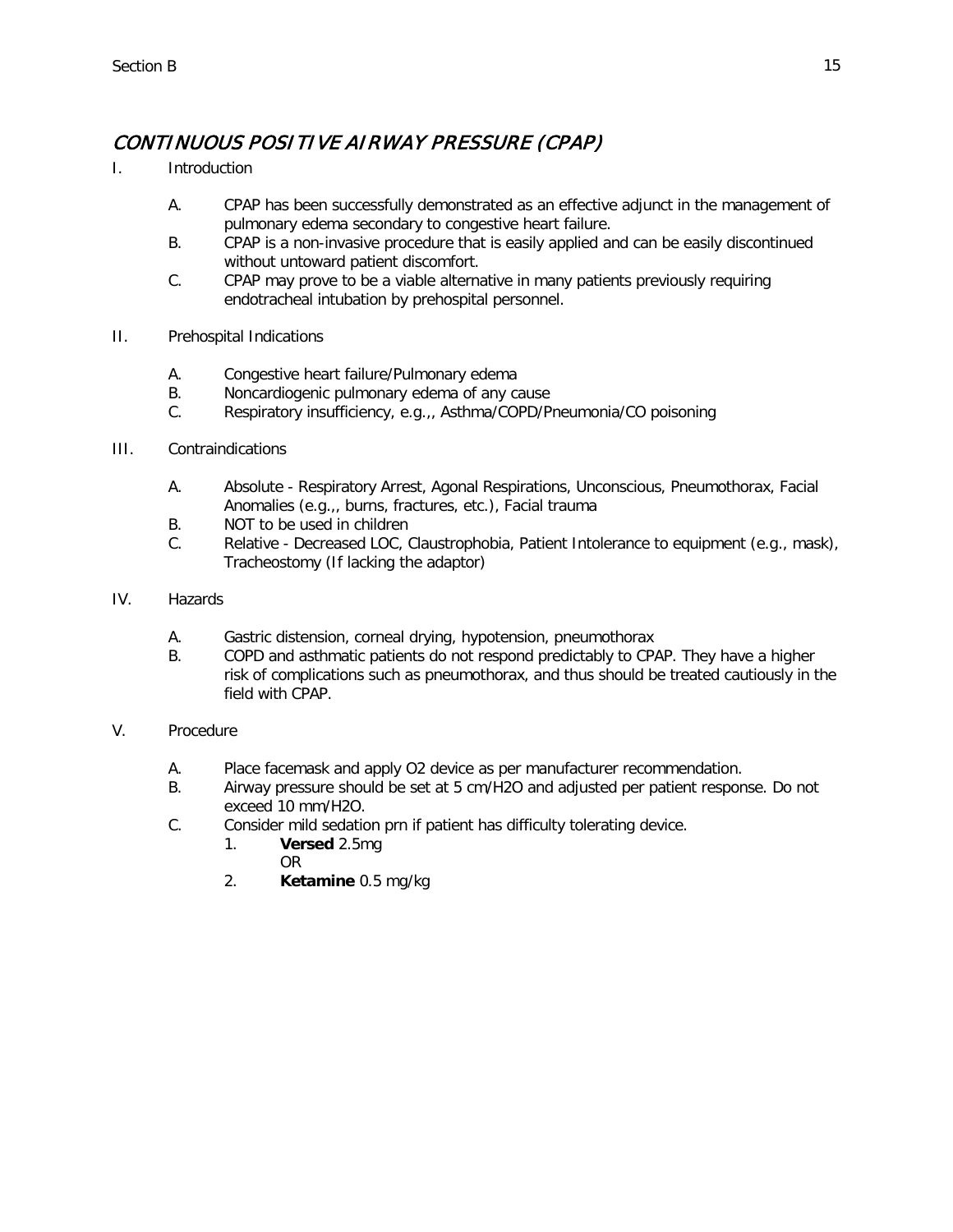#### PREHOSPITAL CATH LAB/ THROMBOLYTIC CHECKLIST

- Hemorrhagic Stroke (other type CVA within 1 year)
- □ Intracranial Pathology (tumor, recent head trauma, etc.)
- □ Active Internal Bleeding Within 10 Days (except menses)
- □ Suspected Aortic Dissection
- □ Uncontrolled hypertension (BP>180/110)
- □ Current use of anticoagulants (not including aspirin)
- $\Box$  Recent trauma (2-4 weeks)
- □ Prolonged CPR (>10 min)
- □ Major surgery (< 3 weeks prior)
- $\Box$  Recent (2-4 weeks) internal bleeding
- □ Known allergy to thrombolytic and/or prior use.
- $\Box$  Jaundice, hepatitis, kidney failure
- □ Terminal Illness
- □ Pregnancy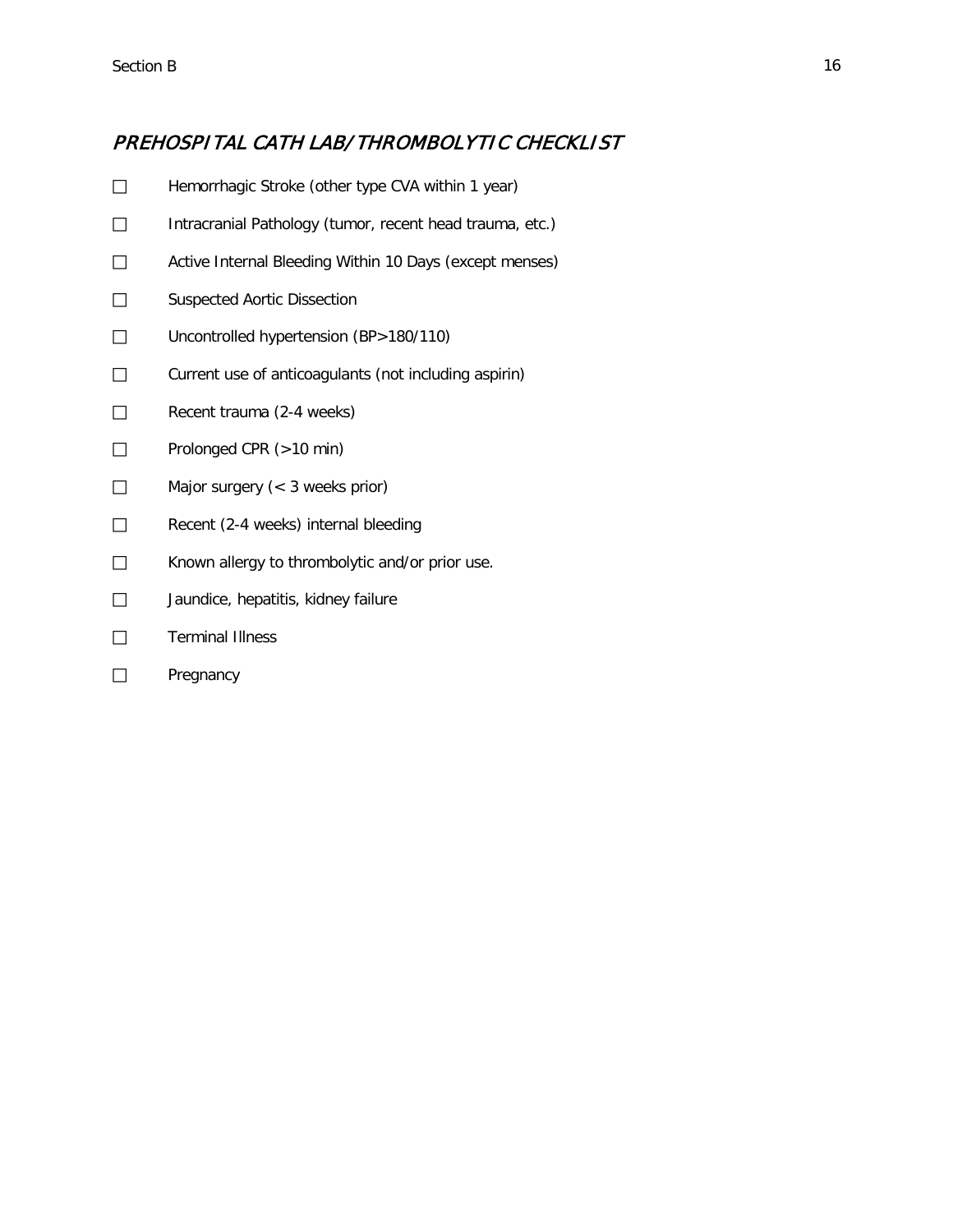## ROSC POST RESUSCITATION

- I. Treatment
	- \* A. Intubate, maintain airway
		- 1. Titrate oxygen to the lowest level required to achieve SpO2 94–99%.
		- 2. Maintain EtCO2 35-40mm/Hg
		- B. If persistent hypotension (<90 systolic) consider fluid challenge<br>\* 1. If refractory: **Dopamine 5-10 mcg/kg/min**. Consider
			- \* 1. If refractory: **Dopamine 5-10 mcg/kg/min**. Consider **Epinephrine 2 mcg/min** titrate.
		- C. **INDUCED HYPOTHERMIA** protocol if indicated
		- D. Perform 12 Lead EKG. If STEMI identified follow STEMI protocol.

### INDUCED HYPOTHERMIA

- I. Indications (Must meet all indications)
	- A. Patients with a sustained return of spontaneous circulation (ROSC) >5 minutes postcardiac arrest.
	- B. Unconscious and without purposeful response to pain or verbal stimuli.
	- C. Systolic BP >100 mmHg (may use pressors to maintain pressure).
- II. Contraindications
	- A. Age <15 years old.
	- B. Traumatic cardiac arrest or suspected significant hemorrhage.
	- C. Hypothermia already present.
	- D. Pulmonary edema.
	- E. Known pregnancy.
	- F. Refractory or recurrent VF/VT, 2<sup>nd</sup> or 3<sup>rd</sup> degree heart blocks.
- III. Cooling Methods
	- A. Exposure combined with ice packs and/or chilled normal saline (NS); stored at a temperature of approximately 4° C (39° F).
- IV. Procedure for Inducing Hypothermia
	- A. Remove patient's clothing (undergarments may remain).
	- B. Obtain a 12-lead ECG if feasible. If STEMI identified, follow STEMI protocol.
	- C. Apply ice packs to the groin and axilla.
	- D. Rapidly infuse up to 2L BSS through large bore IV (may be IO).
	- E. Establish a second IV for medication administration. Do not administer medications at the same time through the same IV line as the chilled saline.
	- F. If patient begins to shiver, move, or have an increased level of consciousness:
		- \* 1. **Versed** 5.0 mg IV or IO. May repeat to a maximum of 10 mg as long as systolic BP is  $>100$  mmHq.
	- G. Transport to PHSW.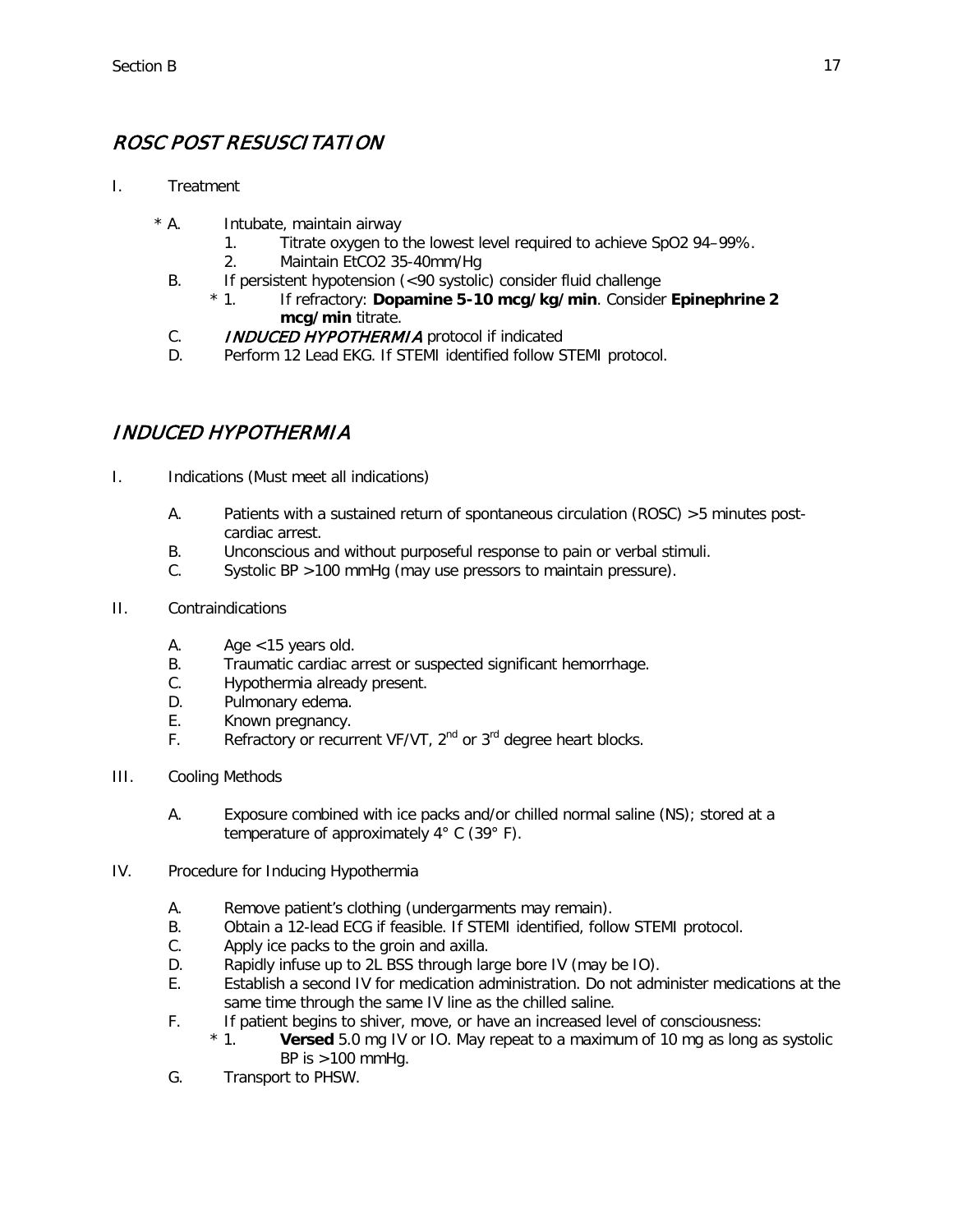# **SECTION C MEDICAL**

#### <span id="page-44-0"></span>ANAPHYLAXIS

- I. MILD REACTION (Generalized Itching, Hives, No Dyspnea Or Wheezes)
	- \* A. **Benadryl** 12.5-25 mg IV (IM if unable to start IV) *Children 1 mg/kg.*<br>\* B. IV balanced salt solution EKG monitor.
	- IV balanced salt solution EKG monitor.
- II. SEVERE REACTION (Dyspnea, Wheezes, Laryngospasm, Shock)
	- A. IV **Epinephrine** 1 mg 1:1000 in 500 cc BSS (2 mcg/cc), start at 1 cc/min and increase every 1 minute, prn. (titrate to HR, BP, PVCs) Children: 0.1 mcq/kg/min, increase prn
		- 1. Alternative Dosing:
			- a) IM **Epinephrine** 1:1000 0.3 mg Child 0.01 mg/kg [0.01 cc/kg].
			- b) IV **Epinephrine** 1:10,000 0.1 mg (1cc) IV, repeat every 3-5 minutes as needed to maximum of 0.3-0.5 mg - monitor EKG closely. Child: 0.01 mg/kg
		- Caution For EPI Administration: Adult >50 y.o. or cardiac history
	- \* C. Airway, O2 high flow (ET Tube, cricothyrotomy prn).
	- $*$  D. EKG monitor.<br> $*$  E. IV balanced
	- \* E. IV balanced salt solution; fluid challenge, as needed.<br>\* F. Benadryl 25-50 mg IV Child 1 ma/ka.
	- \* F. **Benadryl** 25-50 mg IV *Child 1 mg/kg.*<br>\* G. MedNeb for wheezes (per protocol) Alb
	- MedNeb for wheezes (per protocol) **Albuterol/Atrovent**
	- \* H. **Solumedrol** 125 mg IV Child 2 mg/kg
	- **Dopamine** per protocol, as needed, if above not effective for shock.
- III. ADDITIONAL ORDERS FOR BEE STING
	- A. Follow above orders.
	- B. Search for stinger, apply loose rubber tourniquet above and below stinger, remove with gentle scraping with knife-blade.
	- C. **Epinephrine** 1:1000 0.2 mg into sting site (not fingers, toes, nose, ear).

#### ACUTE ABDOMEN - NONTRAUMATIC

- I. Initial Intervention
	- A. Primary Survey.
	- B. Protect airway anticipate vomiting. High flow oxygen (COPD caution).<br>\* C. EKG Monitor vital signs frequently.
	- EKG Monitor vital signs frequently.
	- \* D. IV balanced salt solution TKO (consider second IV prn shock). If shock present, fluid challenge as per hypovolemia protocol. Nothing by mouth.
	- E. Secondary Survey: Carefully evaluate abdomen/check for pulses in legs.
	- \* F. **Fentanyl** 25-50 mcg prn (max 3mcg/kg) for severe pain
	- G. See *VOMITING/SEVERE NAUSEA* protocol prn.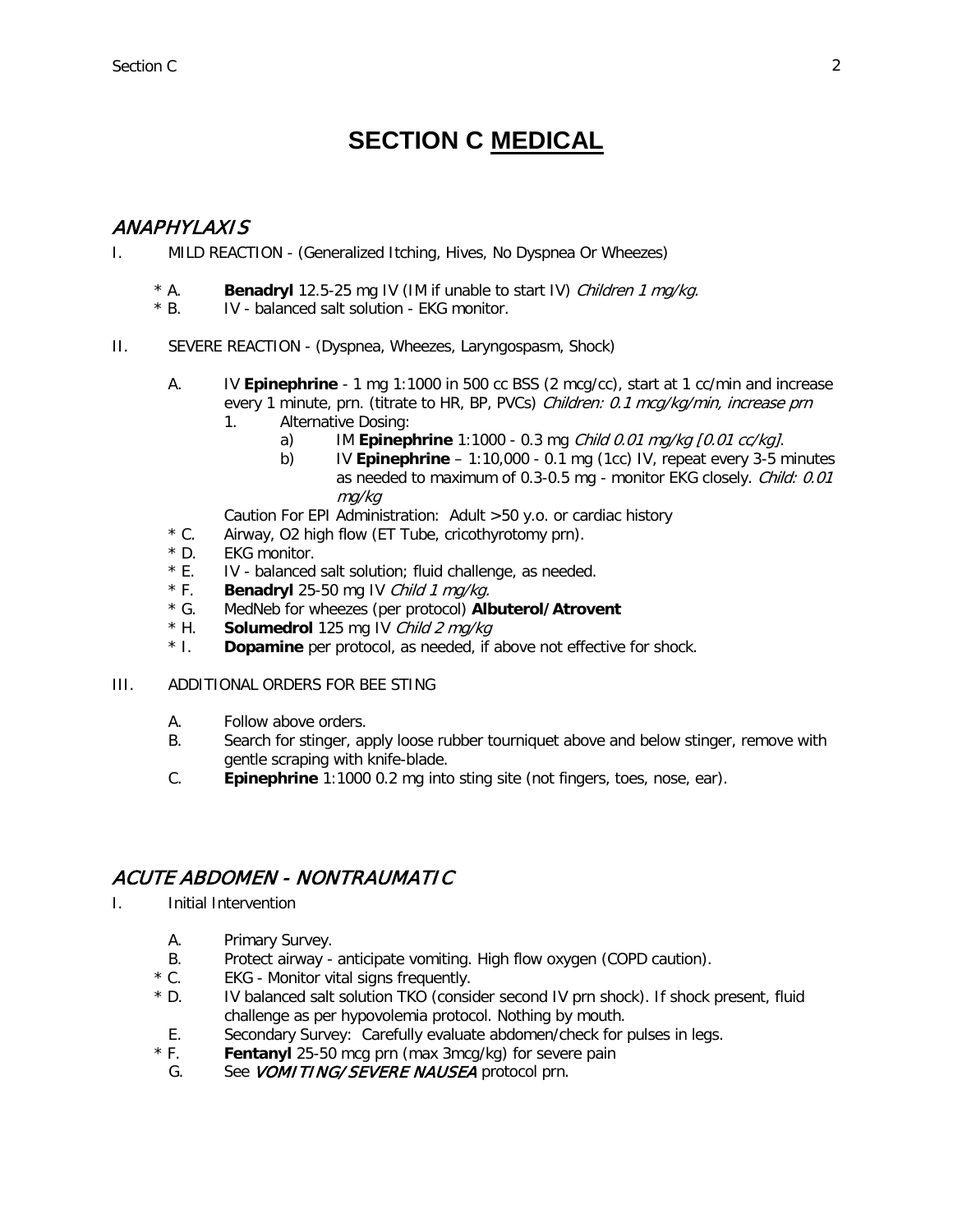#### CVA

- I. Initial Intervention
	- A. Primary Survey, perform FAST assessment. Determine onset of symptoms or time last known normal for patient.
	- B. Protect and maintain airway place patient in lateral position, on paralyzed side if present - nasopharyngeal or oropharyngeal airway; suction prn.
	- C. High flow O2
		- 1. Assist ventilation, as needed. If intracranial bleed suspected, maintain normal ventilation rates and target EtCO2 of 30-35 mm/Hg
		- \* 2. RSI as needed.
	- \* D. EKG/Secondary Survey.
	- \* E. Initiate IV TKO or saline lock
- II. Further Treatment/Transport
	- A. Reassure patient if conscious; patient may understand and hear all conversation even though he/she appears comatose or confused.
	- \* B. Treat the following as per protocols:
		- 1. Consider other cause of abnormal mental status (hypoglycemia, drugs, etc.).
		- 2. Predisposing conditions for stroke (hypertension, dysrhythmias).
	- \* C. Altered mental status protocol (**Glucoscan/D5O/Narcan/Thiamine**) prn.
	- D. If hypertensive, assume bleed and do not attempt to lower blood pressure in field.
	- E. Transport Emergently (Code 3) if the patient meets the following criteria:
		- 1. Less than 8 hour onset of the following sx:
			- a) Aphasia
			- b) Facial droop
			- c) Unilateral weakness or parasthesia
			- d) Inability to understand others or verbalize understanding
			- e) Loss of vision in one eye or visual field
			- f) Vertigo sudden onset, persistent, progressive with headache
			- 2. Went to bed normal and woke with symptoms.
			- 3. Notify receiving facility to activate the stroke team.
	- F. Patients meeting stroke/CVA criteria will be transported as follows:
		- 1. Symptoms 3.5 hours or less Closest stroke center or patient/family choice (exception: Patient 80 years old or greater – PHSW).
		- 2. Symptoms between 3.5 and 8 hours PHSW only.
		- 3. Symptoms more than 8 hours patient choice or closest facility (LSC or PHSW)
		- 4. Suspected intracranial hemorrhage of any duration PHSW
	- G. The receiving Stroke Team may require further medical history from the patient's caregiver or immediate family members. It is preferred they be present when the patient arrives at the hospital. If this is not feasible, obtain a phone number that may be used by the Stroke Team for further information.

-Note- Clinical presentation of acute CVA may include: -Aphasia -Hemianopsia –Ataxia –Hemiparesis - Cranial nerve palsies -Loss of sensation –Diplopia –Quadriparesis –Dysarthria -Visual disturbances. Acute subarachnoid hemorrhage (aneurysm) may present with sudden, severe headache, neck pain, near syncope and may have a normal FAST exam. Suspected intracranial bleeding with FAST findings should be transported emergently (Code 3) to PHSW for neurosurgical evaluation.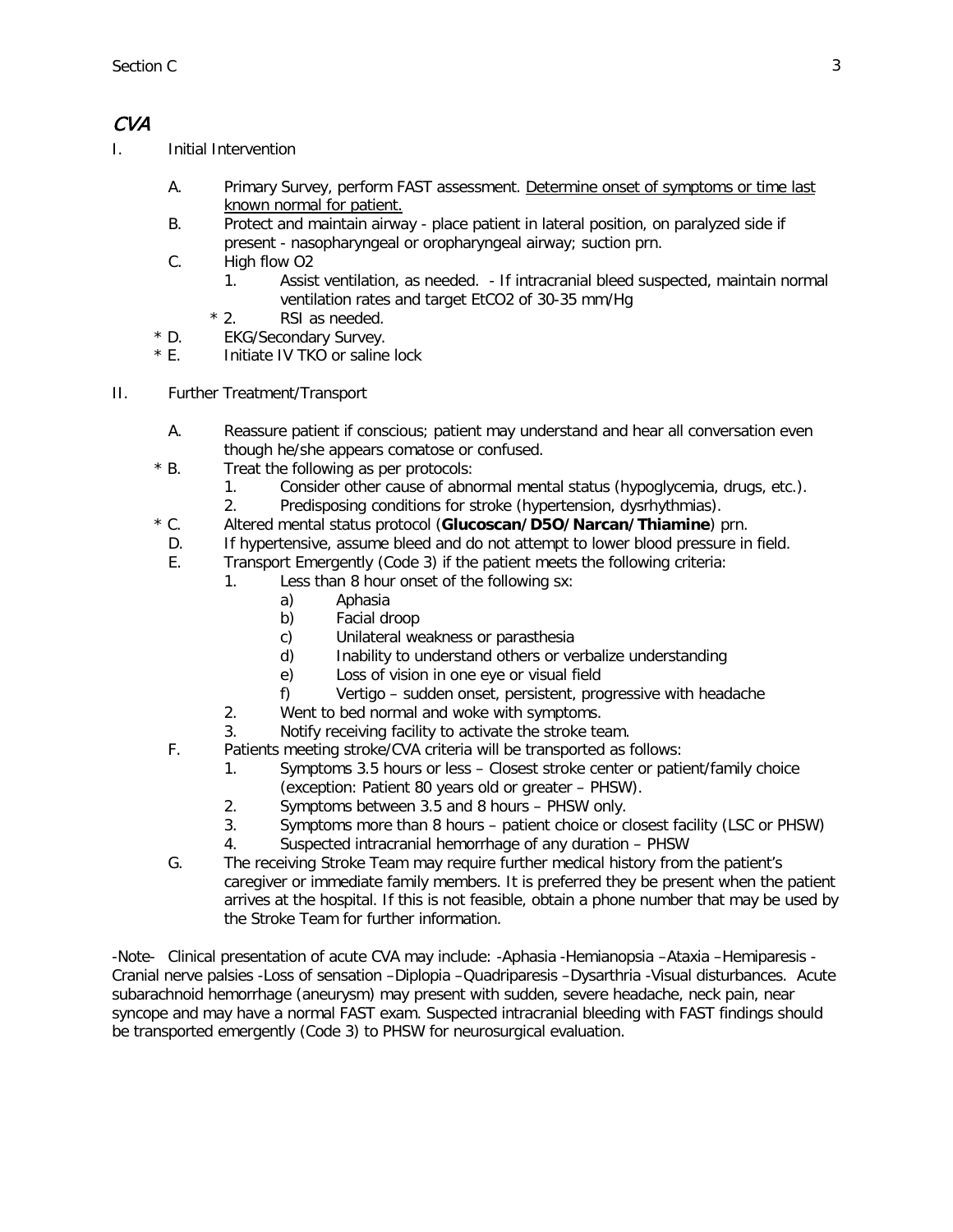### EPISTAXIS

I. Initial Intervention

- A. Primary Survey.
- B. Establish and maintain airway/supplemental oxygen, as indicated, anticipate vomiting, advise patient not to swallow blood.
- C. Vital signs; treat shock if present or anticipated as per protocols.
- D. Treat as anterior bleed initially: Sit patient up and lean forward slightly. Pinch anterior cartilaginous portion of nose firmly for 10 minutes, have patient breathe through mouth.
- \* E. If no improvement, treat as posterior bleed and insert nasal balloon.
- II. Procedure for Insertion of Nasal balloon
	- \* A. Choose size of nasal balloon to fit patient (small, regular, large).
		- B. Sit patient up, if possible.
		- C. Check nasal balloon for eccentric inflation, then lubricate with Lidocaine jelly; have patient blow nose to clear clot; insert nasal balloon to hub along floor of nasal cavity.
		- D. Inject 8 cc of water (or air) slowly, then check patient for continued bleeding; inspect posterior nasopharynx.
		- E. Inject additional water or air, as needed, until bleeding stops, opposite nostril is occluded, or soft palate bulges; then remove enough water or air to relieve pressure. Document volumes of air/water used.
		- F. This procedure should be performed en route to the hospital.

## HEAT SYNDROMES

- I. HEAT CRAMPS, HEAT EXHAUSTION
	- A. Primary Survey. Vital signs and secondary survey, as indicated. Oral temperature/LCD thermometer.
	- \* B. Cardiac monitor.
	- C. Move to cooler environment, remove excess clothing. Tepid compresses to forehead, neck, extremities.
	- D. Oral fluids, if possible (water, Gatorade, etc.).
	- \* E. Initiate IV with balanced salt solution, if unable to take oral fluids or if hypotensive. Fluid challenge with 200-500 cc rapidly.
	- F. Transport as necessary.
- II. HEAT STROKE
	- A. Primary Survey. Vital signs and secondary survey as indicated. Rectal temperature if comatose or LCD thermometer.
	- \* B. Intubate, as needed. High flow O2 / protect and maintain airway.
	- C. Move to cooler environment, remove clothing, aggressive cooling with wet sheets, cool packs, evaporative airflow.
	- $*$  D. EKG.
	- \* E. IV with balanced salt solution / fluid challenge with 200 cc over 20 minutes unless pulmonary edema develops.
	- \* F. **Versed** per protocol for seizures or to control shivering when cooling.
	- \* G. Treat cardiac dysrhythmias per protocols. Rapid transport to hospital.
	- \* H. Altered mental status protocol (**Glucoscan**/**D5O/Narcan/Thiamine**), as indicated.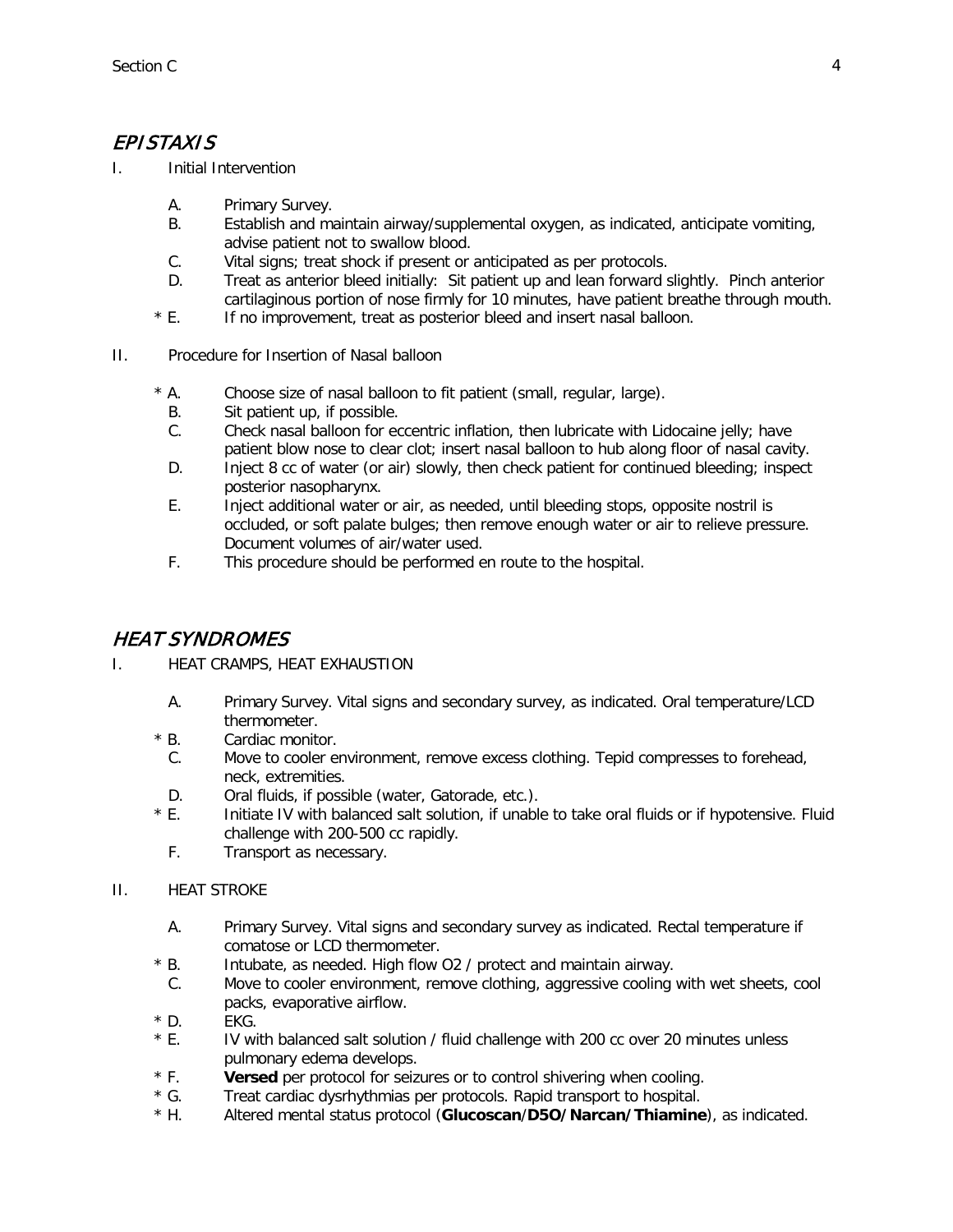## HYPOGLYCEMIA

- I. Initial Intervention
	- A. Primary Survey / vital signs / neurologic exam.
	- B. Establish and protect airway; O2.
	- C. Consider:
		- 1. History from family, bystanders, Medic-Alert tag.
		- 2. Unknown coma: assume drugs, follow altered mental status protocol.
- II. Treatment
	- \* A. Obtain blood for glucose sample; determine glucose level (normal range 60-120 mg/dL). If glucose low and patient conscious, administer oral glucose.
	- \* B. Establish IV. If unable to take oral glucose, infuse **100 ml of D10 (10 gm)**, if hypoglycemia; may repeat 50 ml of D10 (5gm) as needed to total 25gm. Child 0.1 gram/kg.
		- 1. Alternate Dosing: **25 gm D50W** IV
	- \* C. If unable to establish IV and patient unable to take orals, and patient a known diabetic:
		- 1. **Glucagon**, 1 mg (unit) SC or IM. 0.5 mg peds
		- 2. Continue to attempt intravenous access.
			- a) **D10** infusion when IV established.
	- \* D. If no response to glucose, follow **ALTERED MENTAL STATUS** protocol.
	- \* E. Repeat Glucoscan.
		- F. Perform EKG, secondary survey to evaluate for associated conditions.
		- G. Transport all patients on oral anti-hypoglycemic agents OR Insulin Pumps who develop hypoglycemia.
		- -Note- In general, give IV glucose for any hypoglycemia less than 50, even if oral glucose given.

#### HYPERKALEMIA

- I. Recognition/Signs/Symptoms
	- A. Suspect in known renal failure or dialysis patient.
	- B. Signs/Symptoms: tingling, numbness, paresthesias, flaccid weakness, EKG changes (peaked T waves, prolonged P-R interval, wide QRS, PVCs, Bigeminy, VT, VF).
- II. Initial Intervention
	- A. O2, Establish and maintain airway, as needed.
	- B. CPR, as indicated.<br>
	Solution Cardiac monitor.
	- Cardiac monitor.
- III. Specific Therapy
	- \* A. Establish IV
	- \* B. **Calcium Chloride** 500 mg IV slowly (2-3 min). Flush tubing
	- \* C. **Sodium bicarbonate** 50 mEq in 50 cc balanced salt solution administered over 10 minutes.
	- \* D. **Albuterol** 3cc via Med Neb per protocol.
	- \* E. 10 gm **D10**, followed by 5 units regular **Insulin** IV [if available from patient].
	- \* F. **Lasix** 40 mg IV.
	- \* G. Follow protocols for dysrhythmias.
		- H. Rapid transport.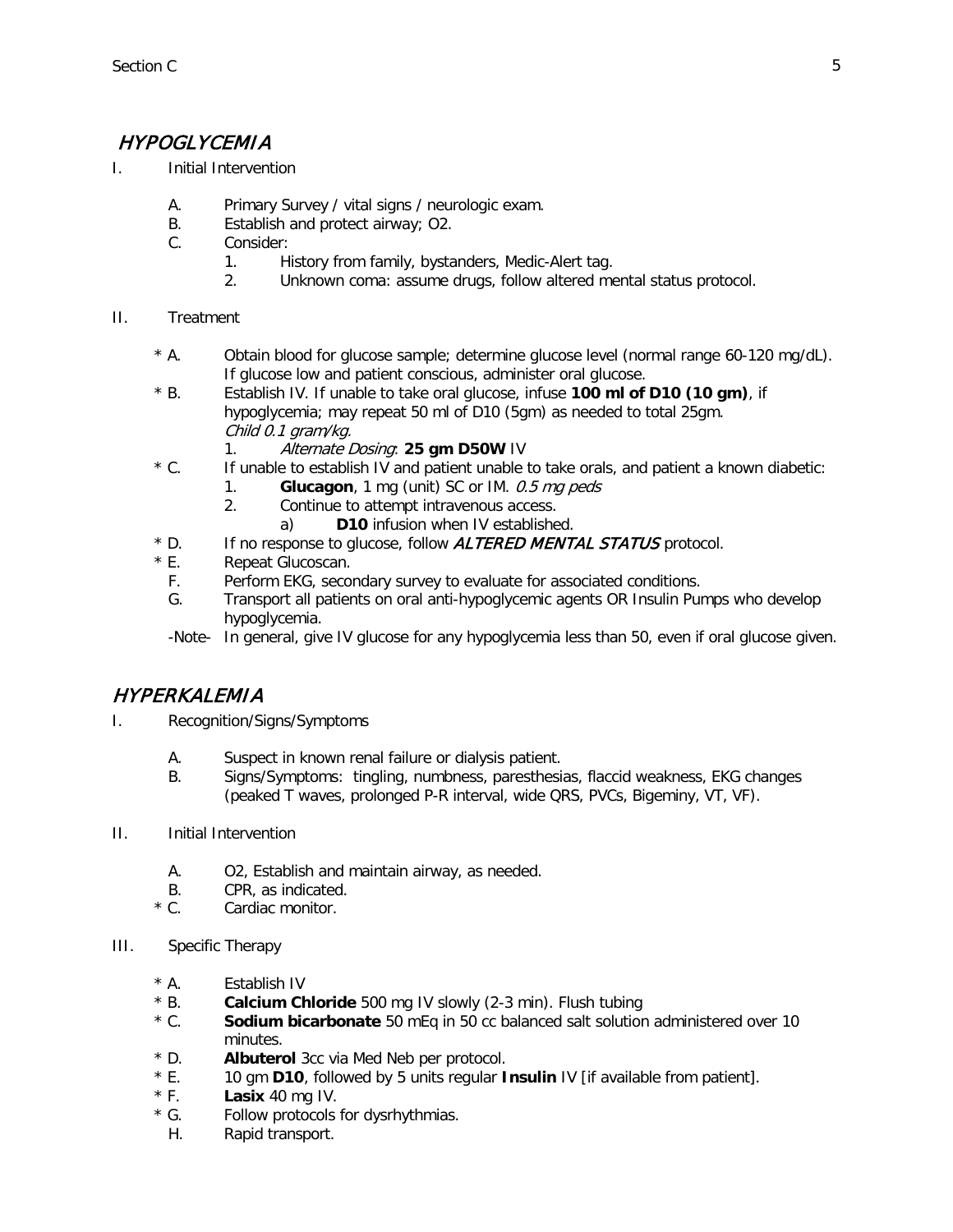### HYPERTENSIVE EMERGENCIES

I. CAUTION:

SUDDEN HEADACHE FOLLOWED BY ACUTE CEREBROVASCULAR ACCIDENT SYMPTOMS WITH FOCAL NEUROLOGIC SIGNS, OR COMATOSE PATIENT IN PRESENCE OF HYPERTENSION, SLOW PULSE WITH OR WITHOUT PVCs, IS INTRACRANIAL BLEED UNTIL PROVEN OTHERWISE. DO NOT ATTEMPT TO LOWER BLOOD PRESSURE IN THE FIELD.

- II. Initial Intervention
	- A. Establish hypertension (use appropriate size cuff). History, as available.
	- B. Hypertensive emergencies: Diastolic pressure >130 with:
		- 1. acute pulmonary edema,
		- 2. angina.
		- 3. hypertensive encephalopathy:
			- a) headache
			- b) nausea and vomiting
			- c) blurred vision
			- d) confusion

#### III. Treatment

- A. O2
- $*$  B. IV TKO.
- C. Semi-sitting or recumbent.<br>
\* D. **Nitroalvcerine** 0.4 mg or
- \* D. **Nitroglycerine** 0.4 mg or **Nitrospray** 0.4 sublingual. May repeat **Nitroglycerine** or **Nitrospray** x 2 every 3-5 minutes,
- \* E. **Lasix** 20-40 mg IV
- \* F. **Fentanyl** 25-50 mcg IV; may repeat titrating to effect to total 3 mcg/kg.
- \* G. **Versed** as needed for seizures.
	- 1. Administer **Versed** early if hypertension due to cocaine toxicity
- \* H. EKG
- -Note- Aim for diastolic pressure 110-120 and/or improvement of symptoms.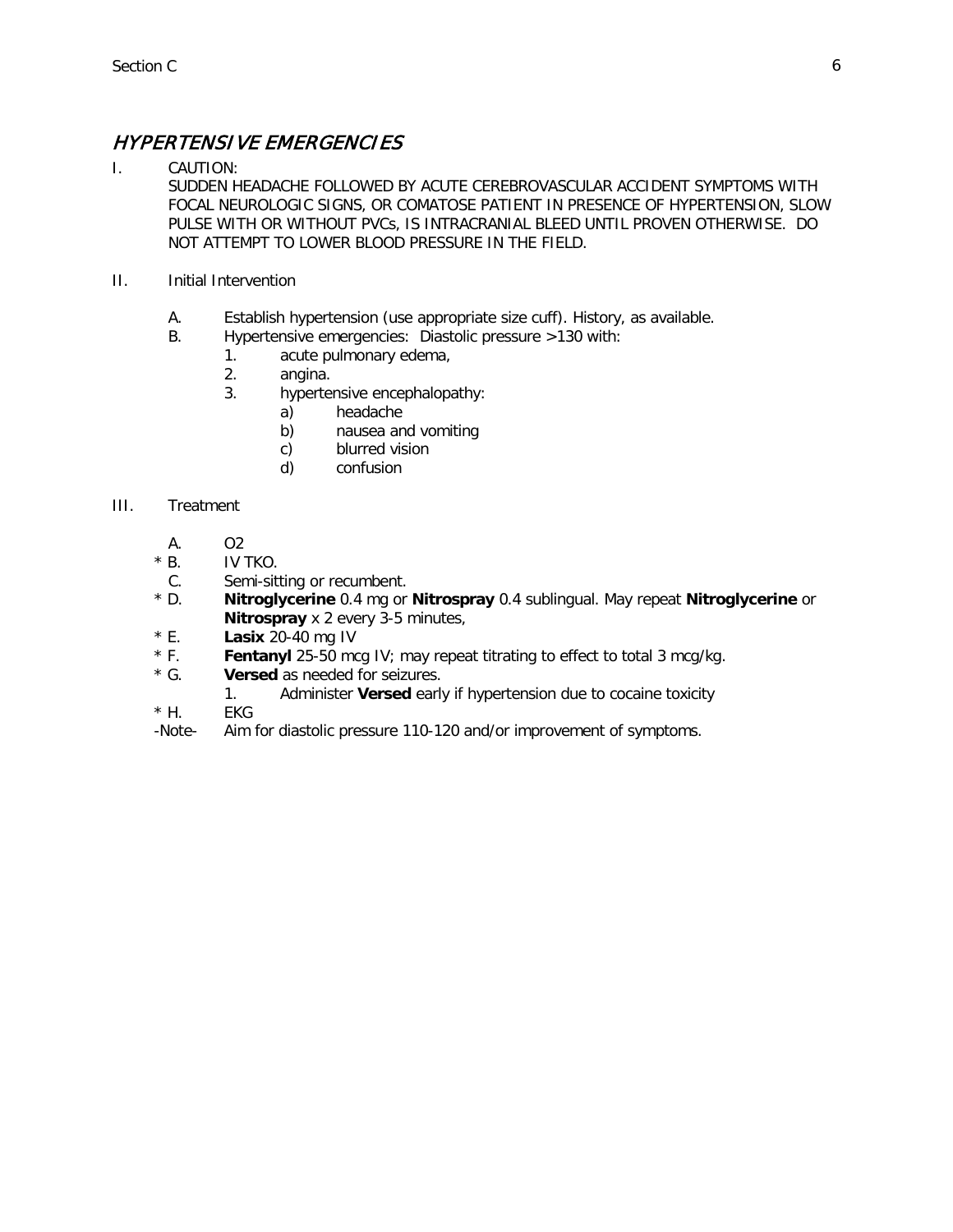### HYPOTHERMIA/ COLD EXPOSURE

- I. Initial Interventions
	- A. Primary Survey.
		- 1. Remove wet clothing, protect against heat loss and wind chill.
		- 2. Maintain patient supine (do not allow patient to ambulate/exert themselves).
		- 3. Avoid rough handling.
		- 4. Monitor temperature (low read thermometer).
	- $*$  B. EKG
- II. Pulse/Breathing Present
	- A. Mild Hypothermia  $(34^{\circ} 36^{\circ}$  C aka 93.2° 96.8° F) Moderate Hypothermia  $(30^{\circ} 34^{\circ}$  C aka 86 $^{\circ}$  – 93.2 $^{\circ}$  F):
		- 1. Institute rewarming procedures, i.e.,, O2 warmed and humidified, warm packs, heated blankets, warmed ambulance, etc.
		- 2. If temperature <  $34^{\circ}$  C begin truncal rewarming:<br>  $*$  a) Warmed IV fluids (200 300 ml); avoid c
			- Warmed IV fluids (200 300 ml); avoid over-hydration
			- b) Heat packs to groin, axilla
	- B. Severe Hypothermia  $( $30^{\circ}$  C aka  $$80^{\circ}$  F):$$ 
		- \* 1. Warmed IV fluids (200 300 ml); avoid over-hydration
			- 2. O2 warmed and humidified
			- -Note- Emergent (C3), gentle transport. Notify receiving facility of need for in-hospital rewarming procedures.
- III. Pulse/Breathing Absent
	- A. Continuous CPR
	- B. If V-Fib present or occurs:
		- 1. Defibrillate as for VF/pulseless VT.<br>\* 2. Intubate: ventilate with warmed. h
			- Intubate; ventilate with warmed, humidified O2.
		- 3. Warmed IV fluids (200 300 ml) avoid over-hydration.
	- C. If temperature  $< 30^{\circ}$  C ( $< 86^{\circ}$  F)
		- 1. Continue CPR.
		- 2. Shocks for VF/VT per ACLS.
		- 3. Withhold IV medications.
		- 4. Continue above rewarming procedures during transport.
	- D. If temperature  $>30^0$  ( $>86^0$  F)
		- 1. Continue CPR.
			- 2. Repeat defibrillation prn as core temperature rises
			- 3. IV medications as indicated (longer than normal dosing intervals)
			- 4. Continue above rewarming procedures during transport
- IV. Other Treatment Considerations
	- \* A. Unconscious patient protocols; draw bloods, **Narcan** per protocol; **Thiamine** 100 mg IV; Glucoscan, if hypoglycemia known or suspected, **D10** per protocol.
		- B. If frostbite present, protect with dry dressings, do not rub frostbitten areas, and permit only gradual warming by room temperature out of hospital.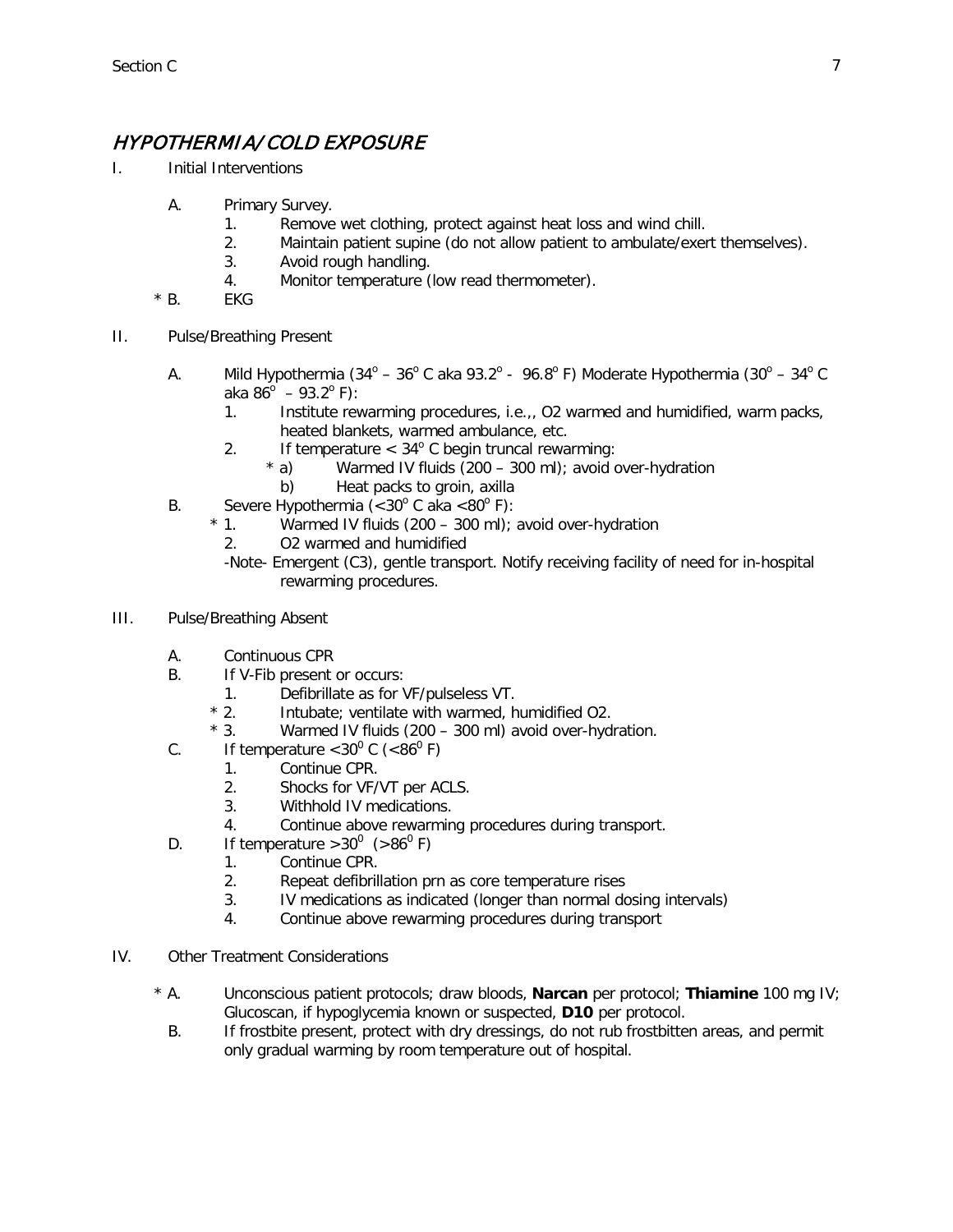### DROWNING/NEAR DROWNING

- I. Initial Intervention
	- A. Primary Survey / protect cervical spine if diving accident.
	- B. Establish and maintain airway
		- 1. Clear mouth and pharynx, suction liberally with tonsil tip, sweep oropharynx with finger.
		- 2. Support ventilations, as needed.
		- \* 3. Intubate/CPAP, as needed.
			- 4. 100% O2; monitor lung sounds frequently.
	- $*$  C. EKG
	- \* D. Treat dysrhythmias per protocol.
	- \* E. IV, balanced salt solution TKO.
- II. Drug Therapy
	- \* A. **NaHCO3** 1-2 mEq/kg IV for apnea, cyanosis and/or prolonged submersion.
	- \* B. Unconscious patient protocol, as indicated.
		- 1. Glucoscan, treat hypoglycemia per protocol
		- 2. **Narcan** per protocol *Children > 5 yrs (or 20 kg) 0.1 mg/kg*<br>3. **Thiamine** 100 mg
		- 3. **Thiamine** 100 mg
- III. Other Considerations
	- A. All near-drowning patients should be transported to the hospital for evaluation.
	- B. Protect against and/or treat hypothermia per protocol

#### DYSTONIC (PHENOTHIAZINE REACTION)

- I. General Considerations
	- A. Characteristics:
		- 1. Sudden onset, usually younger patient
		- 2. Contractions of muscles of face, neck, back
		- 3. Protrusion/fasciculations tongue common
		- 4. Oculogyric crisis (eyes looking upwards)
		- 5. Laryngospasm sometimes present
		- 6. Better with voluntary activity
		- 7. Emotional patient (frightened)
		- 8. Drugs involved: Compazine, Prolixin, Stelazine, Haldol, Navane, Trilafon, Moban, Loxitane, Inapsine, Promethazine
- II. Initial Intervention/Drug Therapy
	- A. Primary survey, LOC, vital signs.
	- \* B. IV, TKO or saline lock.
	- \* C. **Benadryl** 25-50 mg IV/IM, usually complete relief in 1-2 minutes IV and 15-20 minutes IM.
		- D. Transport.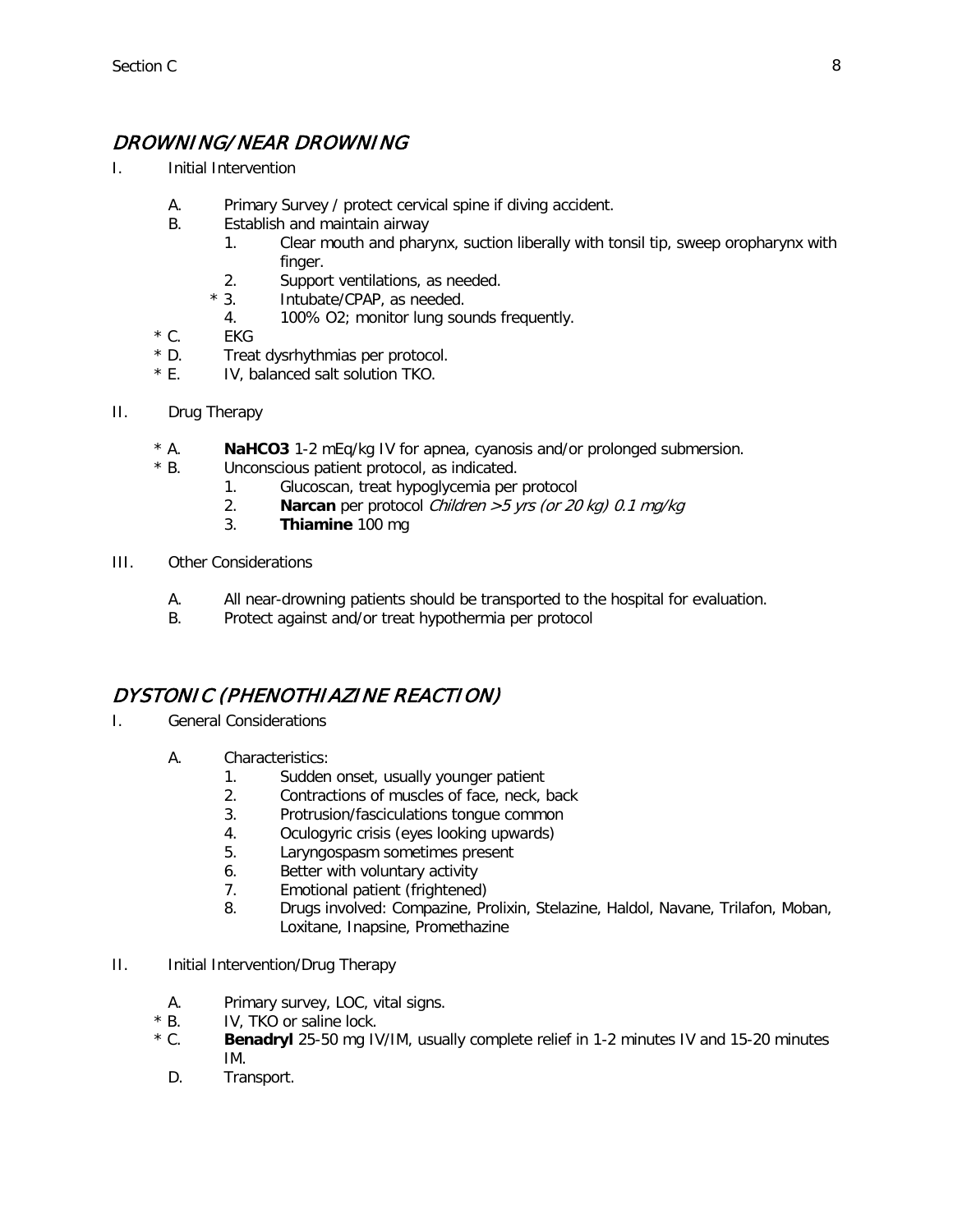#### HAZARDOUS MATERIALS INCIDENT

- I. Is Police/Fire Security Line Established?
	- A. NO
		- 1. Secure scene
		- 2. Establish perimeter and call for police/fire assistance.
		- 3. Do not approach victims until HAZ-MAT Team security line established.
	- B. YES
		- 1. Ask for directions to Staging Area
		- 2. Report to Staging Area
- II. Take Contamination Precautions
	- A. Insure patient has been decontaminated and clothing and belongings have been removed. (Clear with HAZ-MAT Team.)
	- B. Place disposable sheets over gurney and floor, if needed.
	- C. Treat patient symptomatically: refer to protocols in HAZARDOUS MATERIAL INJURIES: A Handbook for Prehospital Care, Stutz, Ricks, Olsen
- III. Transport
	- A. Write down exact name of chemical/agent.
	- B. Obtain advice for further decontamination of vehicle or personnel, from HAZ-MAT Team.
	- C. Provide name of chemical/agent to Emergency Department staff prior to hospital arrival.
	- D. Double bag any contaminated clothing, equipment, sheets or blankets.
	- E. Delay patient unloading until cleared by Emergency Department staff.
	- F. Implement any secondary decontamination procedures for vehicle or personnel, if necessary.

-Note-

EMS personnel are urged to be alert for hazardous materials when responding on calls. Hazardous materials may be obvious, but often are not. If a vehicle has a diamond shaped placard or an orange numbered panel on its side or rear, assume the cargo to be hazardous. Consult the hazardous materials identification guidebooks carried on each unit. Not all hazardous materials will be clearly identified. Grocery trucks or delivery vehicles may be carrying hazardous materials without the diamond shaped placard or orange numbered panel to identify such transport. Common sense dictates that each EMT assume hazardous material is present unless proven otherwise.

Park uphill and upwind from suspected hazardous materials unless otherwise directed by a competent authority, usually the senior fire officer or incident commander.

Do not drive or walk through any suspected hazardous material.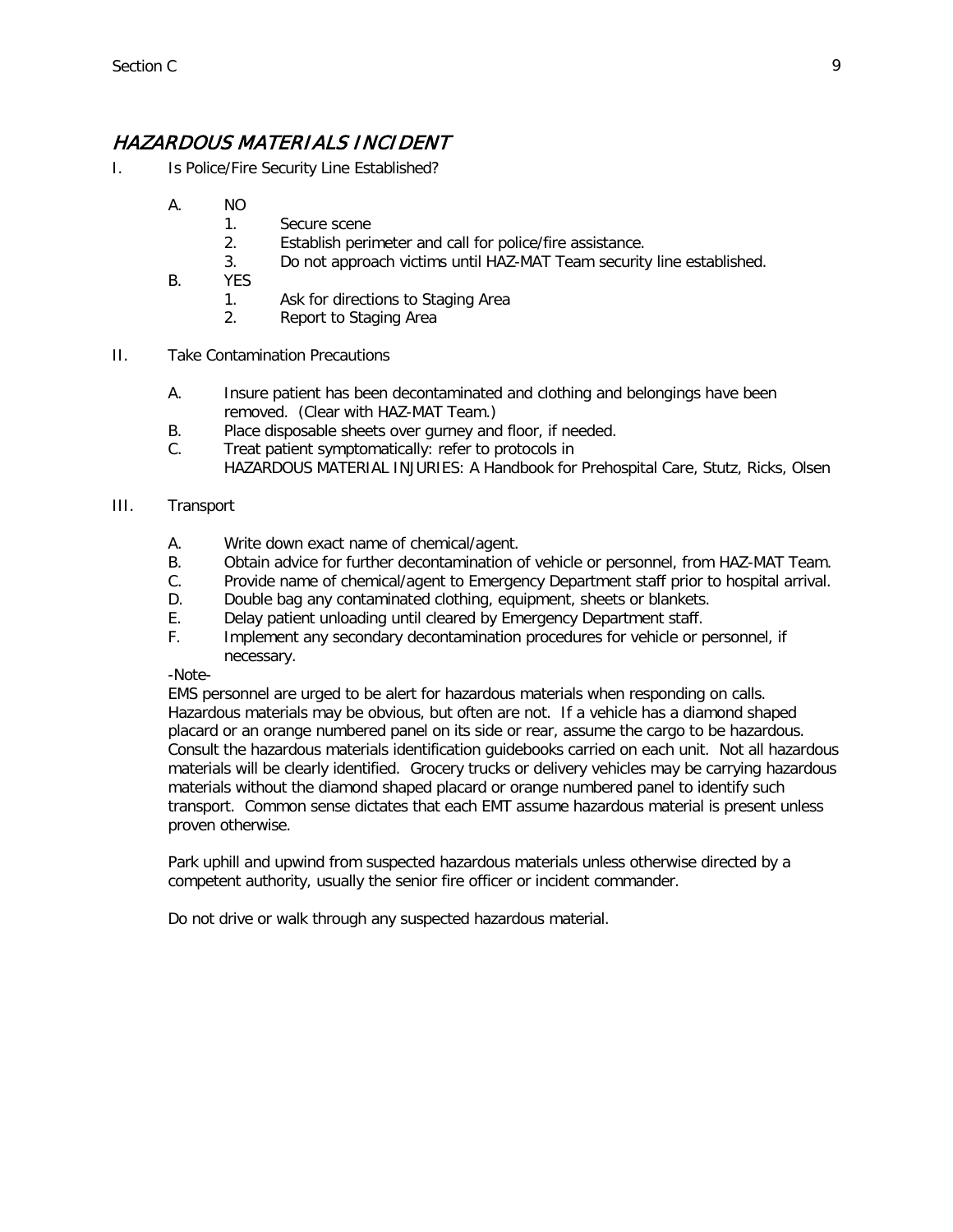### INHALATION OF TOXIC FUMES

- I. CAUTION:
	- A. Protect yourself from exposure. Patient should be removed from area of toxic substance by personnel equipped with proper safety gear (e.g.,, self-contained breathing apparatus).
	- B. Follow Hazardous Materials Protocol as necessary
- II. Initial Intervention/Drug Therapy
	- A. Early contact with Medical Control or Poison Control:
		- 1. Mary Bridge Children's Health Center (1-800-542-6319)
		- 2. Oregon Health Sciences University (1-800-452-7165 OR 503 494-8969)
	- B. Establish and maintain airway
		- 1. Assist ventilations as necessary.
		- 2. 100% O2.
		- \* 3. Intubate, as needed.
	- C. Monitor vital signs.
		- $*$  1. EKG.
	- \* D. IV balanced salt solution, as needed.
	- \* E. **Albuterol** by Med Neb for wheezing.
- III. Specific Therapies
	- A. CHLORINE GAS OR DUST:
		- 1. Humidified 100% O2
		- 2. Treat severe pulmonary edema or bronchospasm per protocol
	- B. CYANIDE INHALATION:
		- 1. Signs of poisoning: AMS, Seizures/Coma, Tachypnea/Apnea, shock, vomiting
		- 2. Hyperventilate with 100% O2 / assist ventilations
		- \* 3. **Sodium Thiosulfate**; infuse 50 ml 25% solution IV over 10 mins. Child 1.65 mL/kg IV / IO infused over 10 to 20 minutes.
	- C. HYDROGEN SULFIDE:
		- 1. Respiratory depression, assist ventilations
		- 2. Treat seizures per protocol.
	- D. If specific industrial compound known, refer to protocols in: HAZARDOUS MATERIALS INJURIES: A Handbook for Prehospital Care, Stutz, Ricks, Olsen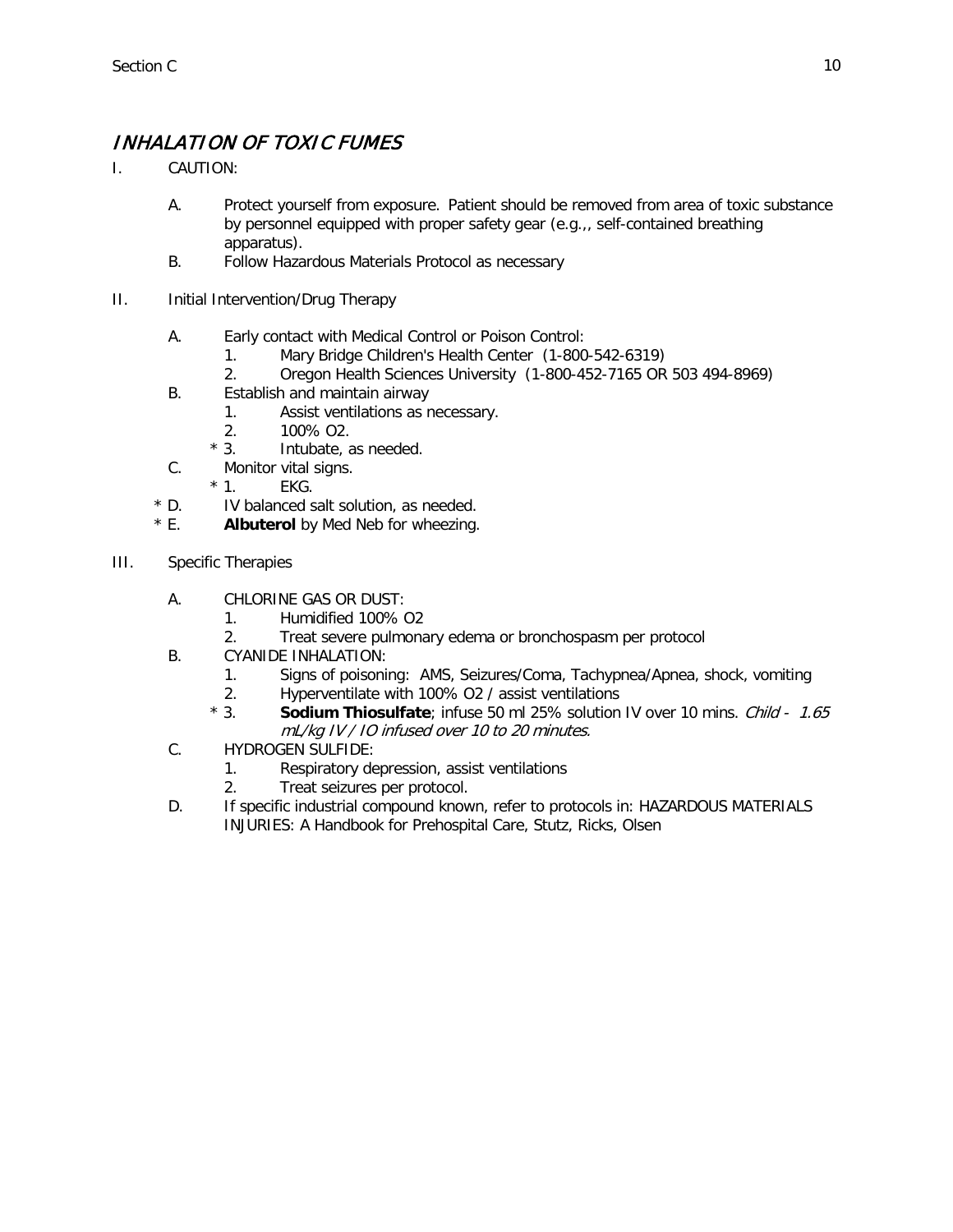### PAIN CONTROL

- I. Appropriate Medications
	- A. **Fentanyl**
		- 1. Should be given in 25-50 mcg increments (every 3-5 mins prn), titrated to relief of pain Children 1-2 mcg/kg (may be given IN)
		- 2. May be given up to 3 mcg/kg total dose. Do not administer greater than 200 mcg/hr.
		- 3. **Rapid injection may cause respiratory arrest or chest rigidity – administer slowly, over 30-60 seconds.**
- II. Indications for Acute Pain Control
	- A. Facilitate packaging and transport, prevent exacerbation of symptoms, and alleviate discomfort. Examples include:
		- 1. Cardiac chest pain
		- 2. Abdominal pain due to dissection, AAA, etc.
		- 3. Musculoskeletal pain due to traumatic injury, DVT, or other disease process
		- 4. Burns
		- 5. Chest wall pain causing splinting
	- B. Side effects
		- 1. CNS depression
		- 2. Hypotension/Hypertension
		- 3. Somnolence
		- 4. Allergy
		- 5. Respiratory depression
		- 6. Nausea
	- C. Avoid use of narcotics for chronic pain syndromes
- III. Facilitation
	- A. **Zofran** 4 mg IV for nausea *Children 0.1 mg/kg (do not exceed adult dose)*<br>\*\*\* R **Versed** 2-10 mg IV. ONLY with medical control concurrence for muscle spa
	- **Versed** 2-10 mg IV, ONLY with medical control concurrence for muscle spasms associated with pain Children 0.1-0.2 mg/kg IV, Deep IM
- IV. Other Considerations
	- A. All patients should be monitored for respiratory depression, hypotension and cardiac rhythm. Treat discrepancies in each accordingly.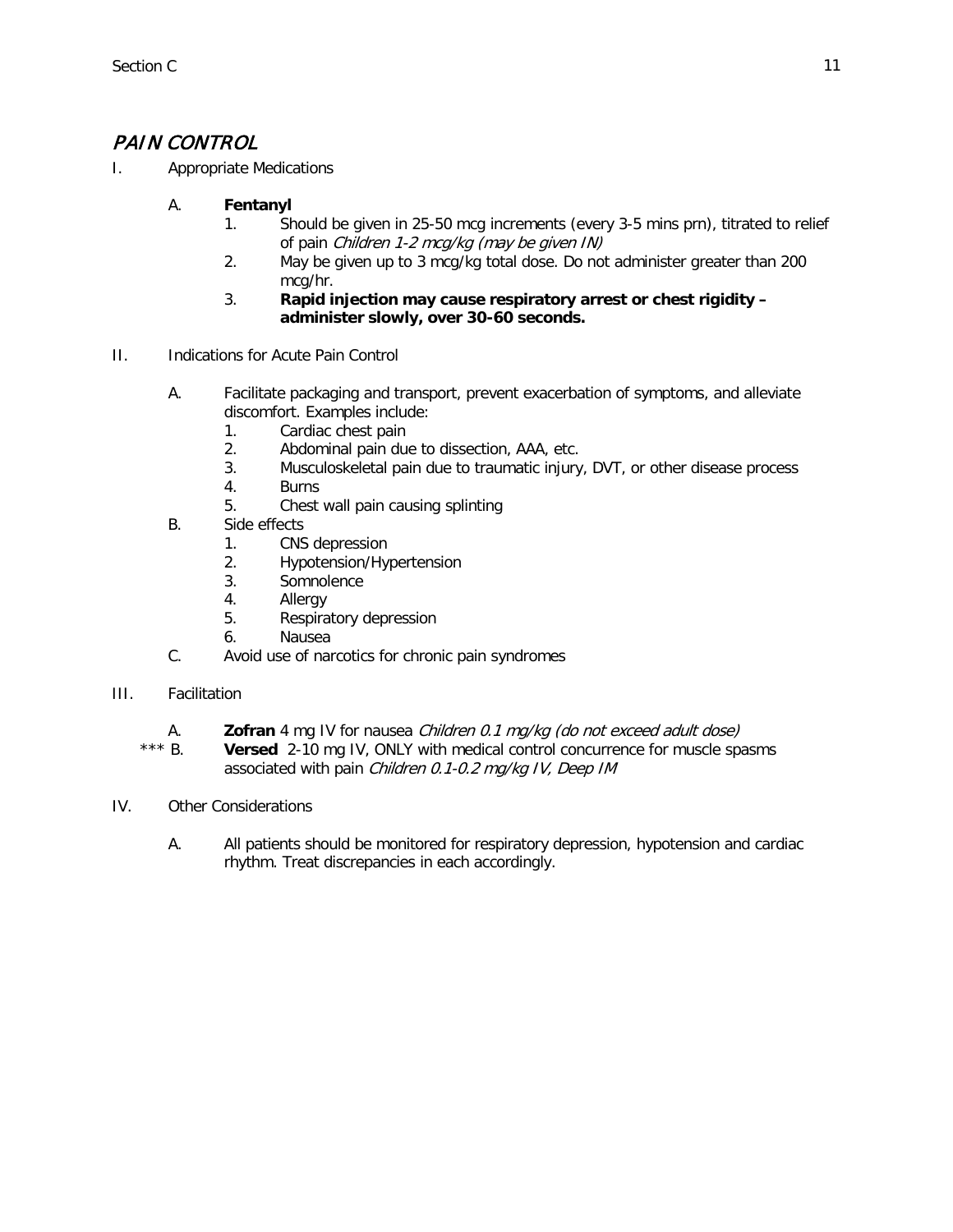### POISONS AND OVERDOSAGES

- I. Initial Intervention
	- A. Primary Survey, LOC / vital signs.
	- B. History as obtainable from patient and/or bystanders.
	- C. Early contact with Medical Control or Poison Control:
		- 1. Mary Bridge Children's Health Center (1-800-542-6319)
		- 2. Oregon Poison Control Center at OHSU (1-800-452-7165 OR 503 494-8968)
- II. General Treatment Guidelines
	- A. EXTERNAL CONTAMINATION ONLY:
		- 1. Protect medical and rescue personnel.
		- 2. Remove contaminated clothing.
		- 3. Brush off any solid material from skin.
		- 4. Flush contaminated skin or eyes with copious amounts of water.
	- B. INTERNAL INGESTION:
		- 1. Responsive, alert patient with gag reflex:
			- \* a) **Activated charcoal** (Actidose) 50 gm PO per Poison Control or Medical Control Child 1-2 gm/kg PO (usual 25 gm)
				- b) Carefully monitor vitals and LOC.
				- c) Do not Ipecac. If parent has given Ipecac at home prior to your arrival, notify nurse upon arrival at hospital.
		- 2. Major overdose, gag depressed, LOC depressed:
			- a) Establish and protect airway.
			- b) Ventilate as needed with 100% O2.
			- \* c) Intubation, as needed. (If narcotics suspect administer **Narcan** prior to ET attempt.)
			- \* d) IV balanced salt solution.
			- \* e) Glucoscan. Draw bloods.
		- 3. Depressed respirations, unknown ingestion:
			- a) Establish and protect airway as above.
			- $*$  b) **Narcan** 2 mg IV *Child > 5 yrs (or > 20 kg) 0.1 mg/kg*
			- \* c) **100 ml of D10 (10 gm)**, if hypoglycemia; may repeat x 2, as needed Child 0.1 gm/kg.
			- \* d) **Thiamine** 100 mg IV, if alcoholism suspected.
			- \* e) EKG: Treat dysrhythmias or cardiac arrest per protocols.
- III. Specific Poison Therapies

A. CHOLINERGIC (Organophosphate Insecticides)

- Salivation/Lacrimation/Urination/Defecation = SLUD
	- 1. Above assessment and general therapy.
- \* 2. **Atropine** 1-2 mg IV, repeat every five minutes until secretions diminished. Child 0.02 mg/kg
	- 3. Suction prn.
- \* 4. **Versed** 2.5-10 mg IV/IM for seizures per protocol. Child 0.1-0.2 mg/kg IV/IM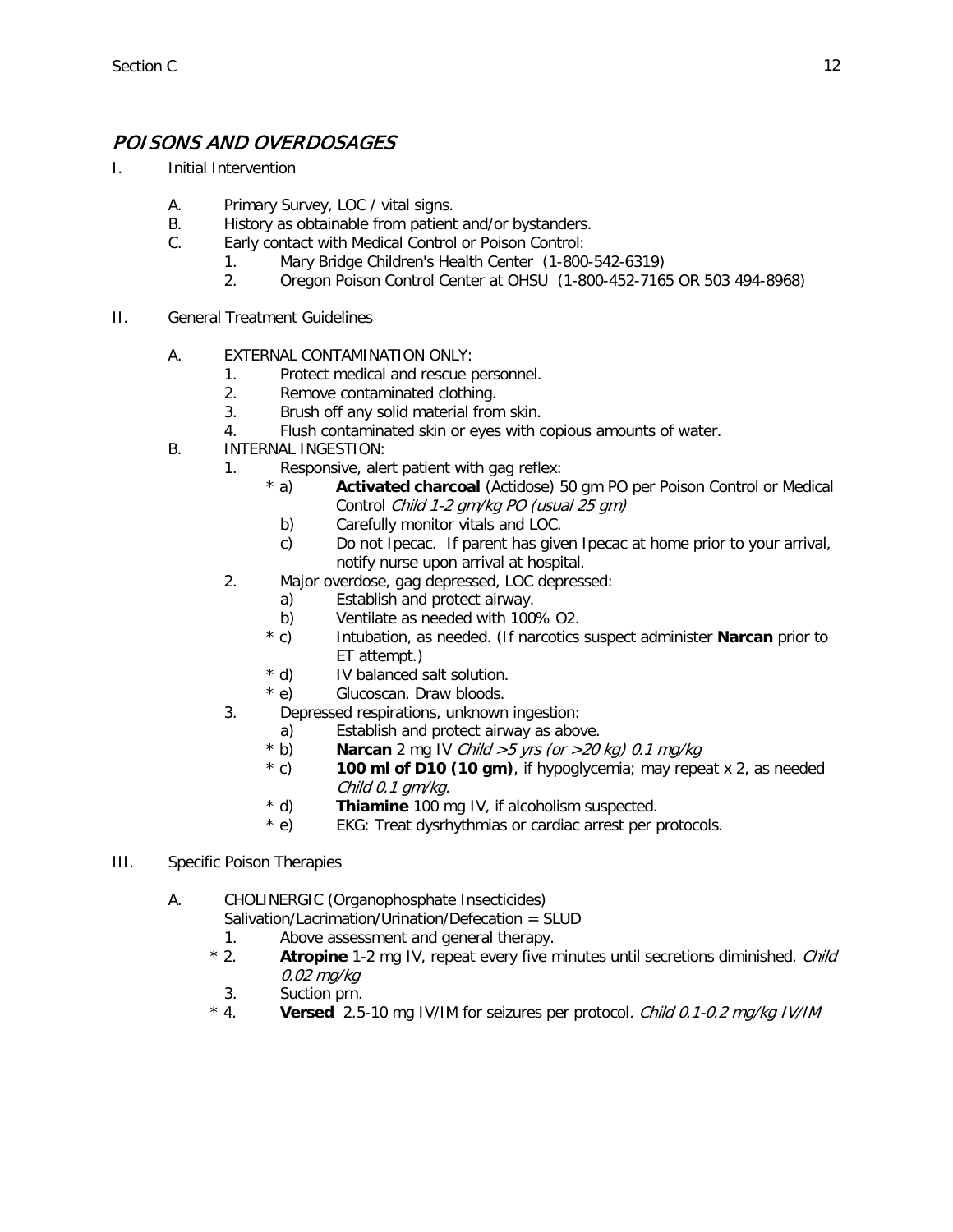- III. Specific Poison Therapies (continued)
	- B. TRICYCLIC ANTIDEPRESSANTS
		- 1. Hyperventilate in assisting respirations.<br>\* 2. Treat hypotension with fluid challenge.
			- Treat hypotension with fluid challenge.
		- \* 3. If tachycardia >110, dysrhythmia or widening QRS, or if seizures:
			- a) 1 mEq/kg **NaHCO3** slow IV push. Child 1 mEq/kg.
			- b) Add 50 mEq **NaHCO3** to IV bag for adult
			- c) **Magnesium Sulfate** 2 gm IV, slow push (5-20 min.) for wide QRS. Child – 25-50 mg/kg
	- C. CYANIDE POISON
		- 1. Signs of poisoning: AMS, seizures/coma, tachypnea/apnea, shock, vomiting
		- 2. Hyperventilate with 100% O2 / assist ventilations
		- \* 3. Cyanide Antidote:
			- a) **Sodium Thiosulfate** 50 mL of 25% solution IV/IO infused over 10 to 20 minutes. Child - 1.65 mL/kg IV / IO infused over 10 to 20 minutes.
	- D. If specific industrial compound known, refer to protocols in:
		- 1. HAZARDOUS MATERIALS INJURIES: A Handbook for Prehospital Care, Stutz, Ricks, Olsen
	- E. CALCIUM CHANNEL BLOCKERS OR BETA BLOCKERS with bradycardia:<br>\* 1 **Atropine** 0.5-1.0 mg IV (max 3 mg) *Child 0.02 mg/kg* 
		- \* 1. **Atropine** 0.5-1.0 mg IV (max 3 mg) Child 0.02 mg/kg
		- \* 2. **Calcium Chloride** 250-500 mg IV if Calcium blocker O.D.Child 20 mg/kg
		- \* 3. **Glucagon** 5 mg IV (adults). *Child 0.1 mg/kg*<br>\* 4. Fluid challenge 200-300 mg balanced salt solu
		- Fluid challenge 200-300 mg balanced salt solution. Child 20 cc/kg 5. Pace as needed.
		- \* 6. **Dopamine** 2-10 mcg/kg/min for hypotension; Child 5-20 mcg/kg/min or **Epinephrine** drip 2 mcg/min increase as needed. Child 0.1 mcg/kg/min increase as needed.
	- F. COCAINE, METHAMPHETAMINE, MDMA (ECSTASY).
		- 1. Hyperadrenergic induced arrhythmias:
			-
			- a) 100% O2<br>
			\* b) **Versed** 2 **Versed** 2.5-10 mg IV/IM
			- \* c) Stable V-tach: **Amiodarone** 150 mg
			- \* d) V-fib: treat per protocol, limit Epi to 1 mg every 5 min
	- G. CARBON MONOXIDE:
		- 1. CO poisoning suspected (e.g.,, AMS w/ multiple patients and/or sick pets at same location):
			- a) 100% O2 NRM or CPAP if possible.
			- b) Determine CO level w/ commercial device (Masimo Rad 57).
			- c) If cyanide suspected, determine CO level prior to administering **Sodium Thiosulfate.**
			- d) SpCO between 3% and 25% with neurologic symptoms (HA, dizziness, nausea, syncope, LOC, seizures, coma) – treat and transport to ED.
			- e) SpCO greater than 25% contact MC for diversion to hyperbaric chamber.
			- f) Treat symptoms per protocol (12 Lead indicated to r/o ischemia).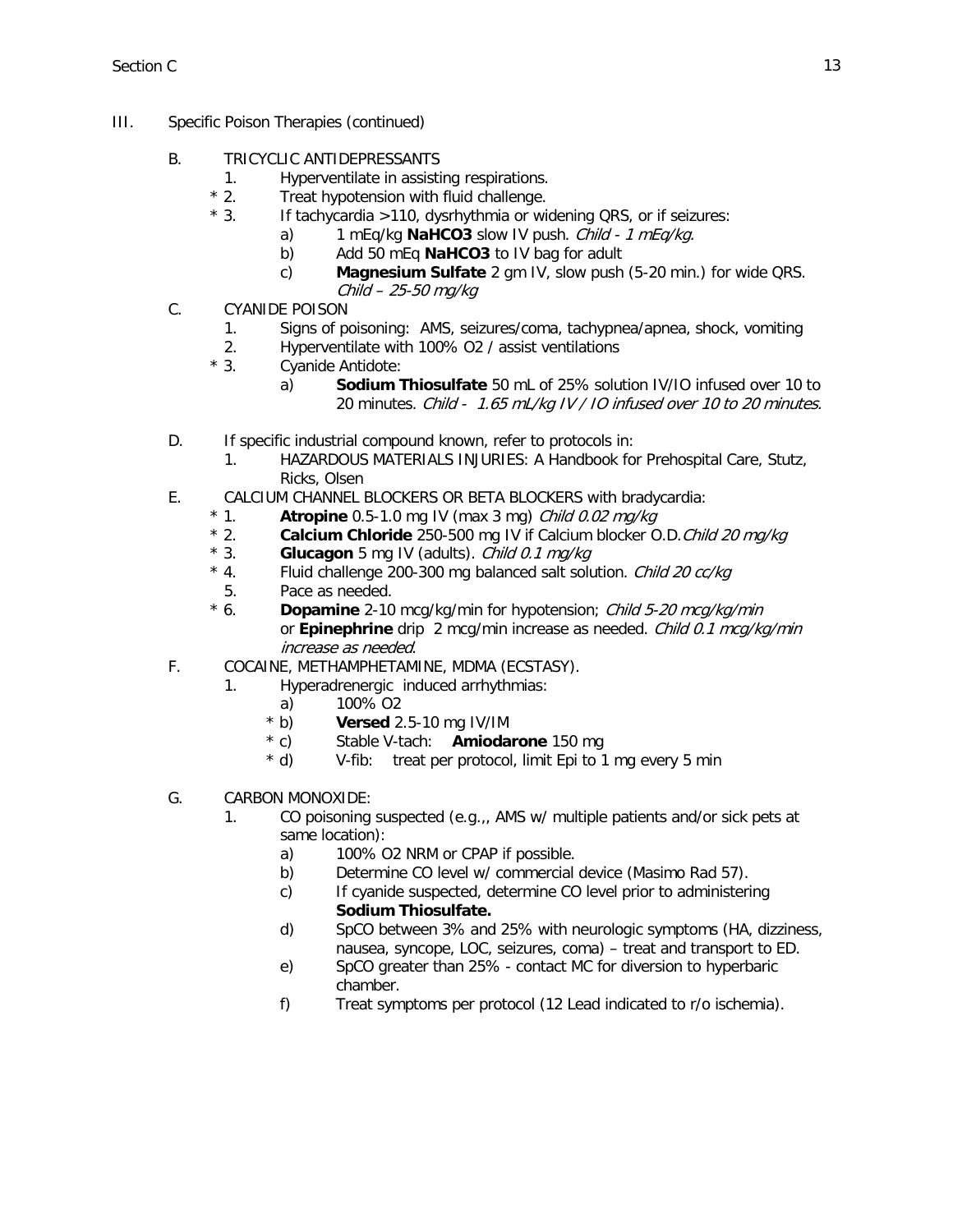## POISONING AND OVERDOSE TOXIDROME TABLE

| <b>Toxidrome</b>                                                                                                            | <b>Examples</b>                                                                                                                    |                                                                       | <b>Clinical Features</b>                                                                         |  | <b>Antidotes</b>                              |  |
|-----------------------------------------------------------------------------------------------------------------------------|------------------------------------------------------------------------------------------------------------------------------------|-----------------------------------------------------------------------|--------------------------------------------------------------------------------------------------|--|-----------------------------------------------|--|
|                                                                                                                             |                                                                                                                                    |                                                                       |                                                                                                  |  |                                               |  |
| Sympathomimetic                                                                                                             | Cocaine<br>Methamphetamine                                                                                                         |                                                                       | Agitation<br>Diaphoresis<br>Hypertension<br>Hyperthermia<br><b>Dilated pupils</b><br>Tachycardia |  | Midazolam                                     |  |
| Opioid                                                                                                                      | Heroin<br>Hydromorphone<br>Methadone<br>Oxycodone                                                                                  |                                                                       | Depressed mental<br>status<br>Hypoventilation<br>Constricted pupils                              |  | Naloxone                                      |  |
| Cholinergic (Anti-<br>cholinesterase)                                                                                       | Pesticides<br>• Carbamates<br>• Organophosphates<br>Nerve Agents                                                                   |                                                                       | Muscarinic*<br>Nicotinic**<br>Central***                                                         |  | Atropine<br>Pralidoximine (2-Pam)<br>(Hazmat) |  |
| Sedative-Hypnotic                                                                                                           | <b>Barbiturates</b><br>Benzodiazepines                                                                                             |                                                                       | Depressed mental<br>status<br>Hypotension<br>Hypothermia                                         |  | Supportive treatment                          |  |
| Cardiotoxic Drugs                                                                                                           | Beta-blockers<br>Calcium channel<br>blockers                                                                                       |                                                                       | Bradycardia<br><b>Conduction issues</b><br>Hypotension                                           |  | Glucagon<br>Calcium                           |  |
| Anticholinergic                                                                                                             | Atropine<br>Jimson Weed<br>Scopolamine<br>Diphenhydramine                                                                          |                                                                       | Delirium<br>Hyperthermia<br>Tachycardia<br>Warm, dry skin                                        |  | Supportive treatment<br>Physostigmine (ED)    |  |
| Sodium channel<br>blockade                                                                                                  | Tricyclic<br>antidepressants<br>Antiarrhythmics<br>• Type IA - quinidine,<br>procainamide<br>• Type IC - flecanide,<br>propafenone |                                                                       | Altered mental status<br>Hypotension<br>Seizures<br>Wide complex<br>tachycardia                  |  | Sodium Bicarbonate                            |  |
| *Muscarinic                                                                                                                 |                                                                                                                                    | **Nicotinic                                                           |                                                                                                  |  | ***Central                                    |  |
| Diarrhea, Urination, Miosis,<br>Bradycardia, Bronchospasm,<br>Bronchorrhea, Emesis,<br>Lacrimation, Salivation,<br>Sweating |                                                                                                                                    | Mydriasis, Tachycardia,<br>Weakness, Hyperglycemia,<br>Fasciculations |                                                                                                  |  | Confusion, Convulsions, Coma                  |  |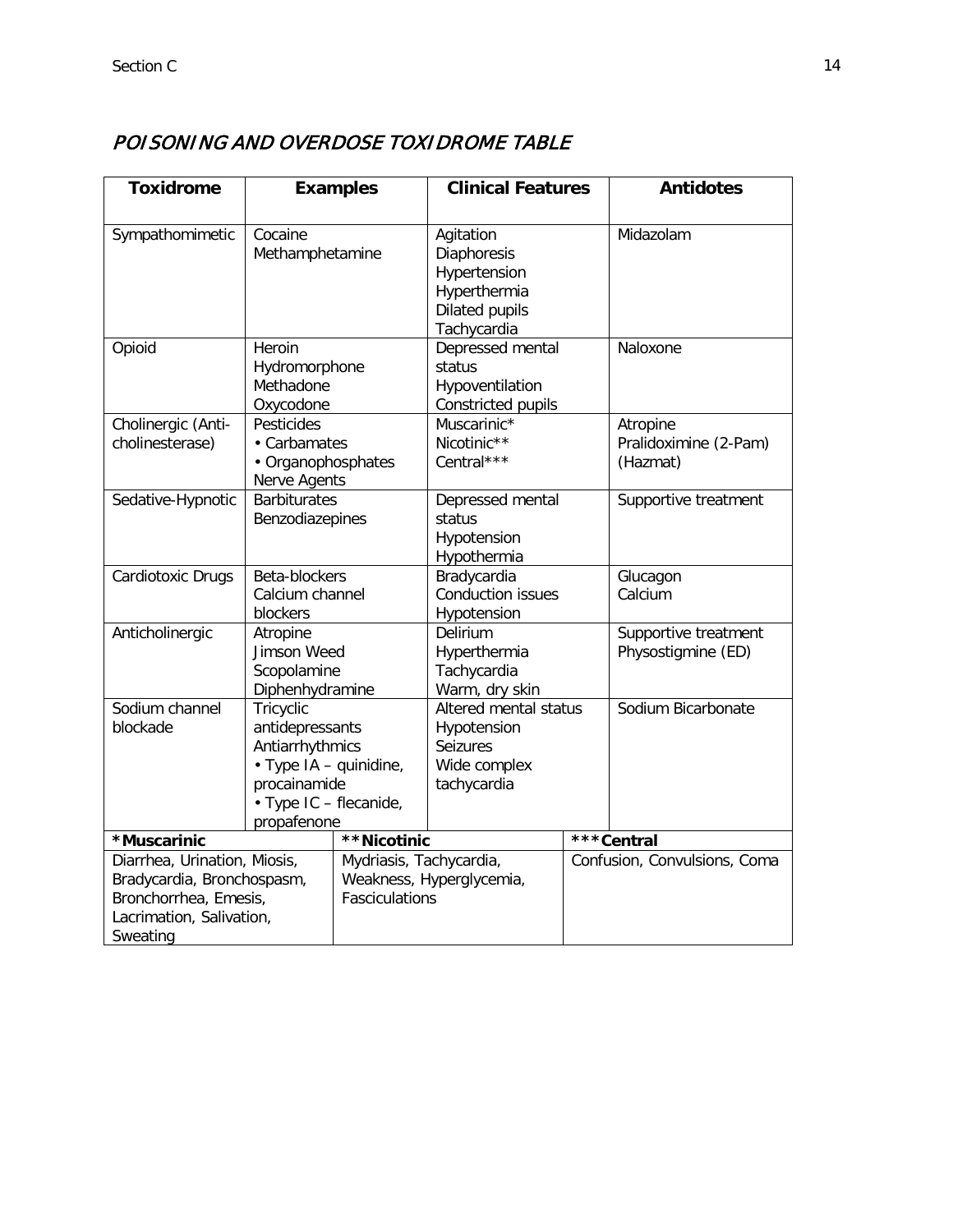## PSYCHIATRIC DISORDERS

- I. General Considerations
	- A. Immediate danger to patient or medical personnel:
		- 1. Protect yourself and others.
		- 2. Summon law enforcement. Use of force by law enforcement personnel is appropriate to render situation safe in order that care may be given to the patient.
		- 3. Request Mental Health Professional as needed.
	- B. No evidence of immediate danger:
		- 1. Approach patient in a calm manner.
		- 2. Show self-confidence and convey concern for patient.
		- 3. Reassure patient he/she should and will be taken to a hospital where there are people who are interested in helping him/her.
		- 4. One EMT should establish rapport and deal with the patient.
	- C. General approaches:
		- 1. Transport the patient as quickly as possible to an appropriate facility without causing undo emotional or physical harm.
		- 2. If the patient appears to have a significant mental disorder and is refusing transport, consider police and/or mental health professional assistance. A police officer may, at his/her discretion, place the patient on a hold or take them into custody. Should the officer elect to not place the person on hold, and that person is, in your opinion, significantly impaired and at risk to themselves or others, contact designated mental health professional (DMHP). Explain the situation to DMHP, including your assessment of the person's impairment. DMHP may then request that you transport the person to either Clark County Emergency Department for an emergency evaluation and will instruct Law Enforcement to place the person in custody. You may use physical and chemical restraint as per protocol (Restraint of Patients).
		- 3. Never stay alone with a psychiatric patient. Always have enough help to restrain the violent patient.
		- 4. Consider the armed patient potentially homicidal as well as suicidal.
	- D. Transport of patients to Western State Hospital:
		- 1. Transport order written by county mental health professional.
		- 2. Transport protocols will be completed/met if a hospital patient (see **INTER-**FACILITY TRANSPORT).
		- 3. If direct transport from county or city jail facility and if patient judged by EMT as not stable for transport (e.g., violent, ill, etc.), patient will be taken to PHSW Emergency Department for evaluation.
		- 4. Violent patients judged as unsafe for transport (possible for injury to patient or EMT personnel) may be sedated by Emergency Department physician at request of EMT-P. Suggested regimen for sedation:
			- a) **Inapsine** 0.625-2.5 mg IV or IM (If EPS develop follow with **Benadryl** 25 mg IV or IM).
			- OR

b) **Versed** 2.5-10 mg IV or IM.

This may be repeated in 1-2 hours, as needed, and a dose may be given by EMT-P during transport. If sedated, patient will be closely monitored for vitals during transport.

5. Emergencies arising during transport will be treated according to protocols and guidelines.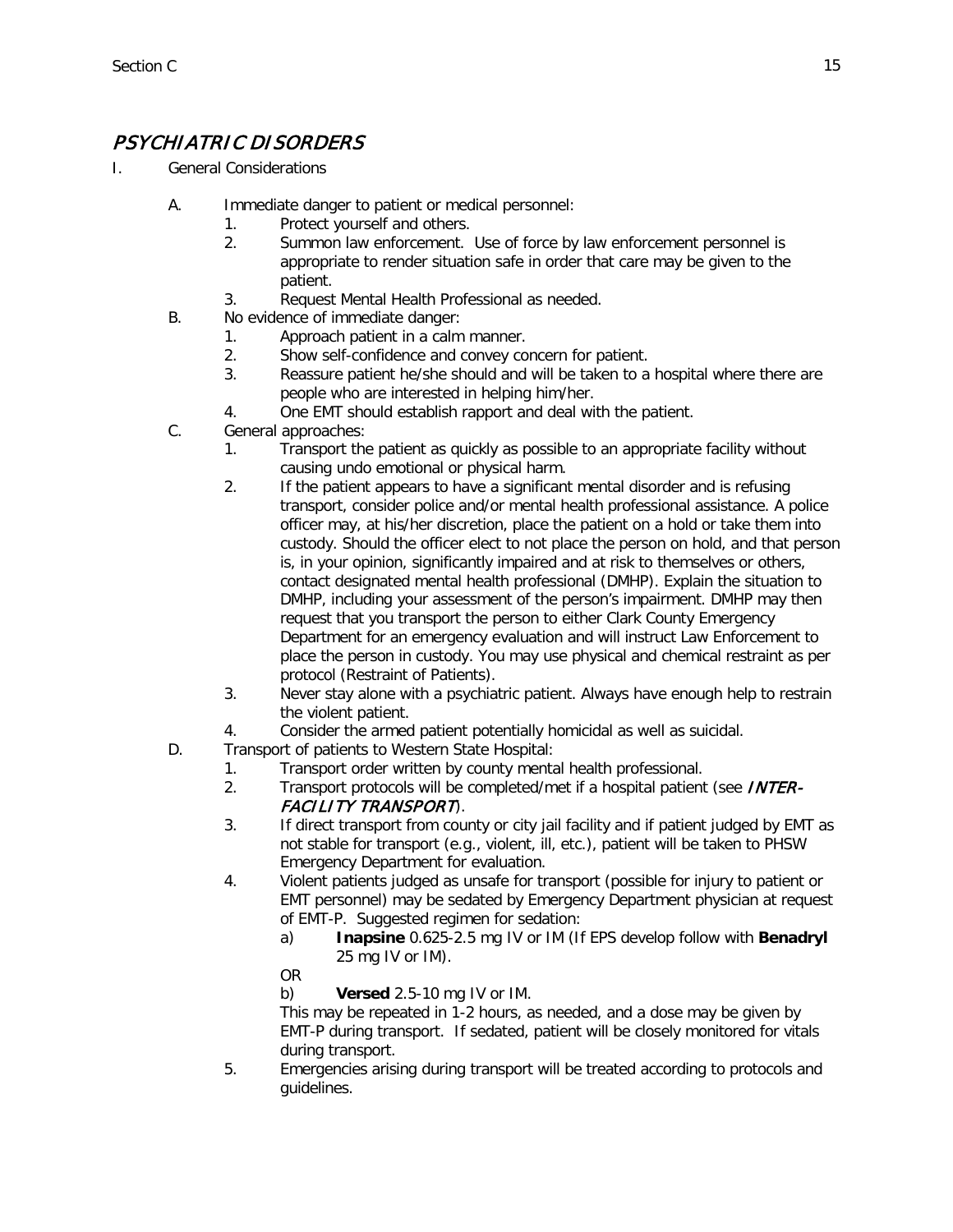## RESTRAINT OF PATIENTS

I. PURPOSE:

Used to protect the safety of patients and responders; should only be utilized if the patient is exhibiting behavior that is a danger to self or others.

#### II. PHYSICAL RESTRAINT:

- A. Physical Restraint Guidelines:
	- 1. Use the minimum level of restraint required to ensure patient care and safe transportation (soft restraints may be sufficient). Call for law enforcement or additional manpower prior to attempting restraint procedures if it is apparent they will be needed. Do not endanger yourself or your crew.
- 2. Avoid placing restraints that preclude evaluation of the patient's medical status. B. Physical Restraint Procedure:
	- 1. Place patient face up on LBB, NOT PRONE. Closely monitor respiratory status.
	- 2. Secure ALL extremities to LBB. Try to restrain lower extremities first using soft restraints around both ankles. Next, restrain the patient's arms at his/her sides.
	- 3. May use C-spine precautions to control violent head or body movements.
	- 4. Secure LBB onto gurney using additional straps if necessary.
	- 5. Evaluate the patient's respiratory and cardiac status to ensure that no airway or circulatory compromise exists. Monitor SpO2 if possible.
	- 6. DO NOT tighten chest straps to the point that they restrict breathing.
- III. CHEMICAL RESTRAINT:
	- A. Chemical Restraint Guidelines:
	- 1. Sedative agents may be needed to restrain the violently combative patient.
	- \* B. Chemical Restraint Procedure:
		- 1. Evaluate the personnel needed to safely restrain the patient.
		- 2. Consider and treat medical causes of combativeness (hypoxia, head injury, hypoglycemia, etc.).
		- 3. **Inapsine** is preferred for patients with known or suspected psychiatric disorders. **Versed** is preferred for patients who are known or suspected to be under the influence of stimulants, intoxicants, in withdrawal or who are postictal.
		- 4. If cause of patient's agitation is unknown or suspected to be psychiatric:
			- a. **Inapsine** 2.5 mg IV or 5.0 mg IM. May repeat prn 2.5 mg to max. 5 mg IV and 10 mg IM. Children 0.1 mg/kg (do not exceed adult dose) **ALTERNATIVE – Geodon** 10 mg IM ONLY may repeat 10 mg IM prn max 20 mg
			- b. If EPS (dystonia, akathisia, and oculogyric crisis) **Benadryl** 12.5-25 mg IV/IM Children 1 mg/kg IV or IM.
		- 5. If cause of agitation is drug ingestion (especially stimulants), withdrawal or postictal state:
			- a. **Versed** 2.5–5.0 mg IV or 5.0 mg IM. Child 0.1-0.2 mg/kg IV/IM slow IVP. May repeat x 1 prn
			- b. May repeat prn to max 10 mg.
		- 6. If 10 minutes after administration of the second dose of **Inapsine**, **Geodon** or **Versed**, the patient remains combative, administer a different sedative medication as described above. Do NOT use **Geodon** and **Inapsine** concurrently.
		- 7. Patient MUST be EKG monitored. Record and monitor vitals and EKG after administration every 5 minutes.
		- 8. See **Inapsine** or **Geodon** protocol for further side effects and precautions.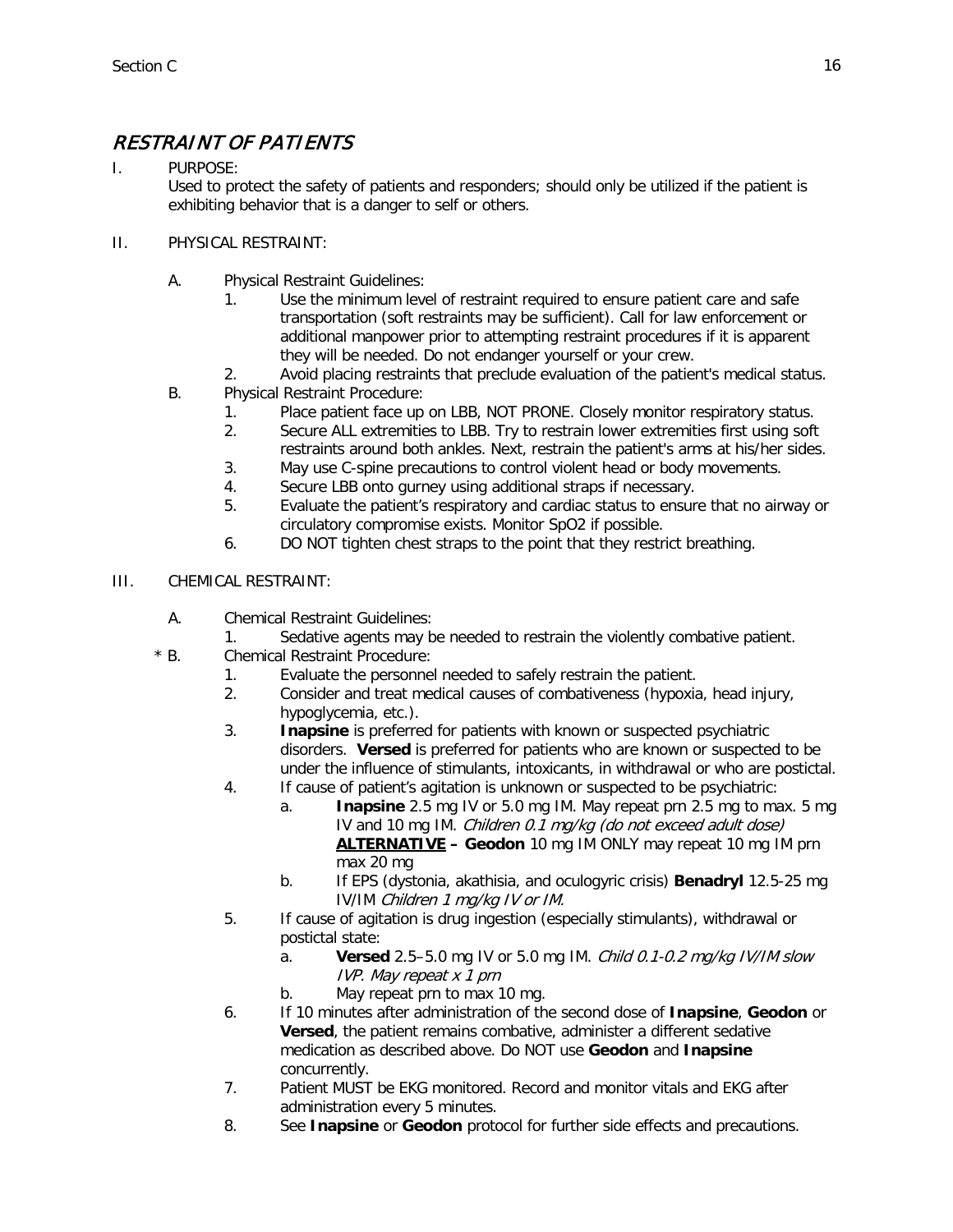## TASER DART REMOVAL

- I. Taser Introduction
	- A. A non-lethal neuromuscular interruption weapon deployed by law enforcement officers designed to create temporary motor skill dysfunction to a violent, combative subject.
		- 1. A taser works by firing two wire-attached darts that can strike a suspect from up to 15 feet or more. It delivers 50,000 volts of electricity but is not harmful to vital body functions such as heart rhythm, pacemaker function or respirations. However, it should instantaneously incapacitate the person. Each electric discharge can last a total of 5 seconds or more and is controlled by the officer who fires the device
- II. Taser Dart Removal
	- A. To be done only upon request by law enforcement officers:
		- 1. Ensure cartridge has been removed from the weapon or wires are cut.
		- 2. Place one hand on the patient where the probe is embedded and stabilize the skin surrounding the puncture site.
		- 3. Place your other hand firmly gripping the probe and in one quick, fluid motion pull the probe straight out of the puncture site.
		- 4. Check probe to make sure entire probe was removed and repeat procedure with remaining probes.
		- 5. Darts are a sharps hazard treat as contaminated needle and dispose in sharps container or taser cartridge.
	- B. CONTRAINDICATIONS to field removal:
		- 1. Probes embedded in the face, neck, groin or female breast should not be removed in the field. Transport for removal.
- III. Special Considerations
	- A. Transport patients demonstrating any of the following:
		- 1. Evidence of excited delirium (acute exhaustive mania)
			- 2. Persistent, abnormal vital signs
			- 3. Abnormal subjective complaints including chest pain, shortness of breath, nausea or headaches
	- B. Burn Hazard -- When a TASER is used in the presence of flammable liquid or vapor (e.g., pepper spray), there is a burn hazard. Electrical arcing from imperfect (but effective) dart contact can ignite the propellant.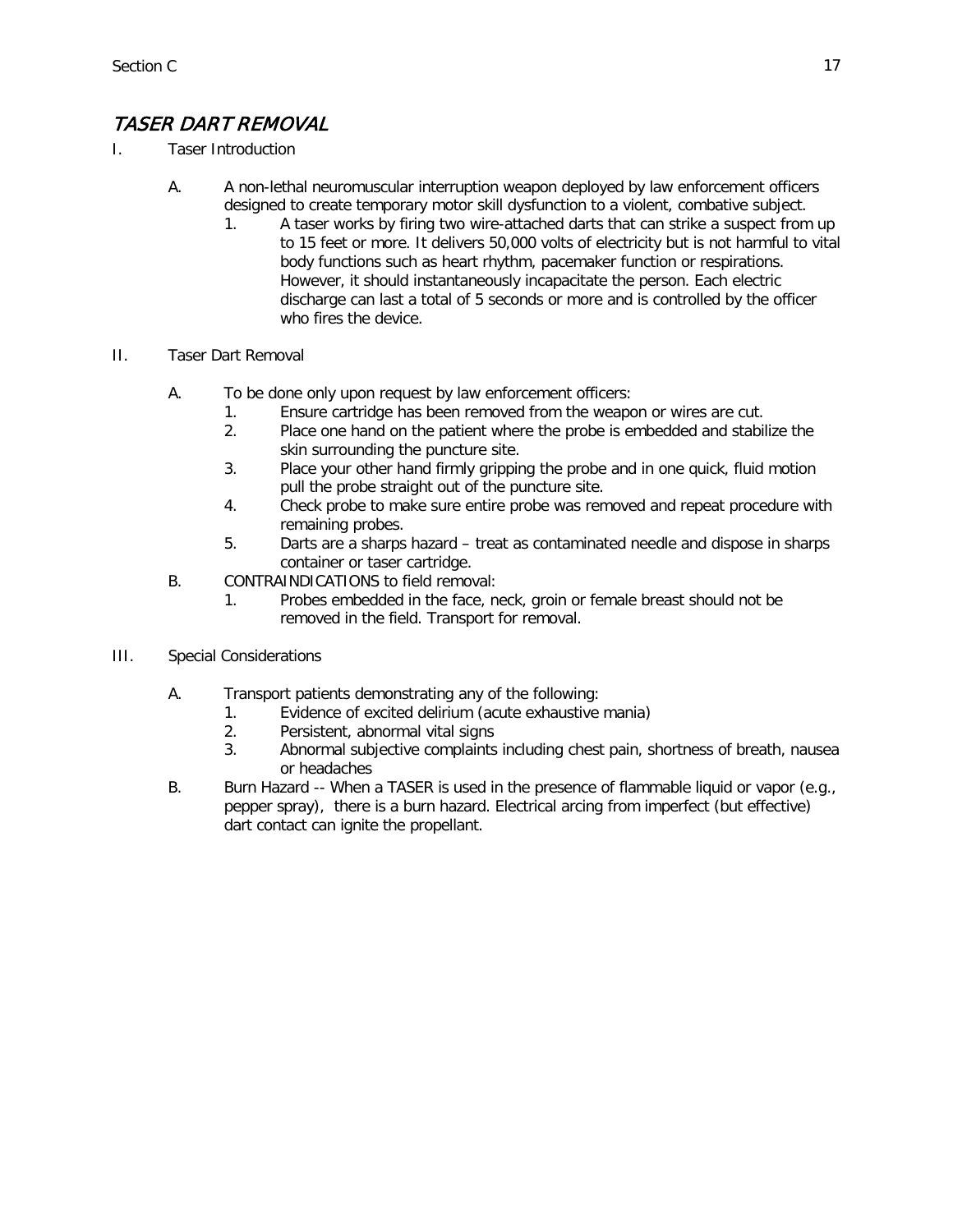## DROPERIDOL (INAPSINE)

- I. Special Considerations:
	- A. General Information:
		- 1. A potent neuroleptic that produces tranquilization and sedation without altering the state of reflex alertness.
		- 2. Has antiemetic properties
		- 3. Produces mild alpha adrenergic blockade (Hypotension)
		- 4. May have CV side effects including QT prolongation and Torsades.
		- 5. Onset of action is 3-10 minutes (IV). Peak effect is seen up to 30 minutes. Duration of effect is 2-4 hours.
	- B. Precautions:
		- 1. Use reduced dose in renal/hepatic impairment and elderly.
		- 2. Hypotension may occur.
		- 3. May result in QT prolongation/Torsades in susceptible patient.
		- 4. CNS depressants may be potentiated (narcotics, barbiturates).
		- 5. EPS (dystonia, akathisia, and oculogyric crisis) are common.
- II. Indications:
	- A. Sedation to facilitate restraint of combative patients in emergency situations
	- B. Refractory nausea/vomiting
- III. Contraindications:
	- A. Allergy or known idiosyncratic reaction (EPS)
	- B. Congenital QT prolongation
	- C. Parkinson's Disease
	- D. Severe metabolic derangement (hypokalemia, hypomagnesemia)
	- E. No Benadryl available
	- F. No Monitor available
- IV. Administration
	- \* A. IV established, if possible. O2 high flow, as possible.
	- \* B. **Inapsine** 0.625 mg 5 mg IV/IM Children 0.1 mg/kg (do not exceed adult dose)
	- If EPS (dystonia, akathisia, and oculogyric crisis) **Benadryl** 12.5-25 mg IV/IM Children 1 mg/kg IV or IM.
	- \* D. Patient MUST be EKG monitored. Record and monitor vitals and EKG after administration every 5 minutes.
		- E. If hypotension occurs, fluid challenge 200cc 300cc.
		- F. If QT prolongation or Wide Complex Rhythm, treat per protocol.
		- G. Use the lesser dosing regimen for nausea and vomiting.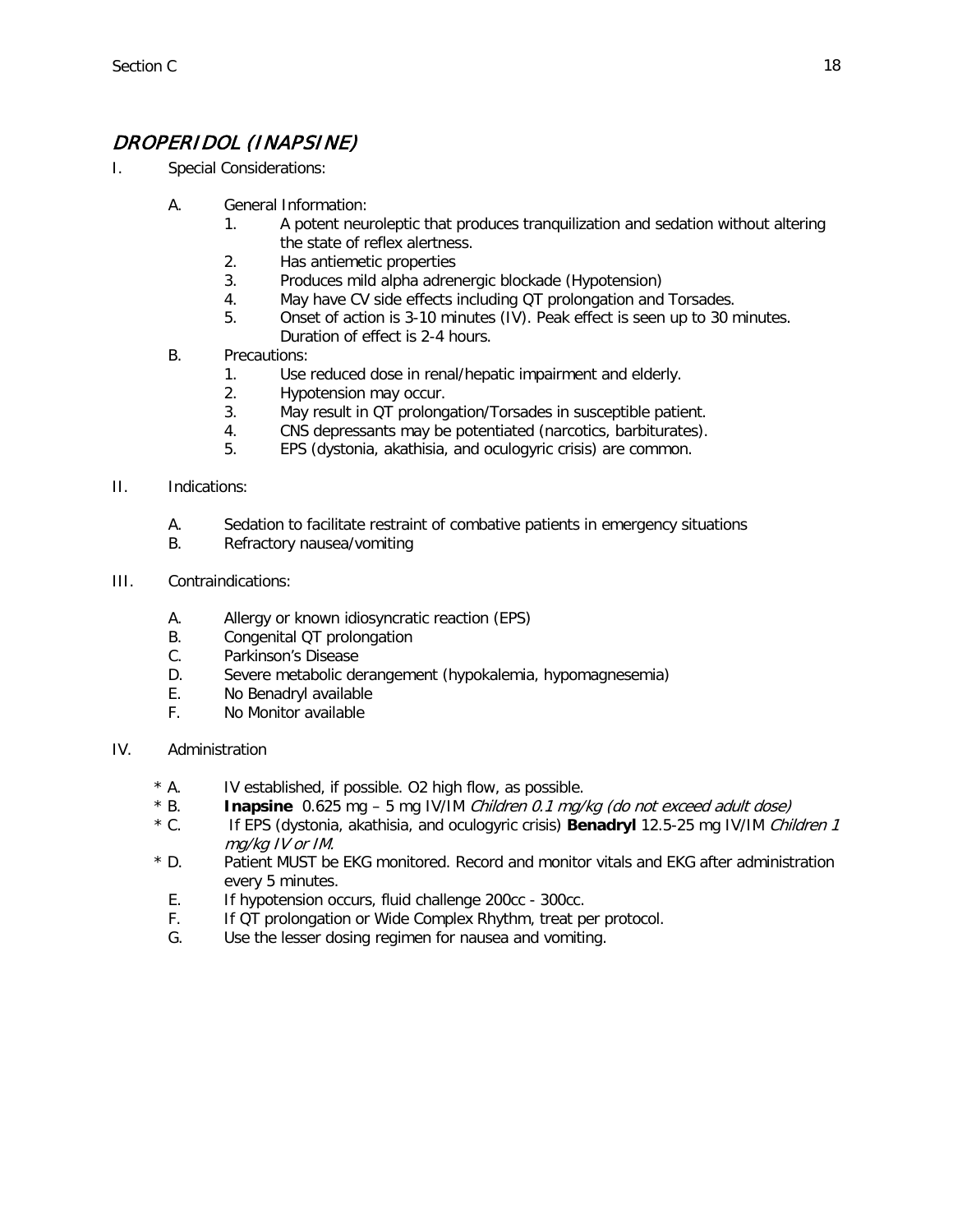## ZIPRASIDONE (GEODON)

- I. General Information
	- A. Major tranquilizer (antipsychotic) that produces marked tranquilization and sedation.
		- 1. Potentiates other CNS depressants.
			- 2. Produces mild alpha-adrenergic blockade resulting in hypotension.
			- 3. Onset of action of a single IM dose is 15 to 30 minutes following administration; the peak serum concentration is approximately 60 minutes. Duration of action is 2 to 5 hours.
	- B. Precautions
		- 1. Hypotension may occur; treat per shock protocol.
		- 2. Use caution when administering Geodon to patients who have taken other CNS depressant drugs (sedative-hypnotics, alcohol). Consider a reduced dose in these cases.
		- 3. Geodon may induce Torsades. Monitor the patient's ECG Q-T interval following use if possible.
		- 4. Extrapyramidal symptoms have been reported in patients receiving Geodon. If severe, treat per protocol with Benadryl.
- II. Indications
	- A. Sedation to facilitate restraint of combative patients in emergency situations.
- III. Contraindications
	- A. Known allergy to Geodon
	- B. No monitor or **Benadryl** available
- IV. Side Effects/Special Notes
	- A. Do not use in patients with known history of QT prolongation, recent acute MI, or decompensated heart failure.
	- B. Somnolence, dizziness, headache, nausea have occurred following administration. These are not life threatening and generally do not require treatment.

#### V. Administration

- A. **Geodon** 10 mg IM ONLY. If sedation inadequate, repeat 10 mg prn max 20 mg.
- B. If EPS (dystonia, akathisia, and oculogyric crisis) **Benadryl** 12.5-25mg IV/IM.
- C. Patient MUST be EKG monitored. Record and monitor vitals and EKG after administration every 5 minutes.
- D. If hypotension occurs, fluid challenge 200cc 300cc.
- E. If QT prolongation or Wide Complex Rhythms, treat per protocol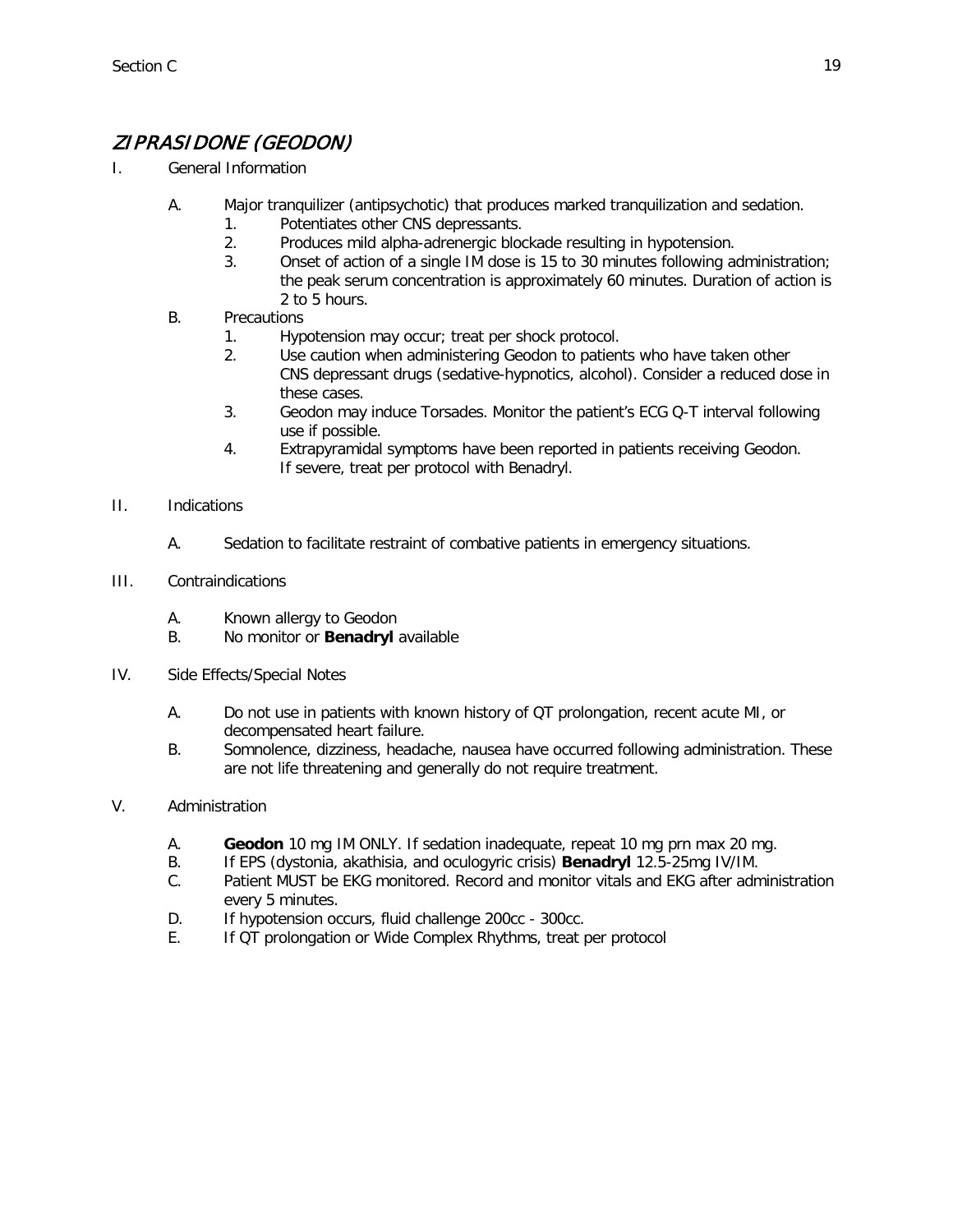### RESPIRATORY EMERGENCIES

- I. UPPER AIRWAY OBSTRUCTION
	- A. Partial Obstruction
		- 1. O2 100%.
		- 2. Sit patient up and have him/her cough.
		- 3. Transport if obstruction is not cleared or if suspicious of aspiration.
	- B. Complete Obstruction
		- 1. AHA protocol for complete obstruction.<br>
		\* 2. Larvnaoscopy in unconscious with atter
		- Laryngoscopy in unconscious with attempt to remove with MacGill forceps.
		- \*\*\* 3. If obstruction not removed and unable to ventilate, consider cricothyroidotomy or needle jet insufflation.
	- C. Transport to closest hospital.

#### II. INSUFFICIENT RESPIRATION OR ARREST

- A. Rule out obstruction. Ventilate with or bag-valve mask.<br>\* B. Consider intubation/RSI
- Consider intubation/RSI
- C. 100% O2.
- \* D. IV balanced salt solution TKO.
- \* E. **Narcan** 2.0 mg IV, if cause unknown or if narcotics possible. Child >5 yrs (or >20 kg) 0.1 mg/kg
- III. ASTHMA
	- A. Allow patient to achieve position of comfort; administer O2, high flow by mask, humidified.
	- \* B. IV TKO or saline lock.
		- C. If known asthmatic having recurrent attack:
			- \* 1. Mix **Albuterol** 2.5 mg/3 cc H2O with **Atrovent** 2.5 ml via MedNeb inhaler. (Note: May repeat prn) Set O2 at 6-10 liters for proper misting. Child  $\langle$  15 kg 2.5-5 mg/3 cc. Peds >15 kg 5-10 mg/3cc (Note: May repeat prn or administer continuous)
	- $*$  D. EKG.
	- \* E. **Solumedrol** 125 mg IV prn continued wheezes/dyspnea or long transport (> 10 minutes). Child 2 mg/kg
	- \* F. **Magnesium** 2 gm in 50-100cc over 4-5 min IV Child 25-50 mg/kg IV over 10-20 mins
	- \* G. Intubate/RSI (can use Lidocaine during the RSI sequence), as needed.
	- H. Child in status asthmaticus, unable to ventilate or to administer MedNeb:
		- 1. **Epinephrine** IV infusion 0.1 mcg/kg/min or 0.01 cc/kg IM.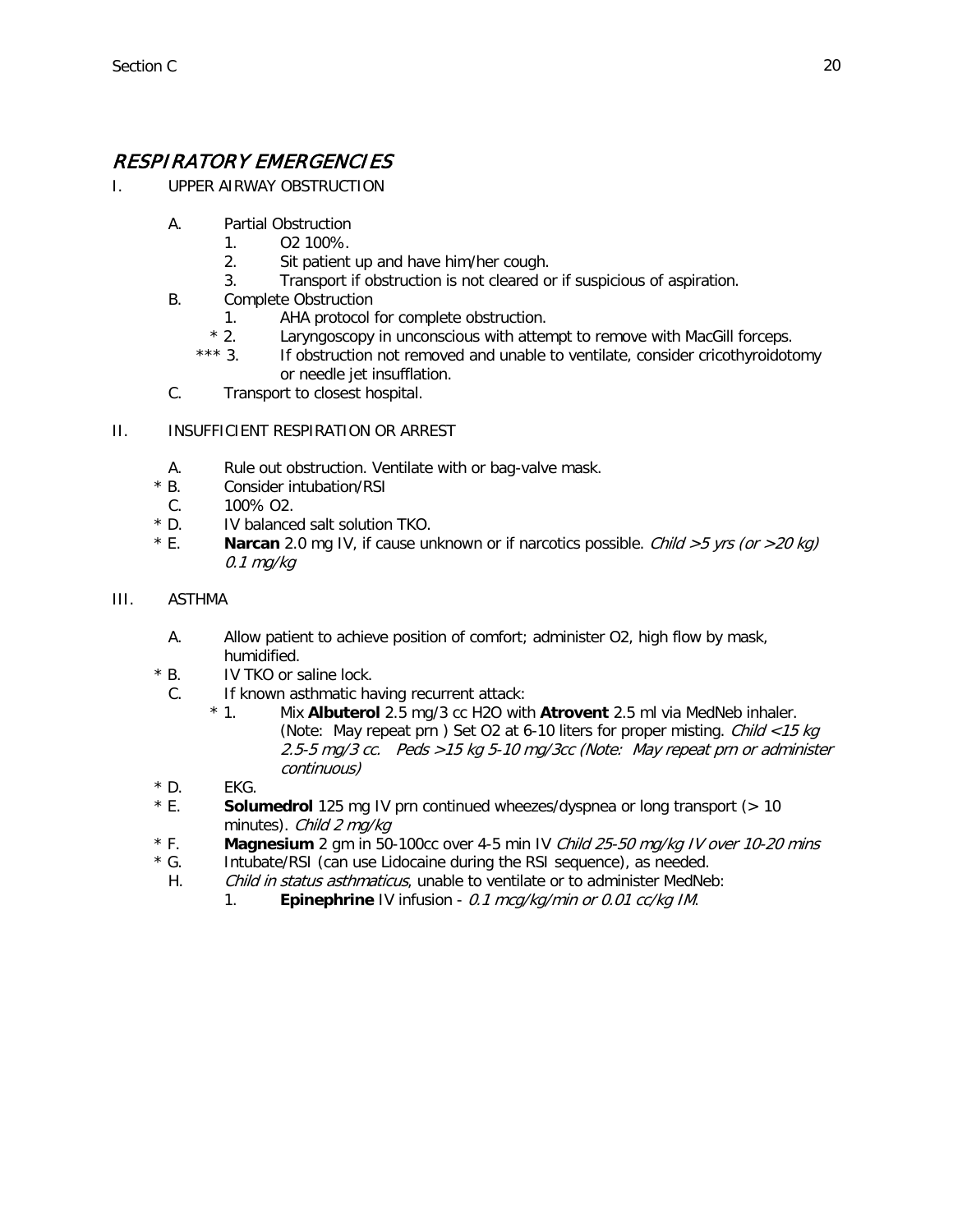- IV. COPD
	- A. Allow patient to achieve position of comfort.
	- B. O2, 2 liter nasal cannula. If cyanotic or suspected MI or severe respiratory distress: high flow by mask. Be prepared to assist respiration. 1. Consider CPAP 100% fiO2
		-
	- C. Intubate/RSI prn.
	- \* D. IV TKO or saline lock.
	- \* E. EKG. (Dysrhythms common in COPD.)
	- \* F. Mix **Albuterol** 2.5 mg/3 cc H2O with **Atrovent** 2.5 ml via MedNeb inhaler. (Note: May repeat prn q 5 min. x 2.) Set O2 flow at 6-10 liters per minute for proper misting.
	- \* G. **Solumedrol** 125 mg.
- V. Considerations for all Patients
	- \* A. Capnography- combine with patient presentation to ascertain ventilatory status.
		- 1. EtCO2 normal range is 35-45 mm/Hg
		- 2. Normal EtCO2 may be higher in COPD patient

#### SEIZURES (MAJOR MOTOR/ GRAND MAL)

- I. Initial Intervention
	- A. Primary Survey.
	- B. Establish airway patency.
		- 1. Do not force teeth apart.
		- 2. Nasopharyngeal airways useful and well tolerated.
	- C. 100% O2. Suction, as needed.
- II. Treatment/Drug Therapy
	- A. If seizure has persisted more than 5-10 minutes or if repetitive:
		- $*$  1. IV TKO.<br> $*$  2. Glucosca
		- Glucoscan.
		- $*$  3. EKG<br> $*$  4. 100
		- 100 **ml of D10 (10 qm)**, if hypoglycemia; may repeat 5gm as needed to max 25gm Child 0.1 am/kg.
		- \* 5. **Versed** 2.5-10 mg IV, IM until seizure stops Child 0.1-0.2 mg/kg IV/IM slow IVP. May repeat x 1 prn
		- \* 6. **Thiamine** 100 mg IV for adult, if alcoholism suspected.
		- \* 7. **Magnesium Sulfate** 2 gm IV over 5-10 minutes for possible alcohol withdrawal seizure.
- III. Other Considerations
	- A. BE PREPARED TO MANAGE RESPIRATORY DEPRESSION.
	- B. Seizures that self-terminate in known epileptic may not require treatment or transport.
	- C. Seizures may be a sign of cerebral hypoxia from cardiac arrest.
	- D. Seizures may be caused by dysrhythmias.
	- E. Febrile seizures in children are usually brief in nature.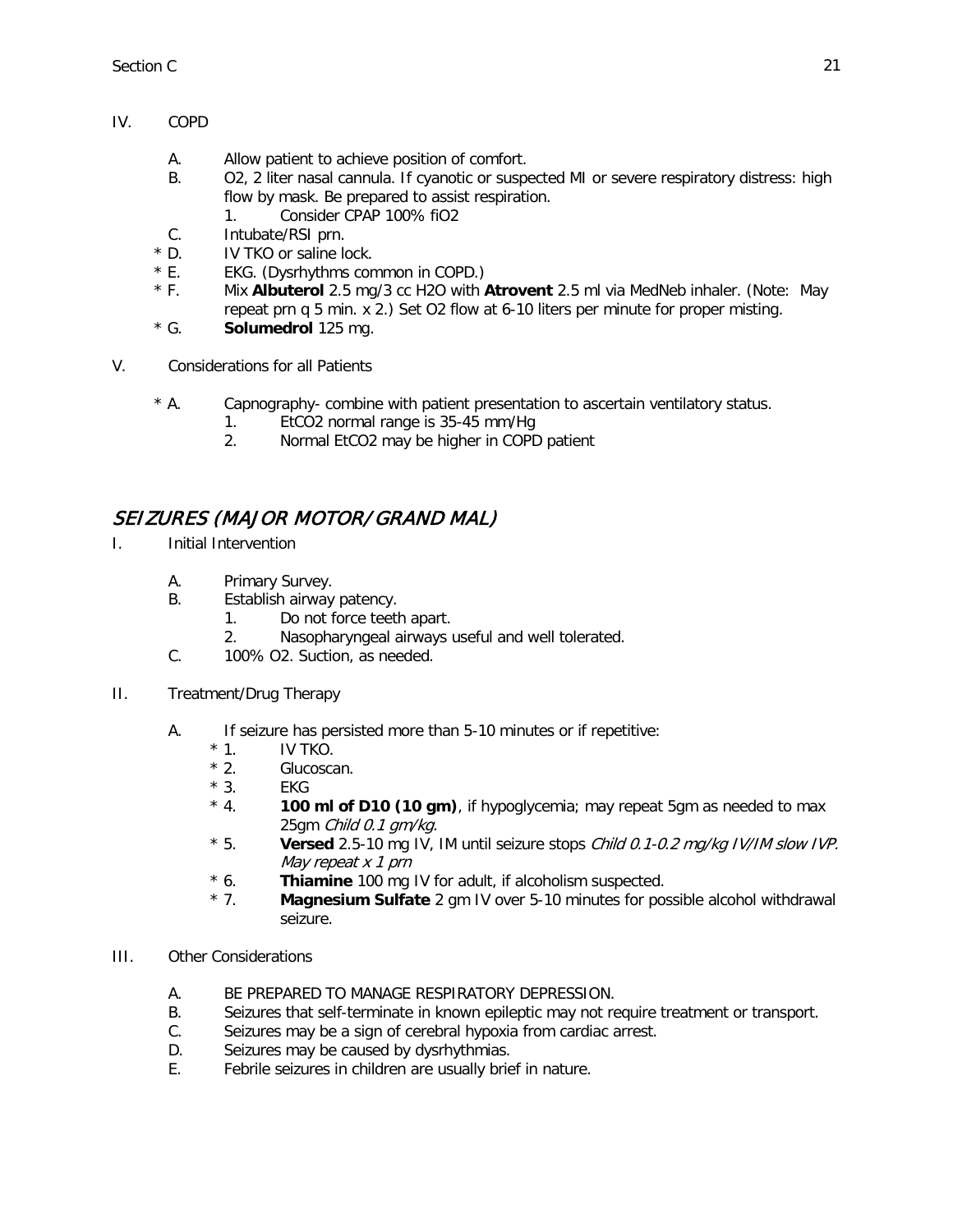#### **SHOCK**

I. General Considerations:

- A. Tachycardia is first sign of shock.<br>B. Pulse pressure often narrows prio
- Pulse pressure often narrows prior to fall in systolic BP.
- C. Changing level of consciousness important clue.
- II. Initial Intervention
	- A. Maintain airway.
	- B. 100% O2.
	- C. Monitor vital signs frequently.
	- $*$  D. EKG.
		- E. Trendelenburg position, if tolerated and not interfering with respirations.
- III. Treatment
	- \* A. IV large bore with balanced salt solution (Two lines recommended for trauma/sepsis).
	- B. Hypovolemia trauma/sepsis/neurogenic.
		- 1. Give up to two (2) liters fluid as rapidly as possible or until:
			- a) BP systolic is 110.
			- b) Neck vein distention develops.
			- c) Pulmonary rales develop.
		- 2. Pediatric fluid challenge 20 cc/kg rapidly; may repeat x 2, as indicated.
		- 3. If head injury and shock
			- a) Target BP 90 systolic.
			- b) Maintain normal ventilation rate.
			- c) Target EtCO2 35 mm/Hg.
		- 4. If sepsis/neurogenic shock and not responding to fluid:
			- \* a) **Dopamine** 2-10 mcg/kg/min Children 2-20 mcg/kg/min
	- C. Hypovolemic suspected abdominal aortic aneurysm.
		- 1. Fluids to blood pressure systolic 90-110 for adult.
	- D. Cardiogenic/medical hypovolemic (DKA, etc.)
		- 1. Fluid challenge with 200-300 cc over 5-10 minutes (see protocol for cardiogenic shock). Pediatric fluid challenge 20 cc/kg rapidly; may repeat x 2, as indicated.
		- 2. **Epinephrine** drip 2 mcg/min; increase prn. Child 0.1 mcg/kg/min increase prn.
	- E. Rapid transport.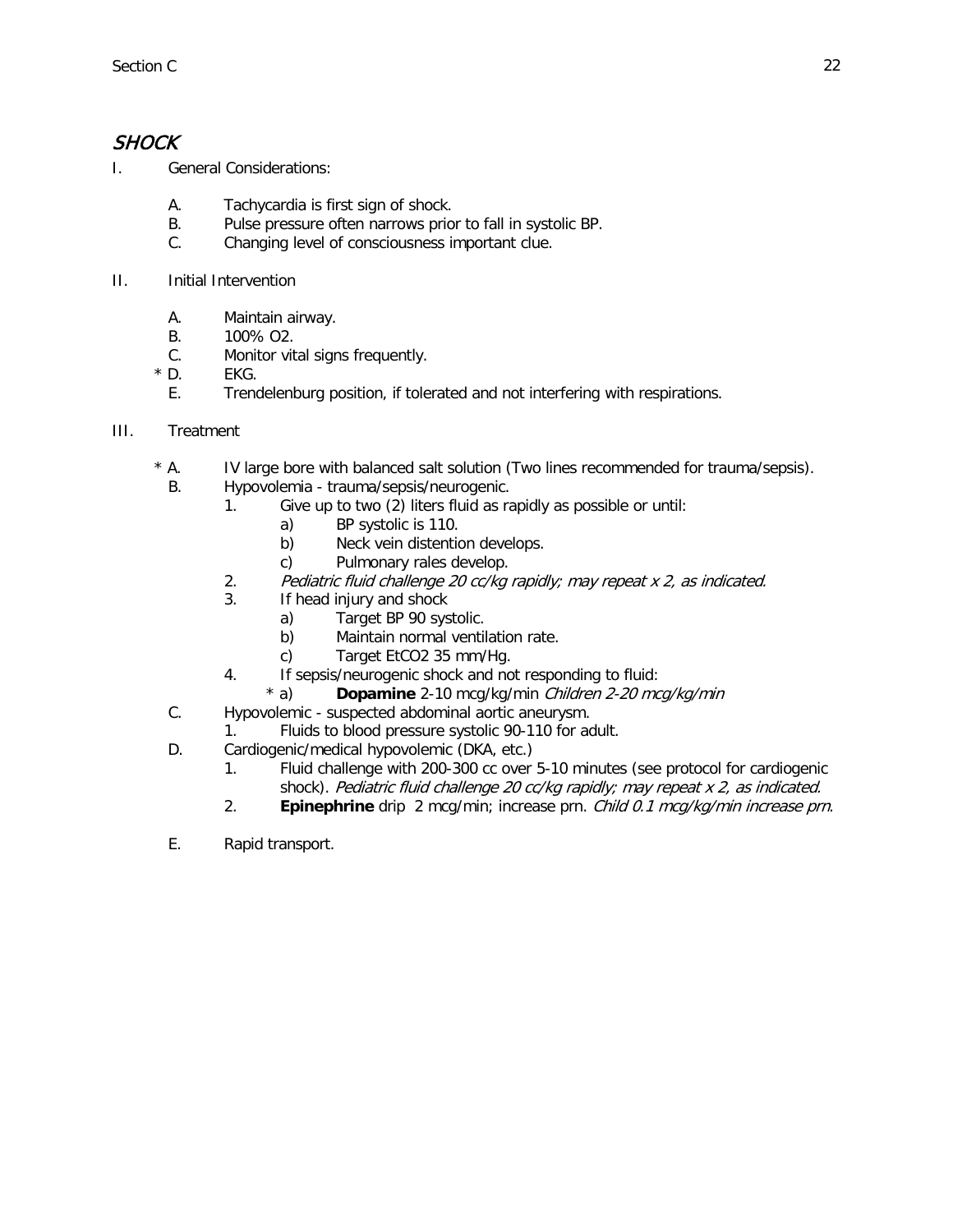### ALTERED MENTAL STATUS/ UNKNOWN CAUSE

- I. Initial Intervention
	- A. Obtain history as possible.
	- B. Quick physical exam with emphasis on cardiopulmonary resuscitation and neurologic status.
		- 1. Assume head and spine injury if trauma is a possibility and treat accordingly.
	- C. Protect airway suction, airway control, etc. prn.

#### II. Treatment:

- A. 100% O2.
	- \* 1. Intubation prn
- \* B. Glucoscan
	- \* 1. Repeat glucoscan after **D10** administration.
	- 2. Normal serum glucose 60-120mg/dL.
- \* C. IV Balanced salt solution TKO.
- \* D. EKG
- \* E. **Thiamine** 100 mg IV If ETOH abuse likely.
- \* F. **Dextrose** 10 grams infusion, if hypoglycemic; may repeat 5gm prn to max 25gm. Child 0.1 gm/kg; may repeat x 2 every 5 minutes prn.
- \* G. **Narcan** dosing regimen:
	- 1. Respiratory depression/apnea 2.0 mg IV, IN, IM; may repeat x 2. Child >5 yrs (or >20 kg) 0.1 mg/kg
	- 2. Altered mentation (O2 sat, ETCO2 normal) titrate 0.5 mg prn to maintain airway and respirations. Do not exceed max dose as above.
	- -Note- If patient opiate dependent consider titrating dose and prepare for sx of withdrawal. Observe carefully during transport for changes in LOC, airway, pupils, and vital signs.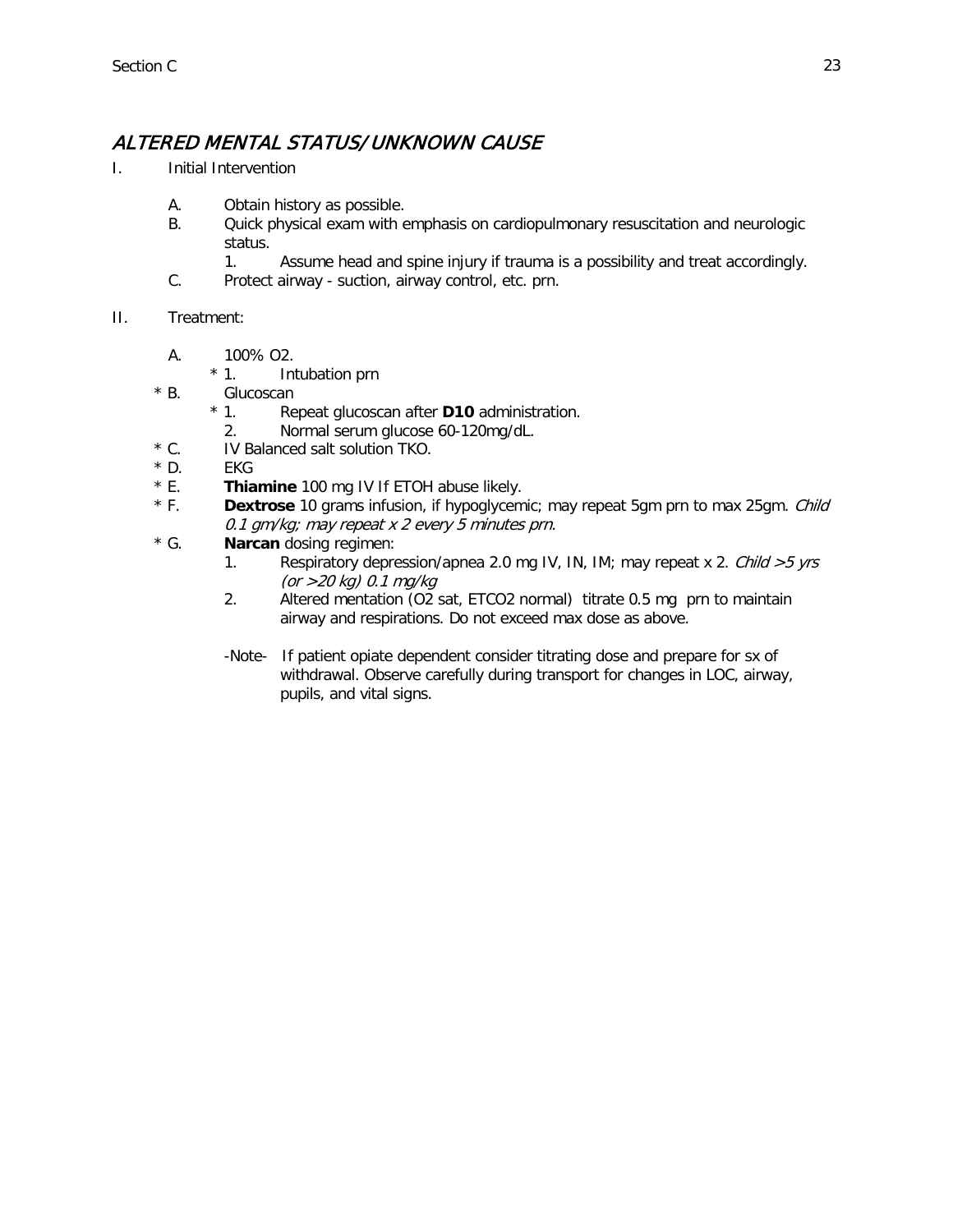## NITROUS OXIDE (NITRONOX)

Camas And North Country EMS Orders Only

- I. INDICATIONS Pain control to include:
	- A. Chest pain secondary to suspected myocardial infarction
	- B. Trauma patients: fractures, burns, abrasions and contusions, etc.
	- C. Renal colic (kidney stone)
	- D. Pain not contraindicated as below
- II. CONTRAINDICATIONS Will include, but may not be limited to:
	- A. Patient unable to self-administer
	- B. Shock state, or likely possibility of shock (e.g.,, trauma with probable internal hemorrhage)
	- C. Impaired consciousness (head injury, intoxication with alcohol or other drugs)
	- D. Chest injuries, blunt or penetrating possible pneumothorax
	- E. COPD
	- F. Decompression sickness
	- G. Pregnant patients
	- H. Unable to make a good seal (maxillofacial injuries, young child, etc.)

#### III. PROCEDURE:

- A. Advise patient that the gas is an analgesic, and explain the procedure.
- B. The patient will hold the mask in one hand.
- C. Have the patient breathe the gas until pain is relieved.
- D. Repeat the procedure if and when the pain returns.
- E. Discontinue the administration if the patient is unable to self-administer the gas (e.g.,, becomes stuporous).
- F. Monitor vital signs frequently (e.g.,, every 10 minutes).
- G. Nausea and vomiting may occur.
- H. If patient supine, instruct patient to remove mask to exhale.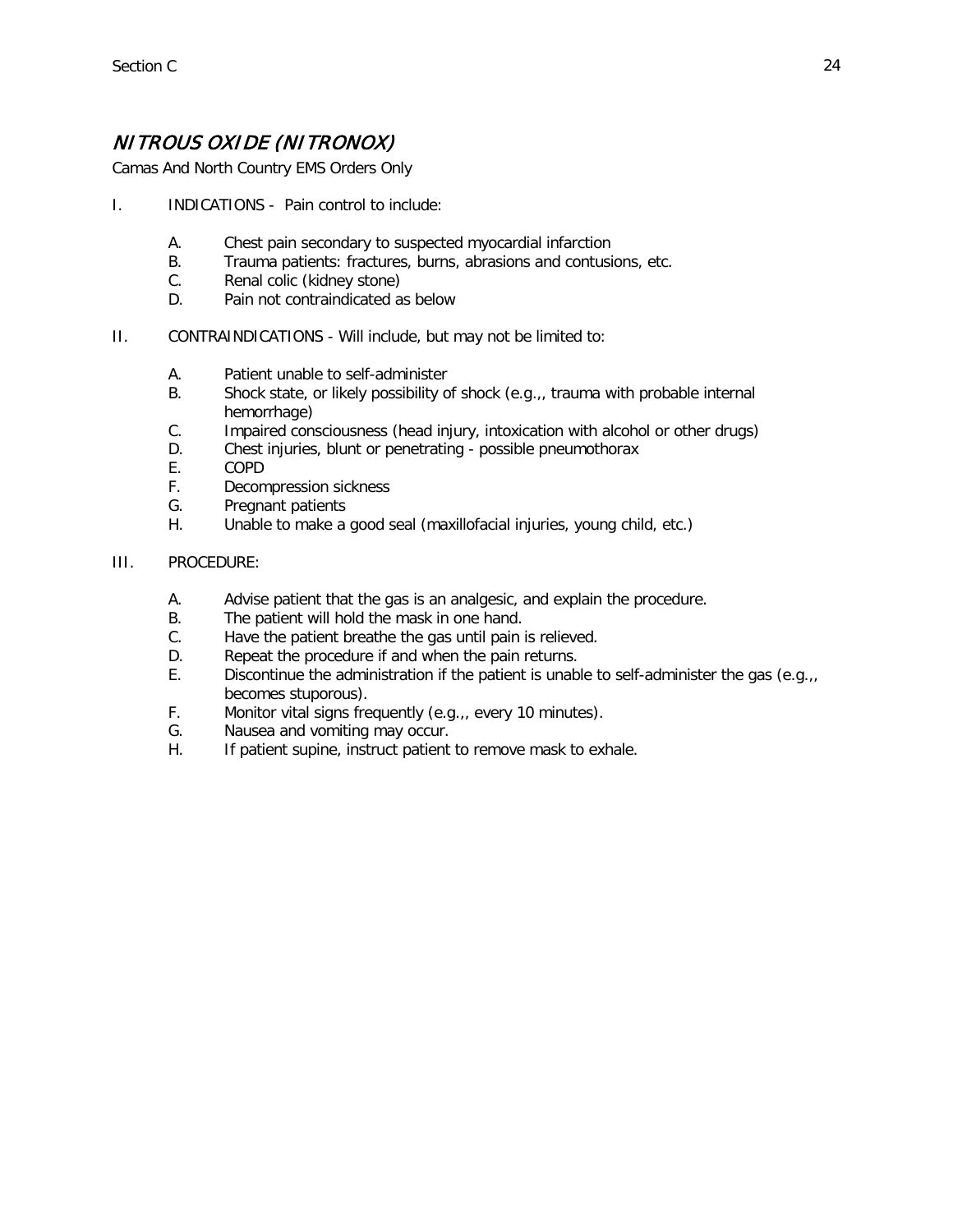#### GASTRIC DECOMPRESSION – NASOGASTRIC INTUBATION / OROGASTRIC INTUBATION

- I. Indications
	- A. Inability to adequately ventilate due to gastric distension
- II. Contraindications
	- A. Head/face injured trauma patient orogastric intubation only
	- B. Anatomic anomalies preventing correct placement
- III. Procedure
	- A. Determine correct size and depth of tube.
		- 1. Size
			- a) Newborn 8.0 fr
			- b) Toddler/Preschool 10 fr
			- c) School age 12 fr
			- d) Adolescents/Adults 14-18 fr
		- 2. Depth
			- a) Nasogastric: Top of nose, over ear to xyphoid process<br>b) Orogastric: lip, around angle of mandible to xiphoid p
			- b) Orogastric : lip, around angle of mandible to xiphoid process
	- \* B. Insert tube
		- 1. Nasogastric:
			- a) Pass tube along nasal floor into stomach.
			- b) Instill air into tube w/ 20cc syringe and auscultate epigastrium.
			- c) Secure tube.
		- 2. Orogastric:
			- a) Visualize posterior pharynx, pass tube over tongue into stomach.
			- b) Instill air into tube w/ 20 cc syringe and auscultate epigastrium.
			- c) Secure tube.
		- C. Aspirate/suction stomach contents until patient can be adequately ventilated.
- IV. Precautions/Complications
	- A. In head trauma patient where gastric decompression would benefit ventilation, gastric tube placement will be through the mouth.
	- B. Complications associated with NG tube placement
		- 1. Epistaxis
		- 2. Intracranial placement
	- C. Complications associated with NG/OG tube placement
		- 1. Bronchial placement
		- 2. Pharyngeal perforation, esophageal obstruction or rupture
		- 3. Bronchial or alveolar perforation
		- 4. Pneumothorax
		- 5. Gastric or duodenal rupture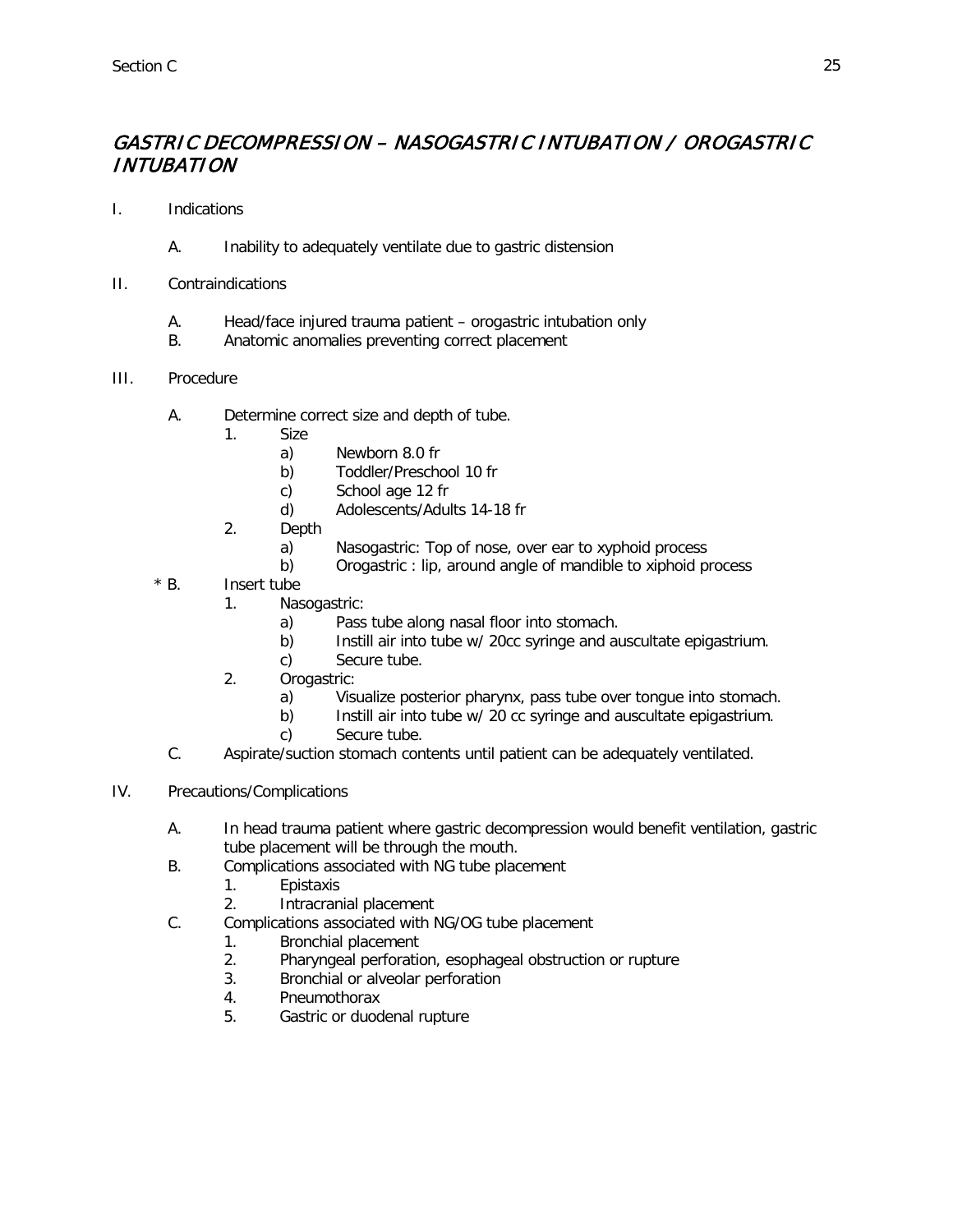## VOMITING/ SIGNIFICANT NAUSEA

- I. Initial Intervention
	- A. Obtain history and consider underlying cause
		- 1. Head injury/Increased intracranial pressure
		- 2. Shock/hypotension
		- 3. Stroke
		- 4. Communicable disease, e.g., Norovirus
		- 5. Other disease process
- II. Treatment
	- A. 100% O2.
	- B. EKG; monitor vitals
	- C. IV Balanced salt solution (BP <95 and no pulmonary edema)  $*$  1. Fluid challenge if hypotensive
		- Fluid challenge if hypotensive
	- \* D. **Zofran** 4 mg IV SLOW Children over 2 years of age: 0.1 mg/kg do not exceed adult dose 1. Can be administered with Fentanyl to prevent nausea during pain control
	- \* E. If Zofran ineffective or refractory vomiting:
		- 1. **Inapsine** 0.625-2.5 mg IV, IM Children over 2 years of age: 0.1 mg/kg (do not exceed adult dose.)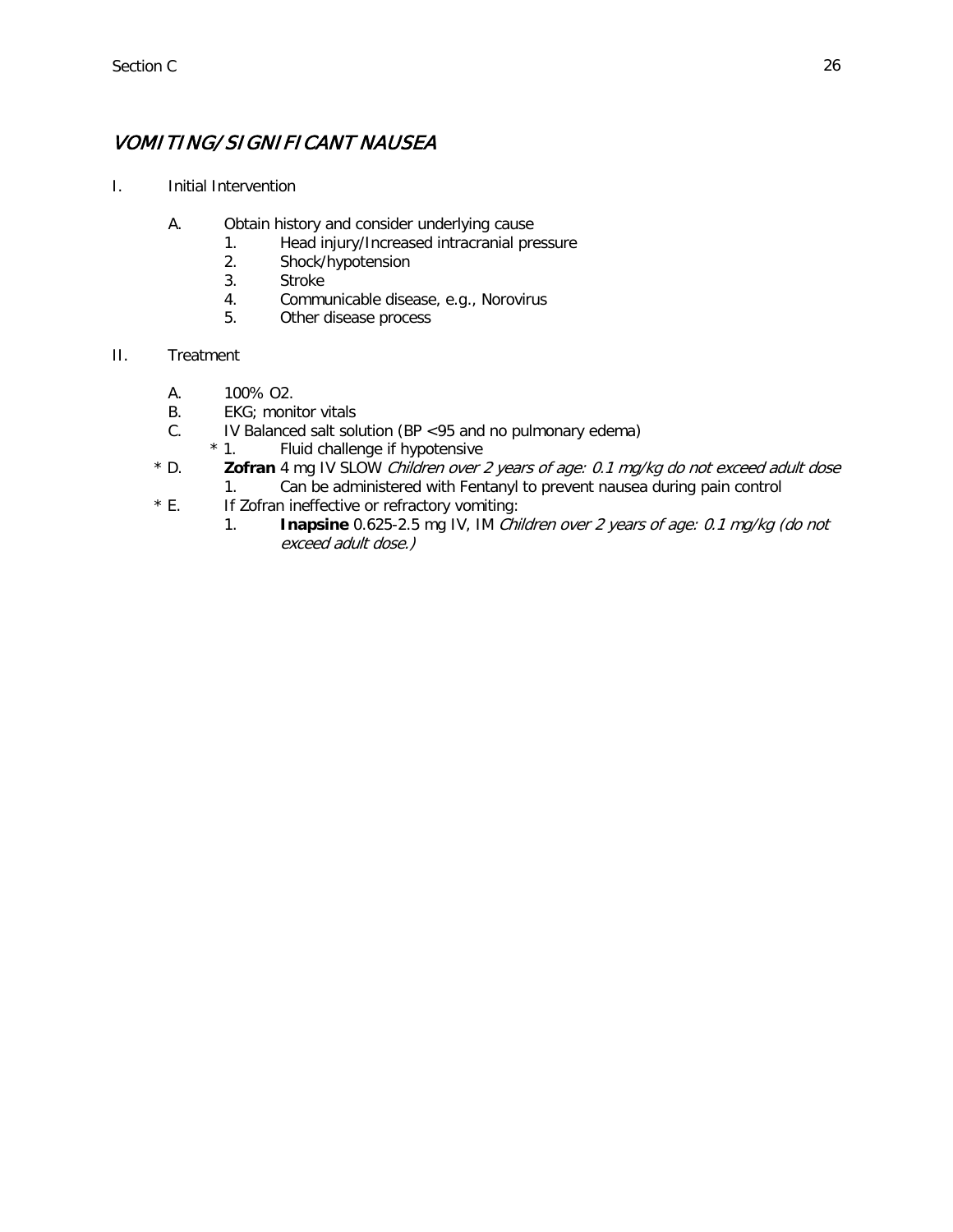# **SECTION D TRAUMA**

#### <span id="page-69-0"></span>TRAUMA PROTOCOLS

#### I. General Considerations

- A. Ten minutes on-scene time, unless there are extenuating extrication problems. -Note- It cannot be overemphasized that adequate management of the severely traumatized patient can occur only in the operating room, and that field care is appropriate to stabilize the patient's vital functions and to ensure safe transport without further injury. In other words, a modified scoop and run approach is the standard of care.
- B. Upon evaluation of the patient(s) and determining the need for a trauma system entry, the Paramedic will contact Medical Control to discuss patient transport and destination. Use Trauma HEAR Report format for accurate relay of information. If diversion to Portland is advised:
	- 1. Contact Trauma Communications Center (TCC) at OHSU as soon as possible.
	- 2. Enter Oregon's Trauma System.
	- 3. Emanuel Hospital will be destination hospital under usual circumstances, except as indicated by TCC.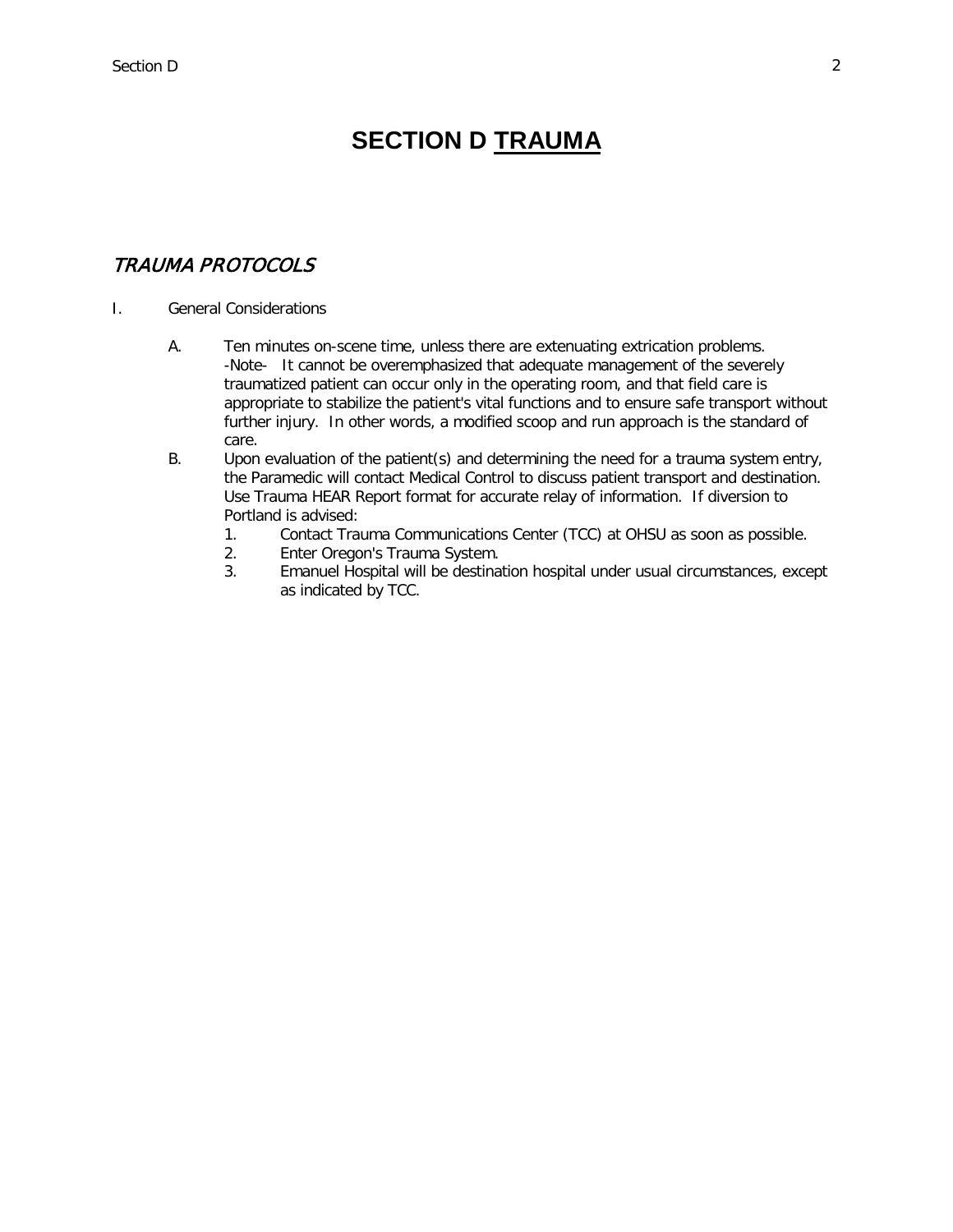#### II. TRAUMA TEAM/TRAUMA ALERT

- A. Initial evaluation of patient(s) and scene should be made rapidly to determine need for trauma center care or rapid transport. Establish DIRECT communication with Medical Control and request Trauma Team or Trauma Alert, if any of the following criteria are met:
	- 1. TRAUMA TEAM
		- a) VITAL SIGNS AND LEVEL OF CONSCIOUSNESS
			- \* Glasgow Coma Scale < 14
			- \* Systolic blood pressure < 90 mmHg
			- Respiratory rate  $<$  10 or  $>$  29 breaths per minute
			- $(< 20$  in infant  $<$  one year)
		- b) ANATOMY OF INJURY
			- \* All penetrating injuries to head, neck, torso, and extremities proximal to elbow and knee
			- \* Flail chest
			- \* Two or more proximal long-bone fractures
			- \* Crushed, degloved, or mangled extremity
			- \* Amputation proximal to wrist and ankle
			- \* Pelvic fractures
			- \* Open or depressed skull fracture
			- \* Paralysis
	- 2. TRAUMA ALERT
		- a) MOI/High Energy Impact
			- Falls
				- $*$  Adults:  $> 20$  ft. (one story is equal to 10 ft.)
				- $*$  Children:  $> 10$  ft. or 2-3 times the height of the child
			- High-Risk Auto Crash
				- $*$  Intrusion:  $> 12$  in. occupant site;  $> 18$  in. any site
				- \* Ejection (partial or complete) from automobile
				- \* Death in same passenger compartment
				- \* Vehicle telemetry data consistent with high risk of injury
				- \* Auto v. Pedestrian/Bicyclist thrown, run over, or with significant impact
				- \* Motorcycle Crash > 20 mph
		- b) Special Considerations

Age

\* Older Adults: Risk of injury or death increases after age 55 years

\* Children: Should be triaged to pediatric-capable trauma centers Anticoagulation and Bleeding Disorders

Burns

Time Sensitive Extremity Injury

End-Stage Renal Disease Requiring Dialysis

- Pregnancy > 20 Weeks
- Paramedic Judgment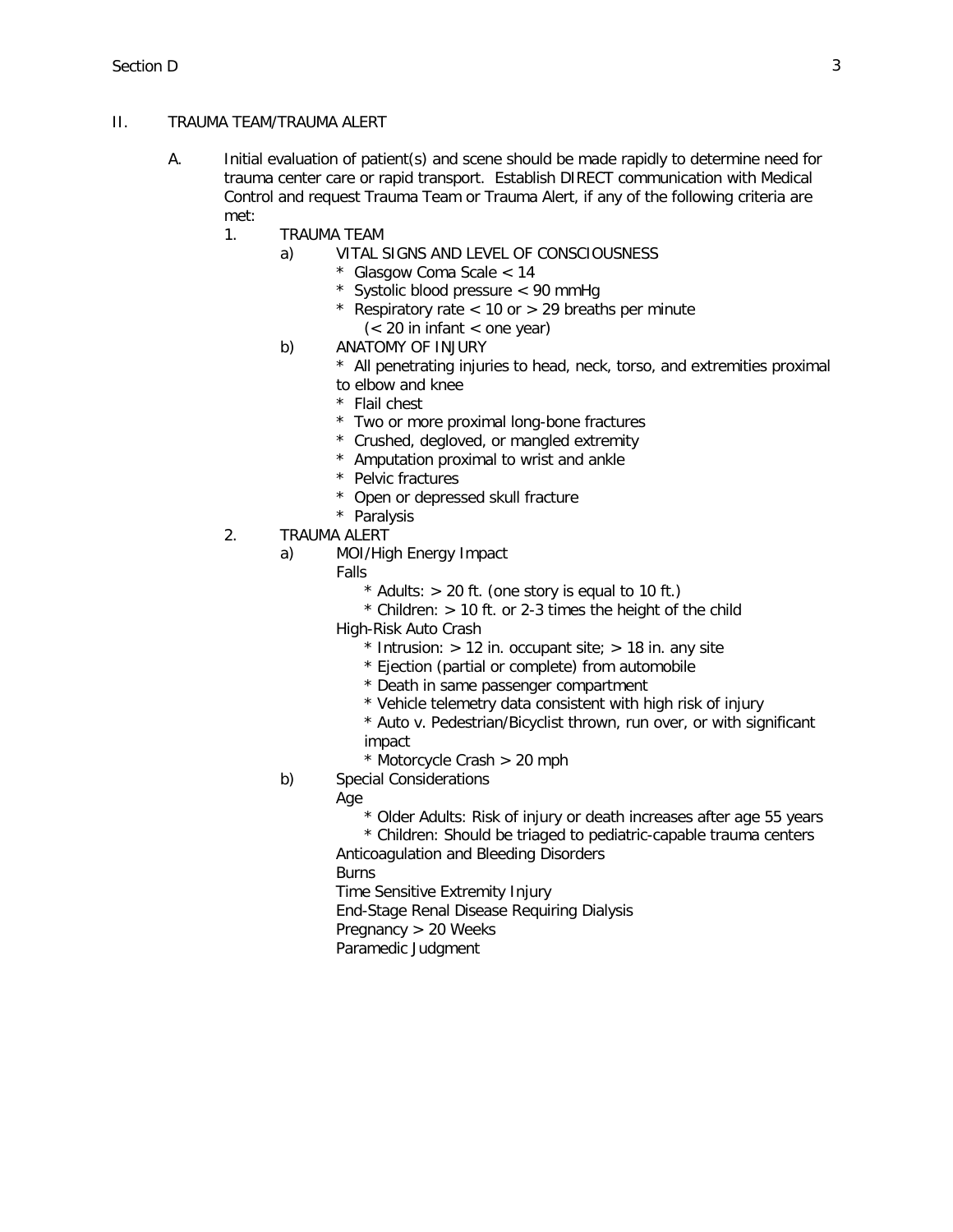### LIFE FLIGHT/ AIR AMBULANCE TRANSPORT

- I. GENERAL CONSIDERATIONS
	- A. Air Ambulance is appropriate for the critical trauma patient if transport time can be reduced by at least 10 minutes vs. ground. Consider the following when deciding on Air transport:
		- 1. Transport time to a level I or II trauma center can be reduced by 10 minutes vs. ground transport. Factors affecting the 10 minute reduction include:
			- a. Transfer of patient care to Life Flight personnel
			- b. Establishing and transporting to the landing zone
		- 2. In general, incidents occurring within 20 miles of the trauma center do not necessitate helicopter transport.

#### II. STANDBY

- A. LIFE FLIGHT may be placed on standby by:
	- 1. 1st Responder
	- 2. EMT
	- 3. Paramedic
	- 4. Any Physician
	- 5. Any Police Officer

-Note- When LIFE FLIGHT is put on standby status, the helicopter is readied but remains available for any other requests on a priority basis. If another agency requests activation and you have LIFE FLIGHT on standby, LIFE FLIGHT will check with you for activation or stand-down.

- B. LIFE FLIGHT should be placed on standby by trained personnel on scene after patient assessment has been done. It would be appropriate to place LIFE FLIGHT on standby prior to personnel arrival based on the following guidelines:
	- 1. If first response unit arrival at the scene will be greater than 10 minutes and the information dispatched purports to be the type of patient who will benefit from LIFE FLIGHT. Examples of situations:
		- a) gunshot or penetrating trauma
		- b) MVA: person trapped or multiple patients
		- c) auto-pedestrian
		- d) severe burns
		- e) major amputation
		- f) entrapment, i.e.,, cave-in, machine on person, etc.
		- g) any call the Paramedic deems is necessary

#### III. ACTIVATION

- A. The decision to activate LIFE FLIGHT rests with a responding Paramedic (or a physician on scene):
	- 1. As Paramedic arrives on scene and evaluates patient.
	- 2. Based upon information relayed to Paramedic by people on scene.
- B. In some cases, LIFE FLIGHT can be immediately dispatched (activated) to the scene prior to the arrival of a first-in unit or Paramedic, when:
	- 1. Travel time for that first-in unit will be over 20 minutes and the situation as known purports to be the type of patient who will benefit from LIFE FLIGHT.
	- 2. Where it is known that difficult terrain will be encountered rendering ground access difficult but where the helicopter can get near the patient easily.
	- 3. Where the reporting party relates some other special circumstance indicating the need for its immediate activation.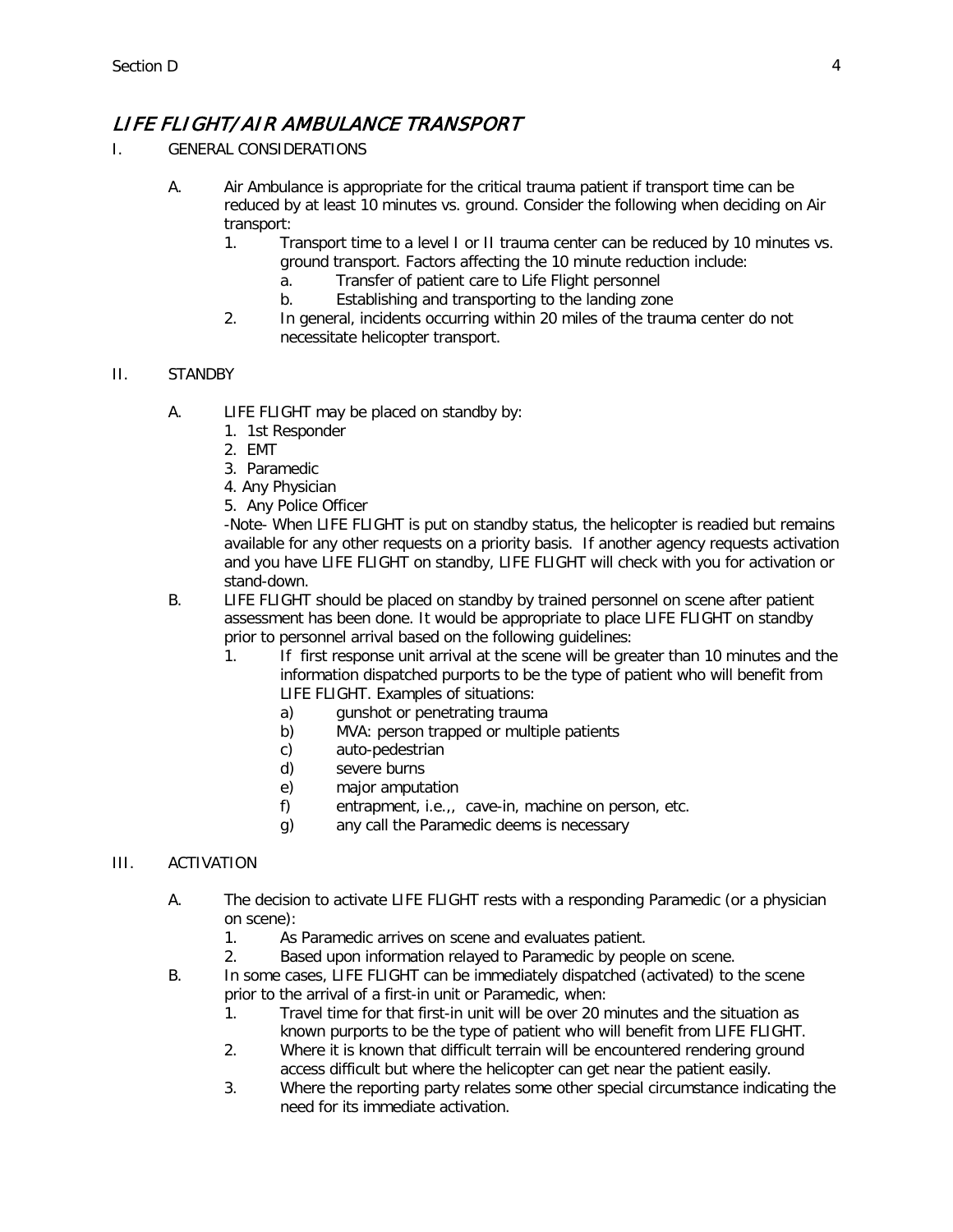## III. ACTIVATION (cont.)

- 4. On scene EMS responders relate to the Paramedic the need for activation of LIFE FLIGHT prior to that Paramedic's arrival.
	- -Note- In those situations (A or B above), activation shall be done through CRESA with concurrence of responding Paramedic.
- C. Criteria for Activation
	- 1. Patient(s) meet criteria for trauma team/trauma alert and extrication and/or ground transport will be prolonged (>10 minutes).
	- 2. Type of injury may dictate immediate transport to level I (Emanuel Hospital, OHSU).<br>\*\*\*a)
		- Medical Control at PHSW to be contacted as soon as possible for instruction and/or concurrence for diversion to Portland. Situations that may result in diversion include but are not limited to:
			- \* Burns (major).
			- \* Pregnancy with multi-system trauma in shock, unresponsive to aggressive resuscitation, or where surgery is anticipated immediately.
			- \* Pediatric patient with shock/respiratory distress.
	- 3. Multiple victims meeting trauma team criteria.
	- 4. Diversion to Portland by Medical Control due to hospital resources (PHSW down for trauma).
	- 5. LIFE FLIGHT should not be used for obvious DOAs, trauma codes and other situations where the outcome is an obvious fatality. (Refer to  $DEATH IN THE$ FIELD protocol.)
- D. Destination Hospital
	- \*\*\* 1. Unless diversion criteria above applies, the destination hospital shall be indicated to LIFE FLIGHT by the Paramedic in charge (PIC). The PIC will consult with Medical Control and TCC to determine destination

## IV. CANCELLATION

A. LIFE FLIGHT may be cancelled by the Paramedic responsible for the patient upon examination of the patient and it is apparent that air transport is not necessary. (See Criteria for Activation.)

## V. CASE REVIEWS

A. LIFE FLIGHT calls will be reviewed by Clark County QA Committee and reported to the Medical Program Director.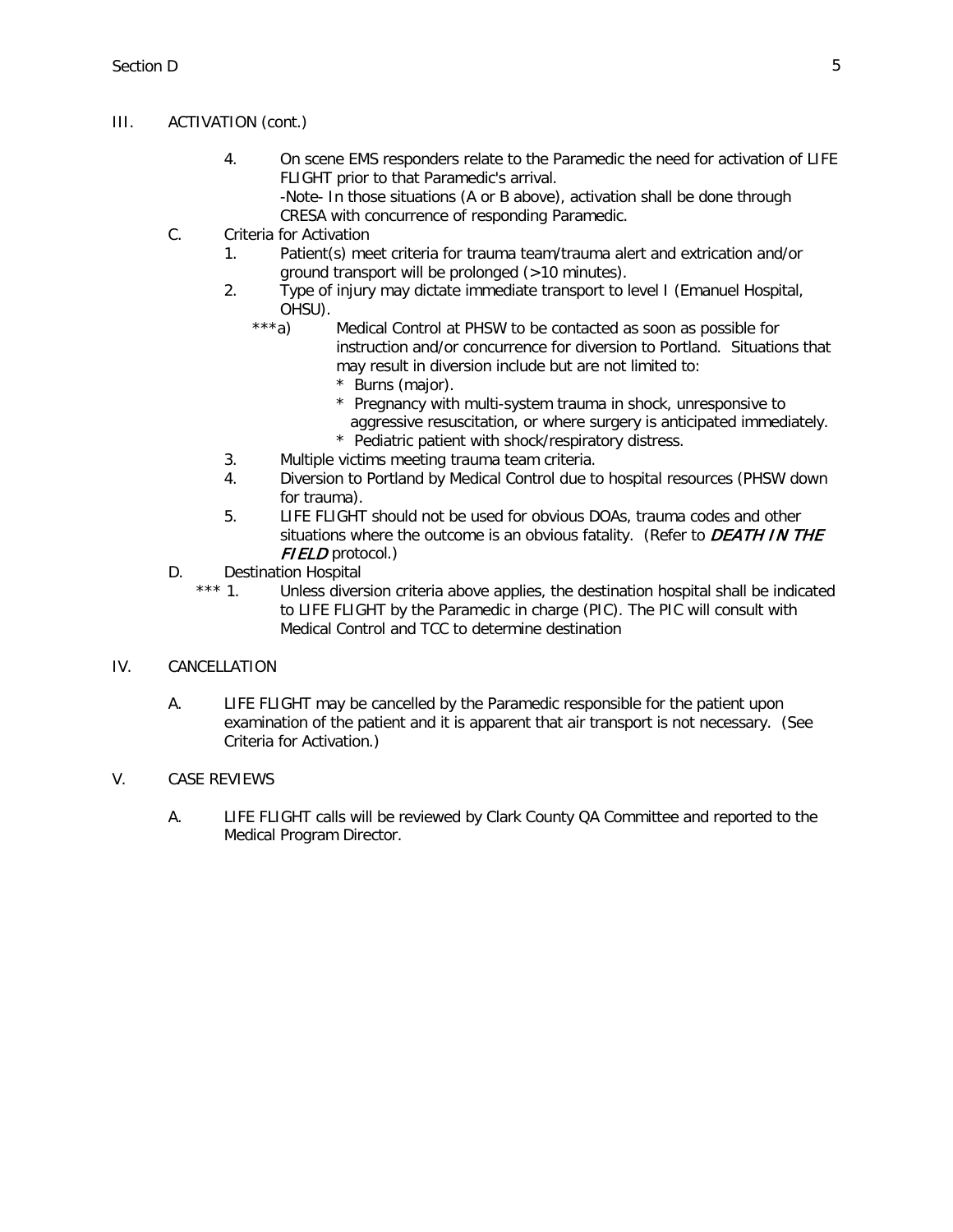# AMPUTATION PROTOCOL

- I. Initial Intervention
	- A. Stump
		- 1. Cover with sterile dressing.
		- 2. Saturate with sterile saline.
		- 3. Cover with dry dressing.
	- B. Severed Part
		- 1. Rinse gently with sterile saline to remove debris.
		- 2. Wrap severed part with moistened gauze; place in ziploc bag.
		- 3. Place bag in ice water.
		- 4. Place label with name, date, and time on bag.
	- C. Partial Amputation
		- 1. Cover with sterile dressing.
		- 2. Saturate with sterile saline.
		- 3. Cover with dry dressing.
		- 4. Splint in anatomical position.
		- 5. Avoid torsion and angulation (reduce torsion into anatomical position).
- II. Treatment
	- A. O2 prn.
	- \* B. IV fluid challenge if hypotensive.
	- \* C. **Fentanyl** 25-50 mcg IV for pain control. Children 1–2 mcg/kg
- III. General Considerations
	- A. Do not use dry ice or put severed part in direct contact with ice.
	- B. Control bleeding by direct pressure.
	- C. Do not neglect total patient care in favor of caring for the amputation.
	- D. Time is of the greatest importance to assure viability. Re-implantation of the amputated part is available at PHSW.

-Note- Lower extremity amputations seldom have re-implantation.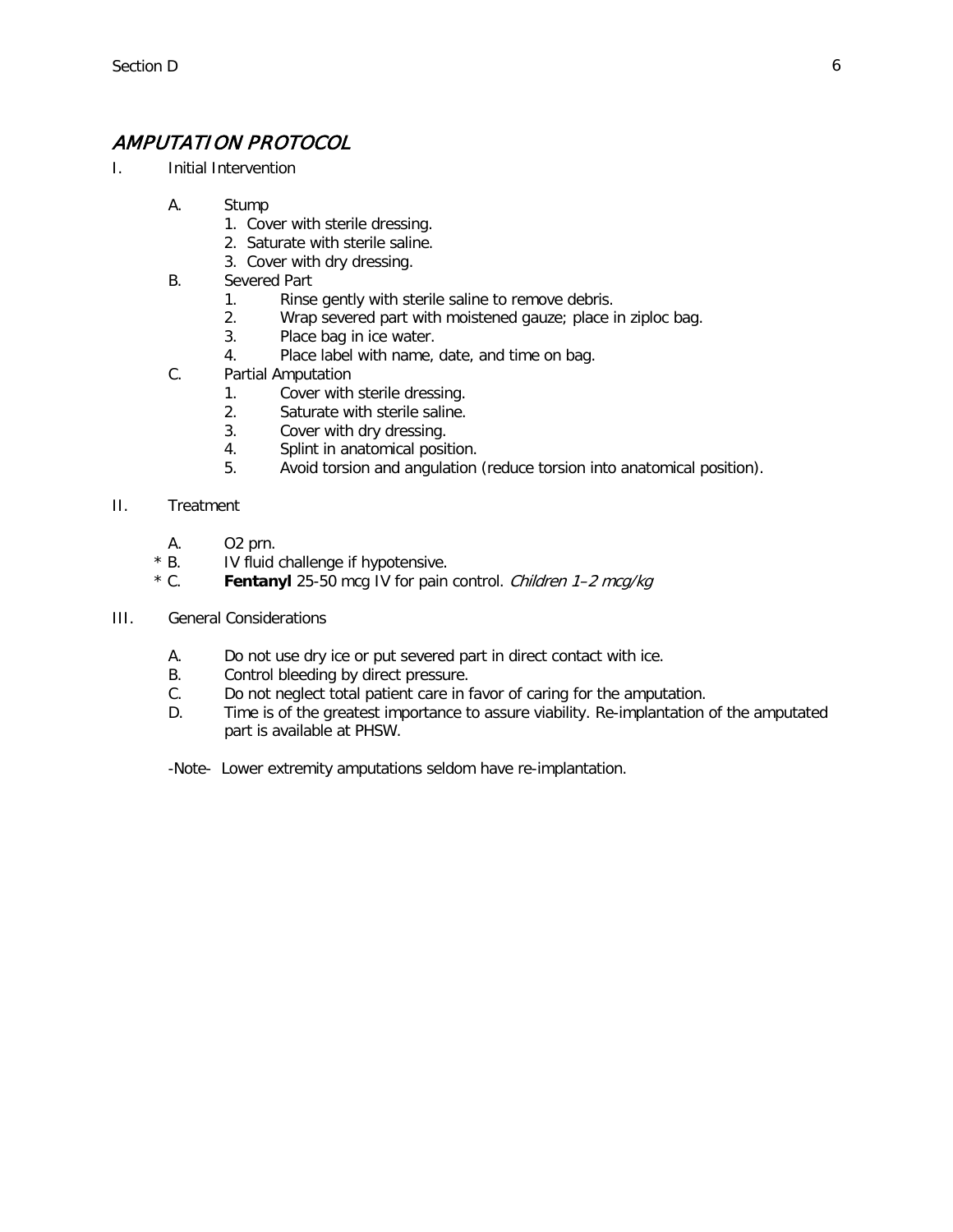# BURN PROTOCOL

- I. General Considerations
	- A. Remove patient from the source of the burn.
		- 1. Douse or remove any smoldering clothing or bedding and any restricting jewelry, especially rings.
		- 2. If acid or chemical burns, remove clothing and brush off dry chemicals; flush with large amounts of water.
- II. Initial Intervention
	- A. Evaluate and assist ventilation; high flow O2 if potential exposure to carbon monoxide or if dyspnea present.
		- 1. Observe for signs of upper airway obstruction.
	- B. CPR, if necessary.
	- C. Treat for shock, control hemorrhage and splint any fractures per protocol prn.
- III. Treatment for Burns:
	- A. Thermal Burns/Chemical Burns
		- 1. Cover with clean dressing or sheet.
		- 2. Do not use ointment, creams, sprays or anything else on burned skin.
		- 3. Do not use ice. Conserve warmth with sheets or blankets.
		- 4. Elevate the burned extremities.
	- B. Electrical Burns:
		- 1. Always worse than they appear due to the deep injury.
		- 2. Monitor carefully for dysrhythmias.
		- 3. Protect C-spine.
		- 4. Seizure precautions.
- IV. Treatment During Transport
	- \* A. IV TKO Balanced salt solution.
		- B. Oxygen  $* 1$ .
			- Consider endotracheal intubation if necessary to maintain open airway.
		- C. If carbon monoxide or cyanide poisoning, refer to specific protocol and treat accordingly.
	- \* D. **Fentanyl** 25-50 mcg IV for pain control. Children 1–2 mcg/kg.
	- E. **Nitronox** per protocol (North Country/Camas).
- V. Assessment
	- A. Describe the burn anatomically: i.e.,, "both hands and feet."
	- B. Evaluate the burn for depth and area (using rule of 9); separate into critical and noncritical burns. The following are the criteria for critical burns:
		- 1. Burns complicated by respiratory tract injuries
		- 2. Partial thickness second degree burns of more than 30% of the body surface
		- 3. Full thickness and third degree burns of more than 10% body surface
		- 4. Burns of the hands, feet, face and genitalia
		- 5. Electrical burns
		- 6. Deep acid or caustic burns
		- 7. Burns in compromised patient (diabetic, in shock, or traumatic injuries)
	- C. All critical burns should be referred to the Oregon Burn Center at Emanuel Hospital.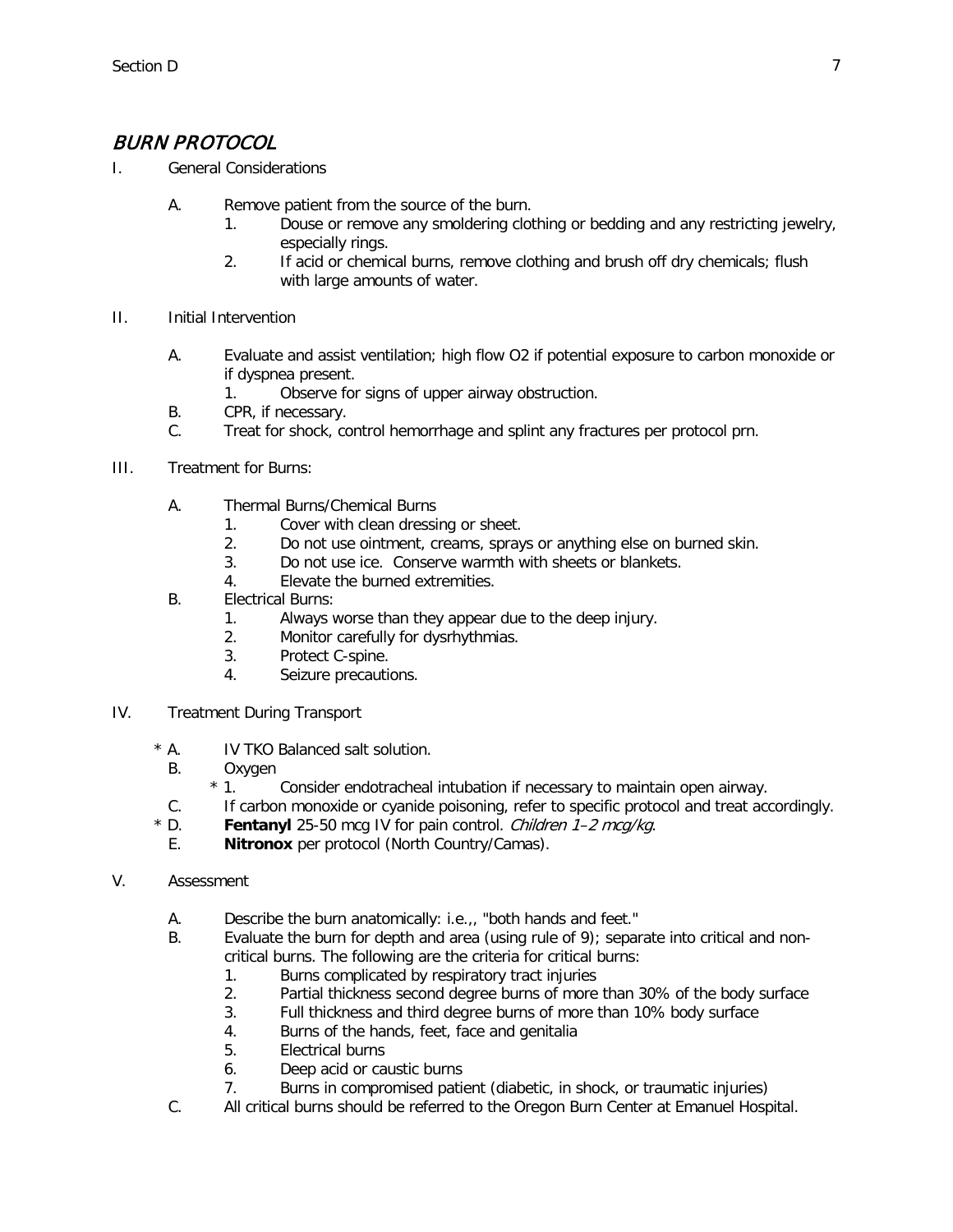# HEAD & THORACIC TRAUMA

- I. Initial Intervention:
	- A. Maintain spinal immobilization as necessary.
	- B. Clear airway; 100% O2.<br>\* C. lntubate/RSI prn
	- Intubate/RSI prn
		- 1. Maintain EtCO2 30-35 mm/Hg for head injured patient showing signs of increased intracranial pressure.

### II. SEVERE FACIAL TRAUMA AND/OR UNABLE TO ORALLY INTUBATE

- A. Life-threatening upper airway obstructions where other measures to establish an airway and ventilation have failed and endotracheal intubation is not feasible
- B. Management:<br>\*\*\* 1 Surgic
	- Surgical Cricothyroidotomy
		- a) Identify cricothyroid membrane, incise skin with a vertical incision. Place appropriately sized Trach Tube through horizontal incision in cricothyroid membrane. NOT TO BE USED IN PEDIATRIC PATIENT!
		- b) This procedure to be used only in life-threatening situations.
		- c) Complications include hemorrhage, false passage, etc.
	- \*\*\* 2. Needle Jet Cricothyroidotomy
		- a) Identify cricothyroid membrane, direct  $#10-14$  gauge over the needle catheter caudally into the trachea, attached to O2 source.
		- b) This procedure to be used only in life-threatening situations.
		- c) Complications include hemorrhage, false passage, etc. Temporizing airway maneuver. CAN BE USED IN PEDIATRIC PATIENTS!

### III. TENSION PNEUMOTHORAX:

- A. Rapidly deteriorating patient
	- 1. Tachycardia, SOB, Hyperresonance to percussion
	- 2. Late sx include: JVD, tracheal deviation, sub Q emphysema
- B. Management:<br>\*\*\* 1. Pleura
	- Pleural Decompression.
		- a) 2nd intercostal space, midclavicular line.
		- b) This procedure to be used only in life-threatening situations.
		- c) Complications include local hematomas, cellulitis, and pneumothorax.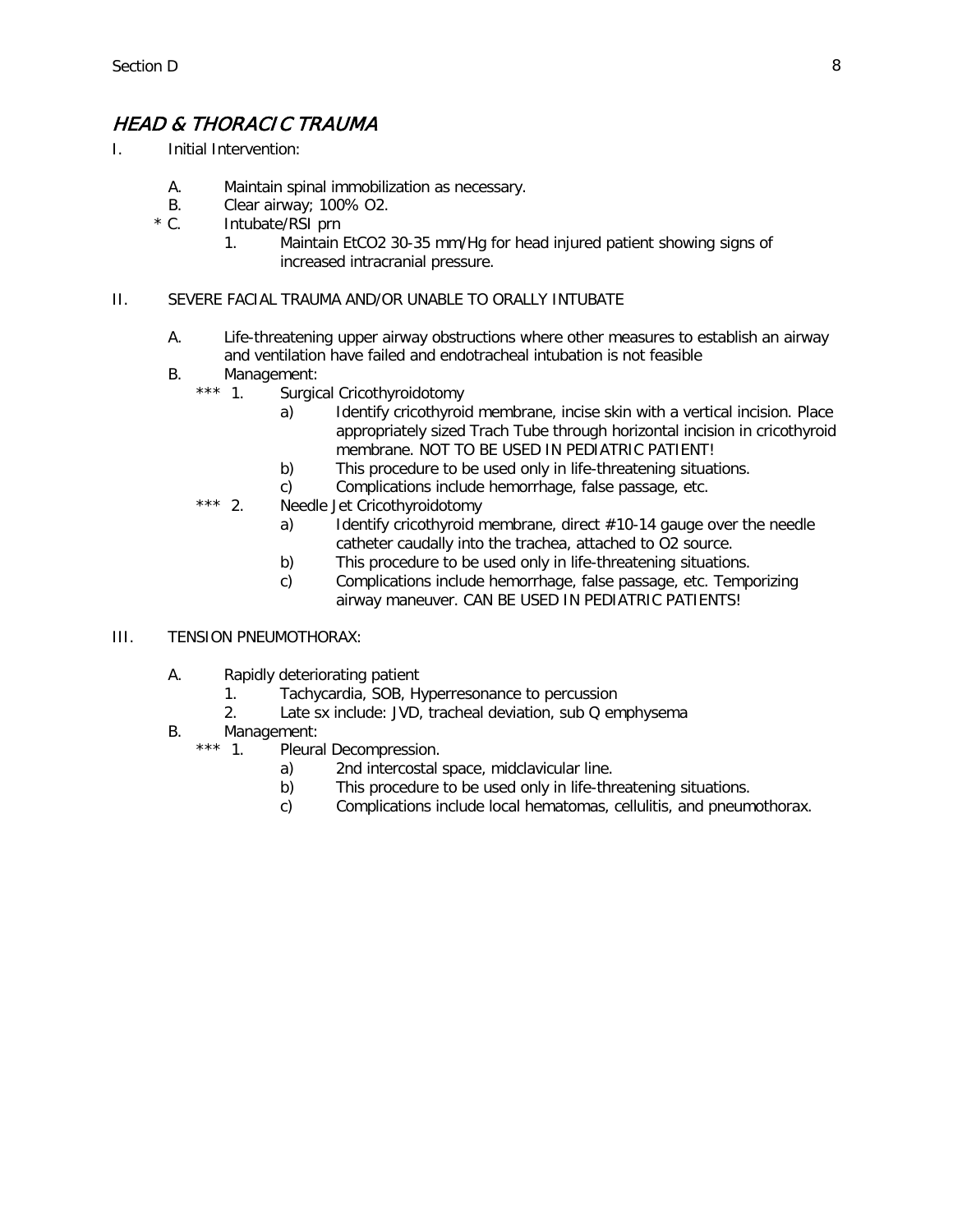# RAPID SEQUENCE INDUCTION (RSI)

- I. Indications
	- A. Need for immediate intubation assumed with failed intubation attempt
- II. Management:
	- A. 100% O2 assisted ventilations, BVM, hyperventilate patient prior to SUX if possible.
		- 1. Suction as needed.<br> **\*** 2. IV secured. Surgica
		- \* 2. IV secured. Surgical equipment available.<br>\* 3. Cardiac monitor.
		- Cardiac monitor.
	- B. Pretreatment medications:
		- \* 1. **Lidocaine** 1 mg/kg: Only for patients w/ suspected increased ICP, e.g.,, head trauma or suspected intracranial bleeding CVA with coma, Cushings triad, unequal pupils. Patients with RAD, e.g., asthma/allergic reaction.
		- \* 2. **Atropine** 0.5 mg IV Adults with pulse <100 and all pts w/ hypoxic hx and decreased O2 sat and increased CO2 All children <12 years old, 0.01 mg/kg IV;
		- \* 3. **Etomidate** 0.3 mg/kg max 20 mg (Not in pediatric with septic shock) **ALTERNATIVE** – **Ketamine** 2 mg/kg max 200 mg single dose **ALTERNATIVE** – **Versed** 5 mg Child, 0.1-0.2 mg/kg
	- \* C. **Succinylcholine** 1.5 mg/kg IV push max 200 mg single dose.
	- D. Cricoid pressure (Sellick Maneuver) until intubation successful and ET tube cuff inflated.
	- E. After fasciculations stop, ventilate patient 4-5 times with BVM.
		- \* 1. Perform endotracheal intubation.
			- 2. If difficult intubation:
				- a) Reposition, BURP technique, change rescuer
				- b) Eschmann catheter
				- c) NASCAR technique
				- d) King Vision Laryngoscope
	- \* F. If relaxation inadequate in 60-120 seconds, repeat dosage of Succinylcholine. Reattempt intubation.
		- G. If intubation repeatedly unsuccessful, ventilate with BVM until spontaneous respirations return (6-10 minutes).
			- \* 1. Insert IGEL rescue airway.<br>\*\*\* 2. Perform cricothyroidotomy
				- Perform cricothyroidotomy if unable to ventilate patient.<br>\*\*\* a) Needleiet if patient less than 12
					- Needlejet if patient less than 12
	- \* H. Treat bradycardia per protocol with **Atropine** IV. Pre-treat with Atropine (as above) in hypoxic patient (↑CO2 and ↓O2 sat). Temporarily halt intubation, hyperventilate with BVM and 100% O2.
	- I. Upon successful intubation, confirm ET tube placement by CAPNOGRAPHY and secure. Release cricoid pressure, ventilate with BVM and 100% O2, maintain EtCO2 35- 45mm/Hg.
		- 1. If no EtCO2 reading or deteriorating waveform, pull tube and reattempt intubation.
	- J. Document GCS/neuro prior to SUX.
	- K. Once intubated, normal ventilation rates should be maintained. Administer 100% O2 via Bag-valve-ET at ~12 per minute (assist peds at normal ventilation rates per age). For the patient with closed head injury maintain BP of 90 systolic and EtCO2 30-35 mm/Hg.
		- \* 1. Consider **Versed** 5-10 mg IV/IO prn for post-intubation sedation Child, 0.1-0.2 mg/kg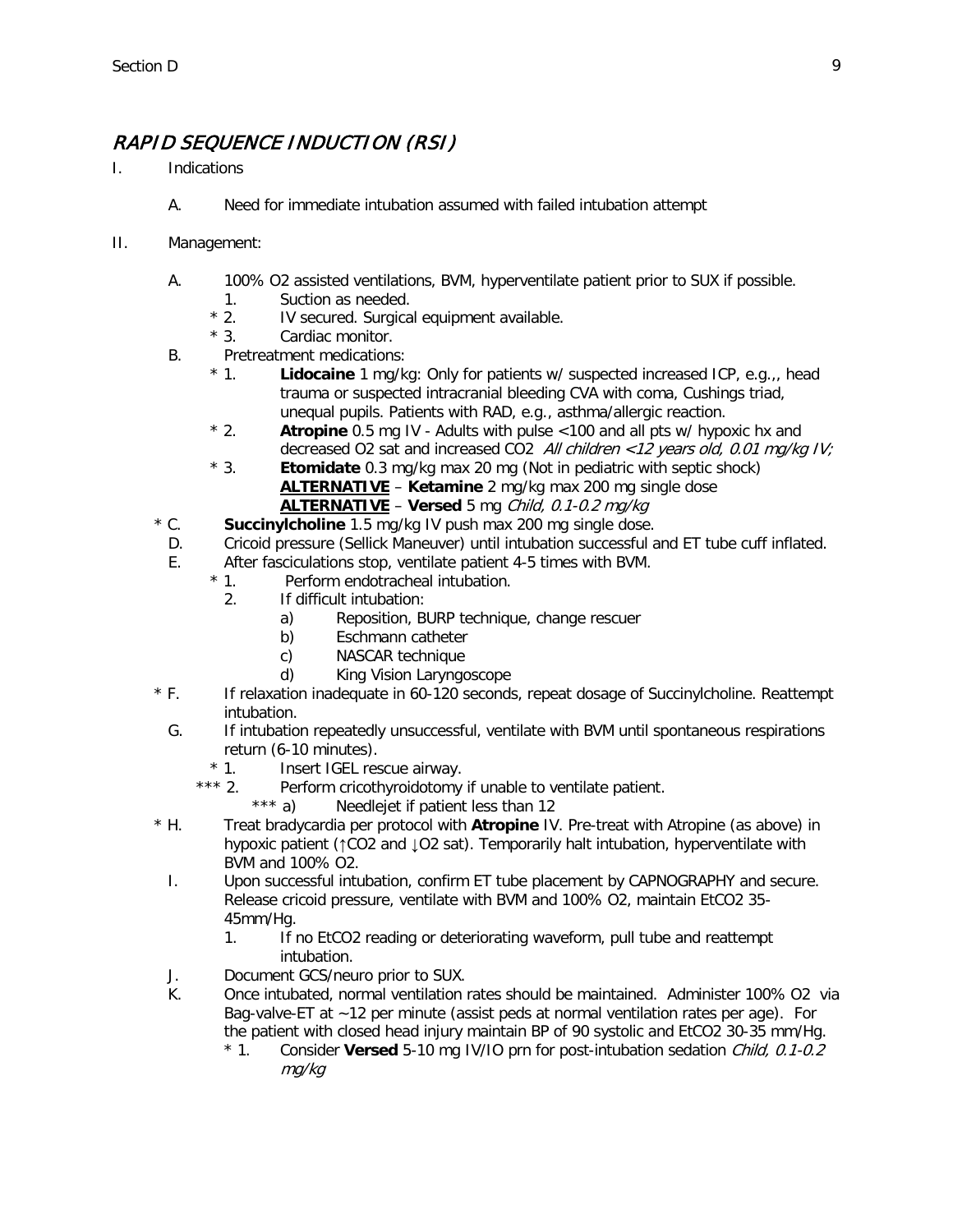# NEED FOR LONG TERM PARALYTIC:

- I. Identified need for long-term paralytic after successful intubation:
	- A. Need for long term paralytic defined:
		- 1. Patient successfully intubated (confirmed by capnography) and beginning to arouse and or become combative
		- 2. Risk of losing patent airway exists
		- 3. Extended transport time
- II. Procedure
	- \* A. **Vecuronium** (Norcuron) 0.1 mg/kg IV bolus.
	- \* B. Sedation with **Versed** 5-10 mg prn.
	- C. Follow above recommendations for ventilations. Notify receiving physician of long acting paralytic use.
	- D. Other Considerations:
		- 1. Duration of action 25-40 minutes.
		- 2. Prolonged excretion in renal or hepatic failure patients.
		- 3. Like SUX, has no effect on consciousness or pain threshold.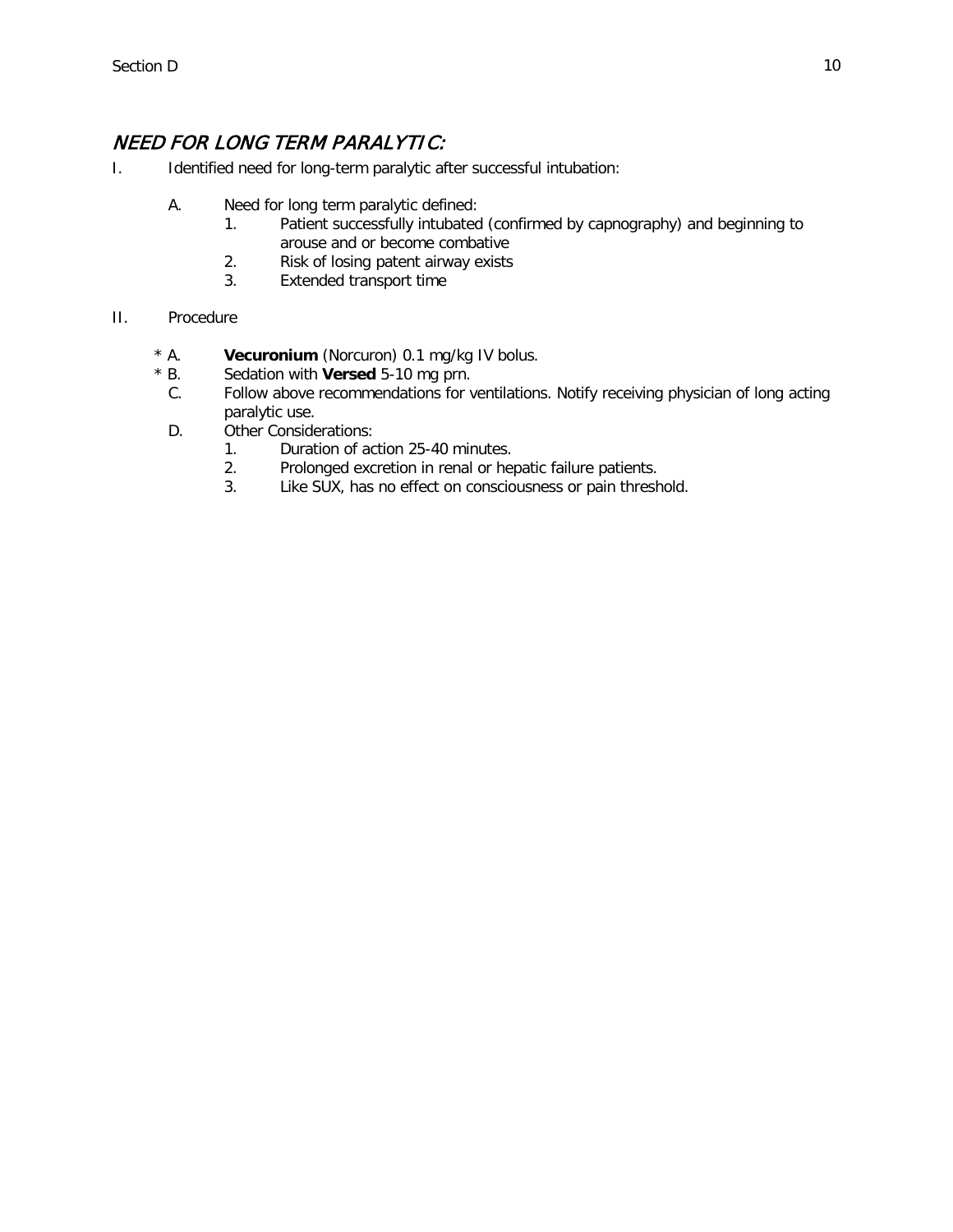# SPINAL IMMOBILIZATION ALGORITHM

- I. Appropriate Patients for LBB Immobilization:
	- A. Blunt trauma with ALOC
	- B. Spinal pain/tenderness
	- C. Neurologic complaint
	- D. Anatomic spinal deformity
	- E. High energy MOI with any of the following:
		- 1. Intoxication
		- 2. Inability to communicate
		- 3. Distracting injury
- II. Consider Mechanism of Injury: Fall, MVC, struck with object, ped struck, assault, bicycle accident, industrial, diving/drowning, H2O accident (i.e., boating), etc.

## A**. Patient Mentation:**

- 1. Decreased Level of Consciousness?
- 2. ETOH/Drug Ingestion?
- 3. Loss of Consciousness Involved?

## B. **Subjective Assessment:**

- 1. Cervical, Thoracic, Lumbar Spinal Pain?
- 2. Numbness/Tingling/Burning/Weakness?

## C. **Objective Assessment:**

- 1. Cervical, Thoracic or Lumbar Deformity or Tenderness?
- 2. Other Severe/Distracting Injury?
- 3. Pain w/ Cervical Range of Motion?

### IF **YES TO ANY, IMMOBILIZE**. IF NO TO ALL, MAY TREAT/TRANSPORT WITHOUT SPINAL IMMOBILIZATION

- III. Consider Spinal Precautions with C-collar and Immobilization to the Gurney
	- A. Pt. ambulatory at scene
	- B. Pt. requiring long transport, i.e., interfacility
	- C. Pt. where LBB not otherwise indicated

#### **MINIMIZING MOVEMENT AND ATTENTION TO SPINAL PRECAUTIONS IS STILL PARAMOUNT!**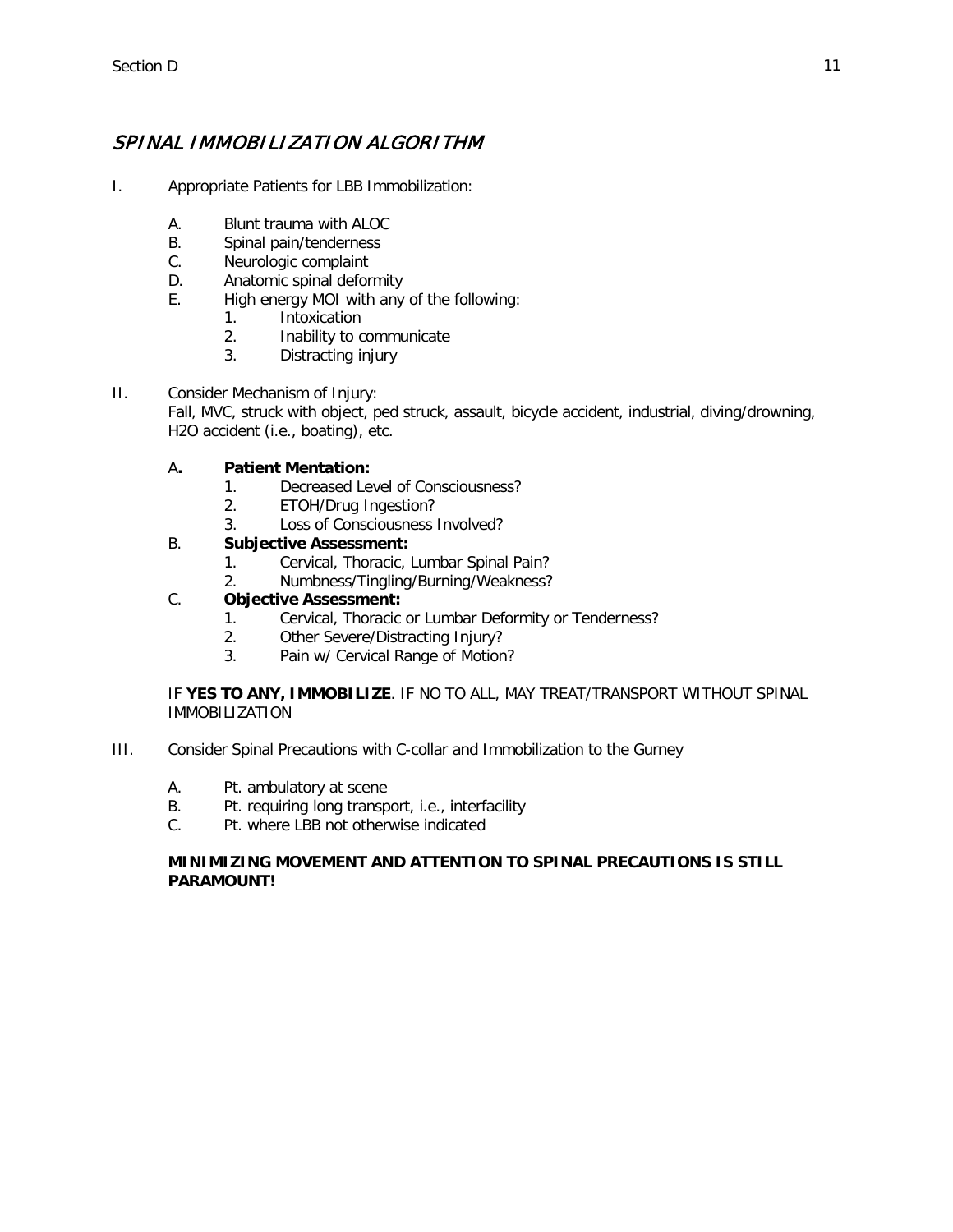# **SECTION E OB/GYN/CHILDBIRTH**

# <span id="page-79-0"></span>OB/ GYN/ CHILDBIRTH

- I. General Considerations
	- A. Most deliveries proceed without complications.
		- 1. Most pregnancies in labor may be transported with minimal of ALS care.
		- 2. Transport most pregnant females in the position of comfort.
	- B. If possible, transport unconscious or traumatized third-trimester pregnant females in left lateral decubitus (protect spine).
		- 1. Treat hypotension in the pregnant female aggressively.
	- C. Following emergency delivery, the baby has primary consideration.

## EMERGENCY DELIVERY

- I. If delivery appears imminent, proceed at scene:
	- A. Initial Intervention
		- 1. O2 high flow.
		- 2. Place mother supine.
		- \* 3. Start large bore IV with balanced salt solution (time permitting).
	- B. Delivery
		- 1. Apply gentle counterpressure to baby's head as it delivers.
		- 2. Assist delivery of shoulders and rest of body.
		- 3. After delivery, allow at least one minute before cutting cord. Clamp cord using two clamps 6-8 inches from baby's body; cut cord between clamps.
			- a. In baby requiring resuscitation these efforts take precedence over cord clamping.
		- 4. CHECK BLOOD GLUCOSE LEVEL OF INFANT (normal range 60-120 mg/dL).
	- C. Postpartum
		- 1. Give newborn primary attention; keep warm, clear airway.
			- a. Suction only if breathing obstruction or need for PPV; includes nonvigorous babies with meconium staining.
		- 2. Let placenta deliver normally; do not pull on cord.
		- 3. Place delivered placenta in plastic bag for transport.
		- 4. After delivery of placenta, massage uterus firmly.
		- 5. Examine perineum for tears, apply direct pressure with gauze pad to any bleeding tears. Do not pack vagina.
		- 6. Estimate blood loss. Treat for hypovolemia as needed. Transport.
- II. Breech Presentation
	- A. Transport without delay.
		- 1. High flow O2 to mother.
		- 2. Place mother supine or in Trendelenburg.
	- B. If delivery occurs during transport:
		- 1. Allow mother to push do not pull the baby gently extract.
		- 2. Support delivered body and extremities on your hand and arm.
		- 3. If head not delivered, place gloved hand in vagina to form a "V" around baby's mouth and nose should it begin to breathe.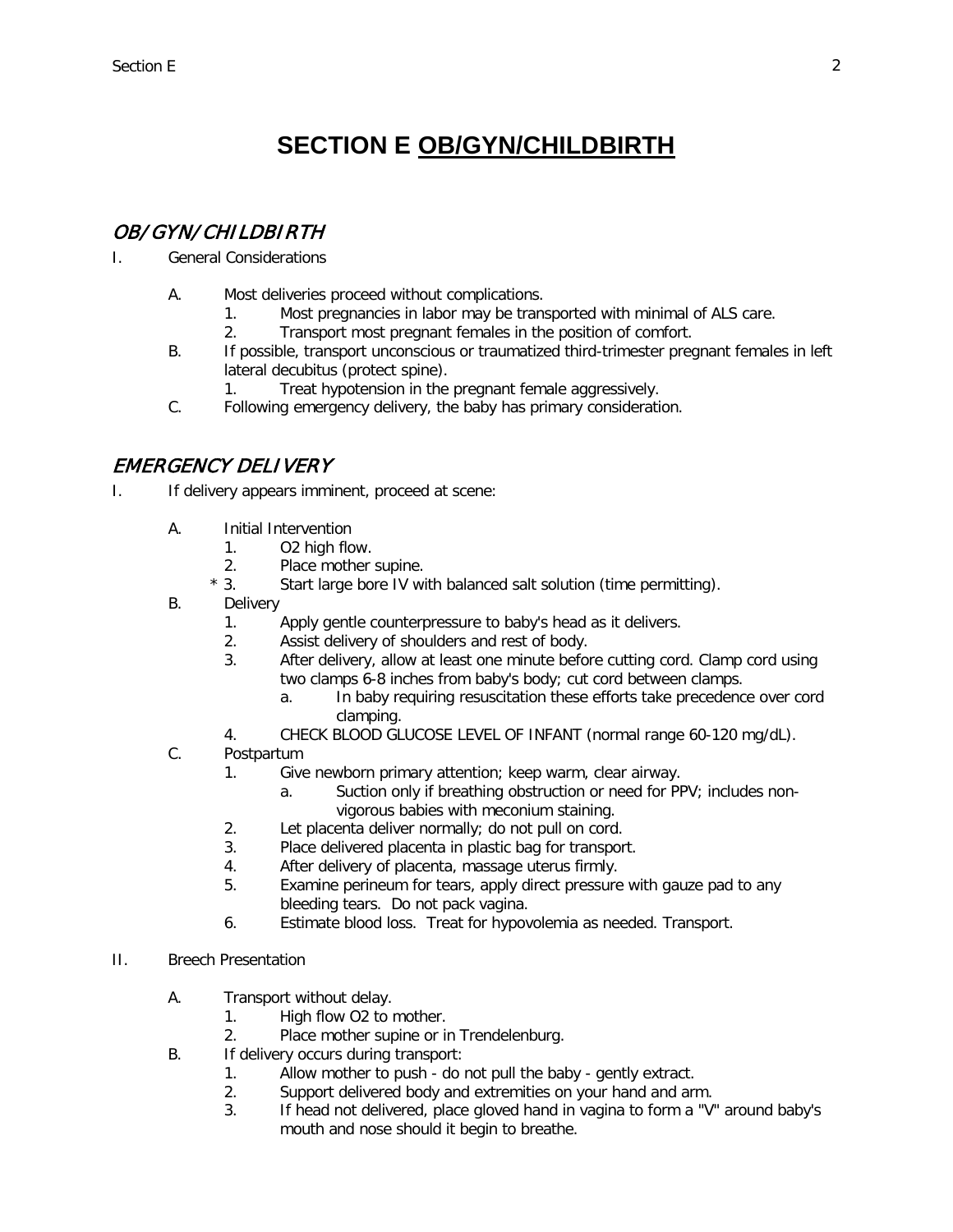- II. Breech Presentation (cont.)
	- 4. If familiar with Mauriceau Maneuver:
		- a) Fingers of one hand inserted into infant's mouth or over mandible; fingers of other hand curved over shoulders.
		- b) Assistant exerts suprapubic pressure on head.

## III. Prolapsed Cord

- A. Frequent vital signs.
- B. Treatment
	- 1. High flow O2 to mother.
	- 2. Place mother in knee-chest position or extreme Trendelenburg.
	- 3. Insert gloved hand into vagina and gently lift head/body off of cord.
	- 4. Observe cord for pulsations and continue until relieved by hospital staff.
- C. Rapid transport.
- IV. Cord Wrapped Around Neck
	- A. Gently attempt to loosen cord.
		- 1. With two fingers behind baby's neck, try to slip cord forward, over baby's upper (anterior) shoulder and head. If unsuccessful, attempt to slip under lower shoulder and over head.
		- 2. If unsuccessful, clamp cord with two clamps, cut between clamps, and carefully unwrap cord from around neck.
	- B. Assist delivery.
- V. Placental Previa/Abruptio Placenta
	- A. Frequent vital signs.
	- B. Treatment
		- 1. High flow O2.
		- \* 2. IV balanced salt solution If hypovolemic, fluid challenge.
	- C. Transport; contact delivery room en route.
- VI. Postpartum Hemorrhage
	- A. Causes:
		- 1. Early usually due to uterine atony or tears of the cervix
		- 2. Late (7 10 days) retained placental parts
	- B. Treatment
		- 1. High flow O2.
		- \* 2. IV large bore, one or more, with balanced salt solution. Fluid challenge if hypovolemic.
	- C. External uterine massage (elevate and firm pressure).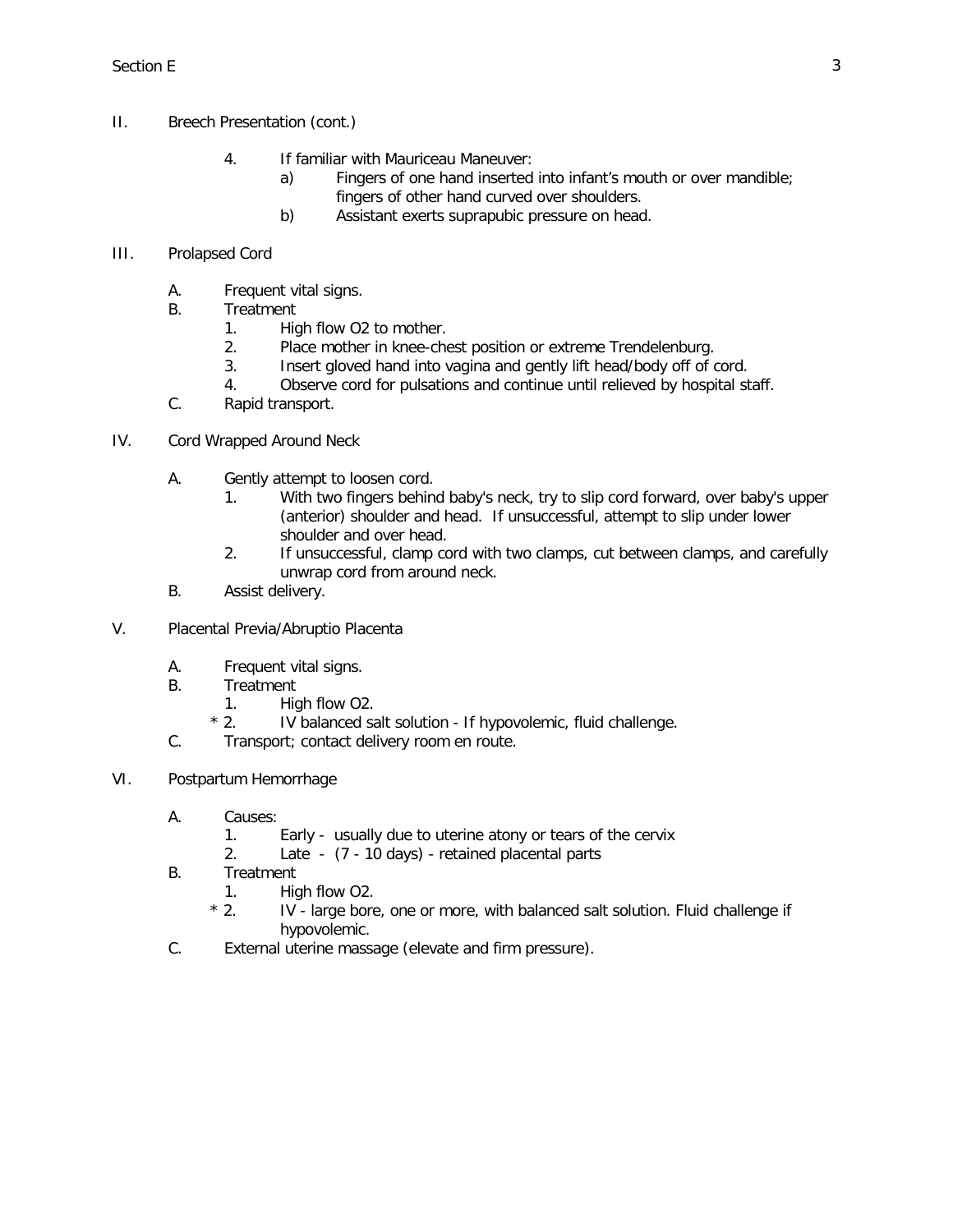# TOXEMIA OF PREGNANCY

- I. Symptoms/Signs
	- A. Mild Pre-Eclampsia:
		- 1. Hypertension (moderate)
		- 2. Edema
		- 3. Weight gain
	- B. Moderate to Severe Pre-Eclampsia (any one of the following):
		- 1. Hypertension >160 systolic or >110 diastolic
			- 2. Headache
			- 3. Cerebral disturbances (changes in behavior)
			- 4. Visual disturbances (flashes of light)
		- 5. Epigastric pain
		- 6. Dyspnea
		- 7. Cyanosis
	- C. Eclampsia [Toxemia] (any one of the above plus):
		- 1. Seizure or Post-ictal

### II. Treatment

- A. Frequent vital signs.
- B. High flow O2.
- \* C. IV TKO.
- \* D. Cardiac monitor.
	- E. Seizure precautions.<br>  $* 1.$  If patient sei
		- If patient seizing, give **Versed** 2.5-10 mg IV/IM .
		- \* 2. **Magnesium Sulfate** 2 gm IV slow (5-10 min.).
	- F. Rapid transport calm and reassure patient en route.

## SPONTANEOUS ABORTION

- I. Treatment
	- A. Frequent vitals. Establish last menstrual period.
	- B. If hypotensive:
		- 1. High flow O2.<br>
		\* 2. Cardiac monite
		- Cardiac monitor.
		- \* 3. IV large bore with balanced salt solution per protocol.
	- C. Apply loose perineal pad. Collect any tissue passed and bring to the hospital.
	- D. Transport.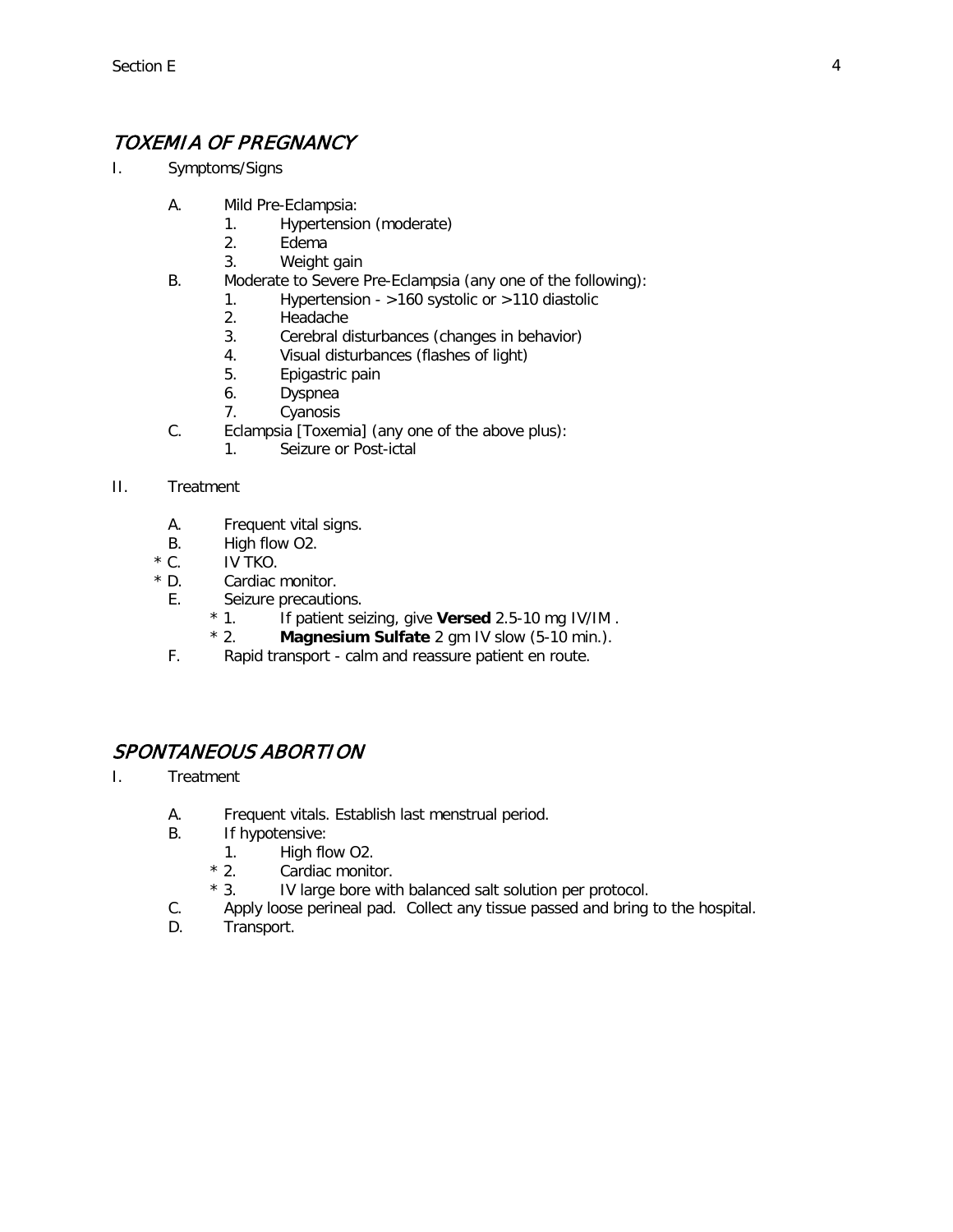# **SECTION F PEDIATRICS**

# PEDIATRICS AT A GLANCE

- I. Pediatrics Defined
	- A. Pediatric Patients: Individuals who have not reached their 15th birthday or who appear not to have reached their 15th birthday
	- B. Newborn Patients: Birth to hospital discharge
	- C. Most pediatric medical emergencies (not trauma) are respiratory emergencies.
		- 1. Most pediatric respiratory emergencies can be managed with oxygen, suction, proper patient positioning, and occasionally with PPV with bag and mask.

### II. Medication Considerations

A. Administration of medication to the pediatric patient is usually determined by weight. Dosages of a specific medication should never exceed the maximum identified adult dose.

## \* B. **Pediatric Fluid Challenge:**

1. 20 cc/kg Balanced salt solution rapidly IV. May repeat initial dose x 2, as needed. TKO fluid -- balanced salt solution preferred.

# MANAGEMENT OF THE SEVERELY ILL OR INJURED CHILD

- I. Initial Intervention
	- A. Establish responsiveness.
		- 1. Assess airway; open airway, as needed, avoiding hyperextension.
		- 2. Protect cervical spine.
		- 3. Ventilate, as needed.<br>  $* 4.$  Endotracheal tube, as
		- Endotracheal tube, as needed.
	- B. Assess pulse.
		- 1. CPR, as indicated; follow cardiac arrest protocols.
		- 2. Assess hemorrhage; control, if present.
	- C. Assess pulse rate, respirations, BP.
		- 1. Treat shock, as per protocol.
- II. Secondary Intervention And Treatment
	- A. Head-to-toe exam, as indicated.
		- 1. Brief history, including age, weight, general health, history of present illness, medications, fever, trauma.
	- B. Treatment:
		- \* 1. Establish cardiac monitor for shock, coma, irregular pulse, etc.
		- 2. O2 by face mask (6L), unless this causes agitation.
		- \* 3. If condition warrants IV fluids or IV medications, establish an IV with microdrip tubing and soluset.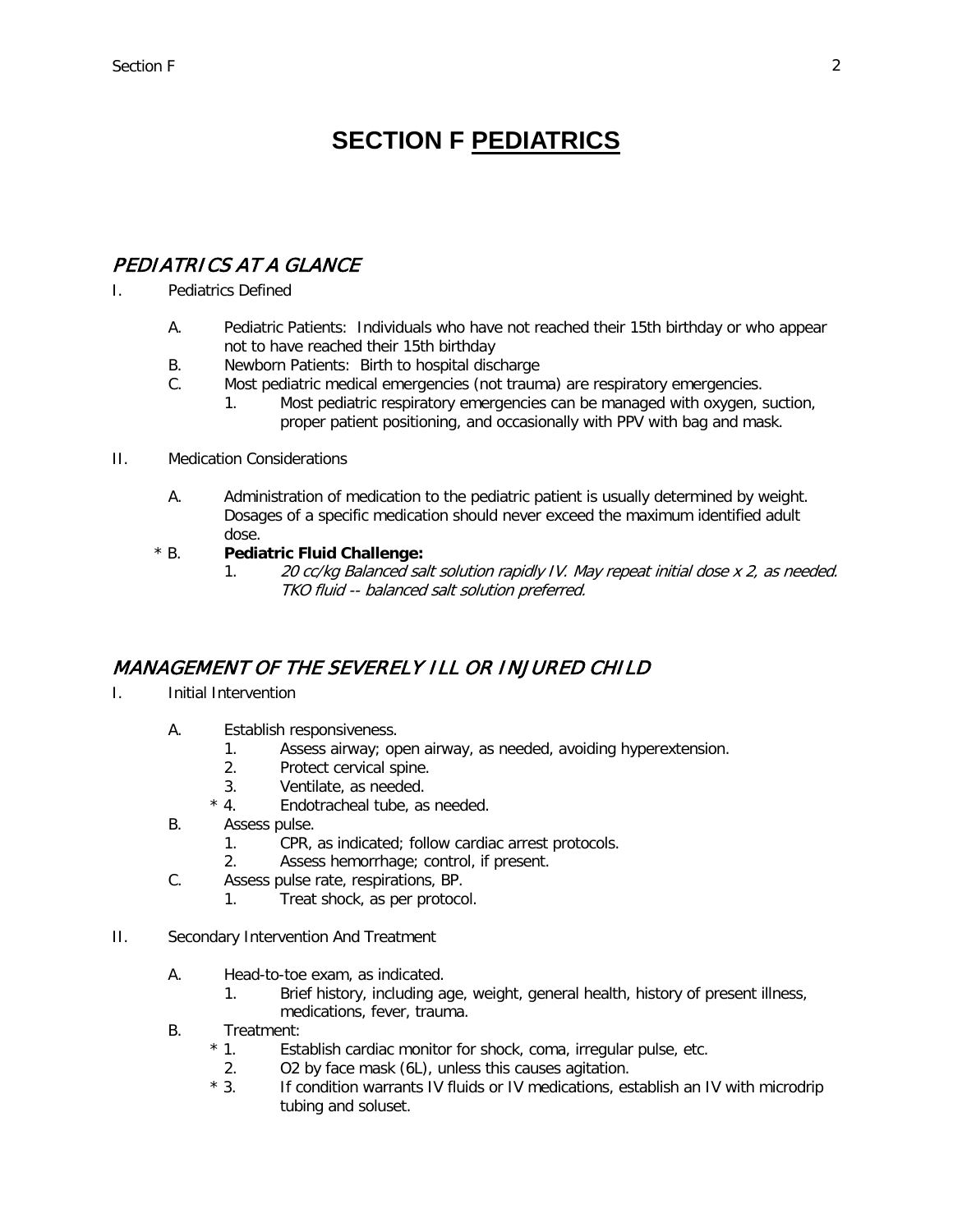- III. Pediatric Trauma
	- A. Medical Control may divert certain categories of pediatric trauma entries to Level I facilities in Portland. Early contact with the Medical Control Physician is mandated to determine appropriate destination.
		- 1. Immediate Life Threats, i.e., physiologic/anatomic criteria:
			- a) Uncontrolled airway, hemorrhage, shock. PHSW as destination for stabilization.
		- 2. Non-immediate Life Threats, i.e., Trauma Alert:
			- b) A majority of these patients may be diverted to Emanuel or OHSU for specialty pediatric care and management.

# PEDIATRIC APNEA AND CYANOSIS

- I. Initial Intervention
	- A. Assess for seizure activity; treat per protocol.
	- B. Protect airway against vomiting and aspiration.
	- C. O2 100% by mask, if cyanosis or apnea; ventilate with bag.<br>\* D. Intubate. as indicated. 100% O2. ventilate with bag.
	- \* D. Intubate, as indicated, 100% O2, ventilate with bag.<br>\* E. IV balanced salt solution TKO, if IV medications warr
	- IV balanced salt solution TKO, if IV medications warranted (or IO).
	- F. Transport.

-Note- Transport any child with history of apnea or cyanosis to hospital for evaluation.

## NEWBORN RESUSCITATION

- I. General Considerations
	- A. Prevent heat loss from the infant.
		- 1. Quickly dry infant, remove wet linens from contact with the infant.
		- 2. Maintain warm environment, place in mother's arms if condition warrants.
- II. Initial Intervention:
	- A. Sniffing position usually opens airway.
		- 1. Bulb suction nose and mouth.
			- 2. If meconium is present, suction with meconium aspirator, as needed in nonvigorous baby.
			- 3. Marked meconium staining in non-vigorous baby:
				- \* a) Visualize cords, suction with meconium aspirator or  $\#10$  catheter.<br>\* b) Intubate and suction trachea with ET tube as suction tube.
					- Intubate and suction trachea with ET tube as suction tube.
				- \* c) Reintubate and attempt ventilations. Suction as needed.
	- B. Breathing Control:
		- 1. Stimulate respirations by gently flicking heels, rubbing spine.
		- 2. Face mask with 6L O2.
		- 3. Positive pressure ventilation for:
			- a) Apnea or gasping respirations APGAR score 5 or less.
			- b) Assess APGAR at 1 and 5 minutes after birth.
		- \* 4. Intubation for persistent apnea or APGAR less than 5 after 10 minutes.
	- C. Clamp and cut cord 6-8 inches from baby. Transport delivered placenta to hospital.<br>\*\*\* 1 May use umbilical vein for IV access prn (MPD Certification Required).
		- May use umbilical vein for IV access prn (MPD Certification Required).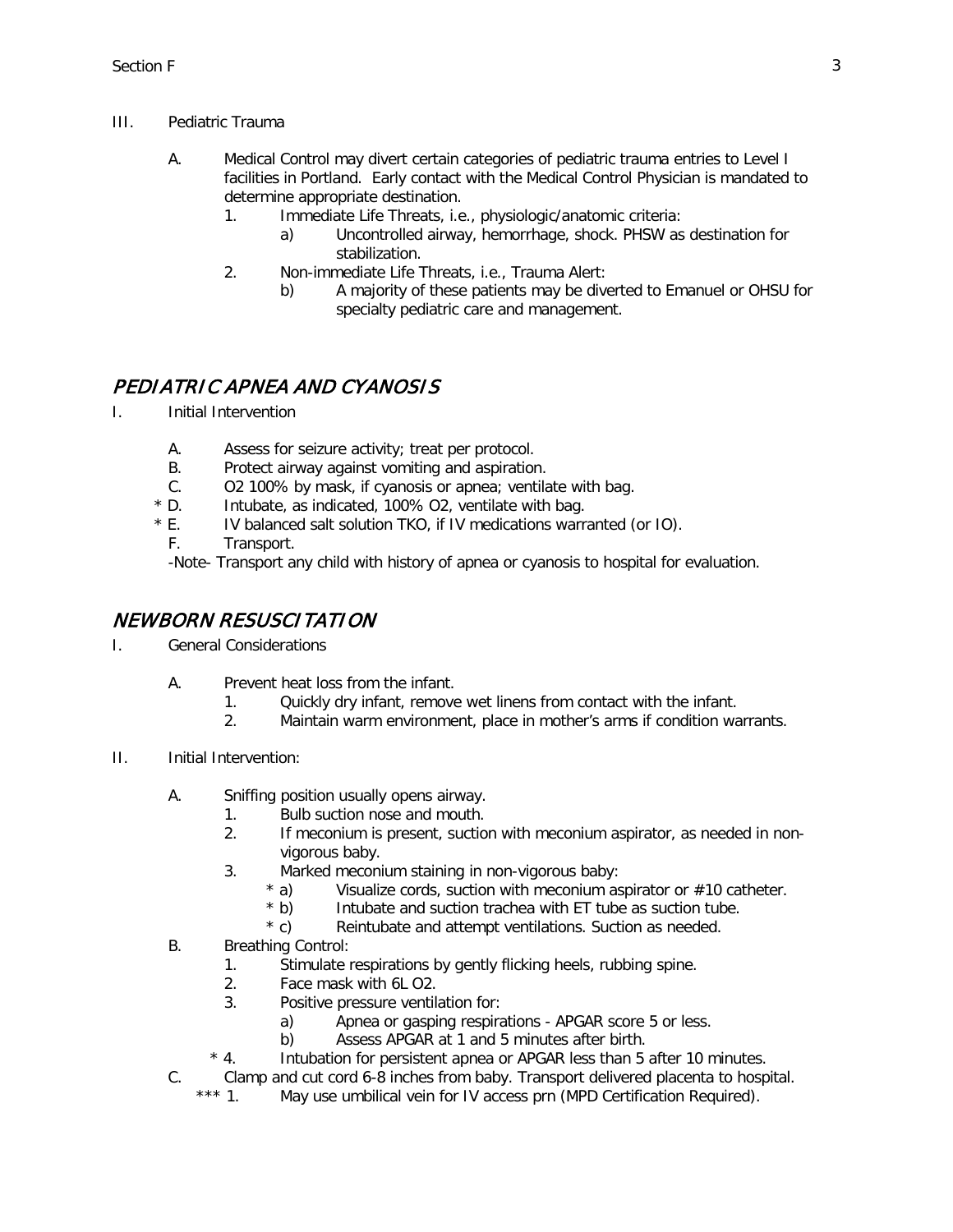#### III. Further Treatment

- A. Persistent bradycardia (rate < 80) or asystole despite PPV
	- \* 1. **Epinephrine** 0.01 mg/kg (1:10,000), IV, IO, or ET tube.
- B. Respiratory depression due to maternal narcotics despite adequate O2 and PPV
	- \* 1. **Narcan** 0.1 mg/kg, ET tube, IM, IO, IV.
- C. Neonatal fluid resuscitation: 10 ml/kg balanced salt solution.

## APGAR SCORING

| <b>SCORE</b>                         |                  |                                       |                        |
|--------------------------------------|------------------|---------------------------------------|------------------------|
| <b>HEART RATE</b>                    | ABSENT           | < 100                                 | >100                   |
| <b>RESP. EFFORT</b>                  | ABSENT           | SLOW, IRREGULAR                       | GOOD, CRYING           |
| <b>MUSCLE TONE</b>                   | LIMP             | SOME FLEXION OF<br><b>EXTREMITIES</b> | <b>ACTIVE MOTION</b>   |
| <b>REFLEX</b><br><b>IRRITABILITY</b> | NO RESPONSE      | <b>GRIMACE</b>                        | COUGHS, SNEEZES        |
| <b>COLOR</b>                         | <b>BLUE/PALE</b> | <b>EXTREMITIES BLUE</b>               | <b>COMPLETELY PINK</b> |

## CROUP AND EPIGLOTTITIS

- I. Initial Interventions
	- A. Calm patient. Sitting position preferable, parent's lap best, if possible.
	- B. Assess rate and quality of respirations; note retractions.<br>1. Do not attempt to visualize pharynx.
		- Do not attempt to visualize pharynx.

#### II. Treatment

- A. NS nebulized by Med Neb and mask for mild stridor.
- B. For cyanosis and severe stridor:
	- 1. O2 high flow, humidified.
	- \* 2. **Racemic epinephrine**
		- a) If child 20-40 kg 0.5 cc in 5 cc NS by MedNeb and mask
		- b) If child  $\langle 20 \text{ kg } 0.25 \text{ cc }$  in 5 cc NS by MedNeb and mask

-Note- Do not attempt intubation.

- C. For respiratory arrest or cyanosis with loss of consciousness:
	- 1. Supine position.
	- 2. Proper neck position and attempt positive pressure ventilation.
	- \* 3. If unable to ventilate, may attempt intubation.
	- \*\*\* 4. If unsuccessful, needle cricothyroidotomy with 14 gauge needle/catheter.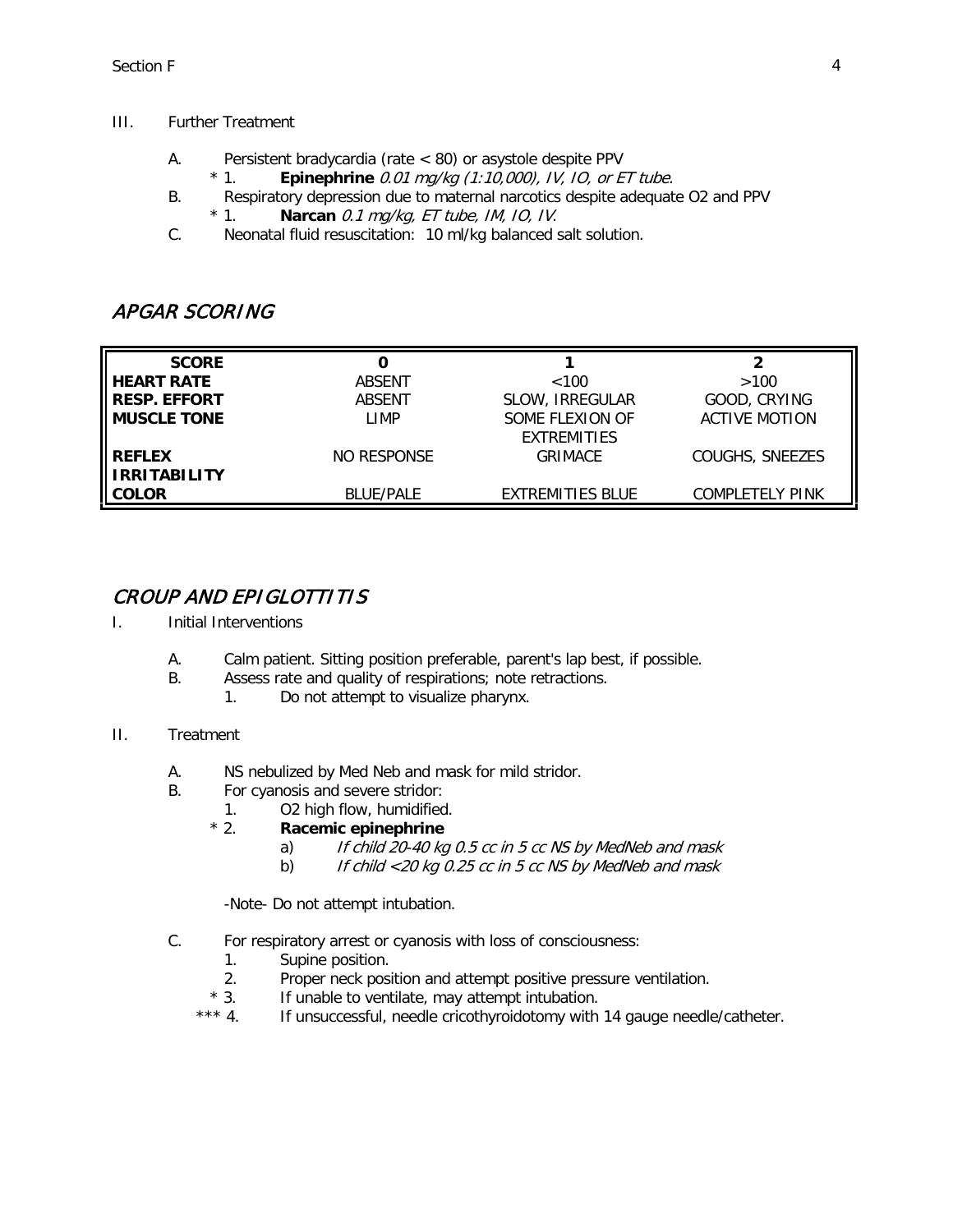# FEVER

- I. Initial Intervention
	- A. Oral or rectal temperature greater than  $38^{\circ}$  C (100 $^{\circ}$  F):
		- 1. Remove heavy or swaddling clothes, keep lightly dressed.
		- 2. If no other problems than fever identifiable, no therapy required at scene.
	- B. If other problem (seizure, coma, etc.), follow indicated protocol.
		- 1. If child appears toxic, do not delay transport.
- II. Treatment
	- A. Fever associated with seizure.
		- 1. High flow O2 by mask.
		- 2. If fever above  $103^\circ$ , initiate cooling by removing clothing.
		- \* 3. **Tylenol (acetaminophen)** rectal suppository; 20 mg/kg
	- B. Status epilepticus
		- \* 1. IV balanced salt solution TKO.<br>\* 2. **Versed** 0.1-0.2 ma/ka: aive si
		- Versed 0.1-0.2 mg/kg; give slowly IV/IM over 1-2 minutes and be prepared to manage ventilations. May repeat prn.

# SUDDEN INFANT DEATH SYNDROME

- I. General Considerations
	- A. Infants usually less than six (6) months of age.
		- 1. Sudden, without apparent cause, during sleep.
		- 2. It may be impossible to differentiate SIDS from suspected child abuse.
- II. Interventions
	- A. CPR unless there are obvious signs of death (rigor, lividity, etc.).
		- 1. Follow protocol for cardiac arrest.<br>2. Resuscitation may be terminated of
		- Resuscitation may be terminated only by order of base station physician or family physician at the scene.
	- B. Support the parents. Avoid questions or comments suggesting blame.
	- C. Observe carefully and note:
		- 1. Location and position of child
		- 2. Objects immediately surrounding the child
		- 3. Behavior of all adults present
		- 4. The explanations provided
		- 5. Vomitus in mouth or foreign body present
	- D. Report all observations to Medical Control or to county coroner.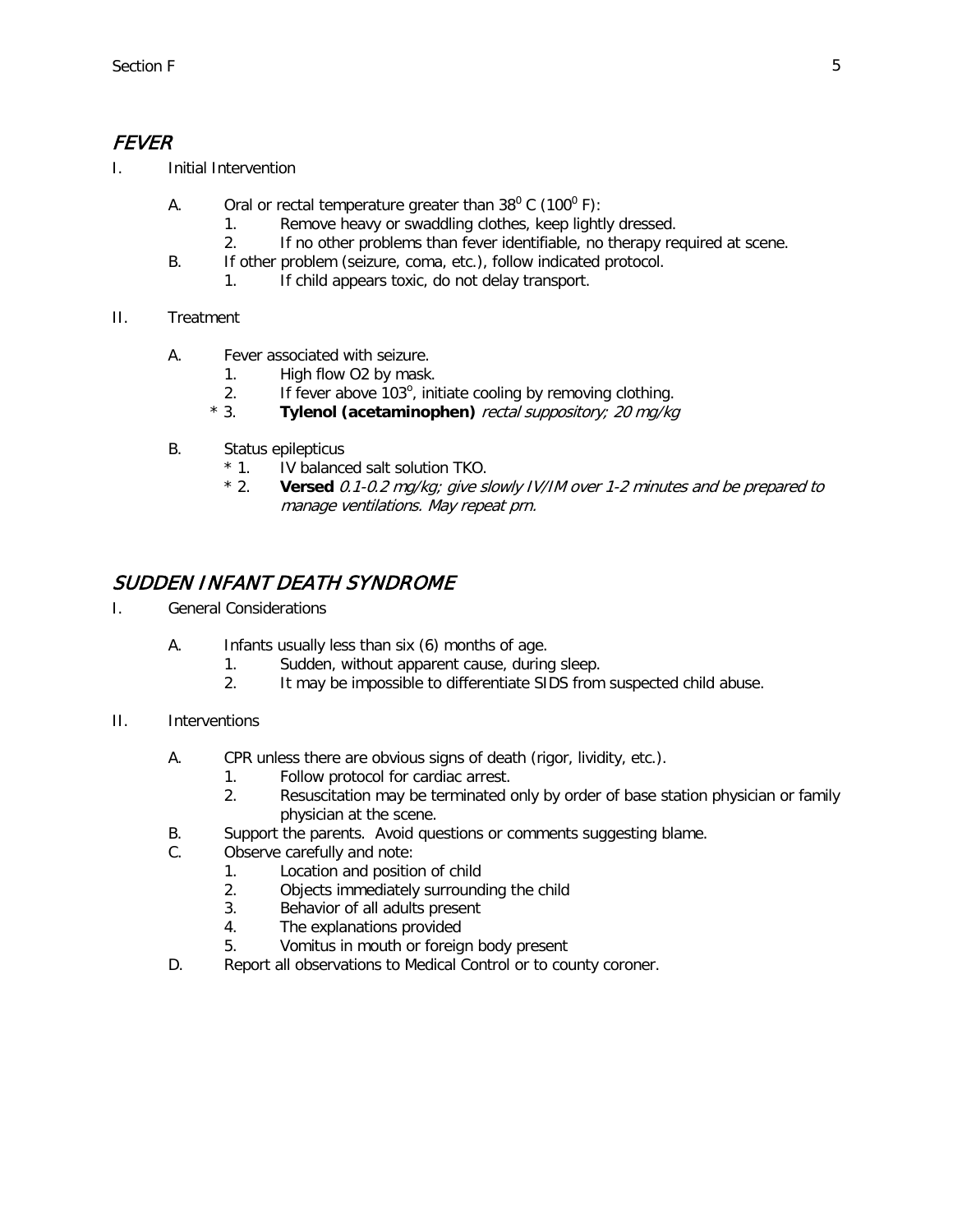# CHILD ABUSE

- I. General Considerations
	- A. Be alert to findings suspicious of child abuse:
		- 1. Explanations of mechanisms of injury conflicting with actual injury
		- 2. Suspicious injuries, e.g.,, cigarette burns, multiple bruises of varied age, belt marks, etc
		- 3. Child with history of repeated injuries
		- 4. Blame placed upon others
		- 5. Procrastination by caretaker(s) in seeking aid.
		- 6. Sexual abuse may accompany physical abuse, or may be present without signs of apparent physical abuse.
	- B. Treat any injuries per protocols.
		- 1. Transport without delay for critical cases.
	- C. Document as carefully as possible caretaker's descriptions of the event(s):
		- 1. Note the environment carefully including temperature.
		- 2. Note the reaction of all adults (include all caretakers) .
		- 3. Note clothing, stains, conditions, bring clothing in with patient.
		- 4. Encourage the caretaker(s) to allow transport of the child to the hospital for medical evaluation and/or treatment.
		- 5. Should caretaker(s) not allow transport, notify Law Enforcement.
	- D. Support and reassure the child:
		- 1. Be non-judgmental; be supportive to family concerns.

# CONSIDERATIONS FOR CHILD/ INFANT DEATH SCENES

- I. General Considerations
	- A. In addition to noting the Suspicions For Child Abuse:
		- 1. Notify appropriate agencies if not already on-scene including law enforcement and the Medical Examiner.
	- B. The following should be documented:
		- 1. Position of infant when originally found
		- 2. Where infant originally found, i.e., crib, waterbed, bassinet, etc.
		- 3. Position of face and was it covered by blankets/bedding, etc.
		- 4. Was infant/child sleeping alone
		- 5. Any airway obstruction or secretions in airway
		- 6. Any secretions noted on child's bedding (purge)
		- 7. Treatments rendered PTA including CPR, etc.
	- C. Be very cognizant of evidence preservation. RESUSCITATION ATTEMPTS TAKE PRECEDENCE. Take special care to document all attempts at invasive procedures including IVs, intubations, etc.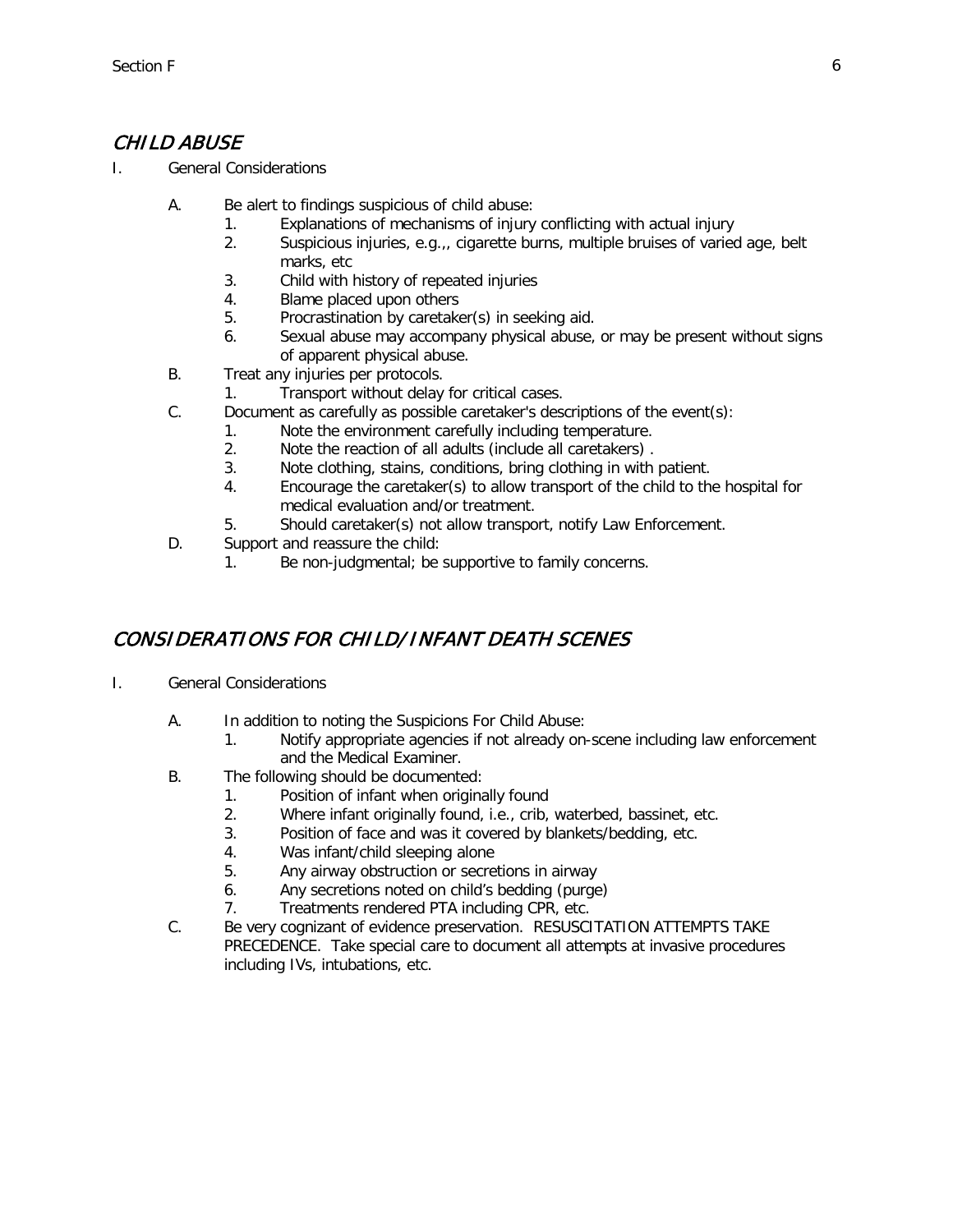# **SECTION G PANDEMIC AND DISASTER PROCEDURES**

## VIRAL RESPIRATORY DISEASE PANDEMIC (PANFLU)

- I. Triggers
	- A. Activation of the EMS Viral Respiratory Disease, Pandemic SOPs is made by Incident Command in consultation with Clark County Public Health.
- II. Communications
	- A. 9-1-1 Operations/Dispatch
		- 1. Ongoing Surveillance:
			- a) 9-1-1 will use protocol 26 (sick person) for patients whose primary chief complaint is flu-like non-priority symptoms (fever, nausea, and vomiting).
			- b) 9-1-1 will use the Severe Respiratory Infection (Flu-Like) Symptoms checklist on all patients with illness caused by the flu.
		- 2. Communicable Disasease Outbreak:
			- a) 9-1-1 will use protocol 36 (Pandemic/Epidemic/Outbreak) when a communicable disease outbreak has been declared locally that has an impact to emergency medical resources.
- III. Worker Safety/Infection Control
	- A. Enhanced Protective Equipment (PPE) Procedures:
		- 1. All Patient Contact PPE including: gloves, NIOSH approved N95 mask (surgical mask is appropriate if N95 is not available), and eye protection.
		- 2. Patients with Respiratory/GI symptoms PPE outlined above, plus: cover patient with surgical face mask; disposable gown/overalls and shoe covers.
		- 3. Change in response configuration to minimize personnel exposure at each call.
		- 4. Every job not involving patient contact PPE including: Regular hand washing, and cleaning of work surfaces (minimum prior to each shift/staff change).
	- B. Vaccination / Antiviral Therapy:
		- 1. Emergency Responder Points of Distribution (POD) Agency management in consultation with the Clark County Health Department will consider/coordinate activation of the Emergency Responder PODs for appropriate vaccination/antiviral therapy.
	- C. Staff Entry Control Process:
		- 1. All Fire/EMS agencies shall establish (a) health care screening site(s) to clear employees prior to entering the work site at the start of each shift.
	- D. Decontamination and Cleaning of Equipment/Work Areas:
		- 1. Clean off all surfaces and equipment (including glasses and stethoscope) using the approved bio-spray or alcohol based hand cleaner.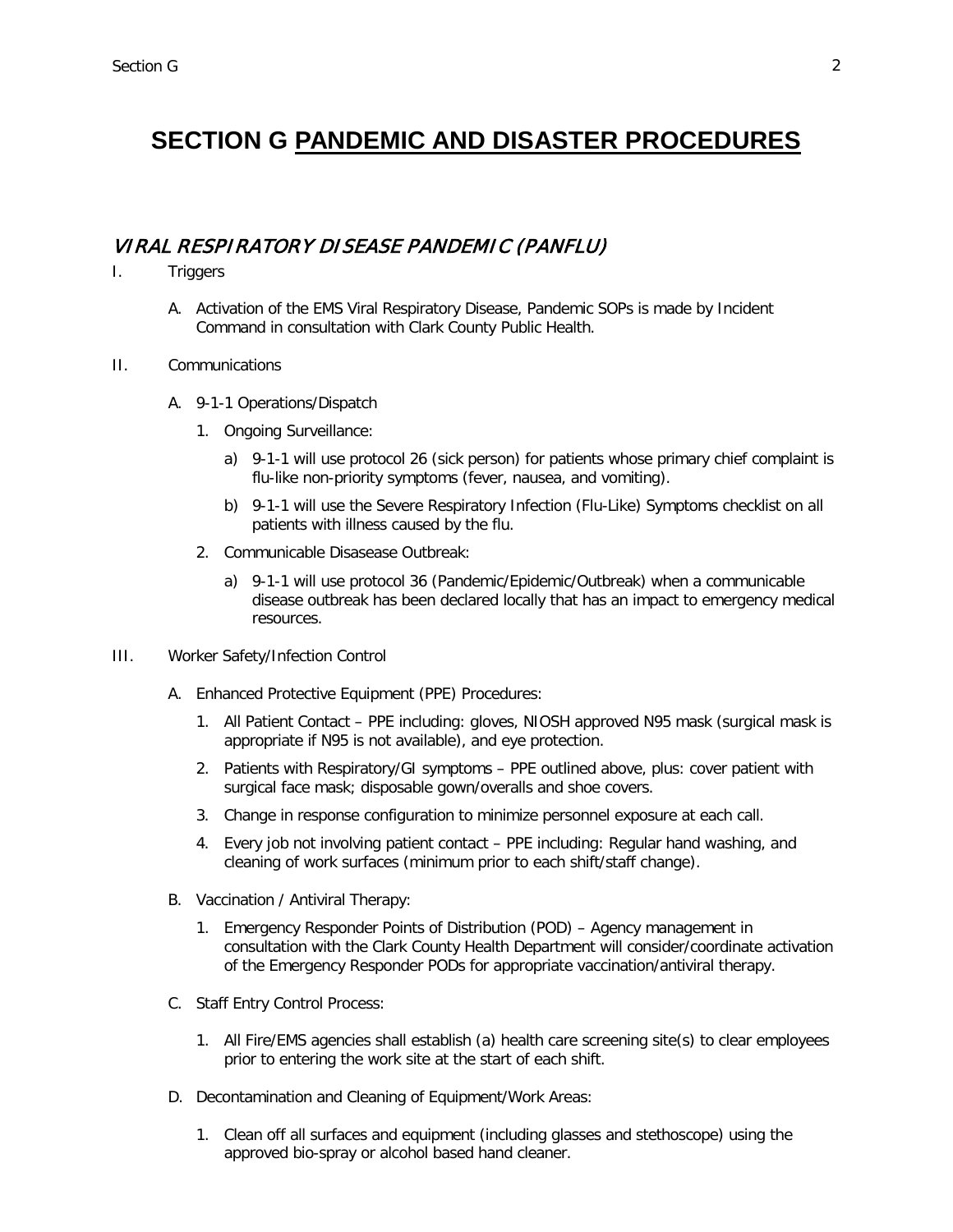- 2. Dispose of all cleaning supplies in red hazardous waste bag.
- 3. Use bio-wipes or alcohol based hand cleaner to clean hands and forearms until soap and water are available.
- 4. Driver Prior to Transport and Technicians at end of Transport and Decontamination of Ambulance and Equipment - Remove disposable gown/overalls, face mask, gloves and disposable BP cuff into hazardous waste bag and secure.
- 5. First Responders Place all equipment used during the call in a red hazardous waste bag until decontamination prior or enroute to next call.
- 6. Driver on Arrival at Receiving Facility Use new suit, gloves, face mask, and eye protection.
- 7. Once patient has been transferred, decontaminate inside of ambulance patient care area and equipment prior to arrival at next call.
- IV. Patient Care and Transport (Respiratory Distress (Flu Like) Symptoms)
	- A. PPE
	- B. Assess Patient for Priority Symptoms
		- 1. Chief Complaint
		- 2. Vital Signs (including check for orthostatic changes and temperature)
		- 3. Medical History/ Travel History
	- C. Incident Command will advise 9-1-1 and Fire/EMS agencies which of the following Care and Transport options to use:
		- 1. Care and Transport to ED
			- a) Allow patient to achieve position of comfort.
			- b) Cover patient with surgical face mask, or administer O2 via face mask, to reduce aerosolization of virus .
			- c) EKG, IV TKO (if patient is dehydrated provide fluid challenge based on shock guidelines).
			- d) Proper cooling techniques based on temperature.
			- e) Provide "Infection Control Guidance for Families."
			- f) Use patient isolation techniques.
				- Close off ambulance driver's compartment.
				- Drape patient compartment.
			- g) Early EMS Report.
		- 2. Care and No Transport
			- a) Provide a handout explaining the demand of limited resources and decision of no transport.
			- b) Provide "Home Care and Protective Equipment for Families Packet" and explain contents and use.
			- c) Advise to call 9-1-1 should priority symptoms occur.
			- d) Advise Home Health Care of patient condition and location for in-home support and care.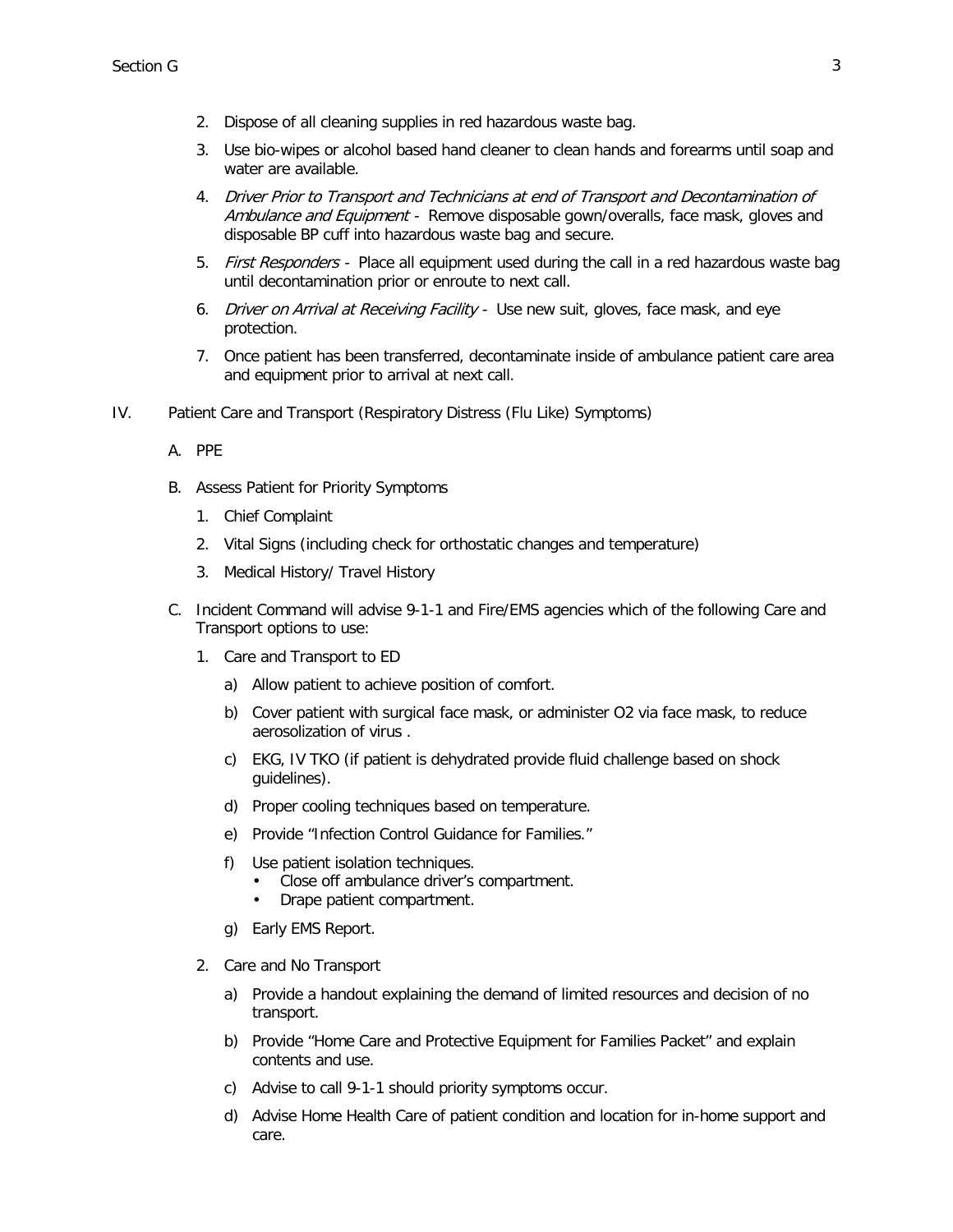## GENERAL DISASTER AND EARTHQUAKE STANDARD OPERATING PROCEDURES

- I. Scope
	- A. The EMS Standard Operating Procedures (SOPs) for General Disaster and Earthquake provides general guidelines in disaster response and communications and earthquake incident specific information. This SOP is intended to serve as a guideline and should not prohibit Incident Commanders, Medical Control or lead Paramedics from using their best judgment in providing prehospital care and transport.
- II. Concept of Operations
	- A. Initial Actions:
		- 1. Determine if communication to dispatch is operational by listening. DO NOT CONTACT DISPATCH UNLESS DIRECTED TO DO SO, OR WHEN INVOLVED IN ACTIVE CALL.
		- 2. REMAIN AVAILABLE BY RADIO, CELLULAR PHONE, AND PAGER.
		- 3. IF RADIO COMMUNICATIONS ARE LOST, REPORT TO THE NEAREST AREA EMERGENCY OPERATIONS CENTER (AEOC).
		- 4. Conduct a Station Status Report per your agency's procedures if appropriate.
		- 5. Agency supervisors may conduct a ROLL CALL to determine injuries and damage. NOTE – IF EARTHQUAKE, MOVE UNITS OUT OF GARAGE ON TO APRON.
	- B. Communications:
		- 1. 9-1-1 Operations/Dispatch
			- a) If call demand exceeds resources, CRESA will initially dispatch the higher priority calls and stage lower priority calls.
			- b) As volume increases. CRESA may implement AEOC DISPATCHING.
				- i. CRESA will notify all affected agencies.
				- ii. See the AEOC Dispatch POD and Radio Assignment for radio frequencies.
				- Note ALL Ambulance services will be dispatched on Fire Tap (or ambulance contractor's dispatch center).
	- C. Incident Operations and Responsibilities
		- 1. Incident Command and Coordination
			- a) NIMS/ICS National Incident Management System (NIMS) and Incident Command System (ICS).
			- b) IC Incident Command (IC) is typically assigned to the lead agency (i.e.,, fire, police, etc.) having jurisdictional authority and incident management responsibility.
			- c) ICP The Incident Command Post (ICP) is responsible for management of primary tactical level operations. It may be located at the incident site, or remote in the case of multiple incidents or prolonged operations.
			- d) DOC Department Operations Center (DOC) is facility that supports operations of a given agency.
			- e) In Clark County there are 5 Area Emergency Operations Centers (AEOCs) that provide situation/damage assessment and resource coordination and support for operations within the given Area. An ICP may also be co-located at an AEOC.
			- f) The Clark Regional Emergency Operations Center (CREOC)